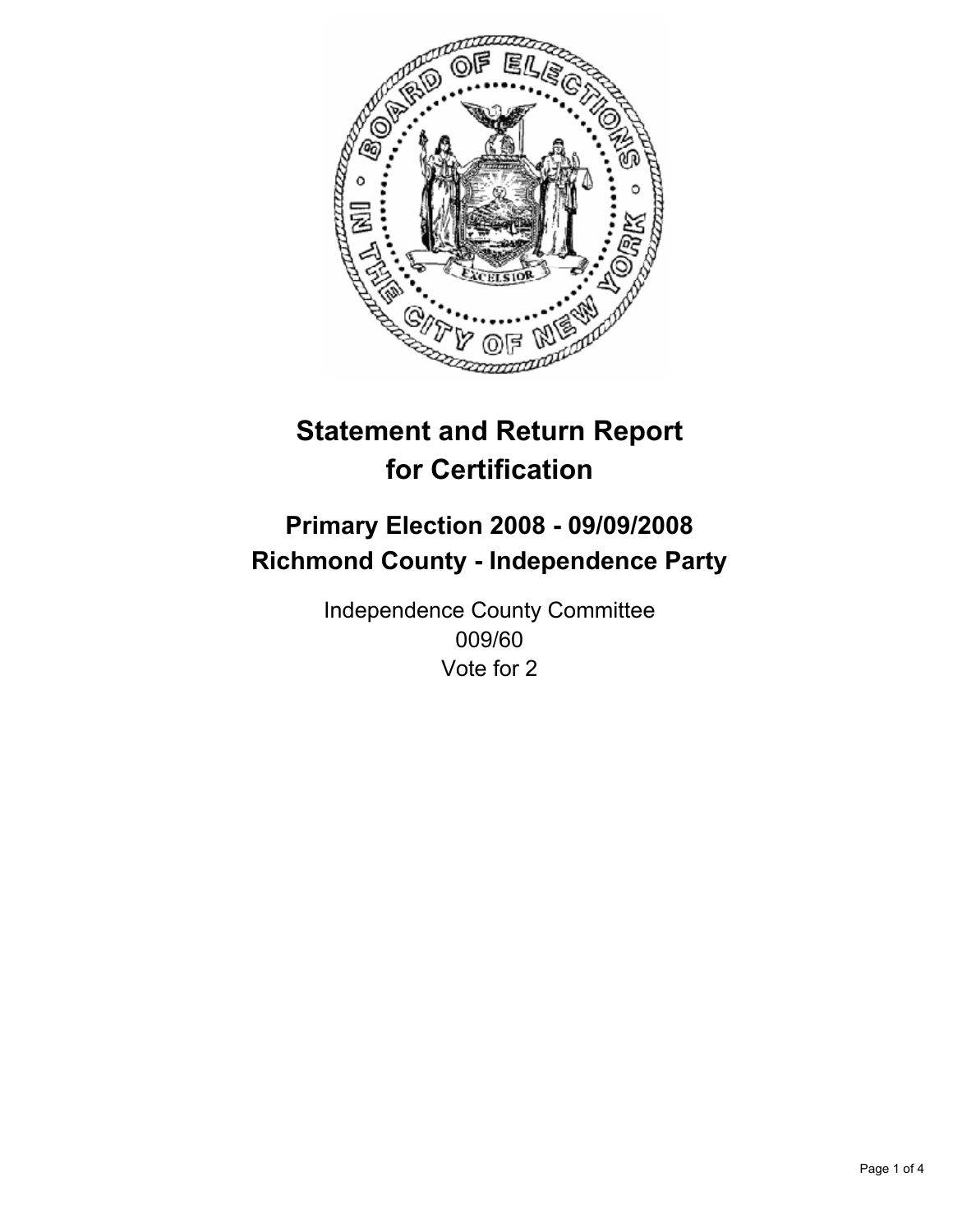

| <b>EMERGENCY</b>      |  |
|-----------------------|--|
| ABSENTEE/MILITARY     |  |
| <b>AFFIDAVIT</b>      |  |
| <b>STEVEN K ISLER</b> |  |
| THERESE RUSSO         |  |
| DONALD RITTER         |  |
| <b>Total Votes</b>    |  |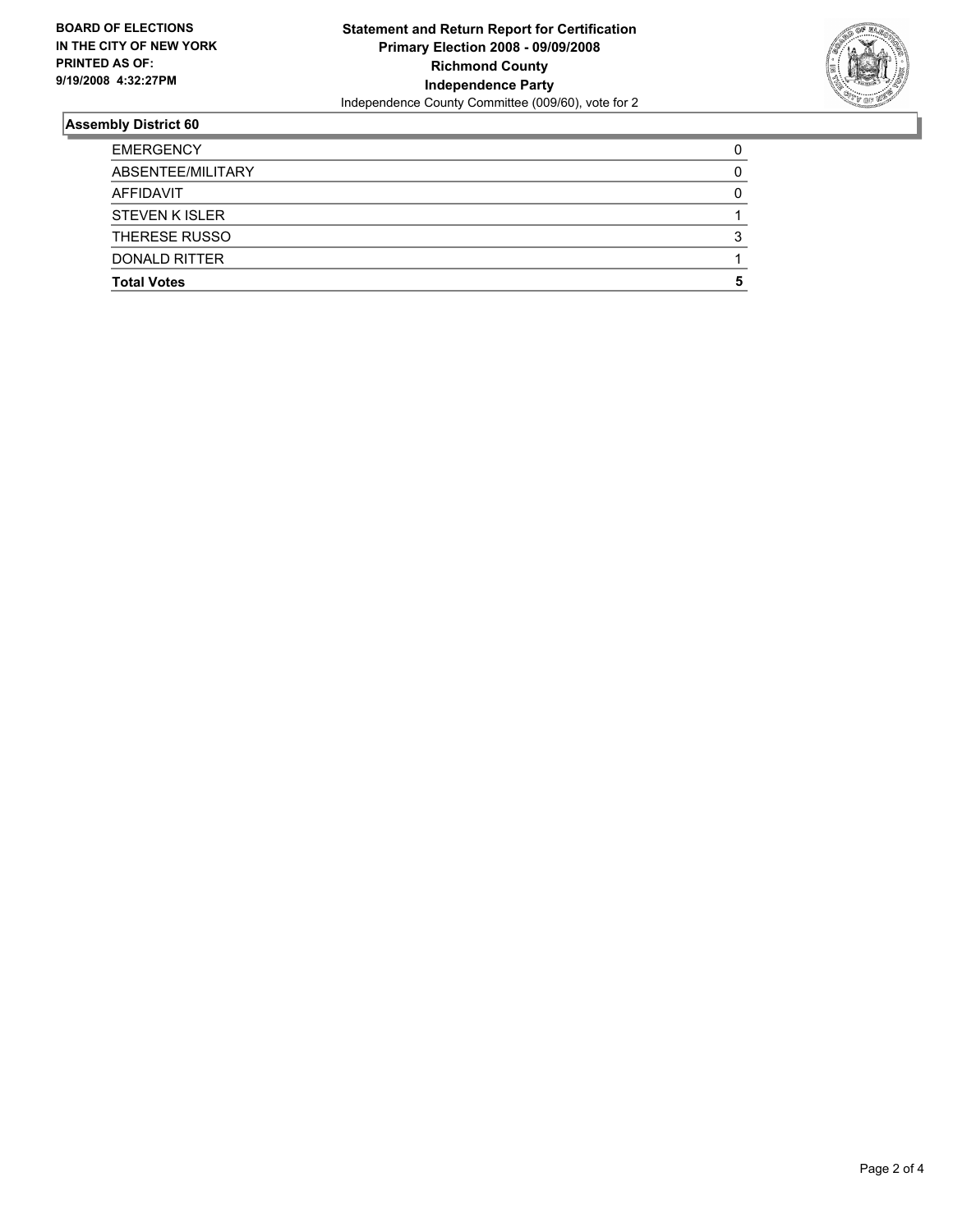### **Statement and Return Report for Certification Primary Election 2008 - 09/09/2008 Richmond County Independence Party** Independence County Committee (009/60), vote for 2

#### **Total for Independence County Committee (009/60) - Richmond County**

| <b>EMERGENCY</b>      |  |
|-----------------------|--|
| ABSENTEE/MILITARY     |  |
| AFFIDAVIT             |  |
| <b>STEVEN K ISLER</b> |  |
| <b>THERESE RUSSO</b>  |  |
| DONALD RITTER         |  |
| <b>Total Votes</b>    |  |

We certify this statement to be correct, and have caused the same to be attested by the signatures of the members of the board, or a majority thereof, on

Secretary **Chairman** 

Chief Clerk

Canvassing Board **Canvassing Board** Canvassing Board **Deputy Chief Clerk** 

Canvassing Board



Date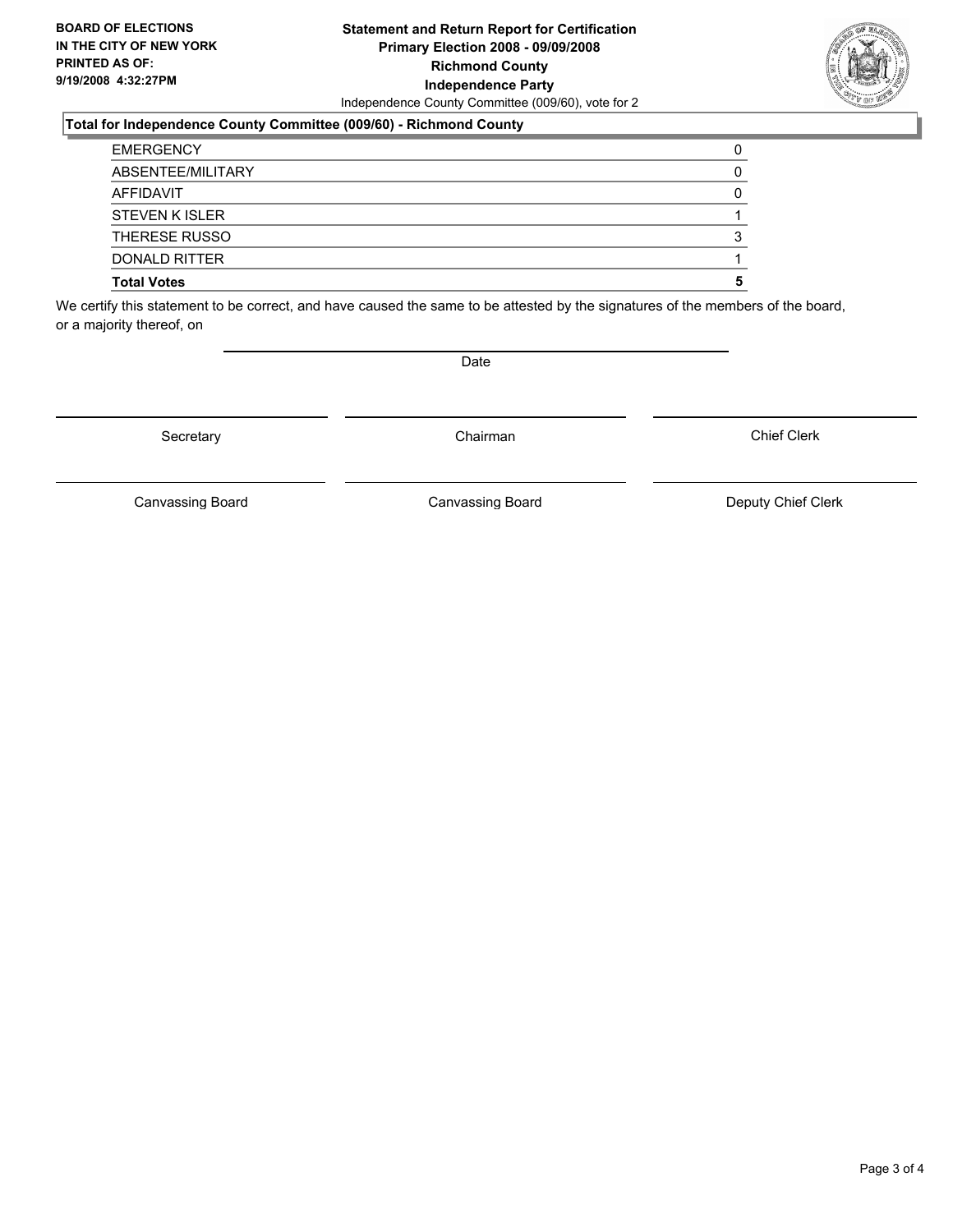**Statement and Return Report for Certification Primary Election 2008 - 09/09/2008 Richmond County Independence Party** Independence County Committee (009/60), vote for 2

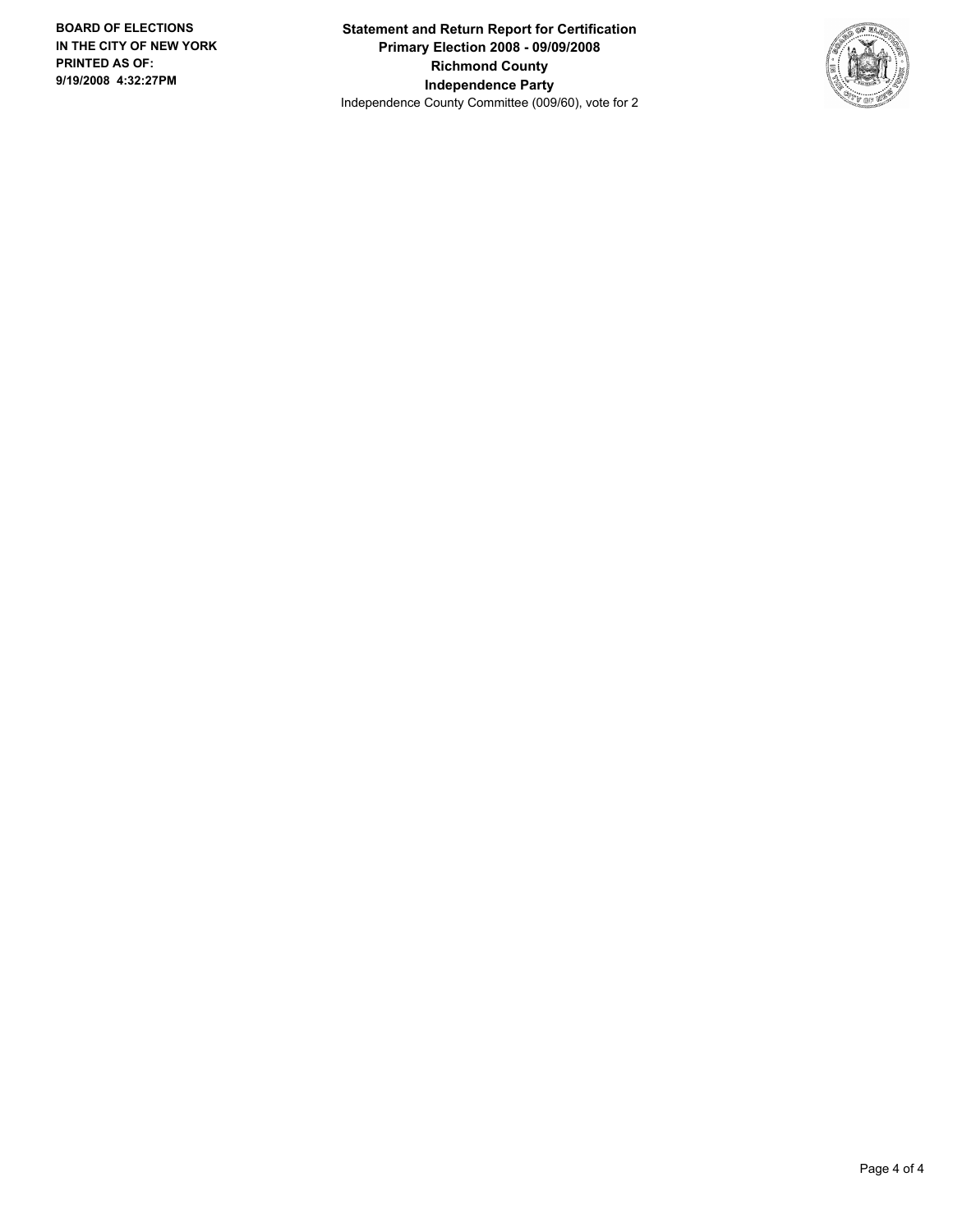

## **Primary Election 2008 - 09/09/2008 Richmond County - Independence Party**

Independence County Committee 014/61 Vote for 2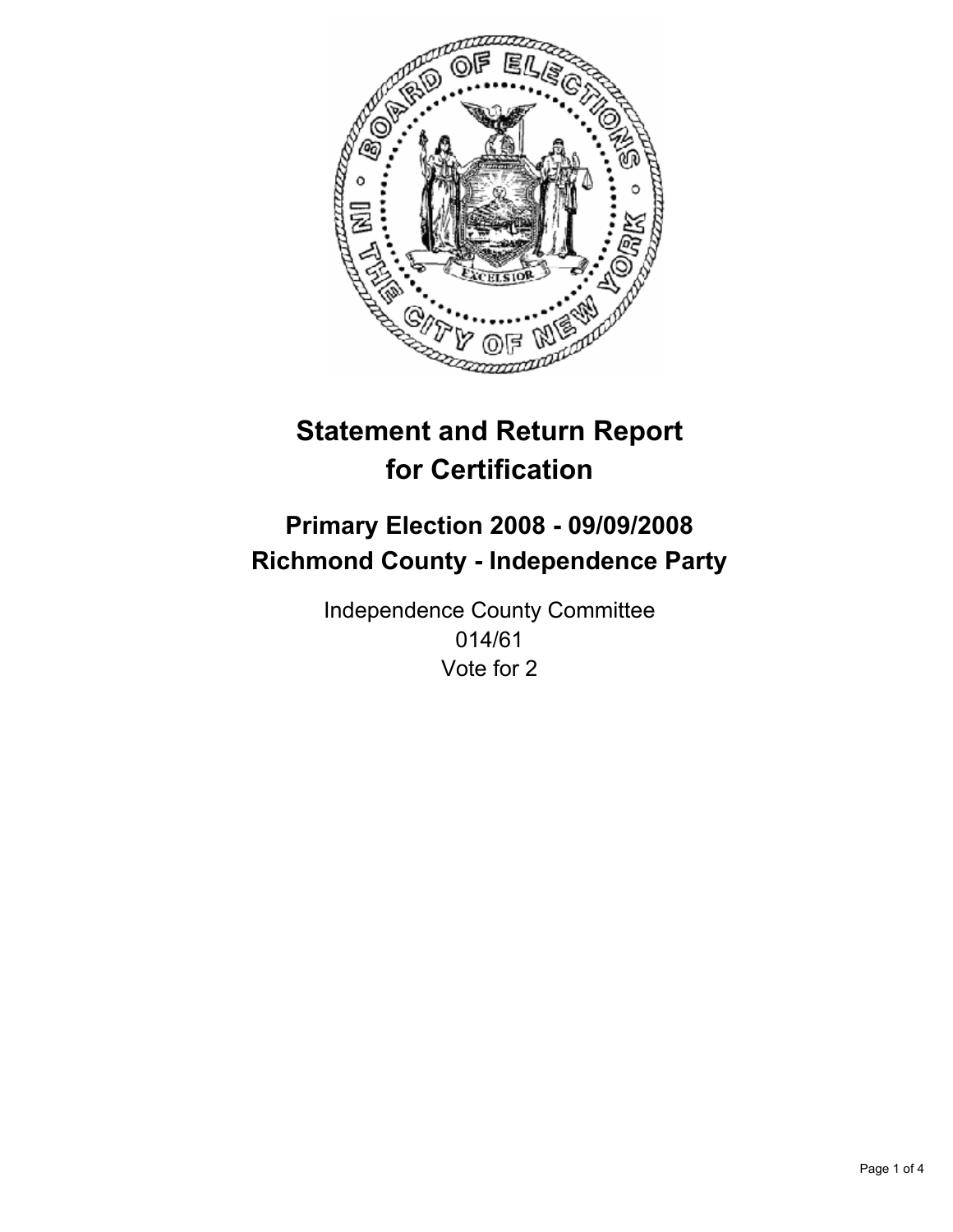

| <b>EMERGENCY</b>  |  |
|-------------------|--|
| ABSENTEE/MILITARY |  |
| <b>AFFIDAVIT</b>  |  |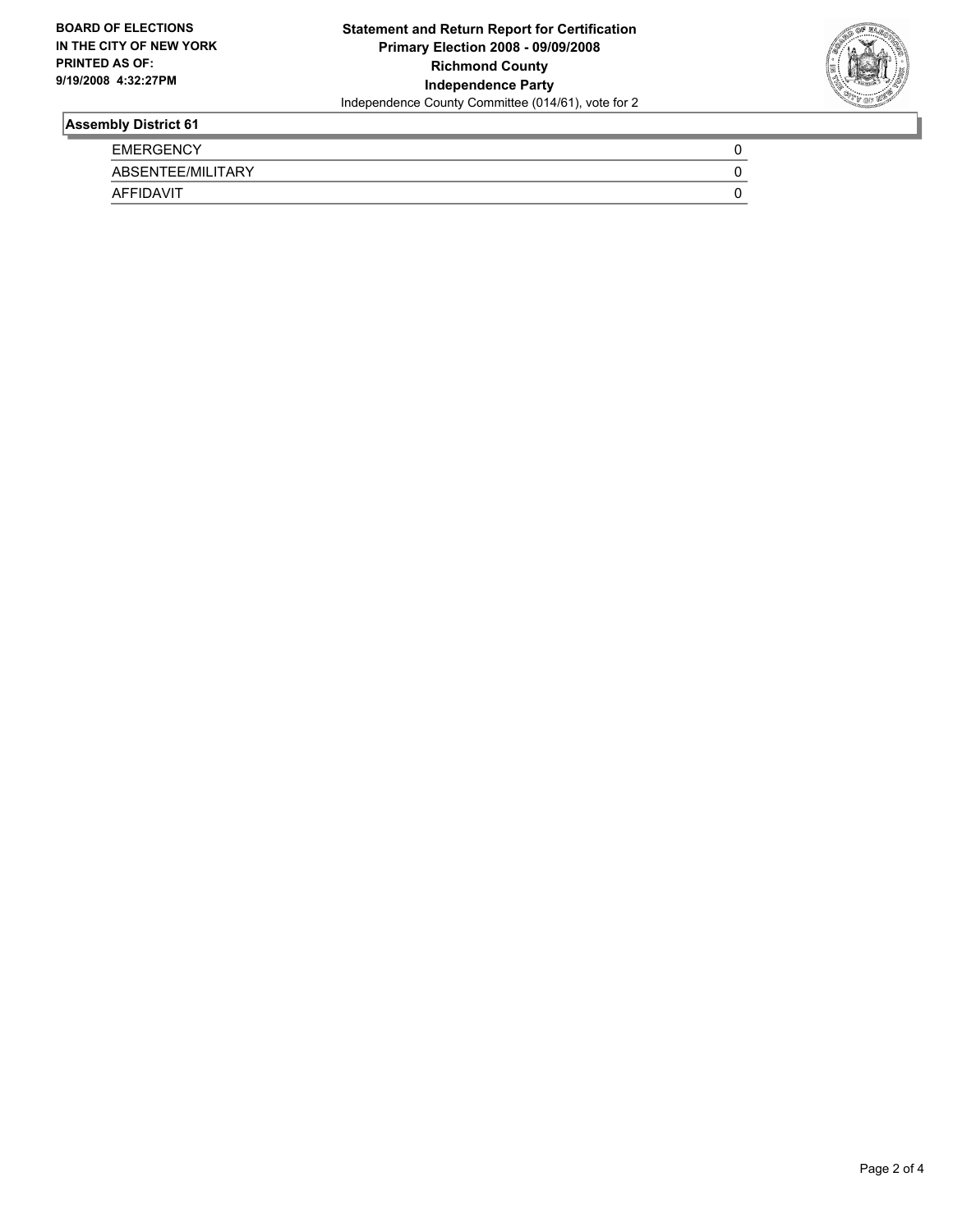### **Statement and Return Report for Certification Primary Election 2008 - 09/09/2008 Richmond County Independence Party** Independence County Committee (014/61), vote for 2

## **Total for Independence County Committee (014/61) - Richmond County**

#### EMERGENCY 0

ABSENTEE/MILITARY 0

## AFFIDAVIT 0

We certify this statement to be correct, and have caused the same to be attested by the signatures of the members of the board, or a majority thereof, on

Date

Secretary **Chairman** 

Canvassing Board

Canvassing Board **Canvassing Board** Canvassing Board **Deputy Chief Clerk** 

Chief Clerk

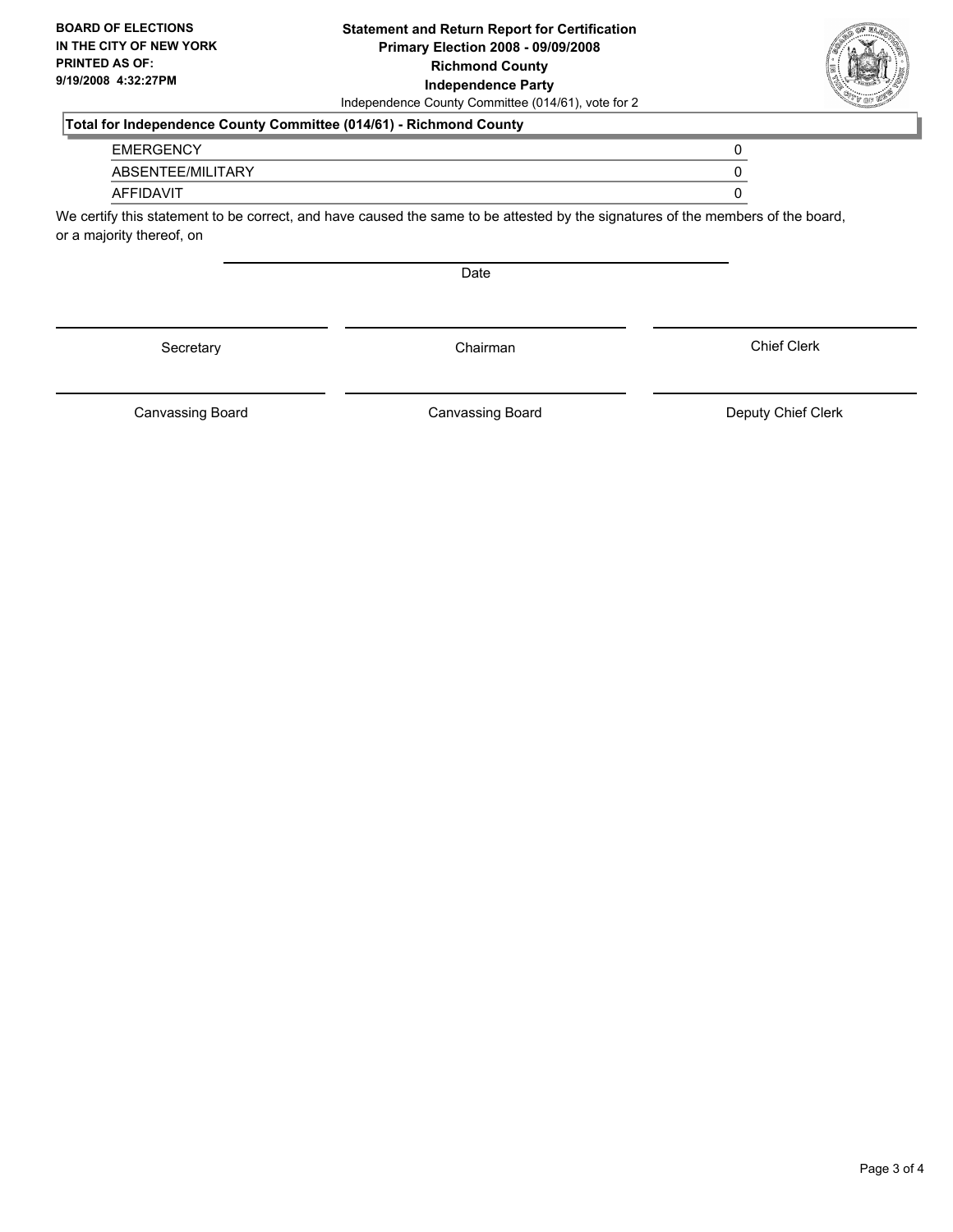**Statement and Return Report for Certification Primary Election 2008 - 09/09/2008 Richmond County Independence Party** Independence County Committee (014/61), vote for 2

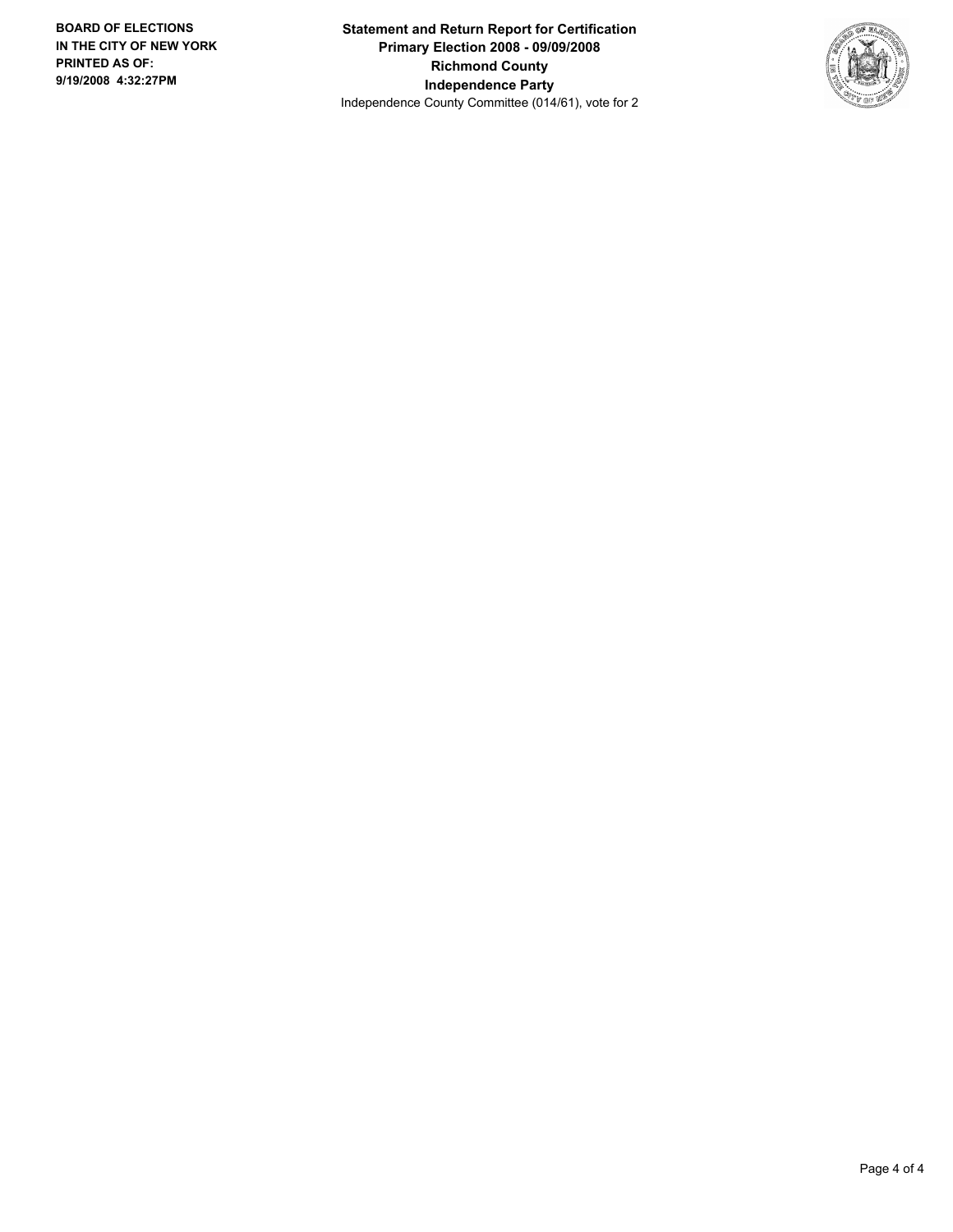

## **Primary Election 2008 - 09/09/2008 Richmond County - Independence Party**

Independence County Committee 018/61 Vote for 2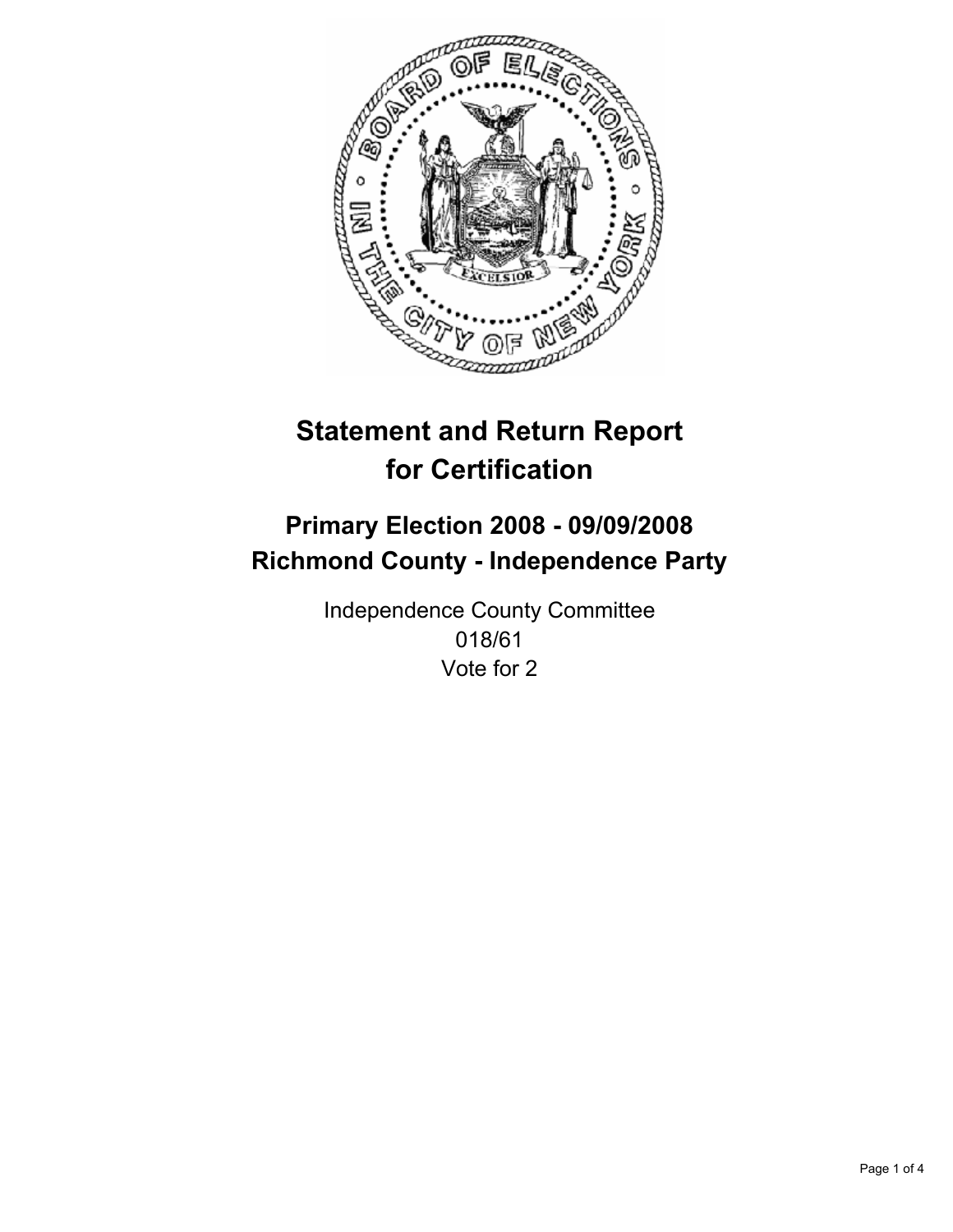

| <b>EMERGENCY</b>     |  |
|----------------------|--|
| ABSENTEE/MILITARY    |  |
| AFFIDAVIT            |  |
| <b>LENORE THOMAS</b> |  |
| <b>PAUL DATTOLI</b>  |  |
| STEPHEN TROTTO       |  |
| <b>ALFRED TURAY</b>  |  |
| <b>Total Votes</b>   |  |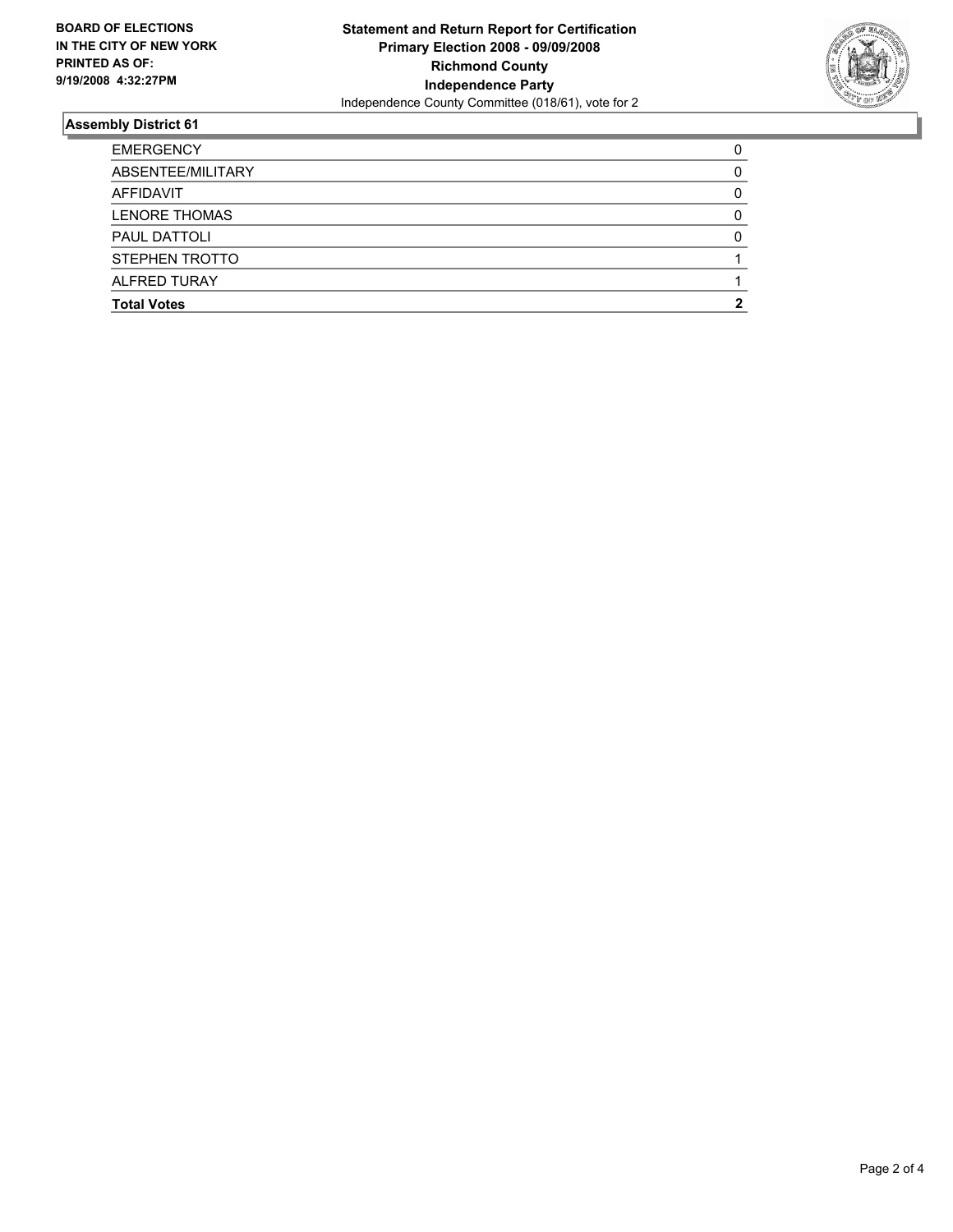### **Statement and Return Report for Certification Primary Election 2008 - 09/09/2008 Richmond County Independence Party** Independence County Committee (018/61), vote for 2

#### **Total for Independence County Committee (018/61) - Richmond County**

| <b>EMERGENCY</b>     |  |
|----------------------|--|
| ABSENTEE/MILITARY    |  |
| AFFIDAVIT            |  |
| <b>LENORE THOMAS</b> |  |
| PAUL DATTOLI         |  |
| STEPHEN TROTTO       |  |
| <b>ALFRED TURAY</b>  |  |
| <b>Total Votes</b>   |  |

We certify this statement to be correct, and have caused the same to be attested by the signatures of the members of the board, or a majority thereof, on

Secretary **Chairman** 

Canvassing Board

Canvassing Board **Canvassing Board** Canvassing Board **Deputy Chief Clerk** 

Chief Clerk

Page 3 of 4



Date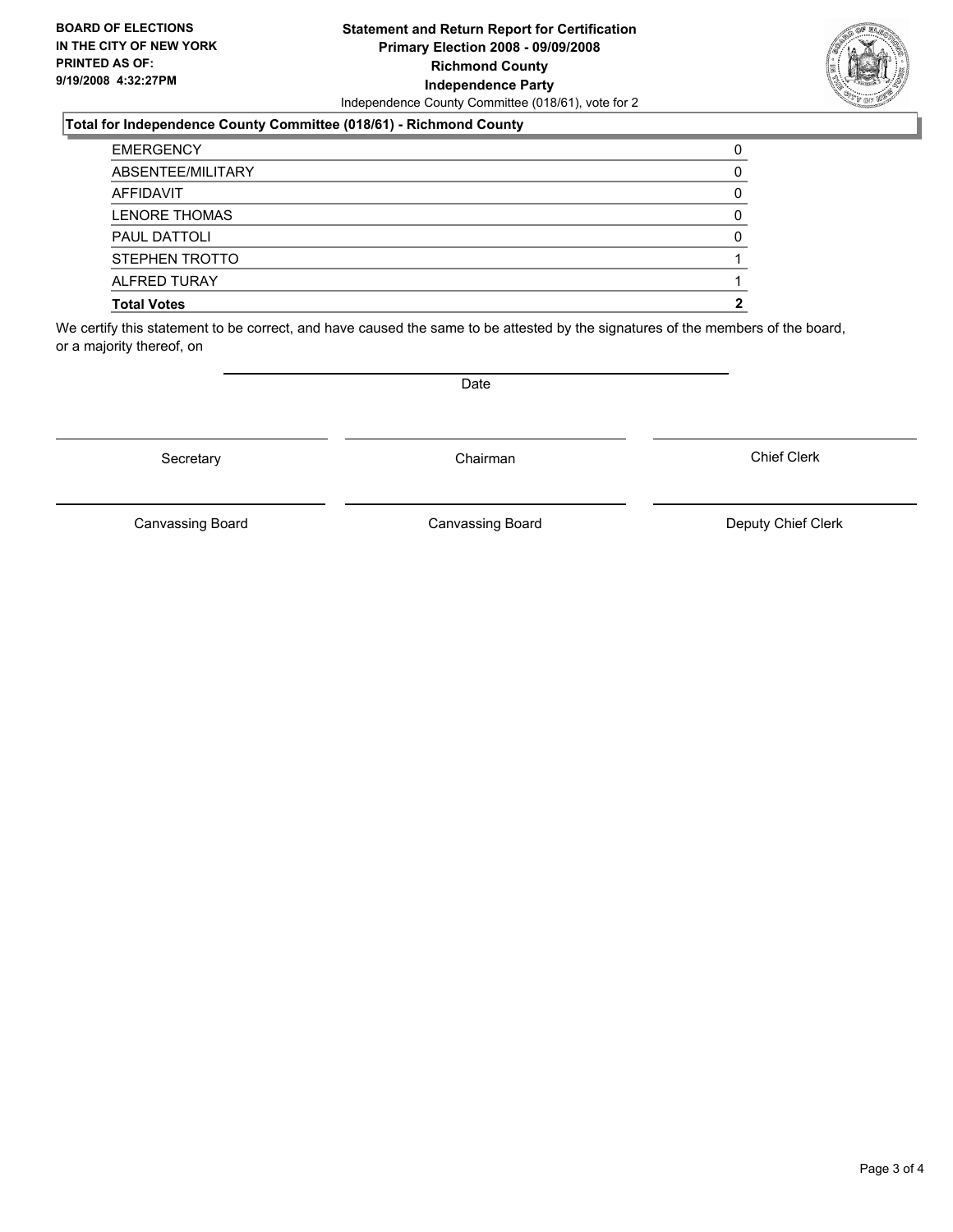**Statement and Return Report for Certification Primary Election 2008 - 09/09/2008 Richmond County Independence Party** Independence County Committee (018/61), vote for 2

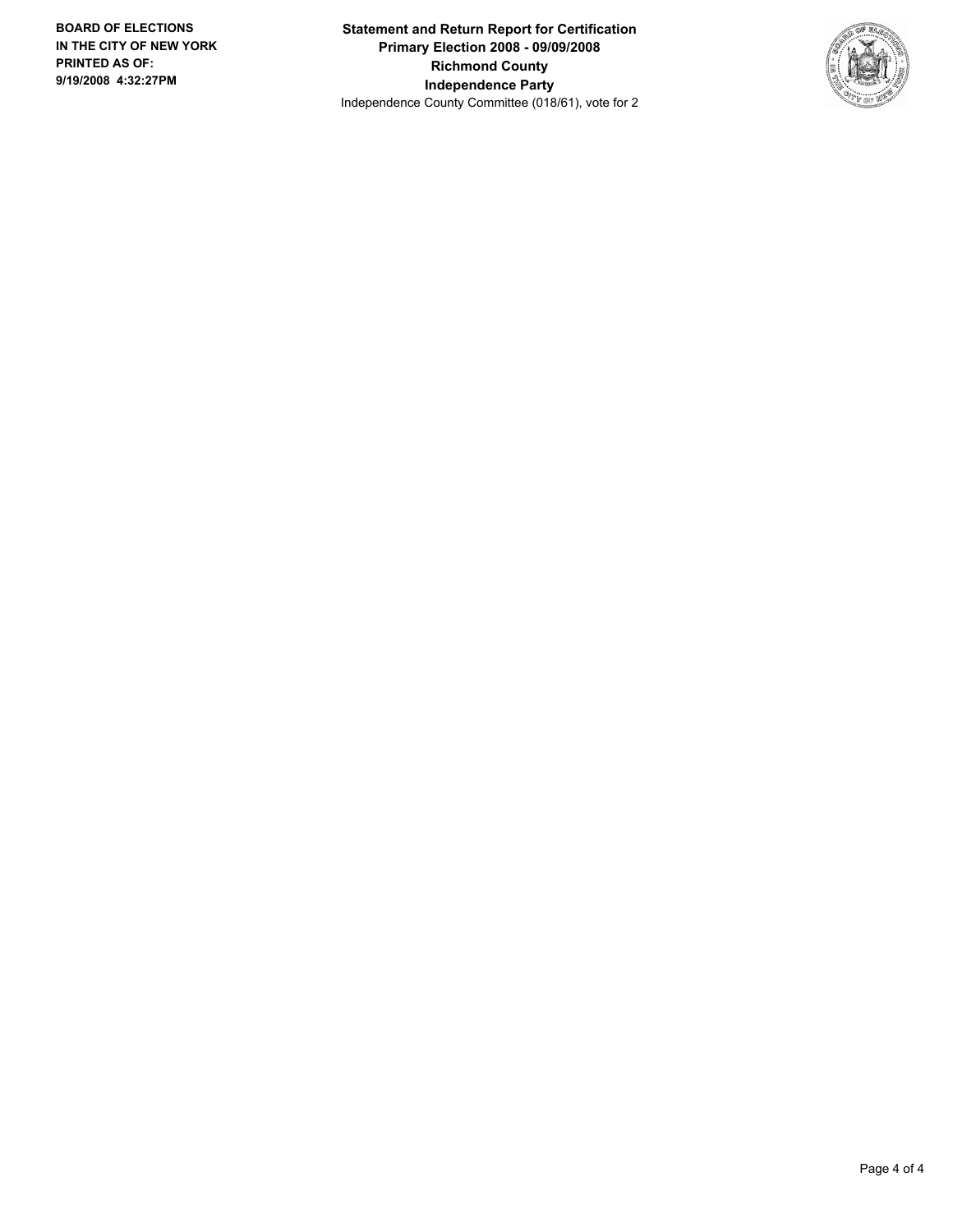

## **Primary Election 2008 - 09/09/2008 Richmond County - Independence Party**

Independence County Committee 019/61 Vote for 2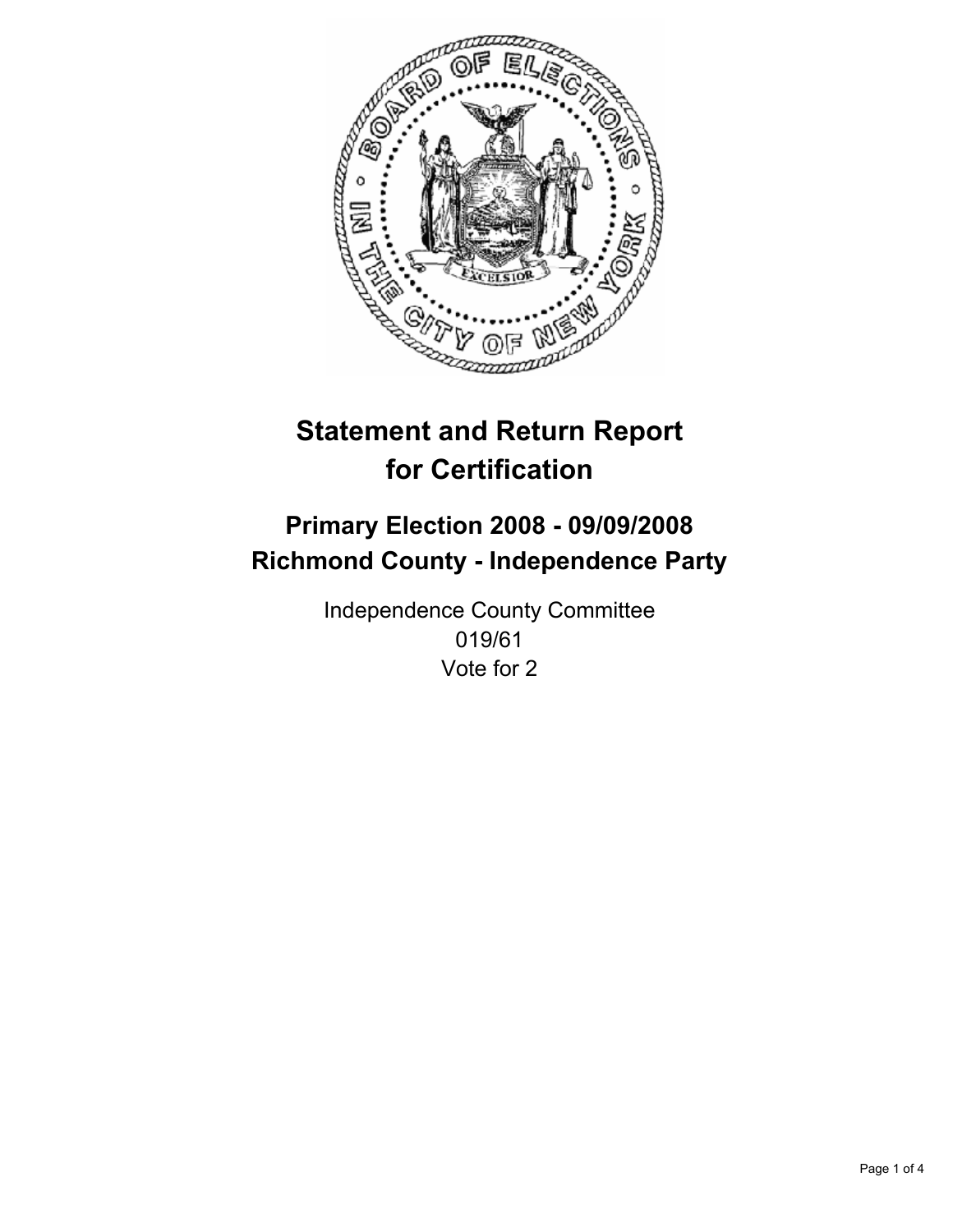

| <b>EMERGENCY</b>     |  |
|----------------------|--|
| ABSENTEE/MILITARY    |  |
| AFFIDAVIT            |  |
| <b>ARTHUR KING</b>   |  |
| YOLANDA FOBBS        |  |
| <b>ANNETTE BOLES</b> |  |
| DOROTHY BRAISTED     |  |
| <b>Total Votes</b>   |  |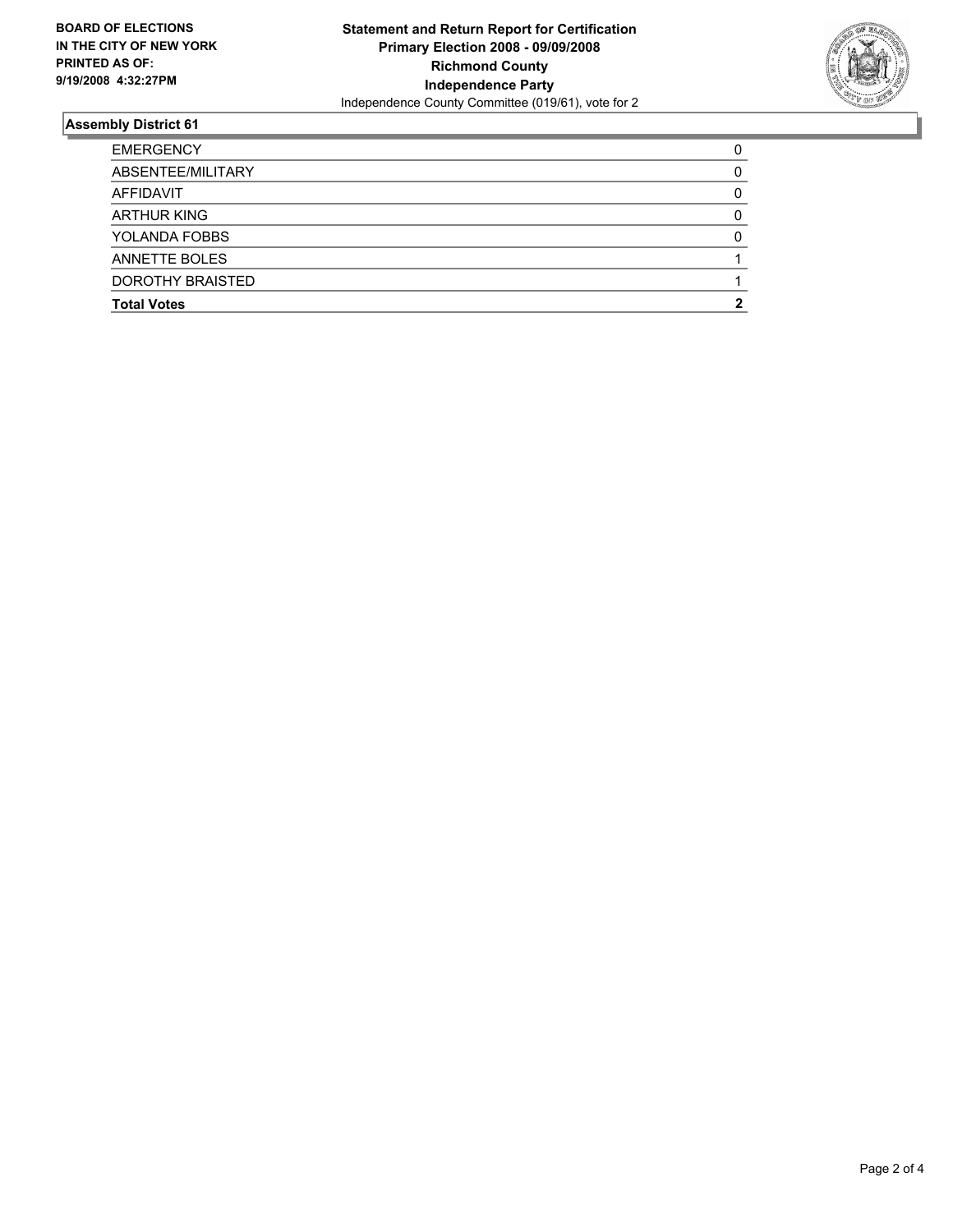### **Statement and Return Report for Certification Primary Election 2008 - 09/09/2008 Richmond County Independence Party** Independence County Committee (019/61), vote for 2

#### **Total for Independence County Committee (019/61) - Richmond County**

| <b>EMERGENCY</b>     |  |
|----------------------|--|
| ABSENTEE/MILITARY    |  |
| AFFIDAVIT            |  |
| <b>ARTHUR KING</b>   |  |
| YOLANDA FOBBS        |  |
| <b>ANNETTE BOLES</b> |  |
| DOROTHY BRAISTED     |  |
| <b>Total Votes</b>   |  |

We certify this statement to be correct, and have caused the same to be attested by the signatures of the members of the board, or a majority thereof, on

Date

Canvassing Board **Canvassing Board** Canvassing Board **Deputy Chief Clerk** 

Chief Clerk

Canvassing Board



Secretary **Chairman**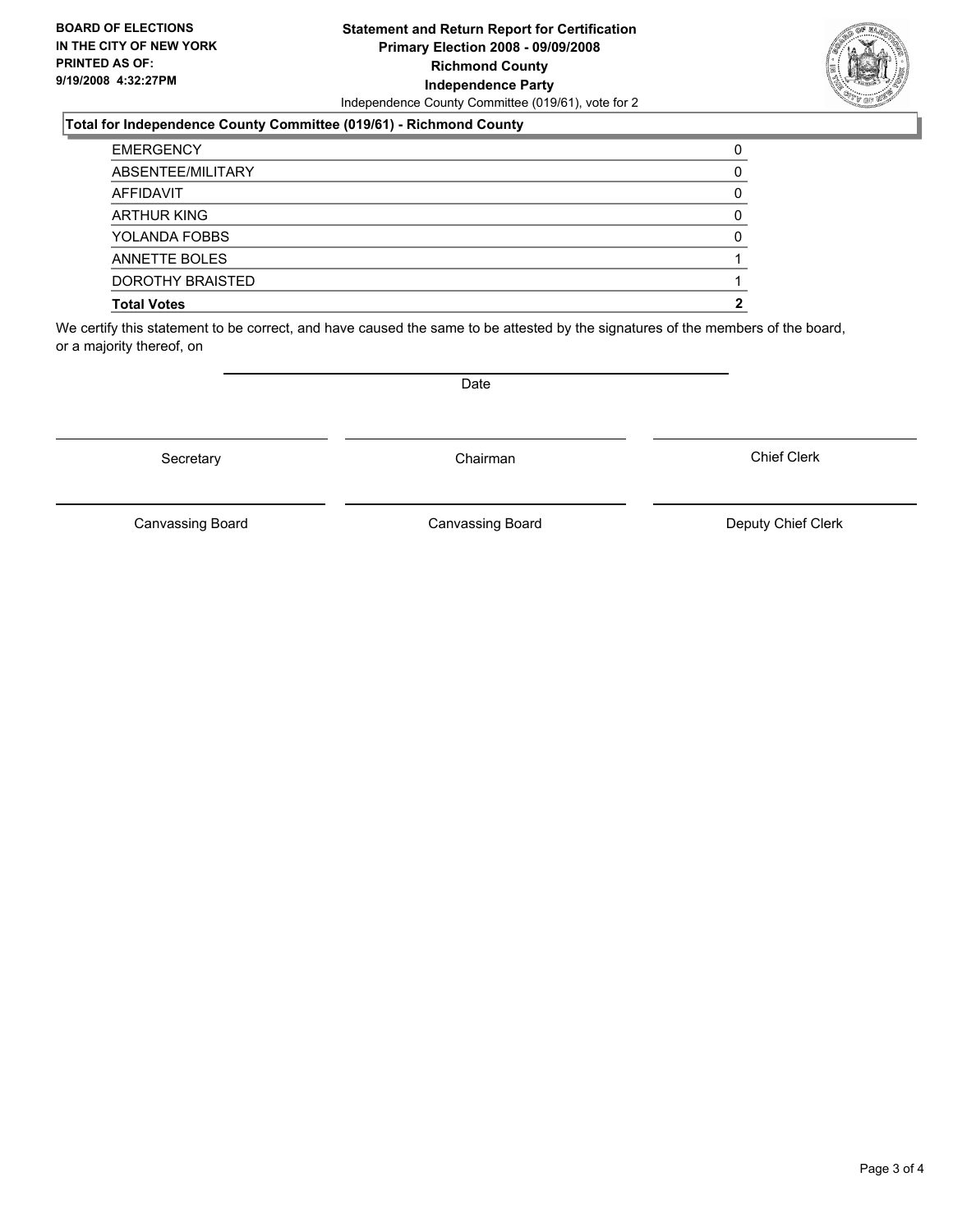**Statement and Return Report for Certification Primary Election 2008 - 09/09/2008 Richmond County Independence Party** Independence County Committee (019/61), vote for 2

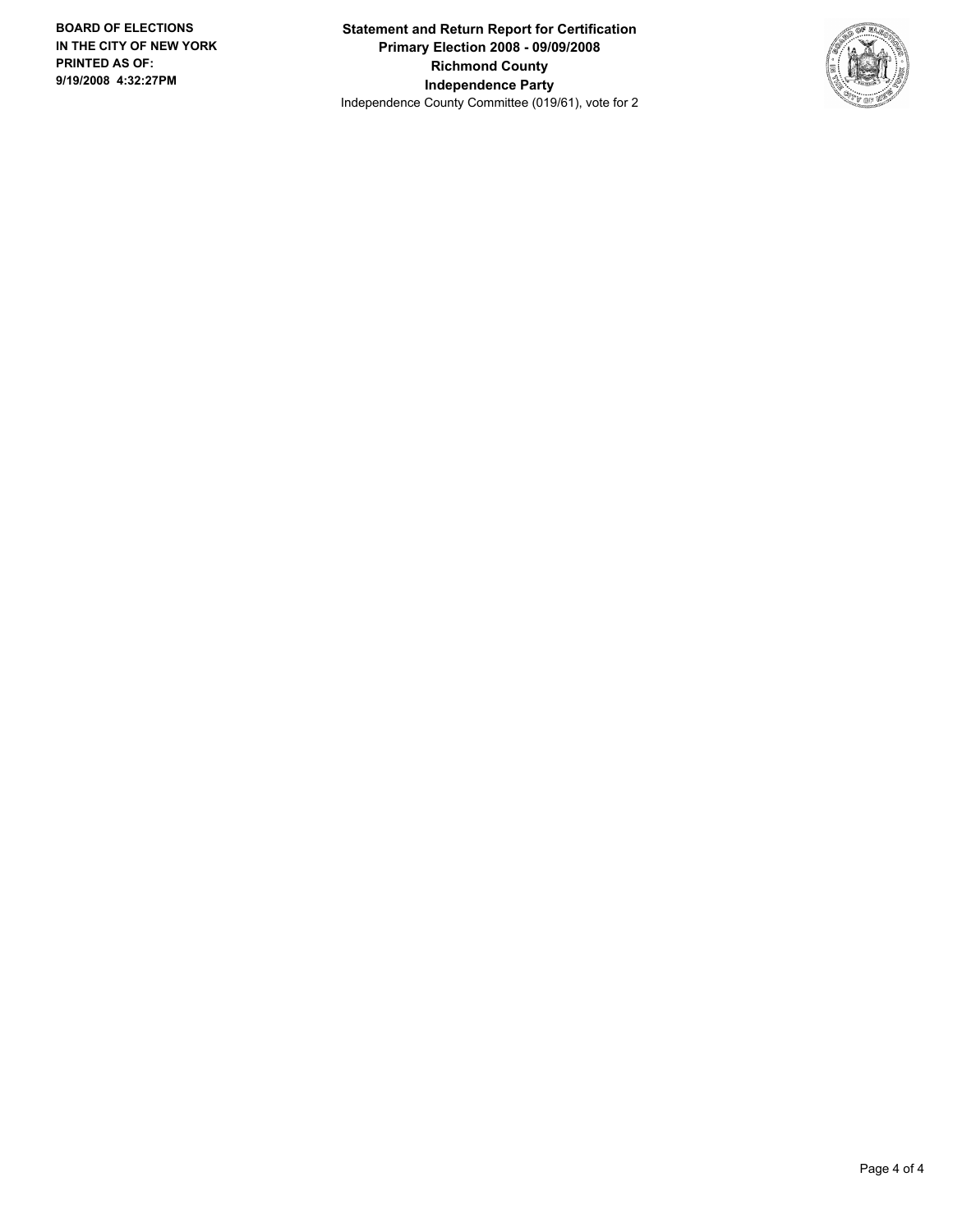

## **Primary Election 2008 - 09/09/2008 Richmond County - Independence Party**

Independence County Committee 025/61 Vote for 2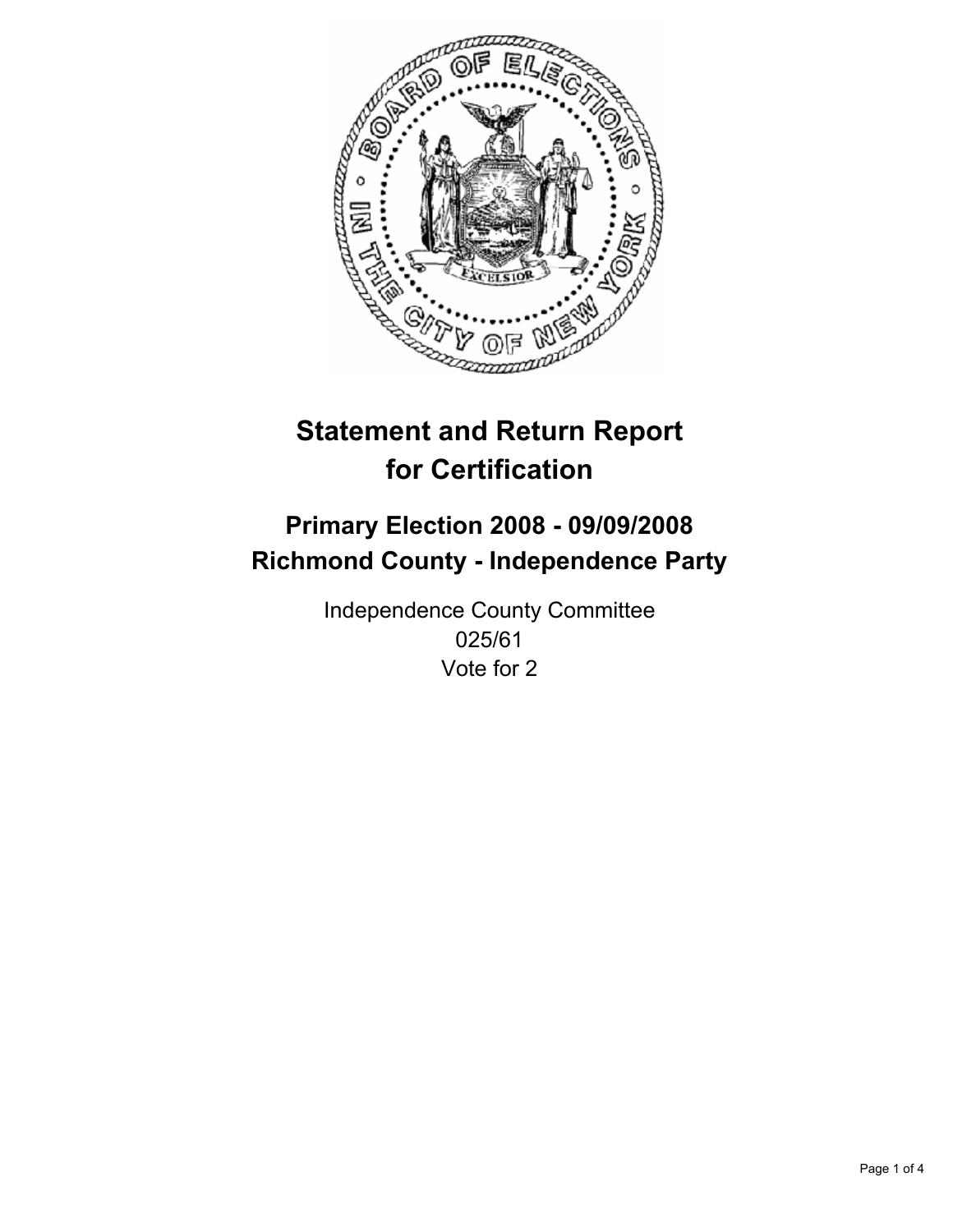

| <b>EMERGENCY</b>  |  |
|-------------------|--|
| ABSENTEE/MILITARY |  |
| AFFIDAVIT         |  |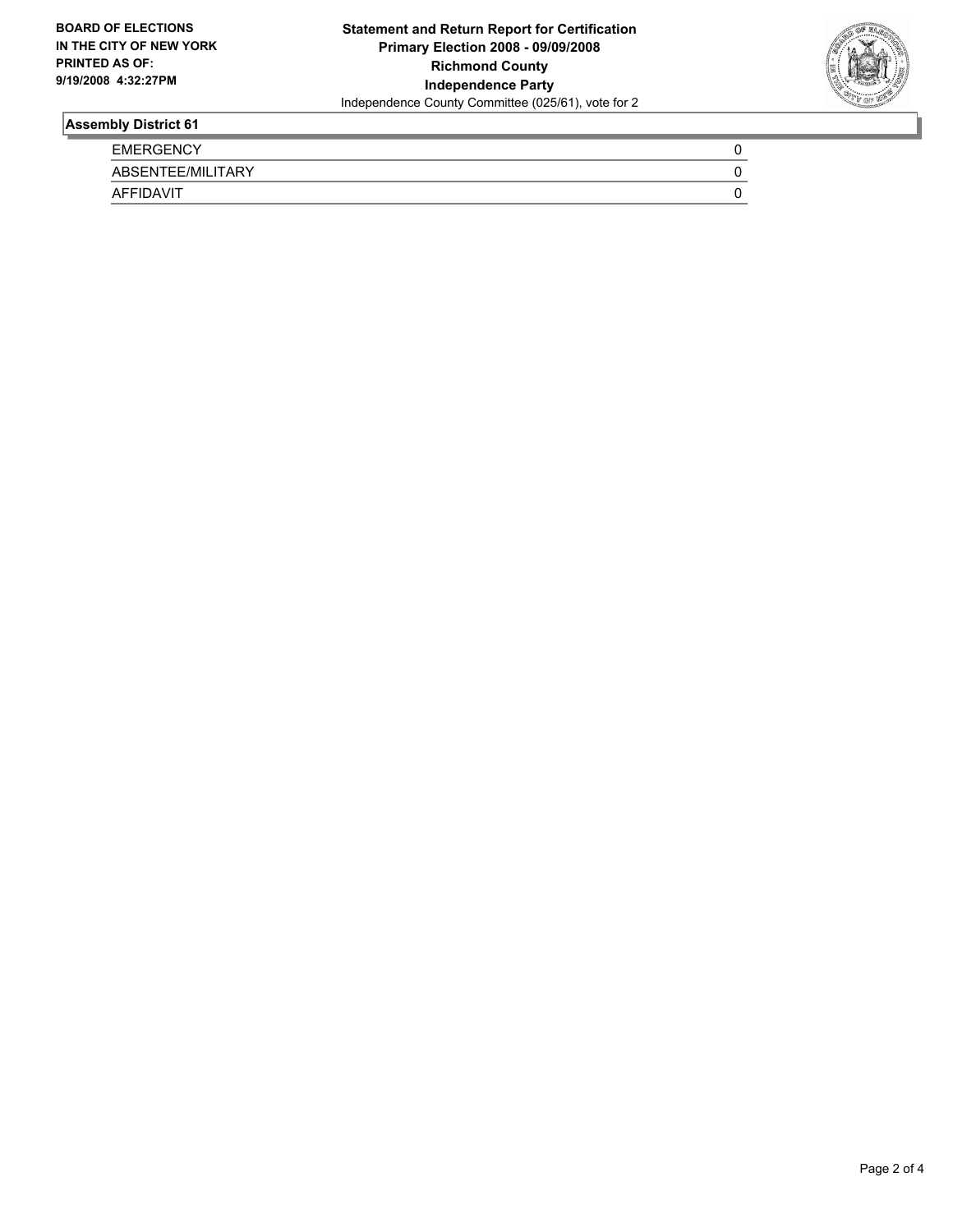### **Statement and Return Report for Certification Primary Election 2008 - 09/09/2008 Richmond County Independence Party** Independence County Committee (025/61), vote for 2

## **Total for Independence County Committee (025/61) - Richmond County**

#### EMERGENCY 0

ABSENTEE/MILITARY 0

## AFFIDAVIT 0

We certify this statement to be correct, and have caused the same to be attested by the signatures of the members of the board, or a majority thereof, on

Date

Secretary **Chairman** 

Canvassing Board

Canvassing Board **Canvassing Board** Canvassing Board **Deputy Chief Clerk** 

Chief Clerk

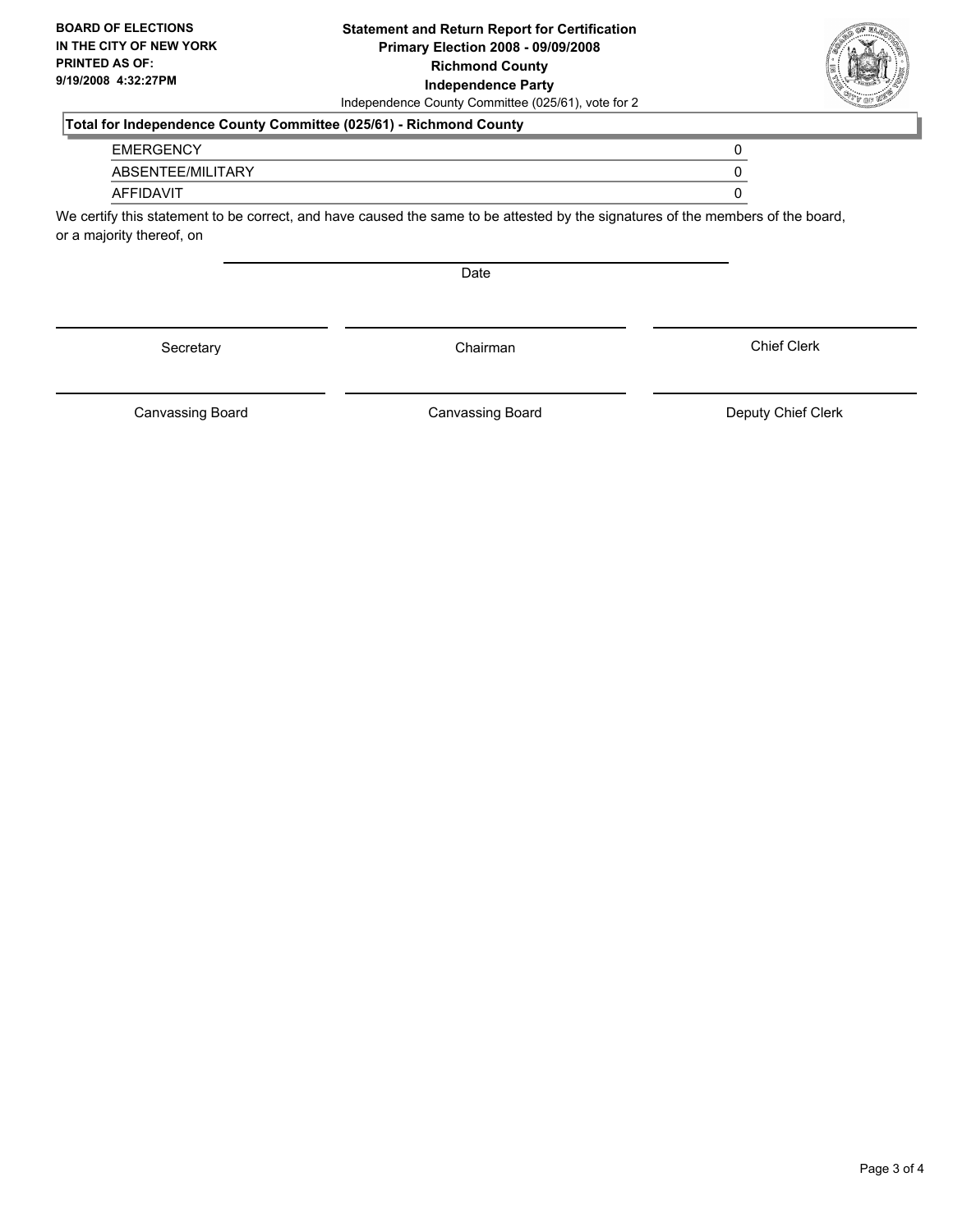**Statement and Return Report for Certification Primary Election 2008 - 09/09/2008 Richmond County Independence Party** Independence County Committee (025/61), vote for 2

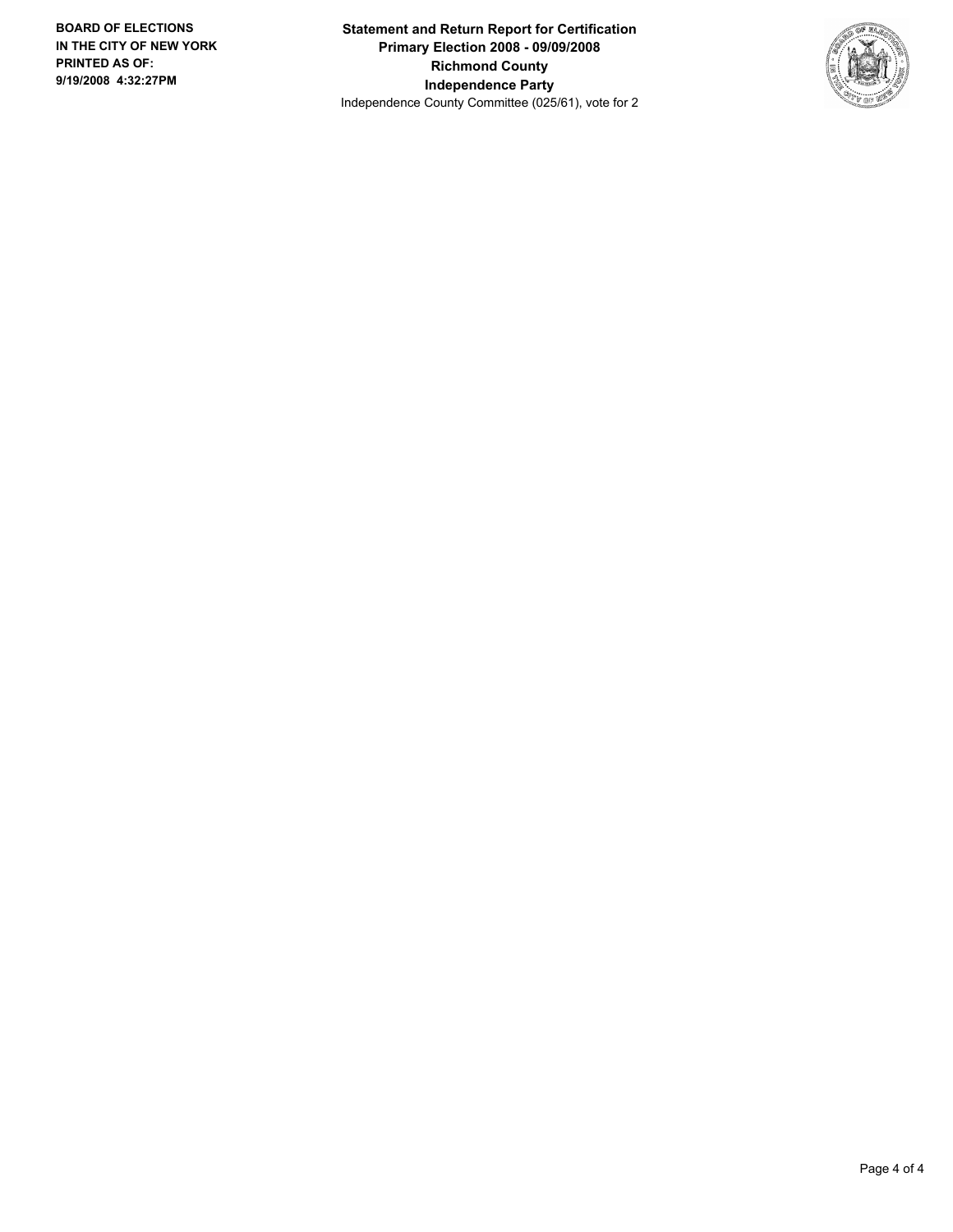

## **Primary Election 2008 - 09/09/2008 Richmond County - Independence Party**

Independence County Committee 027/61 Vote for 2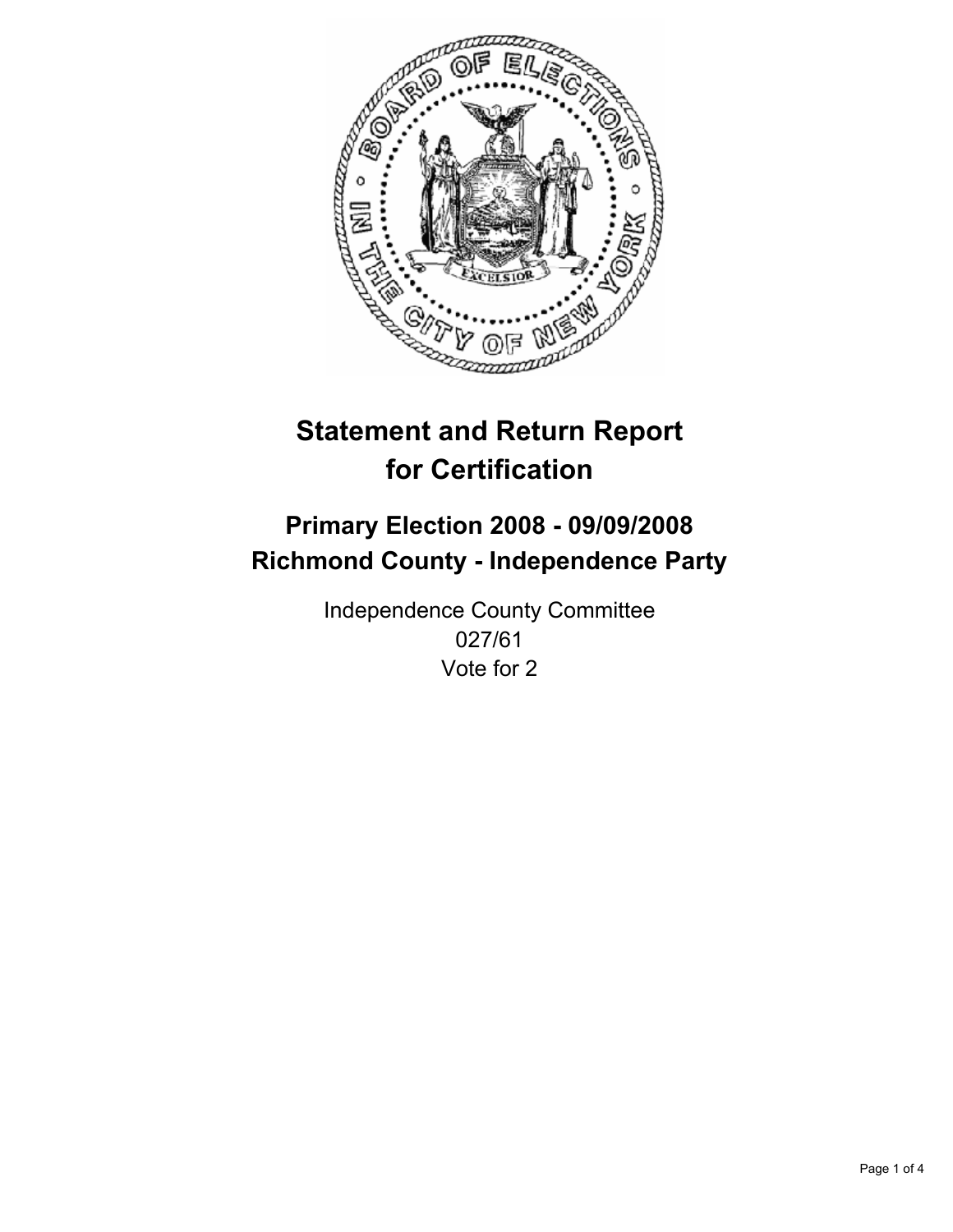

| MARGARET POSTIGLIONE    |  |
|-------------------------|--|
| NELSON RODRIGUEZ        |  |
| <b>JILLIAN SANTIAGO</b> |  |
| AFFIDAVIT               |  |
| ABSENTEE/MILITARY       |  |
| <b>EMERGENCY</b>        |  |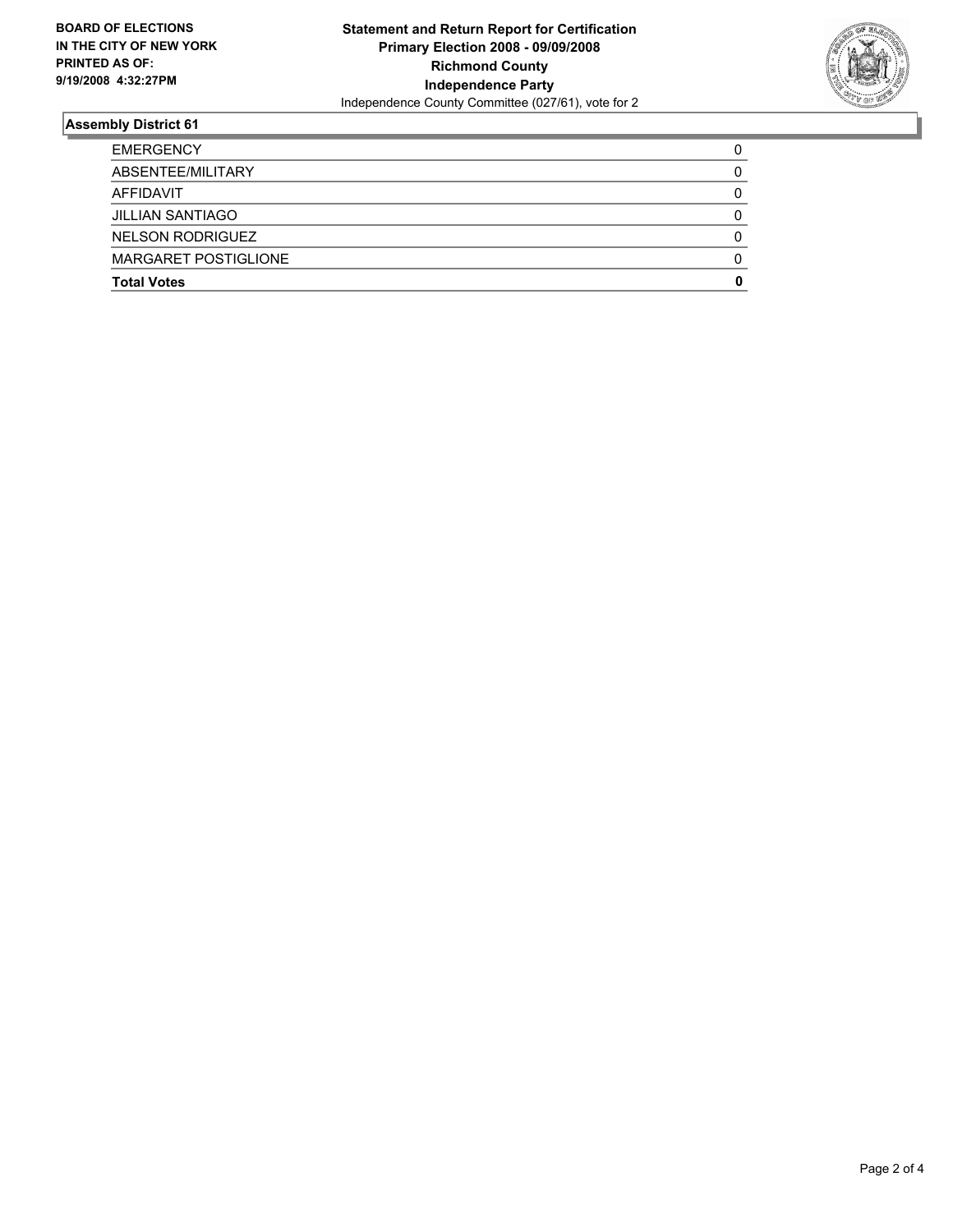### **Statement and Return Report for Certification Primary Election 2008 - 09/09/2008 Richmond County Independence Party** Independence County Committee (027/61), vote for 2

### **Total for Independence County Committee (027/61) - Richmond County**

| <b>EMERGENCY</b>            |  |
|-----------------------------|--|
| ABSENTEE/MILITARY           |  |
| AFFIDAVIT                   |  |
| <b>JILLIAN SANTIAGO</b>     |  |
| <b>NELSON RODRIGUEZ</b>     |  |
| <b>MARGARET POSTIGLIONE</b> |  |
| <b>Total Votes</b>          |  |

We certify this statement to be correct, and have caused the same to be attested by the signatures of the members of the board, or a majority thereof, on

Secretary **Chairman** 

Canvassing Board

Canvassing Board **Canvassing Board** Canvassing Board **Deputy Chief Clerk** 

Chief Clerk



Date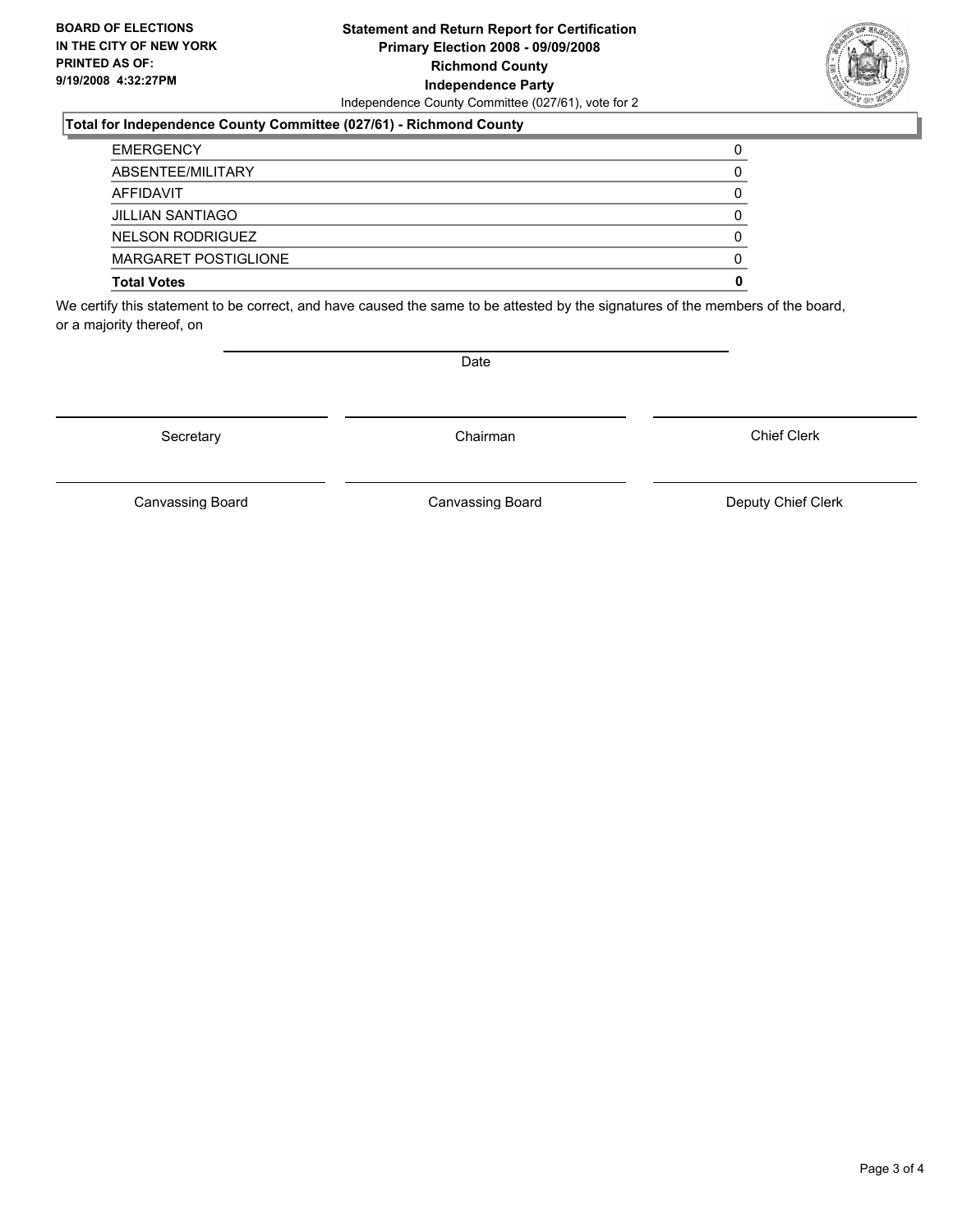**Statement and Return Report for Certification Primary Election 2008 - 09/09/2008 Richmond County Independence Party** Independence County Committee (027/61), vote for 2

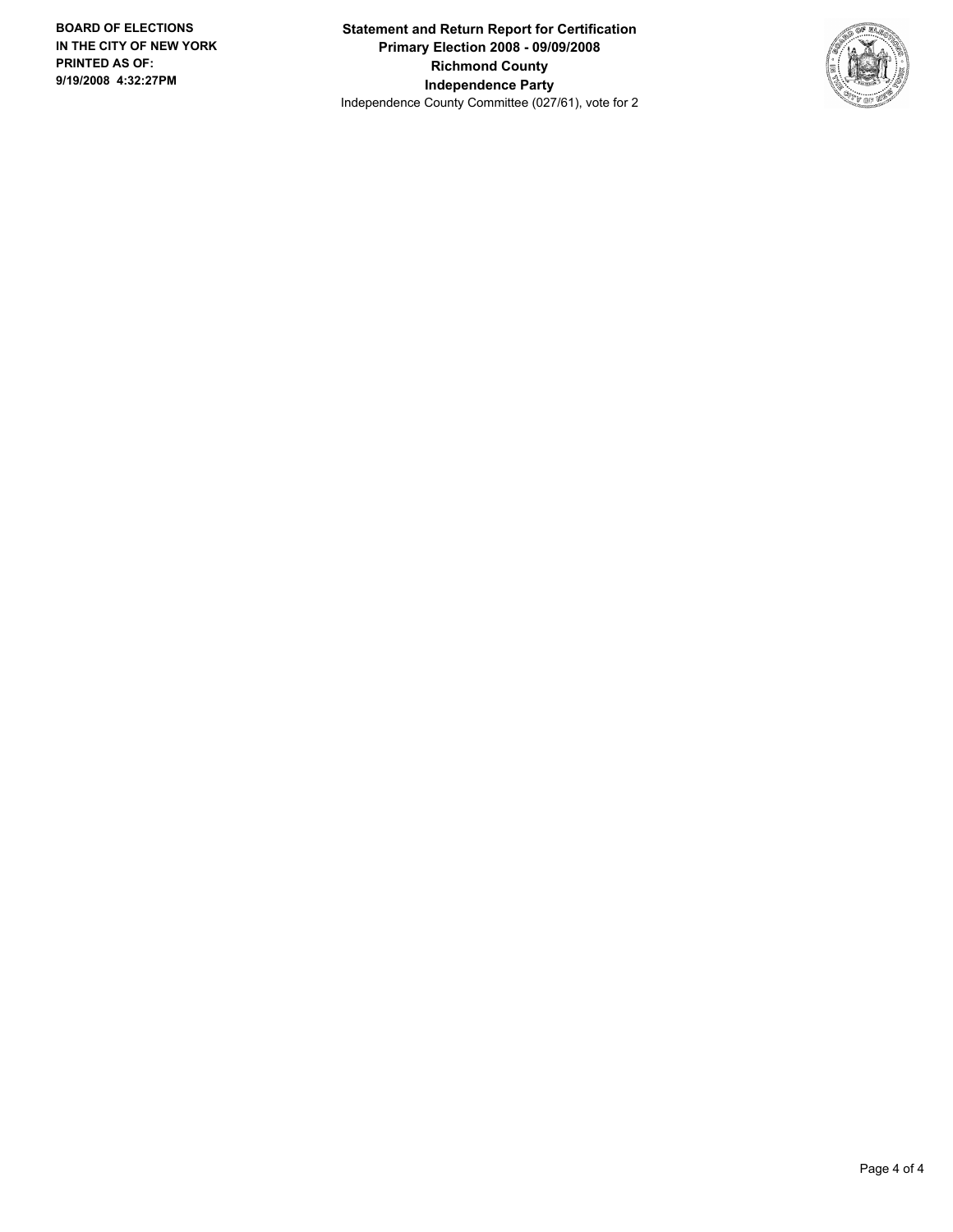

## **Primary Election 2008 - 09/09/2008 Richmond County - Independence Party**

Independence County Committee 042/61 Vote for 2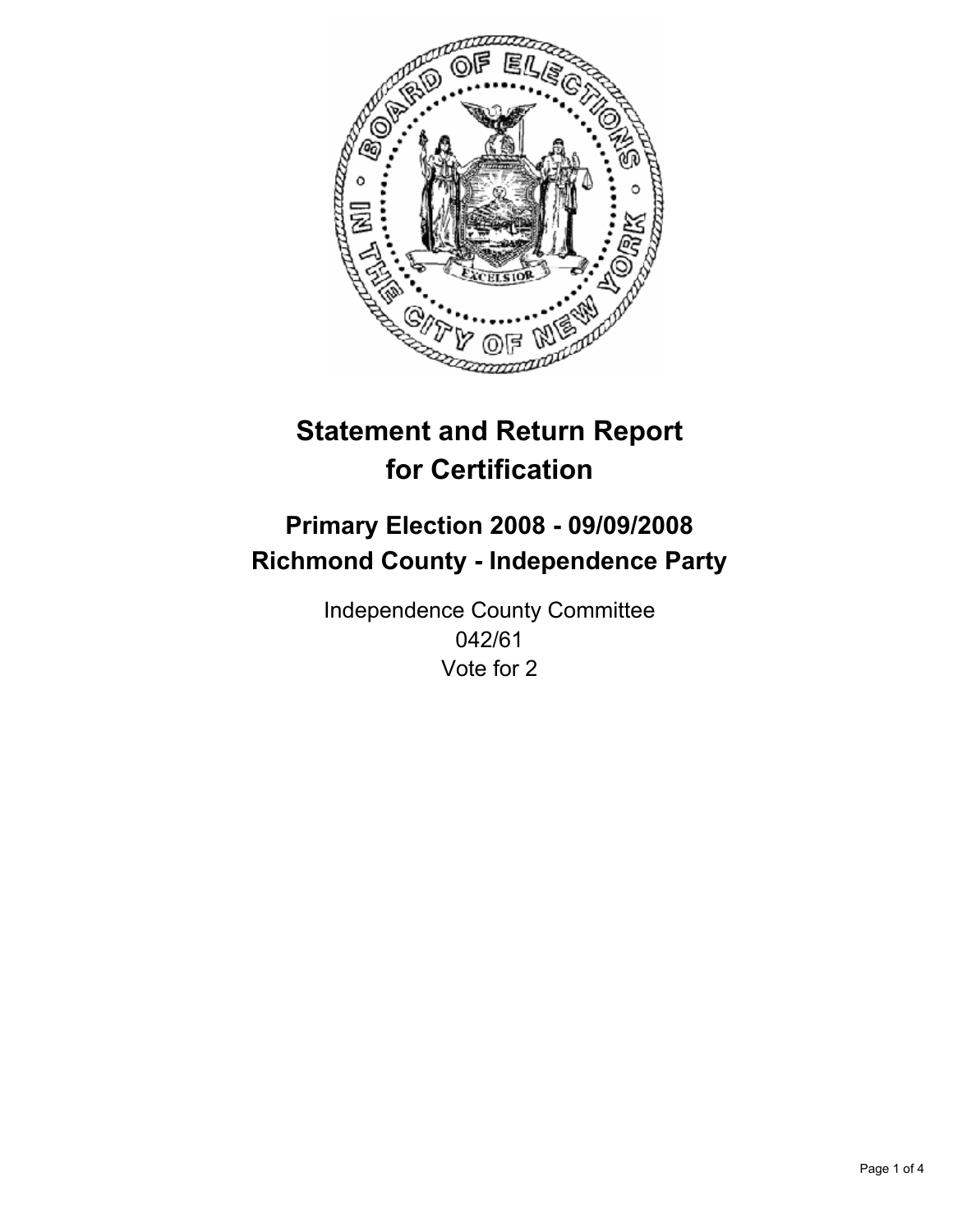

| <b>EMERGENCY</b>        |  |
|-------------------------|--|
| ABSENTEE/MILITARY       |  |
| <b>AFFIDAVIT</b>        |  |
| <b>BENJAMIN DIFORTE</b> |  |
| PETER BARRY             |  |
| <b>MAUREEN TALLERIO</b> |  |
| <b>Total Votes</b>      |  |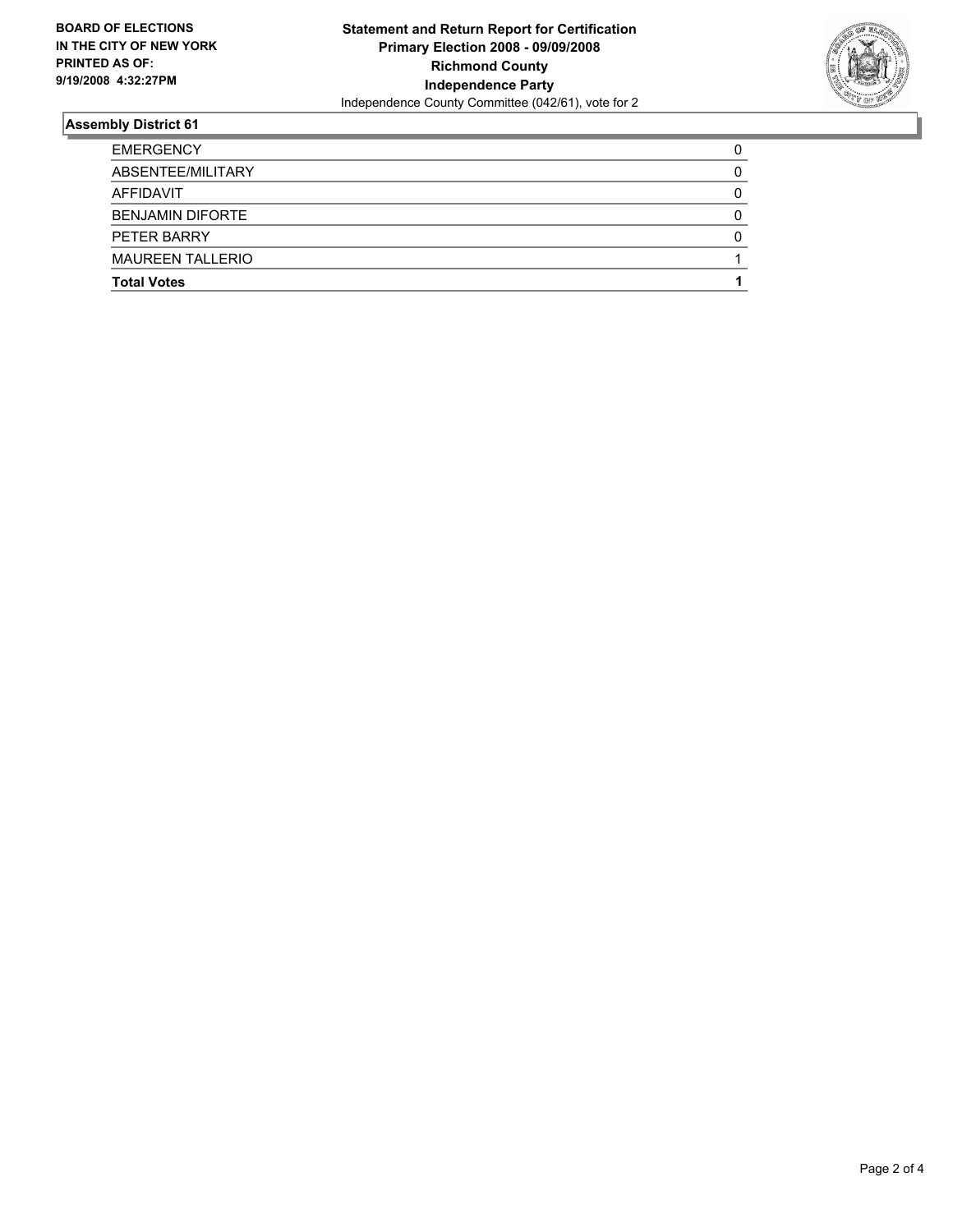### **Statement and Return Report for Certification Primary Election 2008 - 09/09/2008 Richmond County Independence Party** Independence County Committee (042/61), vote for 2

### **Total for Independence County Committee (042/61) - Richmond County**

| <b>EMERGENCY</b>        |  |
|-------------------------|--|
| ABSENTEE/MILITARY       |  |
| AFFIDAVIT               |  |
| <b>BENJAMIN DIFORTE</b> |  |
| PETER BARRY             |  |
| <b>MAUREEN TALLERIO</b> |  |
| <b>Total Votes</b>      |  |

We certify this statement to be correct, and have caused the same to be attested by the signatures of the members of the board, or a majority thereof, on

Secretary **Chairman** 

Canvassing Board **Canvassing Board** Canvassing Board **Deputy Chief Clerk** 

Canvassing Board

Chief Clerk

Page 3 of 4



Date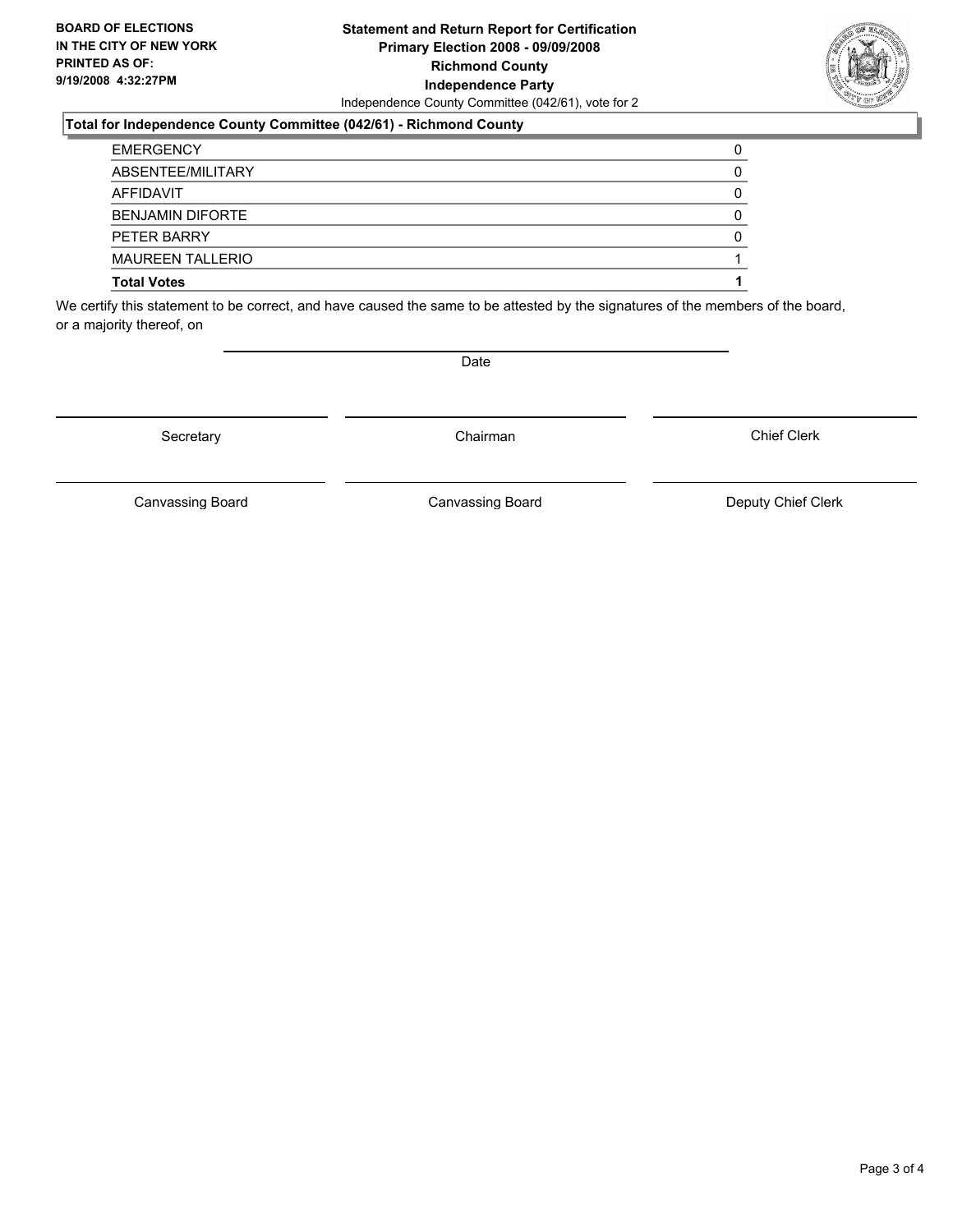**Statement and Return Report for Certification Primary Election 2008 - 09/09/2008 Richmond County Independence Party** Independence County Committee (042/61), vote for 2

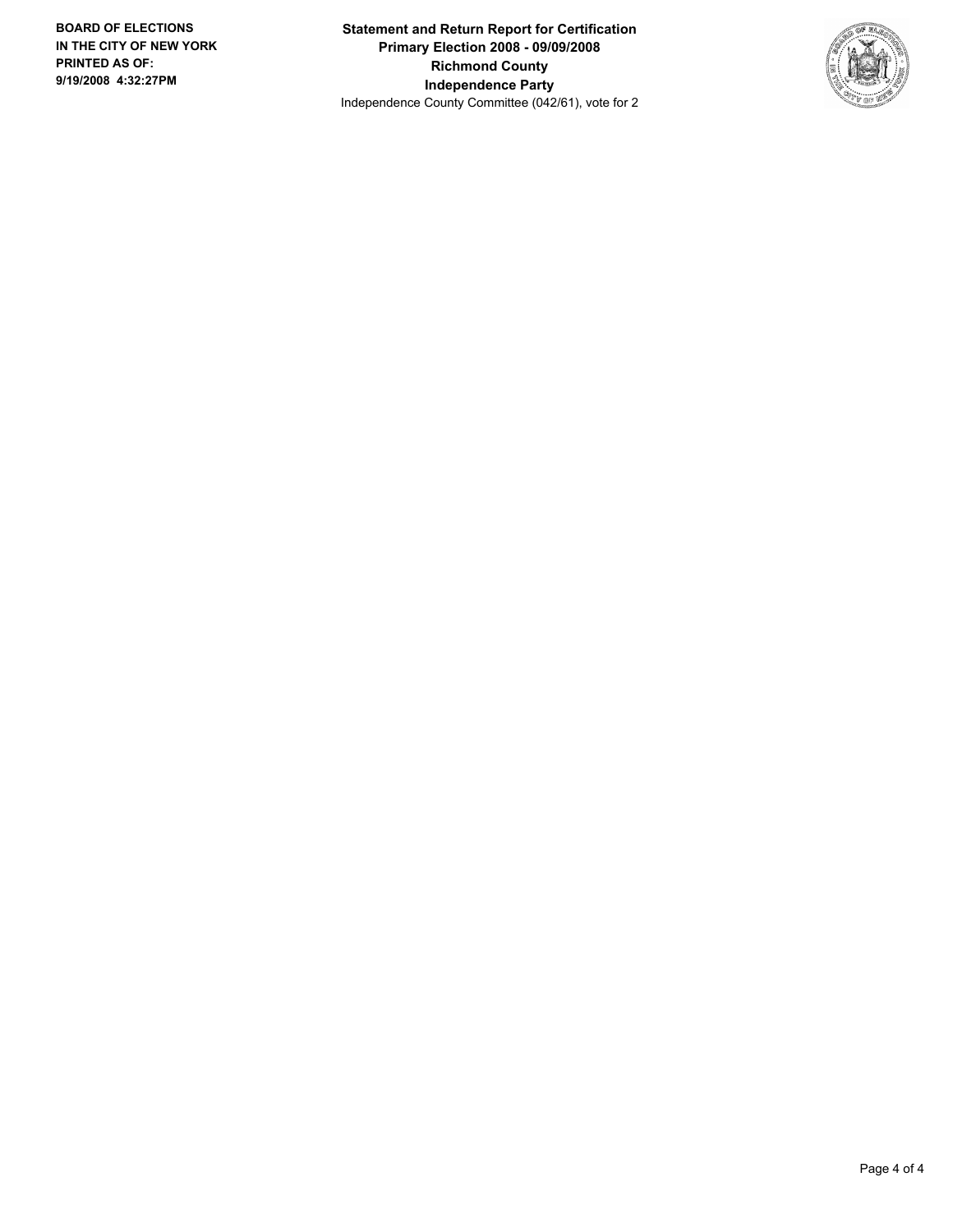

## **Primary Election 2008 - 09/09/2008 Richmond County - Independence Party**

Independence County Committee 044/61 Vote for 2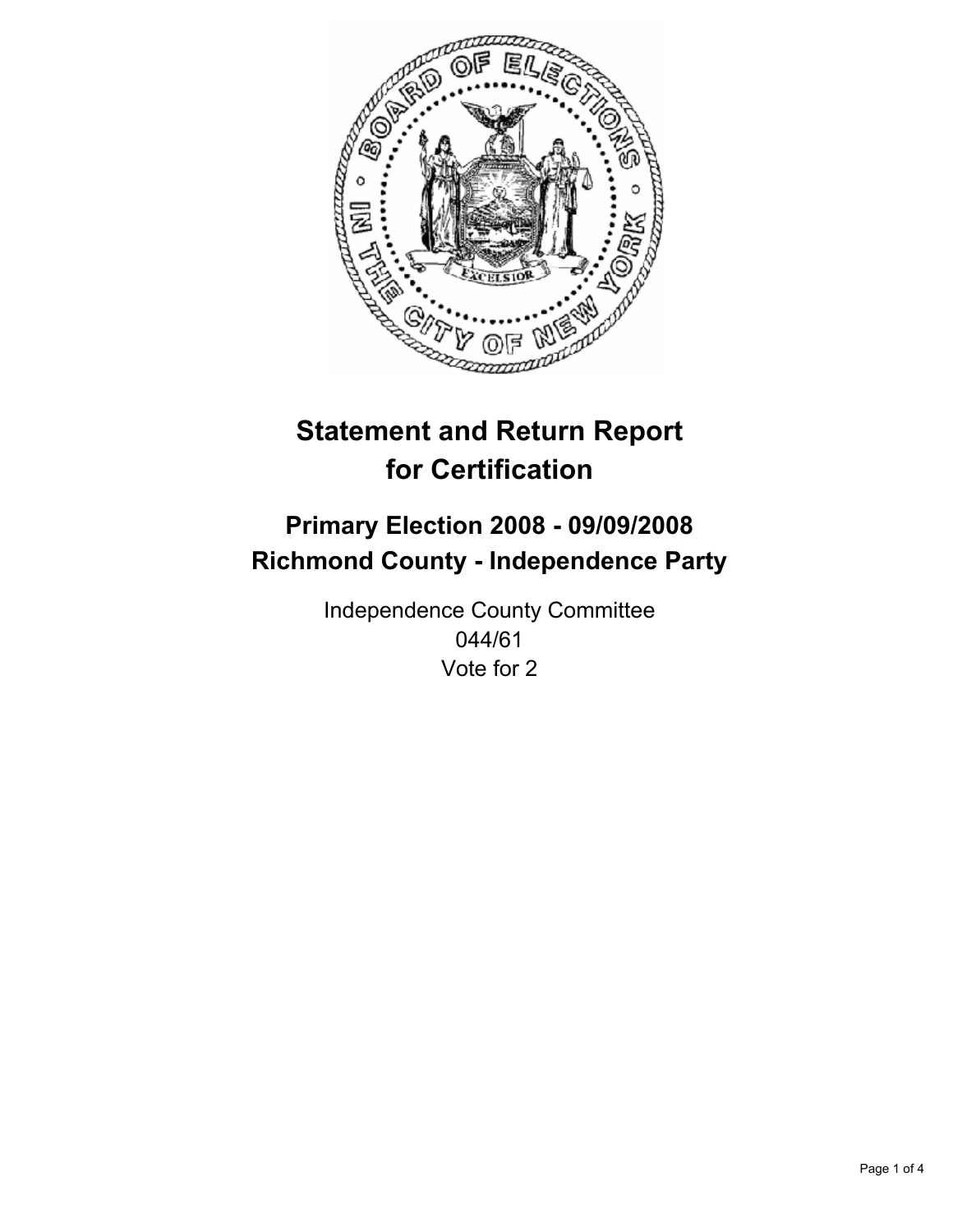

| <b>EMERGENCY</b>       |  |
|------------------------|--|
| ABSENTEE/MILITARY      |  |
| AFFIDAVIT              |  |
| KATIANA LEGER          |  |
| <b>LINDSEY PREGENT</b> |  |
| <b>DEBORAH PRIDE</b>   |  |
| <b>Total Votes</b>     |  |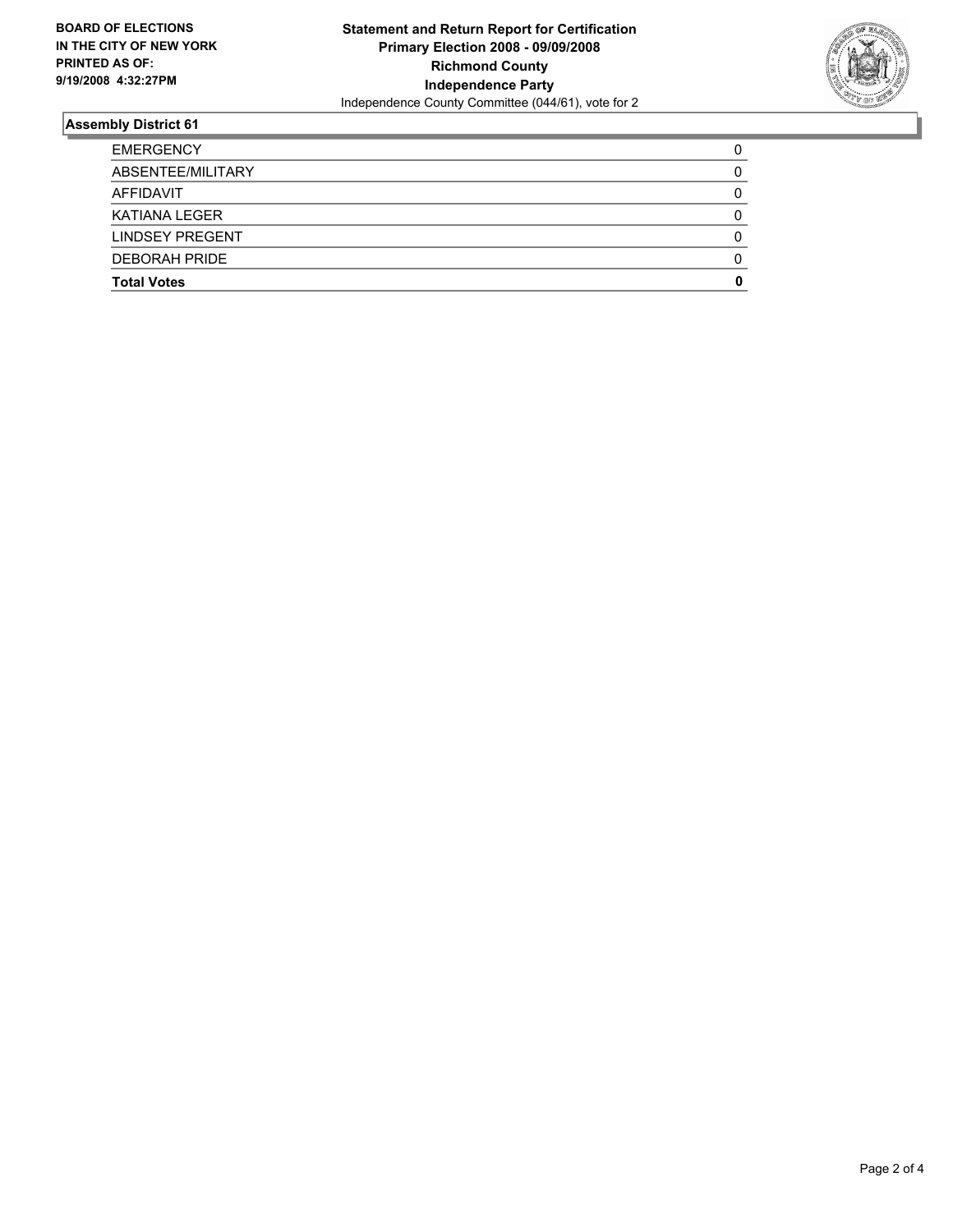### **Statement and Return Report for Certification Primary Election 2008 - 09/09/2008 Richmond County Independence Party** Independence County Committee (044/61), vote for 2

### **Total for Independence County Committee (044/61) - Richmond County**

| <b>Total Votes</b>   |  |
|----------------------|--|
| <b>DEBORAH PRIDE</b> |  |
| LINDSEY PREGENT      |  |
| KATIANA LEGER        |  |
| AFFIDAVIT            |  |
| ABSENTEE/MILITARY    |  |
| <b>EMERGENCY</b>     |  |

We certify this statement to be correct, and have caused the same to be attested by the signatures of the members of the board, or a majority thereof, on

Secretary **Chairman** 

Chief Clerk

Canvassing Board **Canvassing Board** Canvassing Board **Deputy Chief Clerk** 

Canvassing Board



Date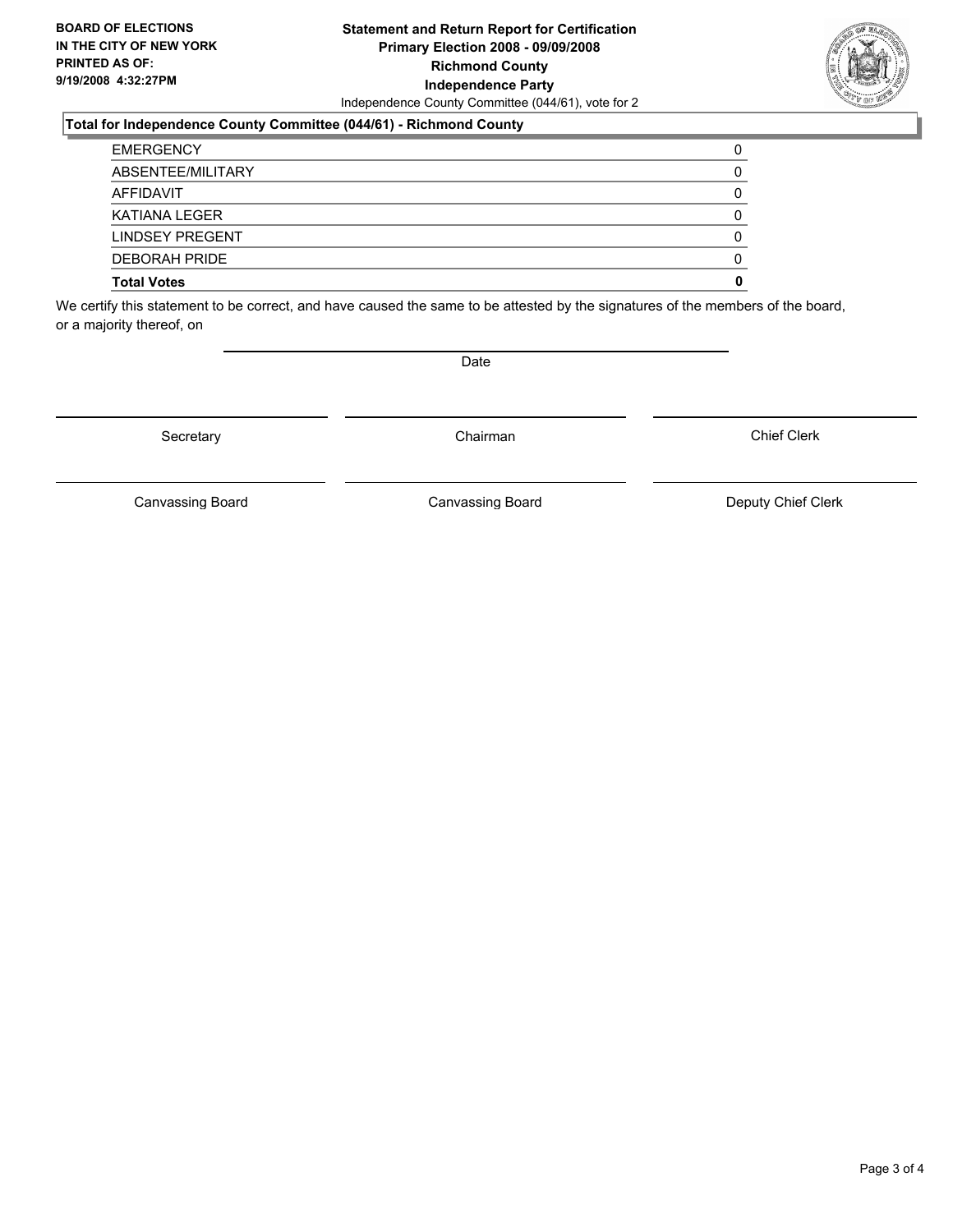**Statement and Return Report for Certification Primary Election 2008 - 09/09/2008 Richmond County Independence Party** Independence County Committee (044/61), vote for 2

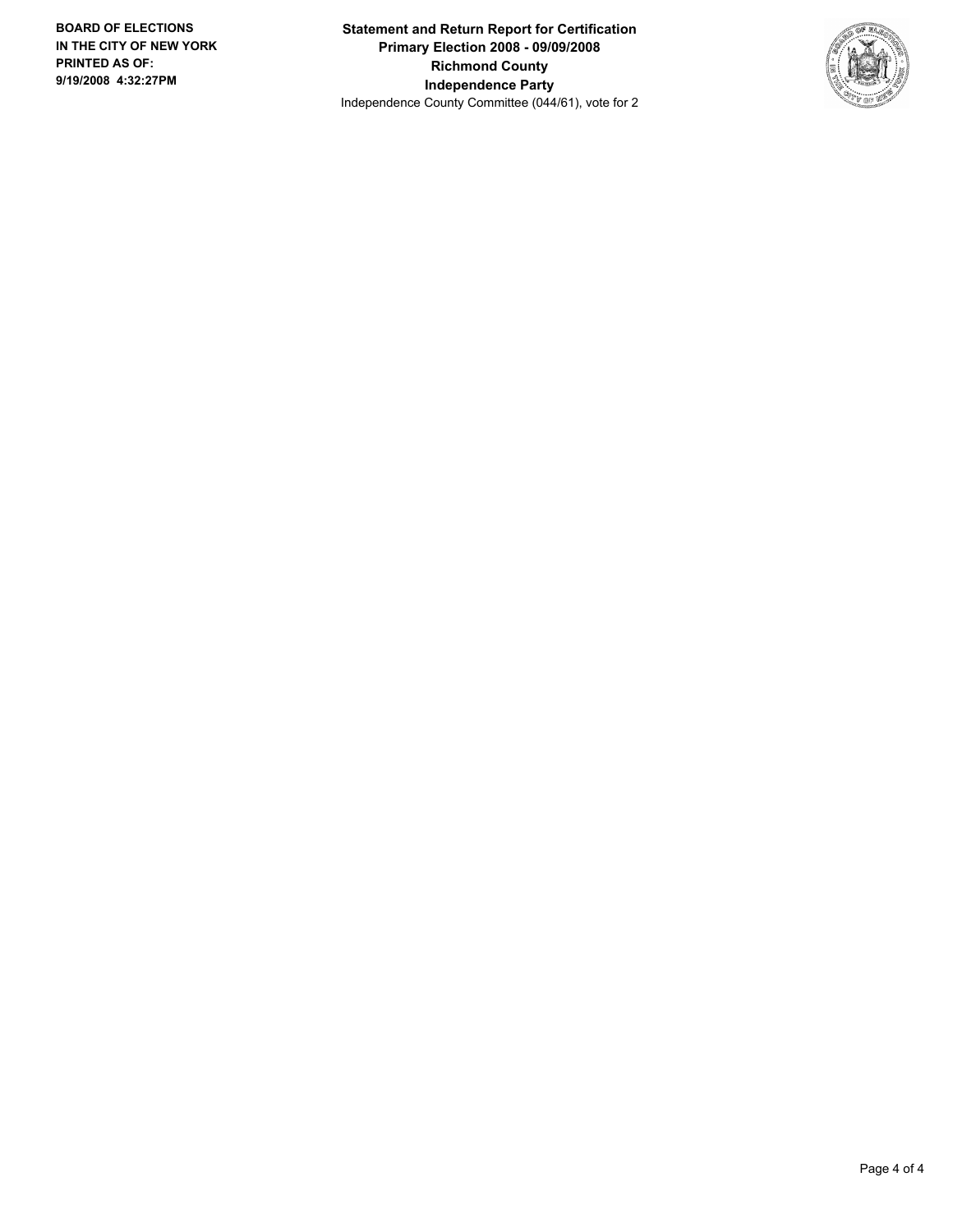

## **Primary Election 2008 - 09/09/2008 Richmond County - Independence Party**

Independence County Committee 046/61 Vote for 2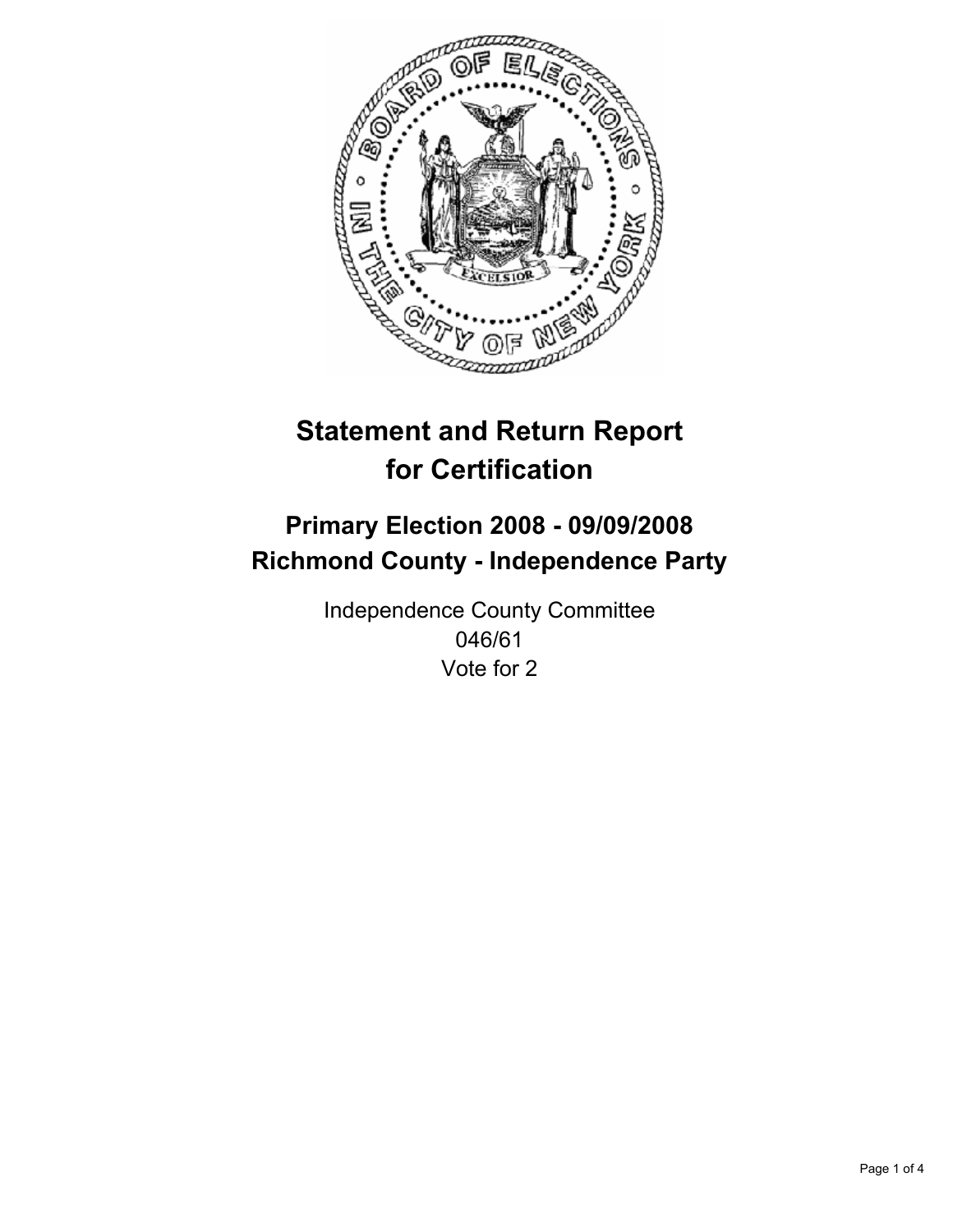

| <b>EMERGENCY</b>       |  |
|------------------------|--|
| ABSENTEE/MILITARY      |  |
| AFFIDAVIT              |  |
| <b>PAUL SARYIAN</b>    |  |
| <b>MATTHEW GLENNON</b> |  |
| KIMBERLY GOLDEN        |  |
| <b>Total Votes</b>     |  |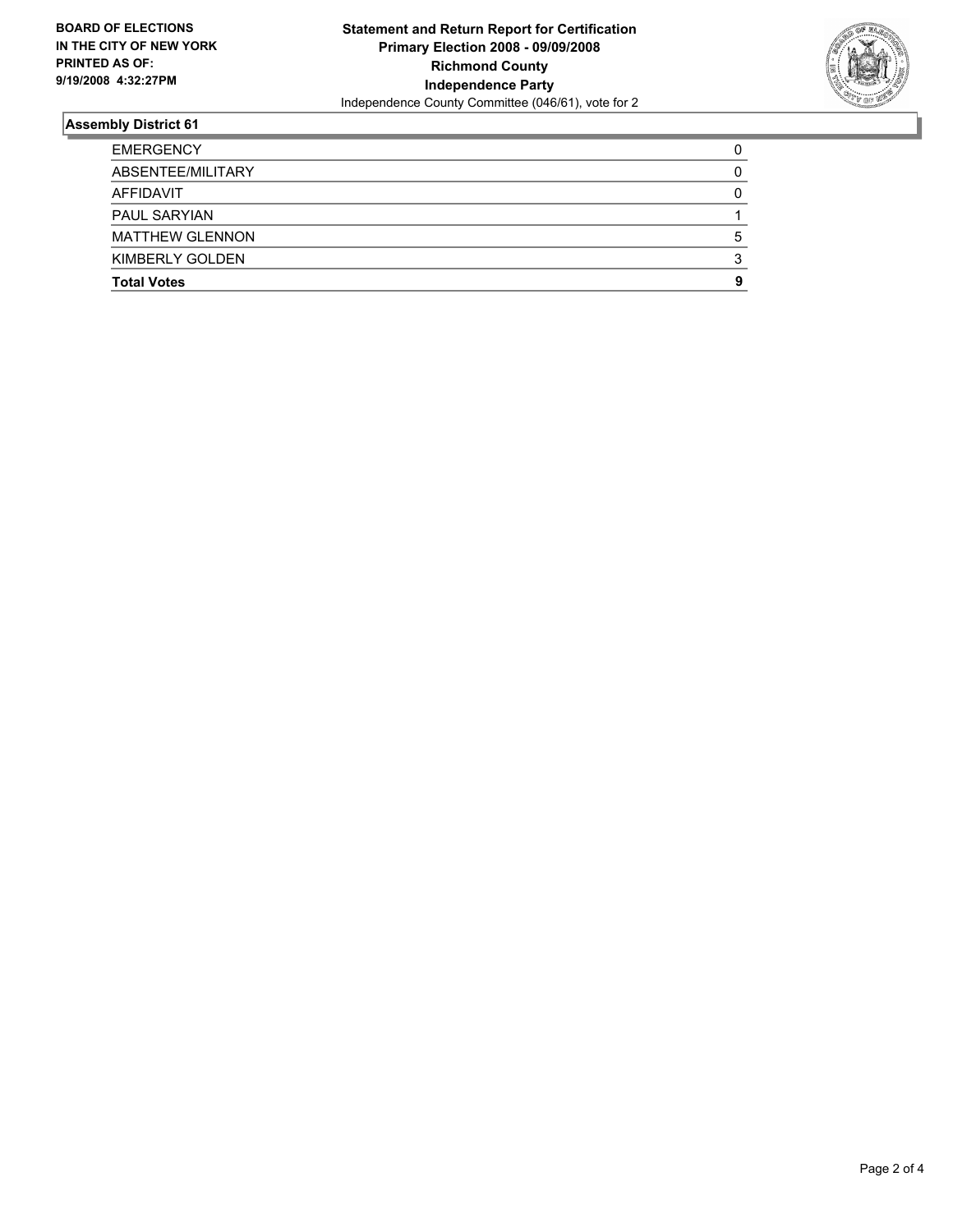### **Statement and Return Report for Certification Primary Election 2008 - 09/09/2008 Richmond County Independence Party** Independence County Committee (046/61), vote for 2

### **Total for Independence County Committee (046/61) - Richmond County**

| <b>Total Votes</b>     |  |
|------------------------|--|
| KIMBERLY GOLDEN        |  |
| <b>MATTHEW GLENNON</b> |  |
| <b>PAUL SARYIAN</b>    |  |
| AFFIDAVIT              |  |
| ABSENTEE/MILITARY      |  |
| <b>EMERGENCY</b>       |  |

We certify this statement to be correct, and have caused the same to be attested by the signatures of the members of the board, or a majority thereof, on

Date

Canvassing Board **Canvassing Board** Canvassing Board **Deputy Chief Clerk** 

Canvassing Board

Chief Clerk



Secretary **Chairman**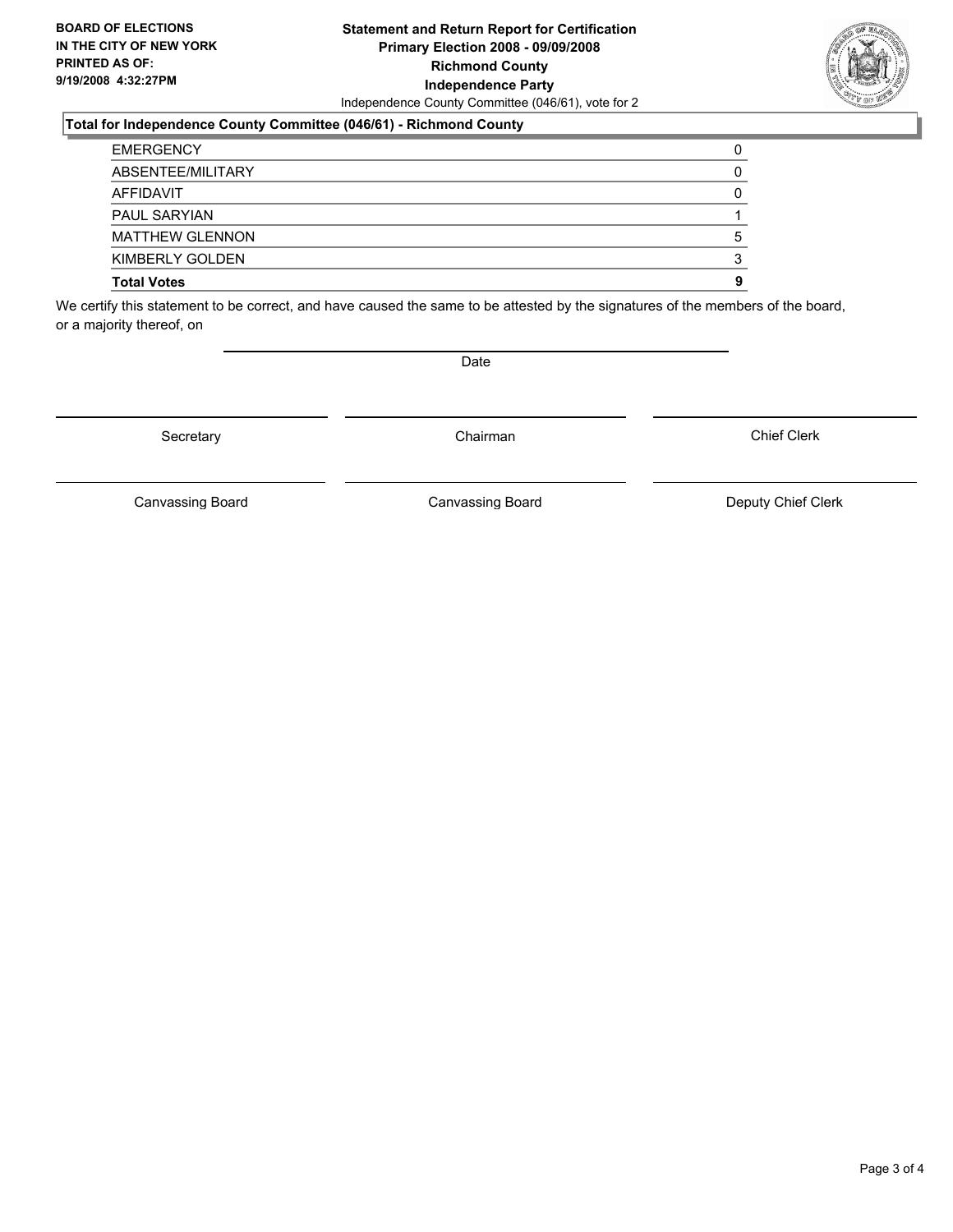**Statement and Return Report for Certification Primary Election 2008 - 09/09/2008 Richmond County Independence Party** Independence County Committee (046/61), vote for 2

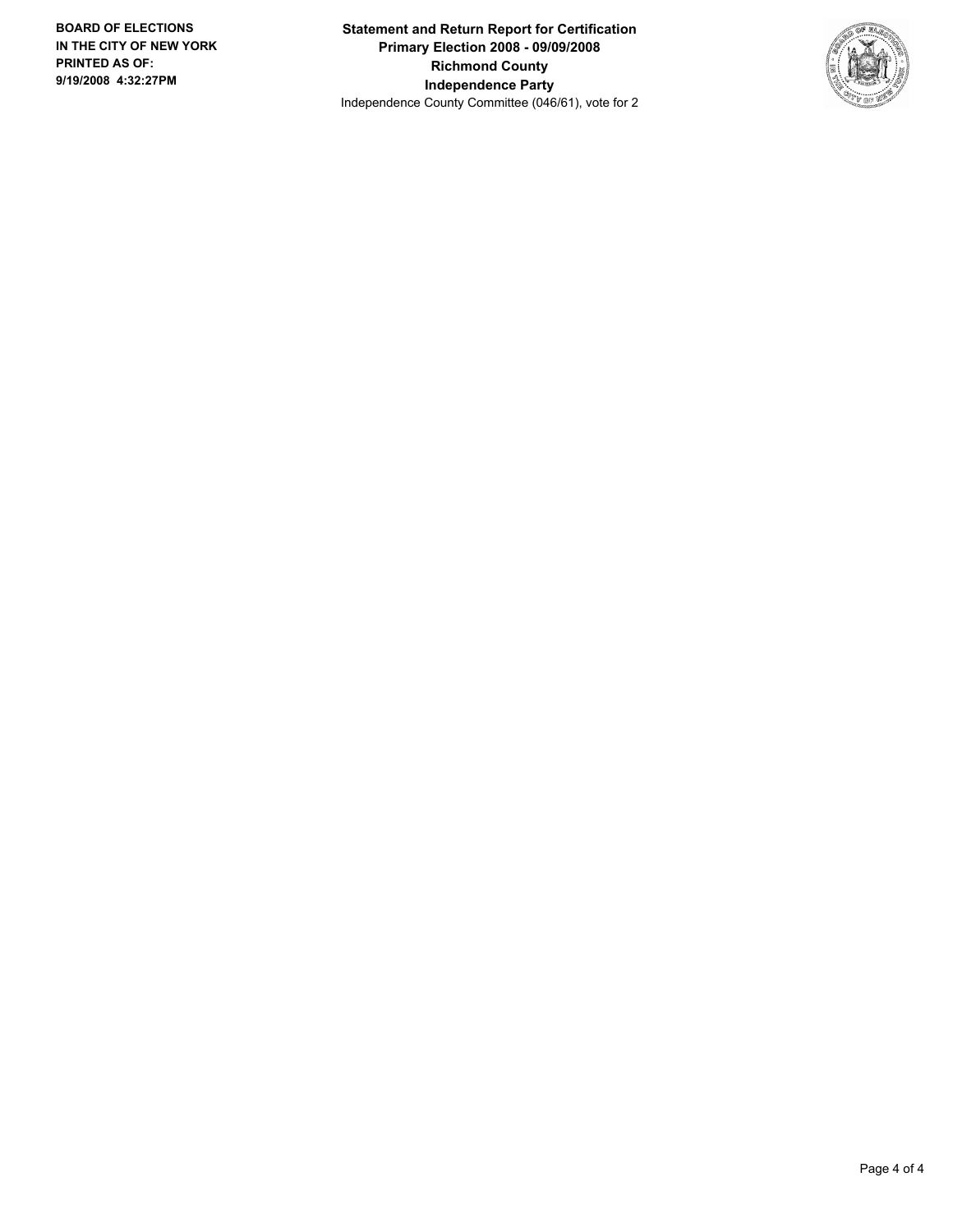

## **Primary Election 2008 - 09/09/2008 Richmond County - Independence Party**

Independence County Committee 057/61 Vote for 2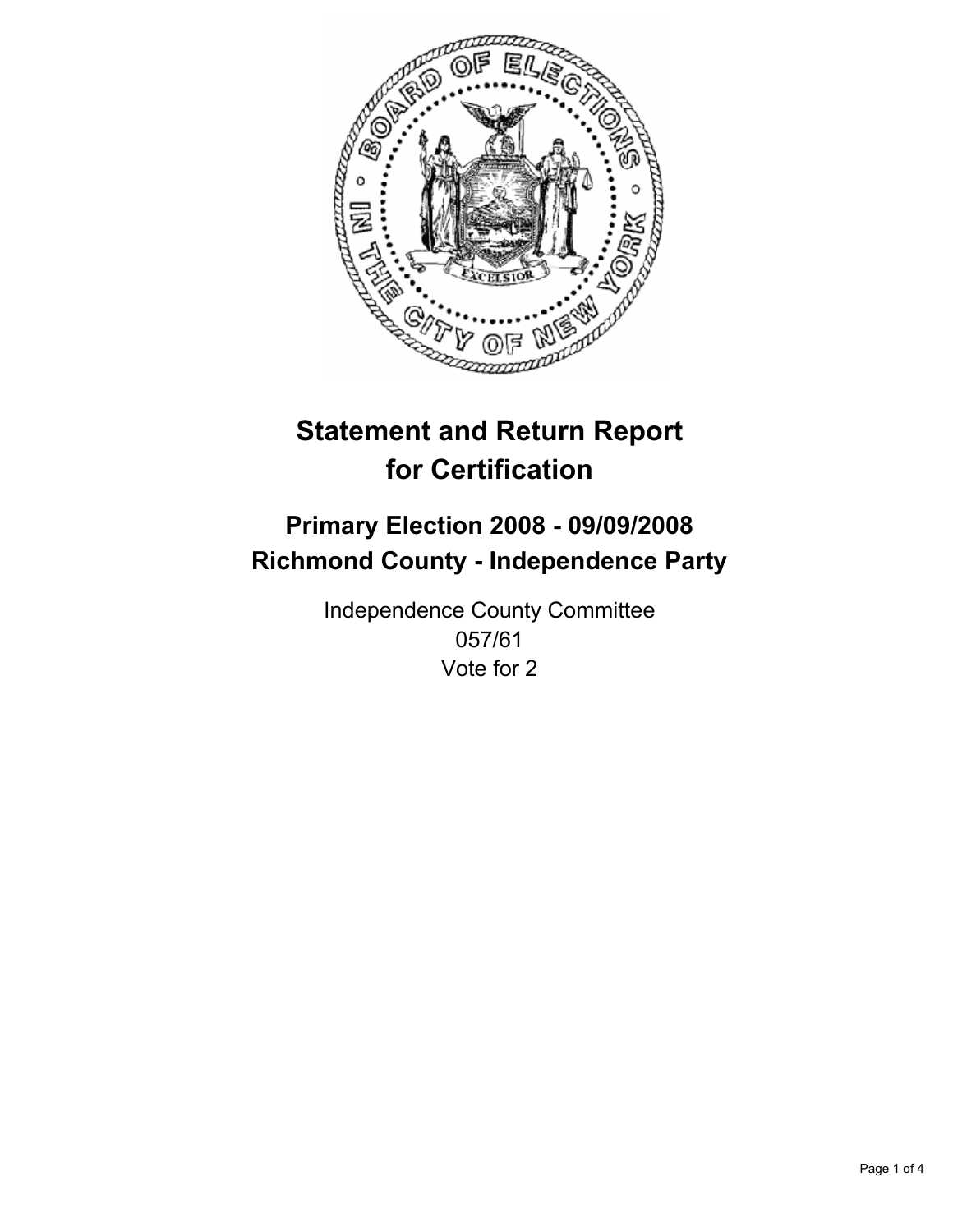

| <b>EMERGENCY</b>        |  |
|-------------------------|--|
| ABSENTEE/MILITARY       |  |
| AFFIDAVIT               |  |
| ALAN CHRISTOFFERSEN     |  |
| <b>MILTON DESHIELDS</b> |  |
| DANIEL DIGIACOMO        |  |
| <b>Total Votes</b>      |  |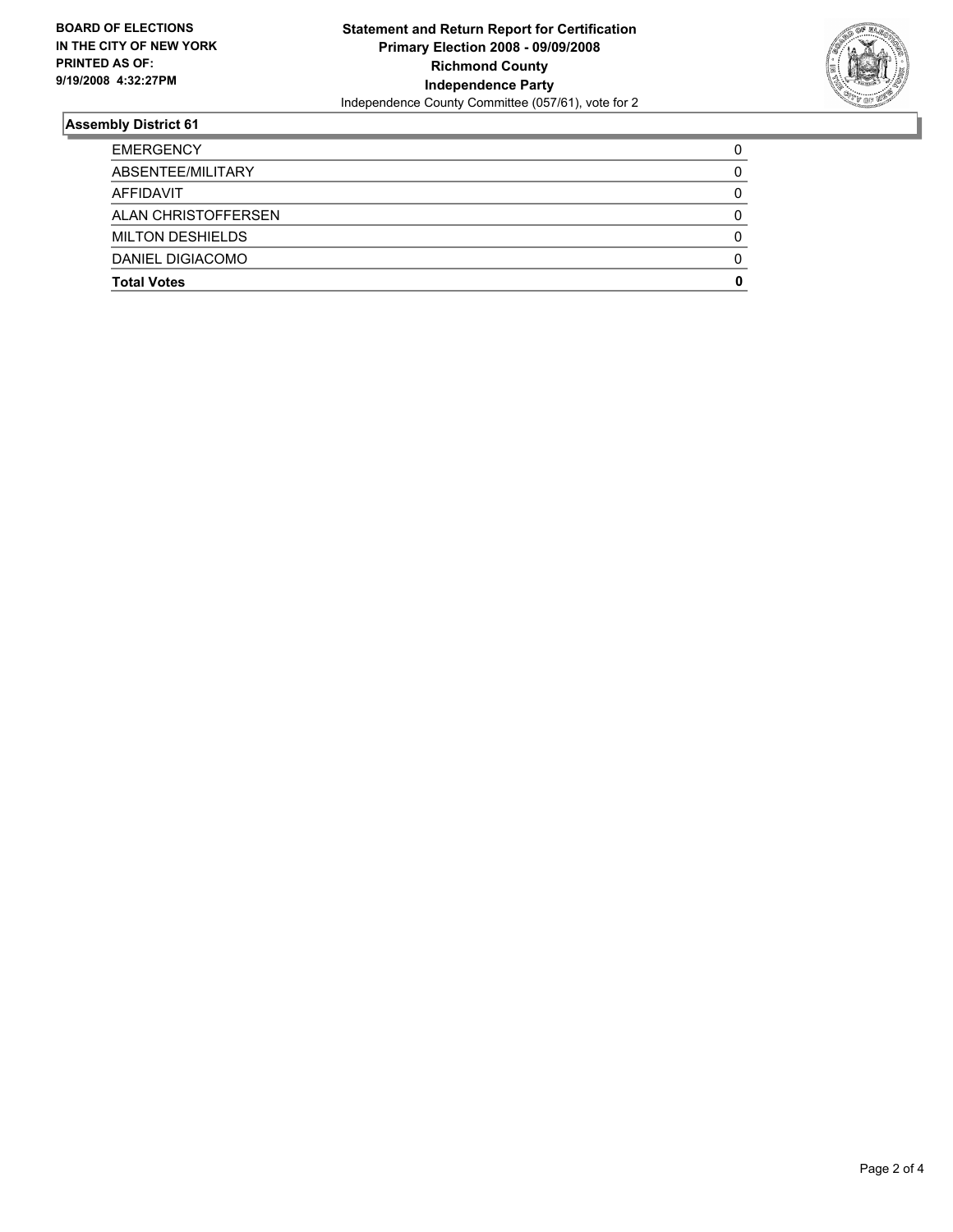#### **Statement and Return Report for Certification Primary Election 2008 - 09/09/2008 Richmond County Independence Party** Independence County Committee (057/61), vote for 2

#### **Total for Independence County Committee (057/61) - Richmond County**

| <b>EMERGENCY</b>        |  |
|-------------------------|--|
| ABSENTEE/MILITARY       |  |
| AFFIDAVIT               |  |
| ALAN CHRISTOFFERSEN     |  |
| <b>MILTON DESHIELDS</b> |  |
| DANIEL DIGIACOMO        |  |
| <b>Total Votes</b>      |  |

We certify this statement to be correct, and have caused the same to be attested by the signatures of the members of the board, or a majority thereof, on

Secretary **Chairman** 

Date

Chief Clerk

Canvassing Board **Canvassing Board** Canvassing Board **Deputy Chief Clerk** 

Canvassing Board

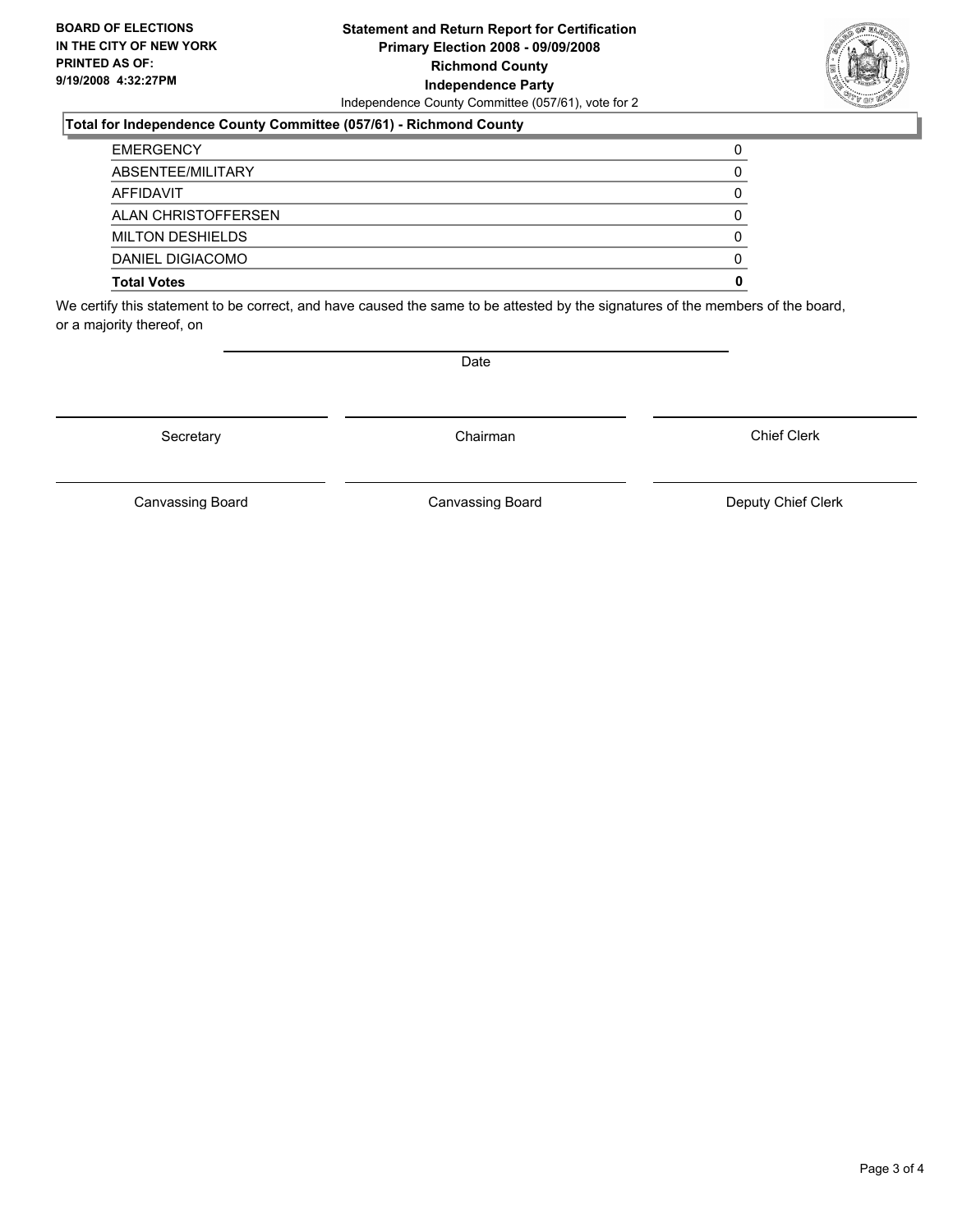**Statement and Return Report for Certification Primary Election 2008 - 09/09/2008 Richmond County Independence Party** Independence County Committee (057/61), vote for 2

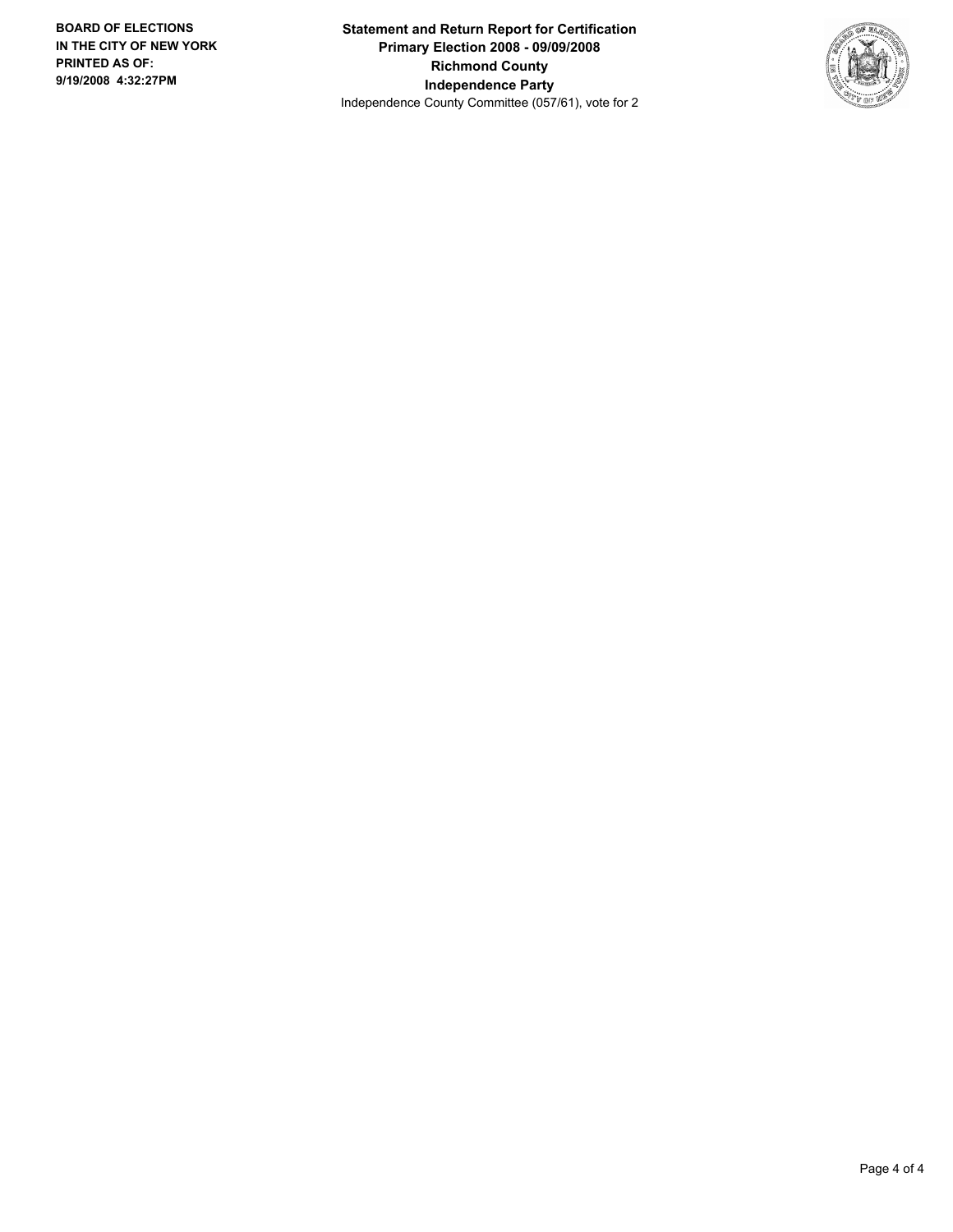

## **Primary Election 2008 - 09/09/2008 Richmond County - Independence Party**

Independence County Committee 060/61 Vote for 2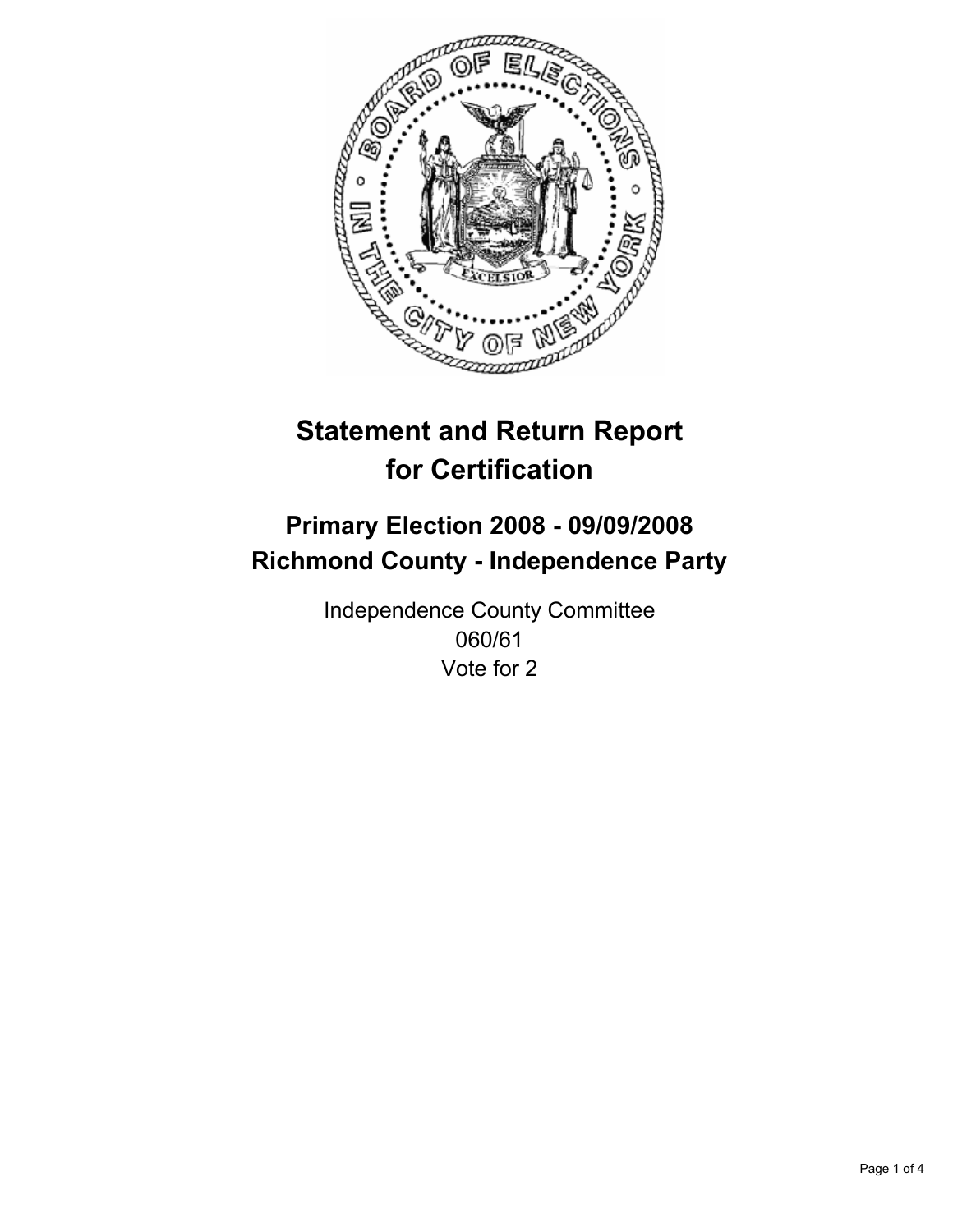

| <b>EMERGENCY</b>         |  |
|--------------------------|--|
| ABSENTEE/MILITARY        |  |
| AFFIDAVIT                |  |
| <b>LONI CURLEY</b>       |  |
| <b>WILLIAM J TALLMAN</b> |  |
| <b>DAVID SALIEB</b>      |  |
| <b>DONALD SALVATO</b>    |  |
| <b>Total Votes</b>       |  |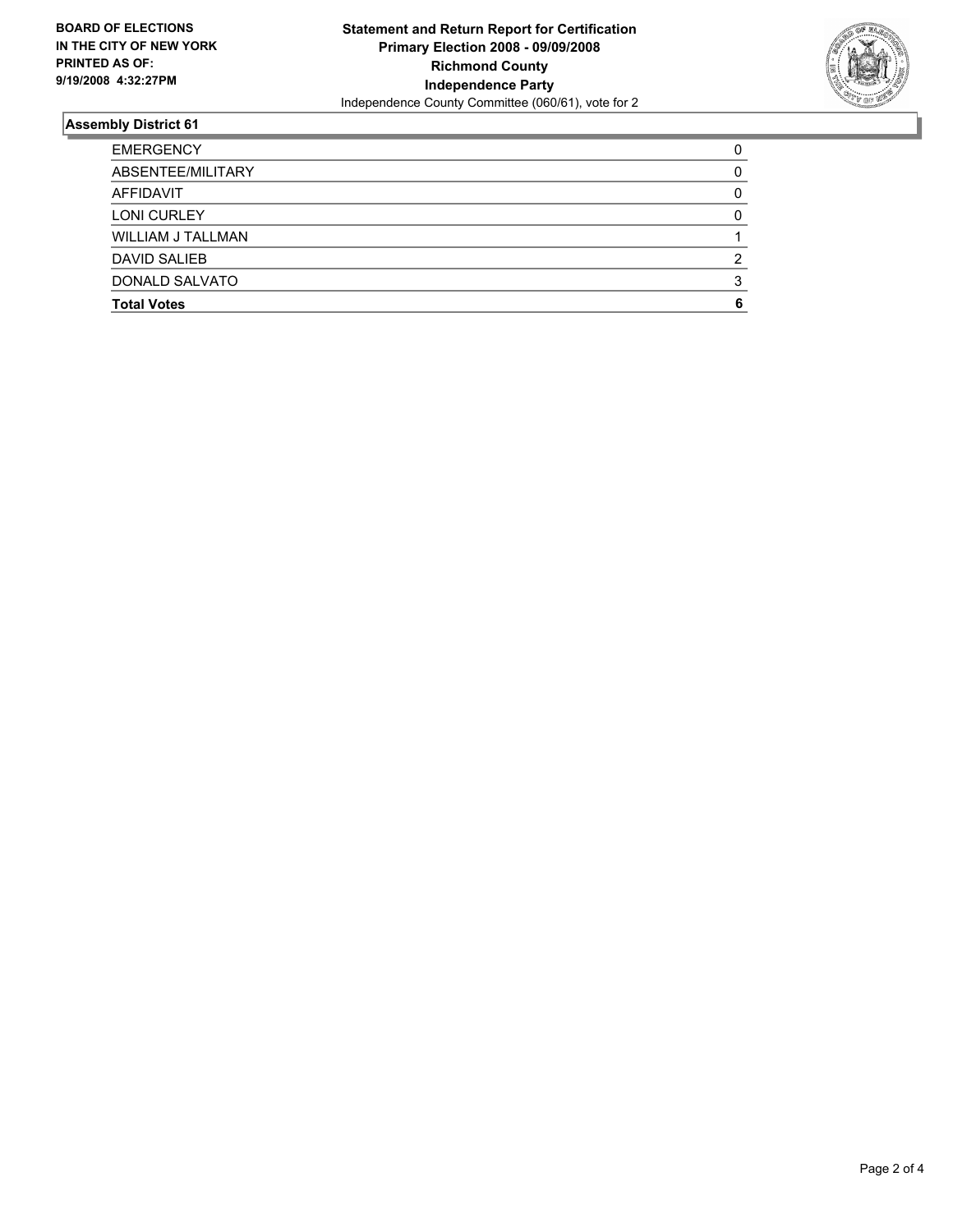#### **Statement and Return Report for Certification Primary Election 2008 - 09/09/2008 Richmond County Independence Party** Independence County Committee (060/61), vote for 2

#### **Total for Independence County Committee (060/61) - Richmond County**

| <b>EMERGENCY</b>      |  |
|-----------------------|--|
| ABSENTEE/MILITARY     |  |
| AFFIDAVIT             |  |
| <b>LONI CURLEY</b>    |  |
| WILLIAM J TALLMAN     |  |
| DAVID SALIEB          |  |
| <b>DONALD SALVATO</b> |  |
| <b>Total Votes</b>    |  |

We certify this statement to be correct, and have caused the same to be attested by the signatures of the members of the board, or a majority thereof, on

Secretary **Chairman** 

Canvassing Board

Canvassing Board **Canvassing Board** Canvassing Board **Deputy Chief Clerk** 

Chief Clerk



Date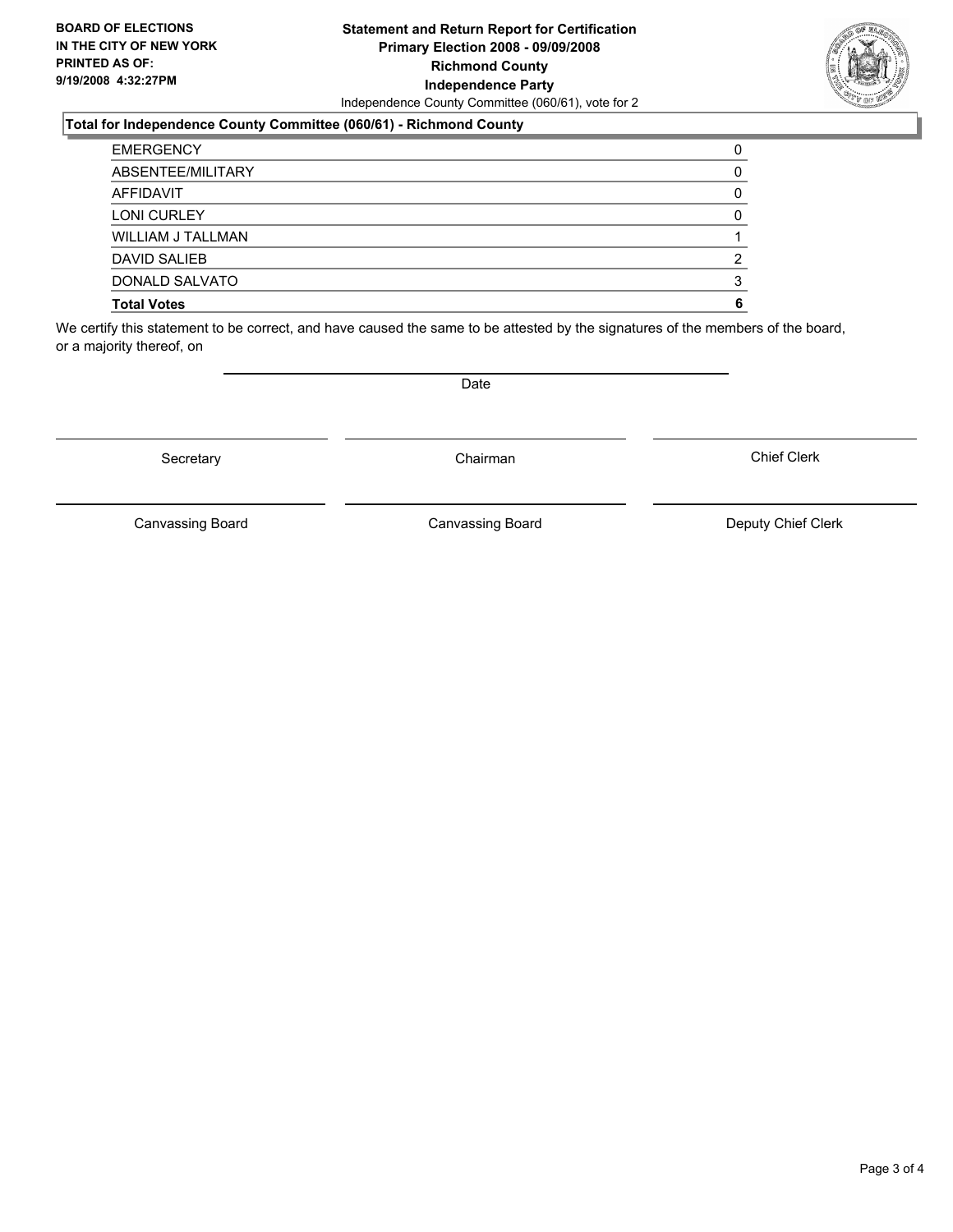**Statement and Return Report for Certification Primary Election 2008 - 09/09/2008 Richmond County Independence Party** Independence County Committee (060/61), vote for 2

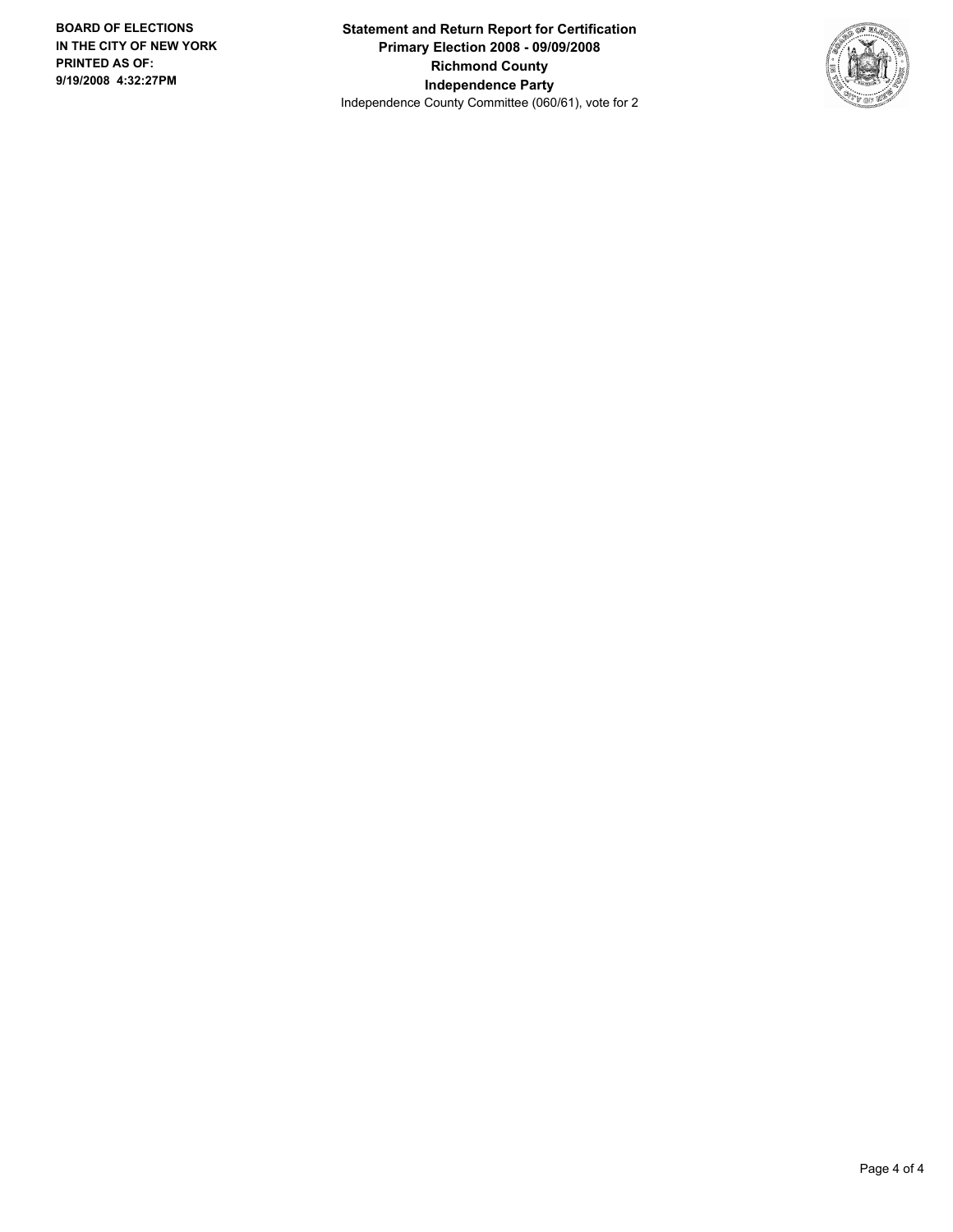

## **Primary Election 2008 - 09/09/2008 Richmond County - Independence Party**

Independence County Committee 064/61 Vote for 2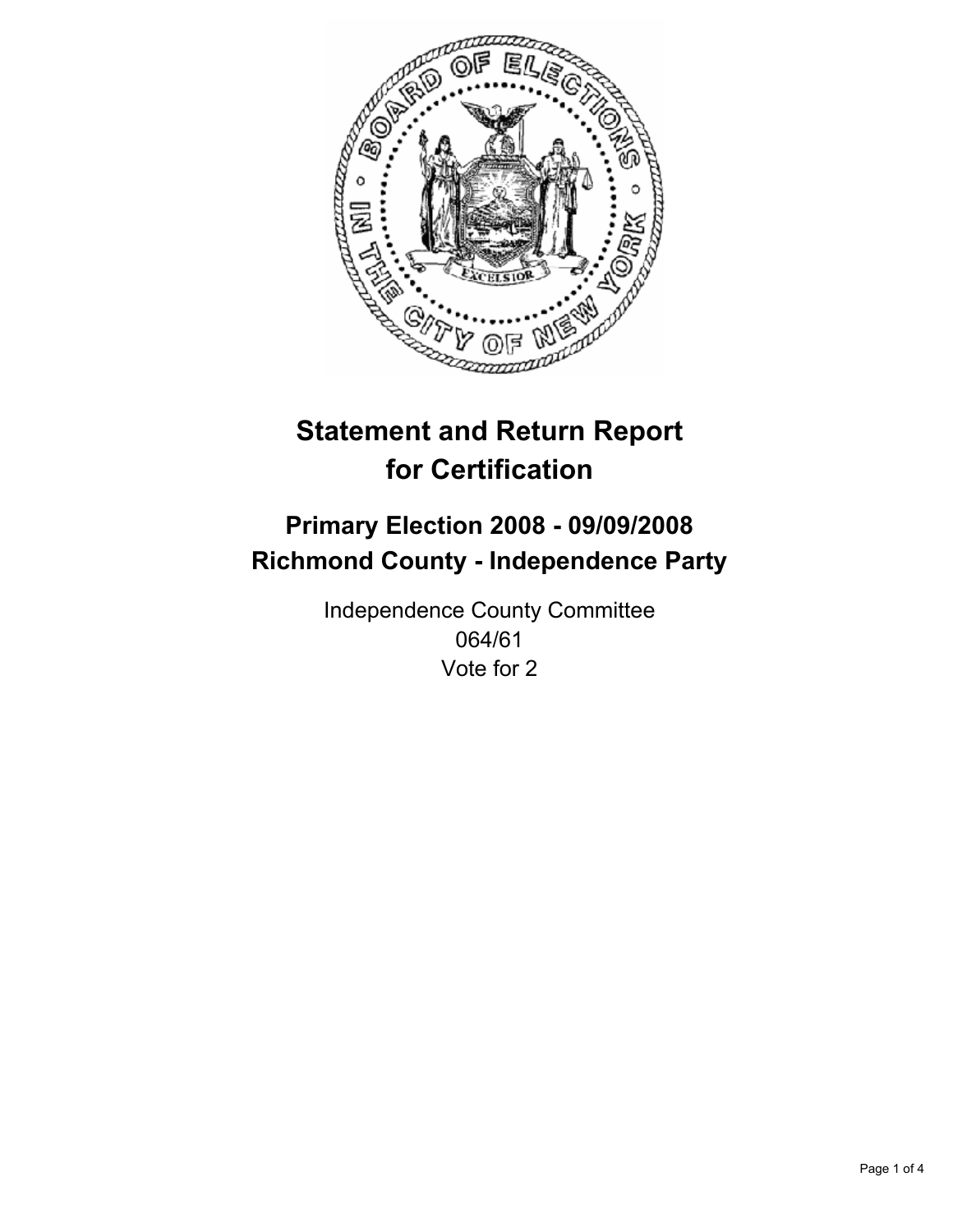

| <b>EMERGENCY</b>       |  |
|------------------------|--|
| ABSENTEE/MILITARY      |  |
| AFFIDAVIT              |  |
| <b>THOMAS ANDREANO</b> |  |
| <b>MARIE ANDREANO</b>  |  |
| <b>LAWRENCE MAYER</b>  |  |
| <b>WALTER MCCARTY</b>  |  |
| <b>Total Votes</b>     |  |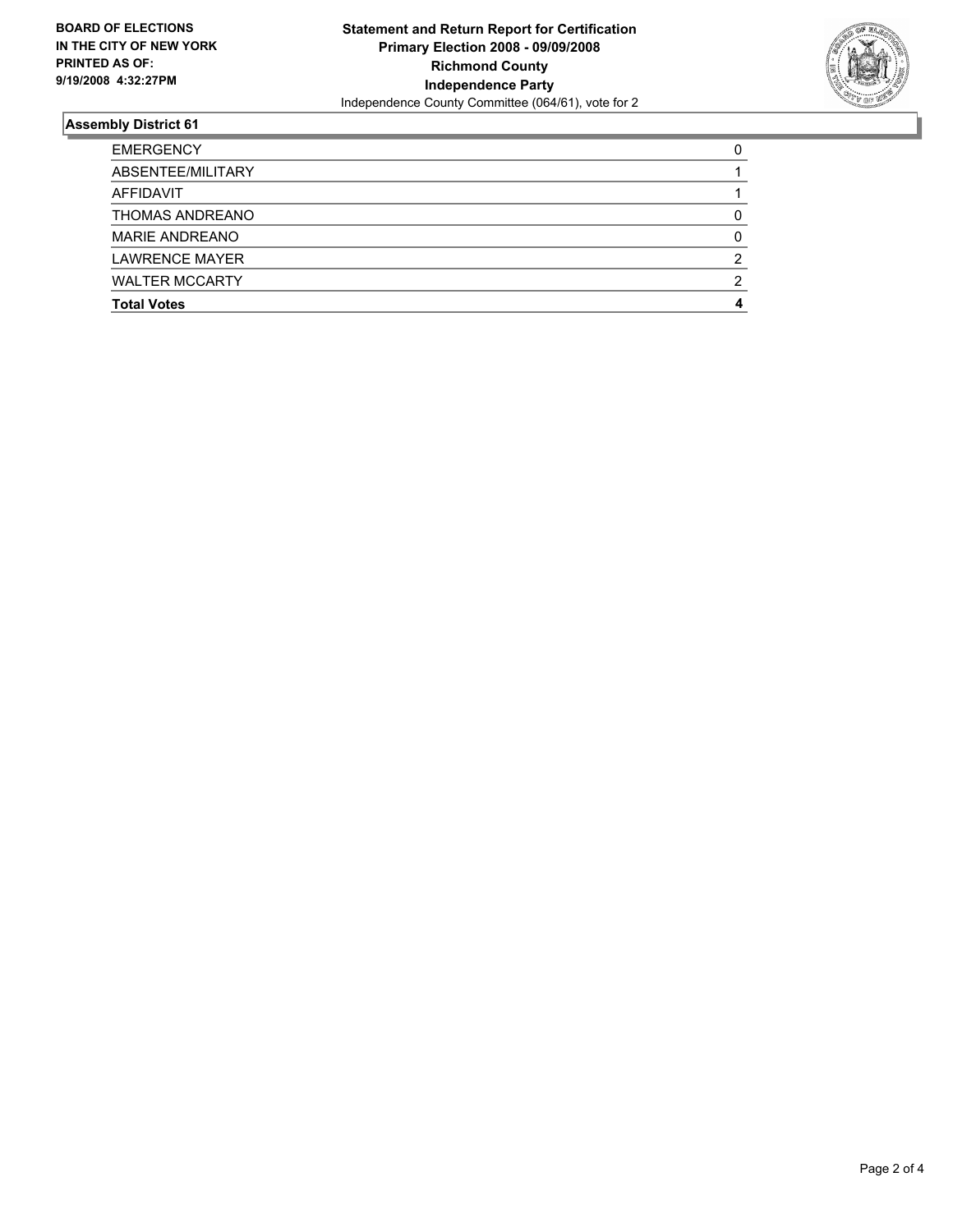#### **Statement and Return Report for Certification Primary Election 2008 - 09/09/2008 Richmond County Independence Party** Independence County Committee (064/61), vote for 2

#### **Total for Independence County Committee (064/61) - Richmond County**

| <b>Total Votes</b>    |  |
|-----------------------|--|
| <b>WALTER MCCARTY</b> |  |
| <b>LAWRENCE MAYER</b> |  |
| <b>MARIE ANDREANO</b> |  |
| THOMAS ANDREANO       |  |
| AFFIDAVIT             |  |
| ABSENTEE/MILITARY     |  |
| <b>EMERGENCY</b>      |  |

We certify this statement to be correct, and have caused the same to be attested by the signatures of the members of the board, or a majority thereof, on

Date

Canvassing Board **Canvassing Board** Canvassing Board **Deputy Chief Clerk** 

Chief Clerk

Canvassing Board



Secretary **Chairman**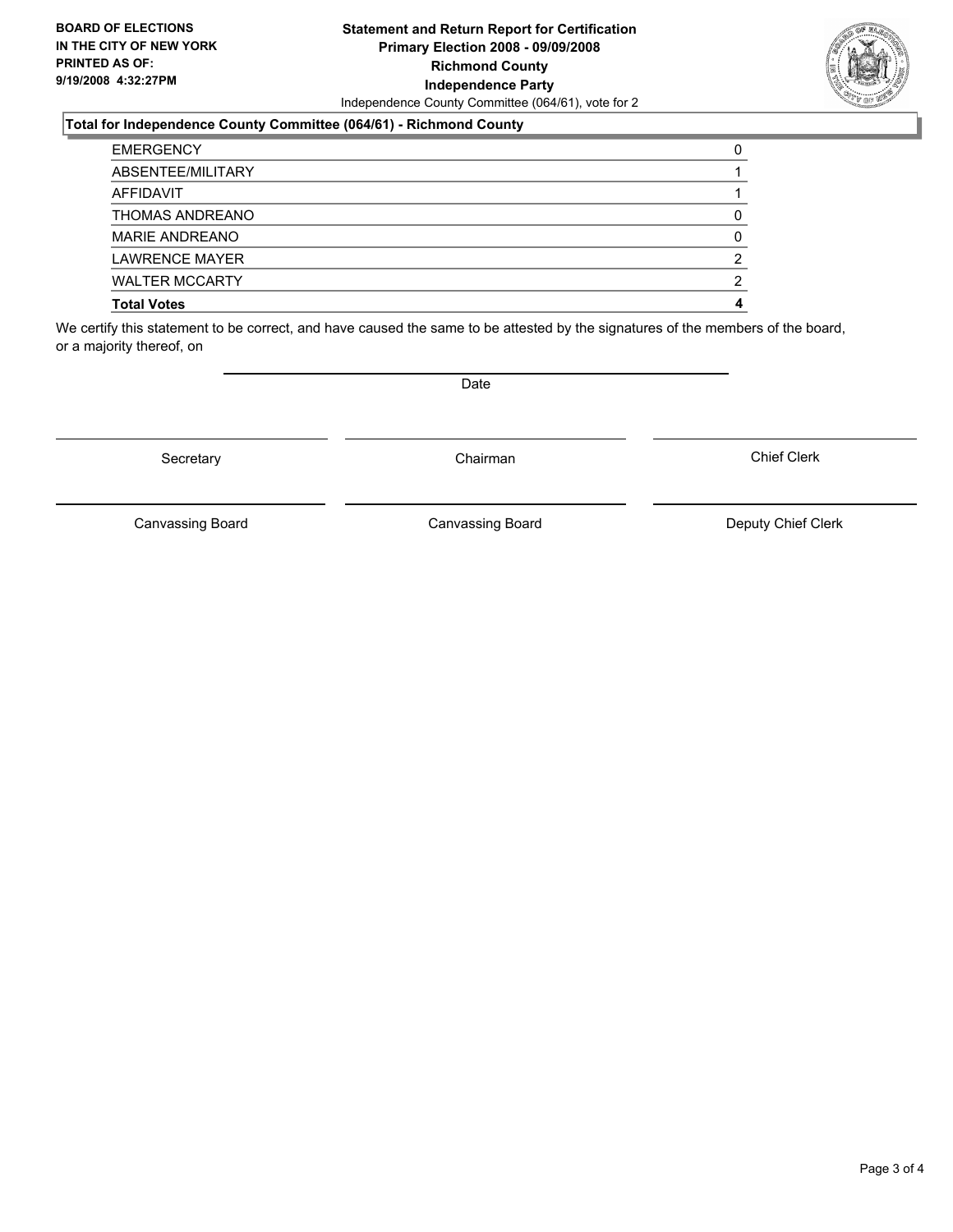**Statement and Return Report for Certification Primary Election 2008 - 09/09/2008 Richmond County Independence Party** Independence County Committee (064/61), vote for 2

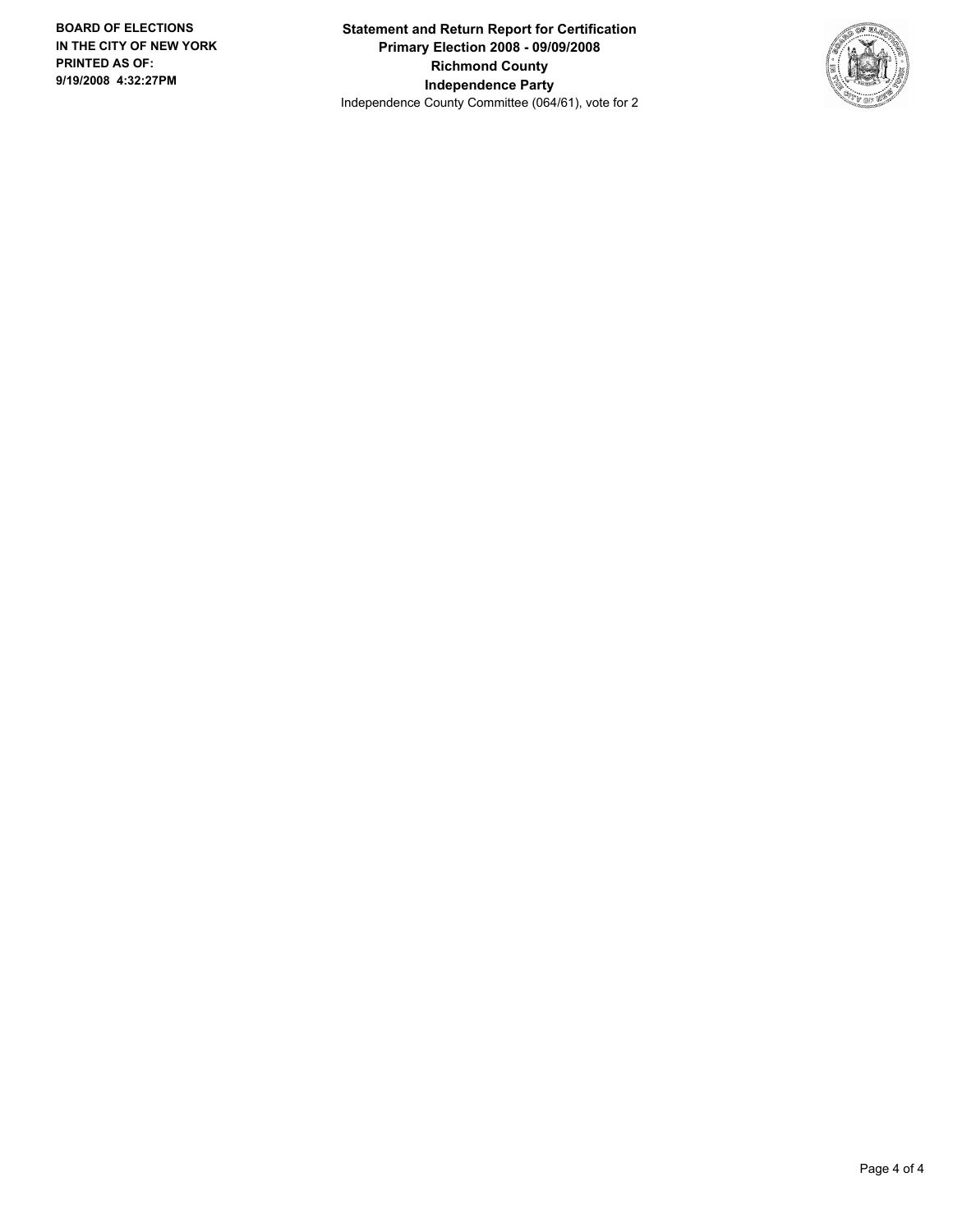

## **Primary Election 2008 - 09/09/2008 Richmond County - Independence Party**

Independence County Committee 073/61 Vote for 2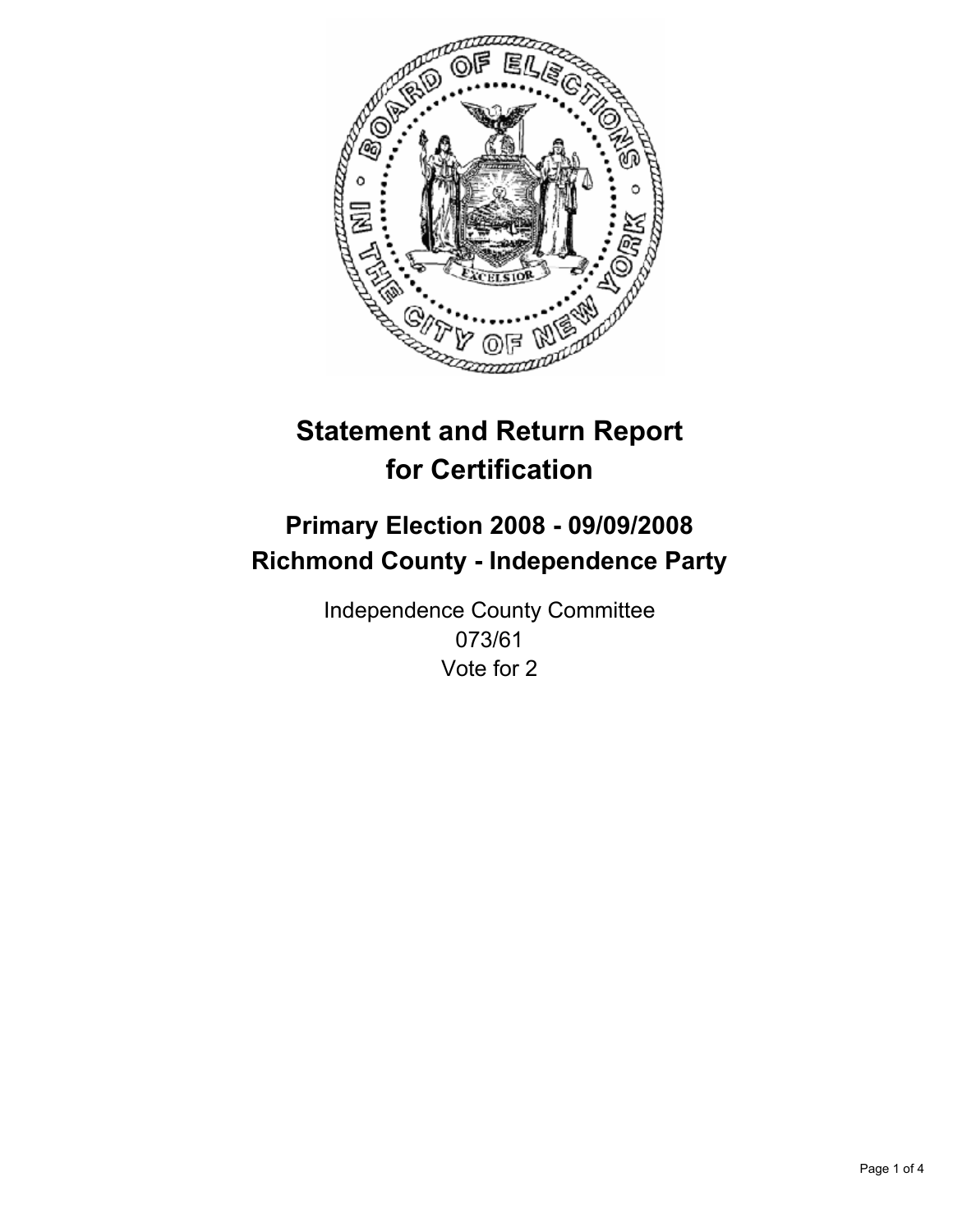

| <b>EMERGENCY</b>       |  |
|------------------------|--|
| ABSENTEE/MILITARY      |  |
| AFFIDAVIT              |  |
| <b>MICHAEL CURCURU</b> |  |
| <b>BARBARA DEASE</b>   |  |
| NANETTE SBLENDORIO     |  |
| <b>GLENN SCANO</b>     |  |
| <b>Total Votes</b>     |  |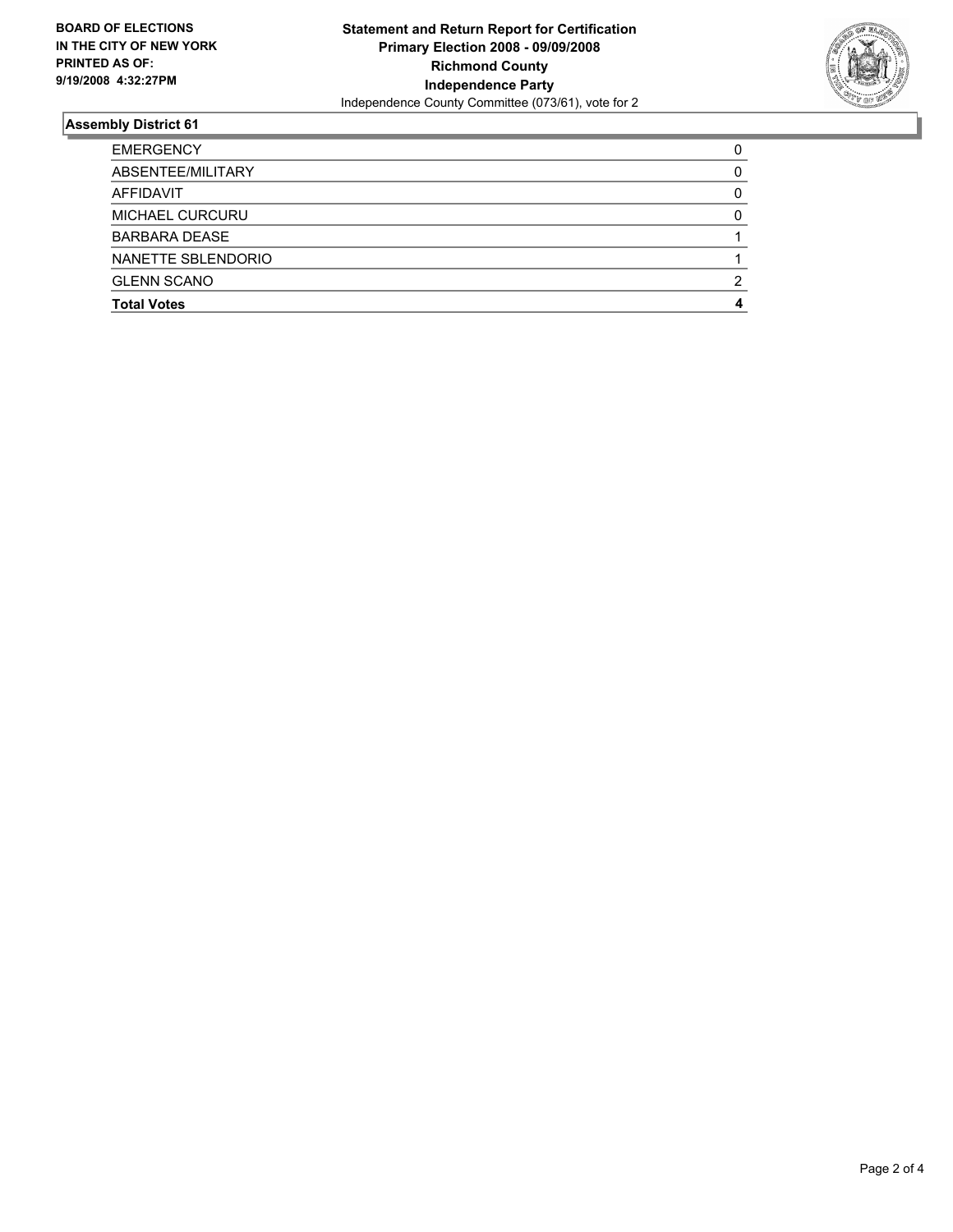#### **Statement and Return Report for Certification Primary Election 2008 - 09/09/2008 Richmond County Independence Party** Independence County Committee (073/61), vote for 2

#### **Total for Independence County Committee (073/61) - Richmond County**

| <b>Total Votes</b>     |  |
|------------------------|--|
| <b>GLENN SCANO</b>     |  |
| NANETTE SBLENDORIO     |  |
| <b>BARBARA DEASE</b>   |  |
| <b>MICHAEL CURCURU</b> |  |
| AFFIDAVIT              |  |
| ABSENTEE/MILITARY      |  |
| <b>EMERGENCY</b>       |  |

We certify this statement to be correct, and have caused the same to be attested by the signatures of the members of the board, or a majority thereof, on

Secretary **Chairman** 

Canvassing Board

Canvassing Board **Canvassing Board** Canvassing Board **Deputy Chief Clerk** 

Chief Clerk



Date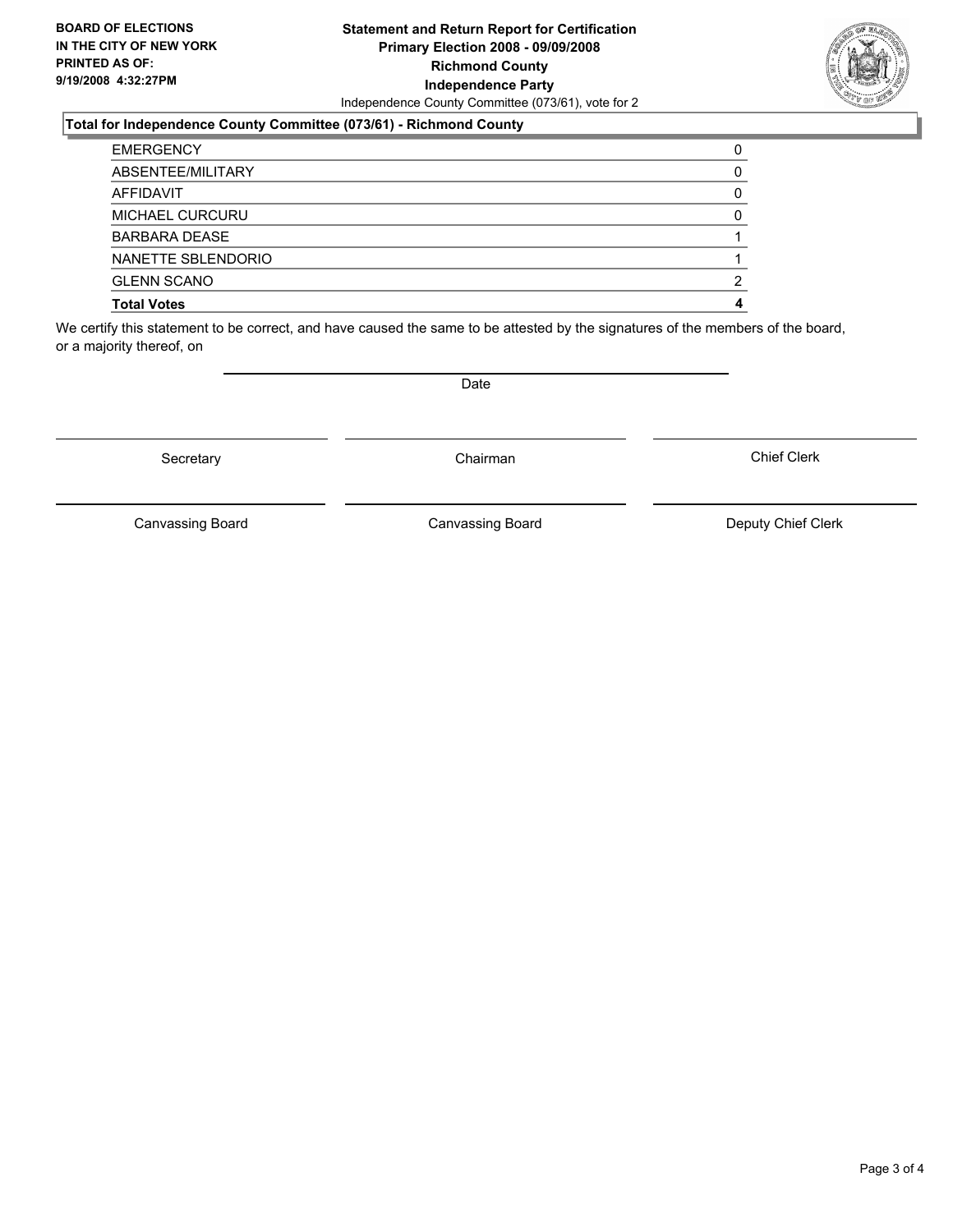**Statement and Return Report for Certification Primary Election 2008 - 09/09/2008 Richmond County Independence Party** Independence County Committee (073/61), vote for 2

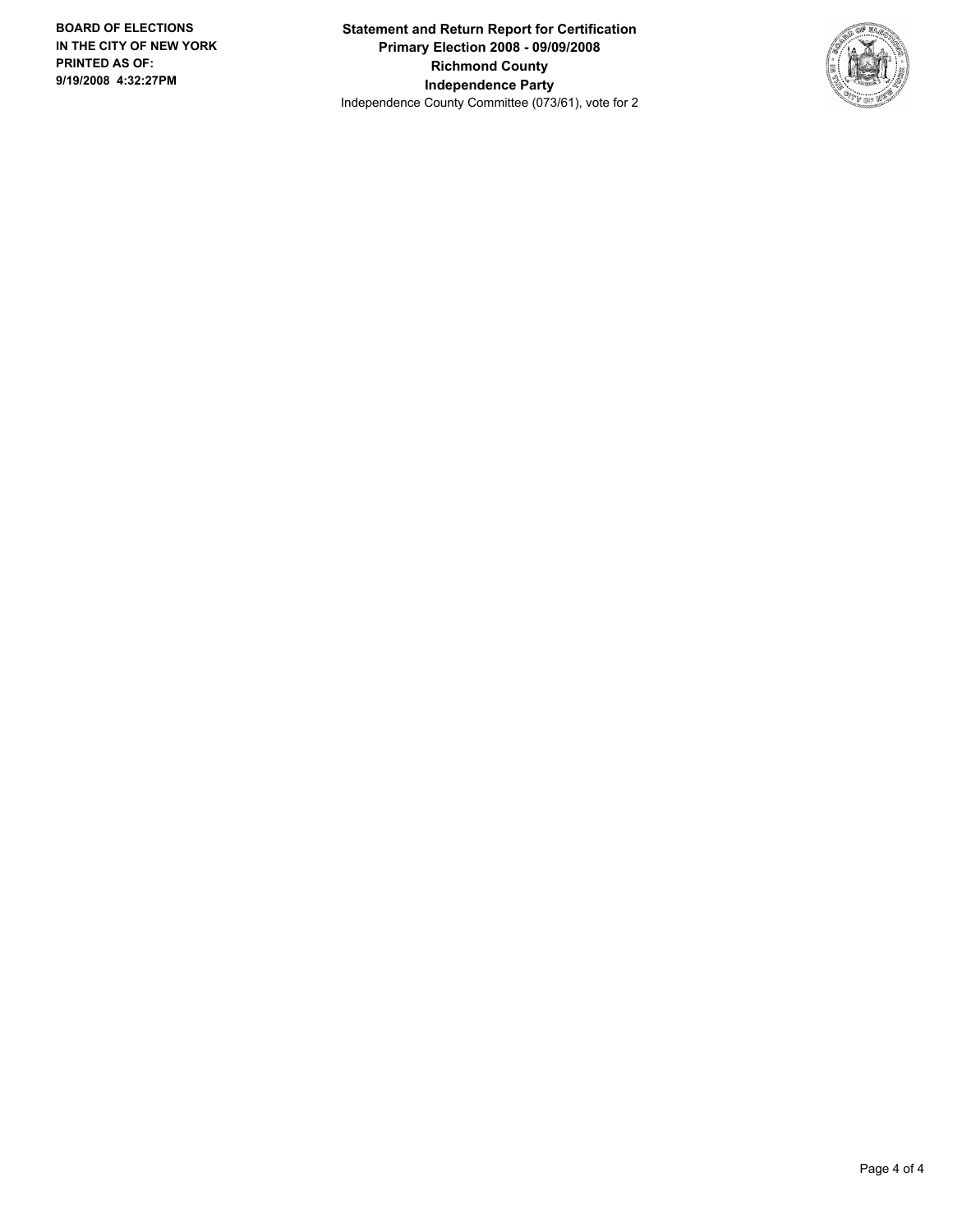

## **Primary Election 2008 - 09/09/2008 Richmond County - Independence Party**

Independence County Committee 079/61 Vote for 2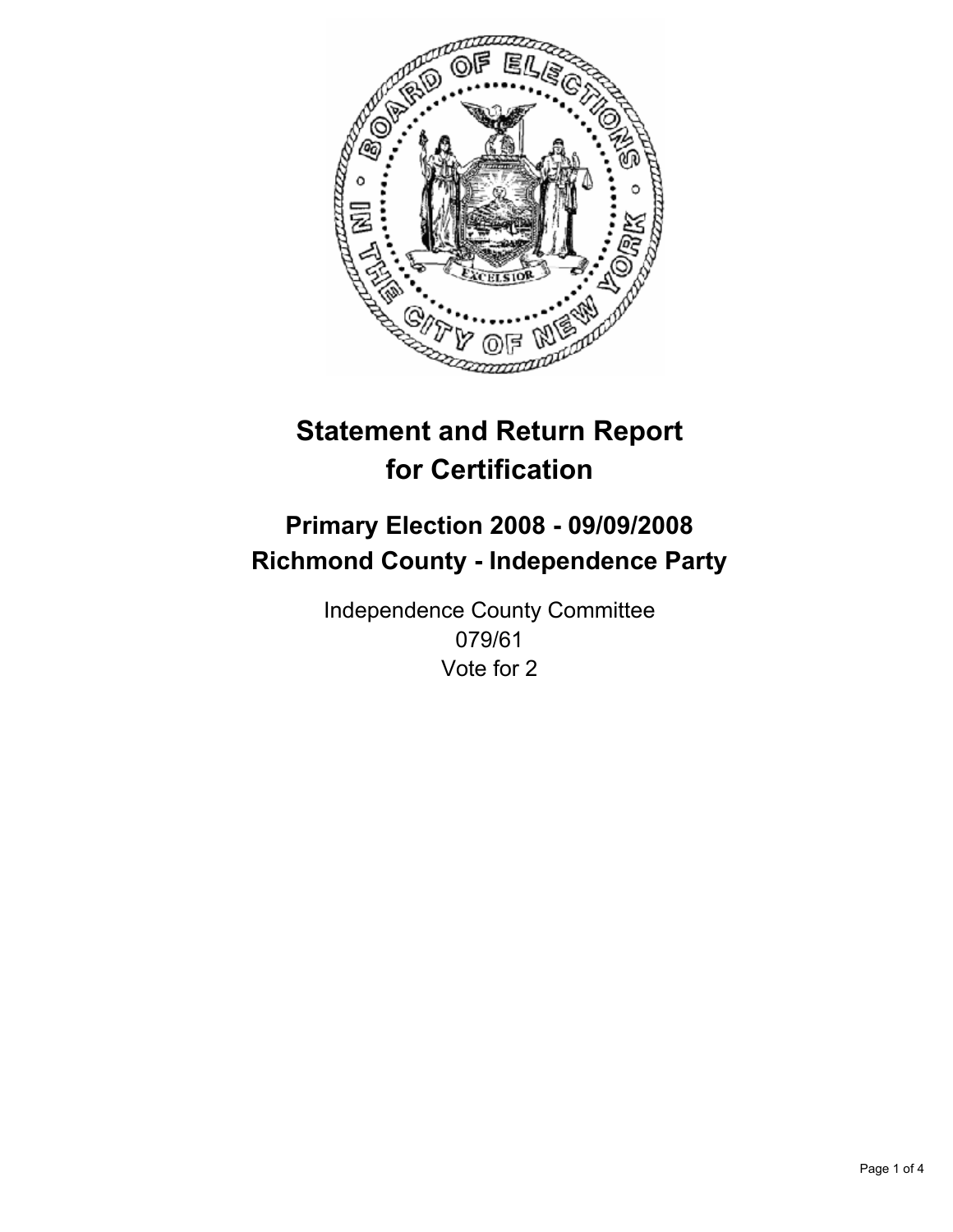

| <b>EMERGENCY</b>          |  |
|---------------------------|--|
| ABSENTEE/MILITARY         |  |
| AFFIDAVIT                 |  |
| SAEED HOLLIS              |  |
| ROBERT TUBBS              |  |
| <b>THORSTEN MAGNUSSEN</b> |  |
| <b>HEATHER HADFIELD</b>   |  |
| <b>Total Votes</b>        |  |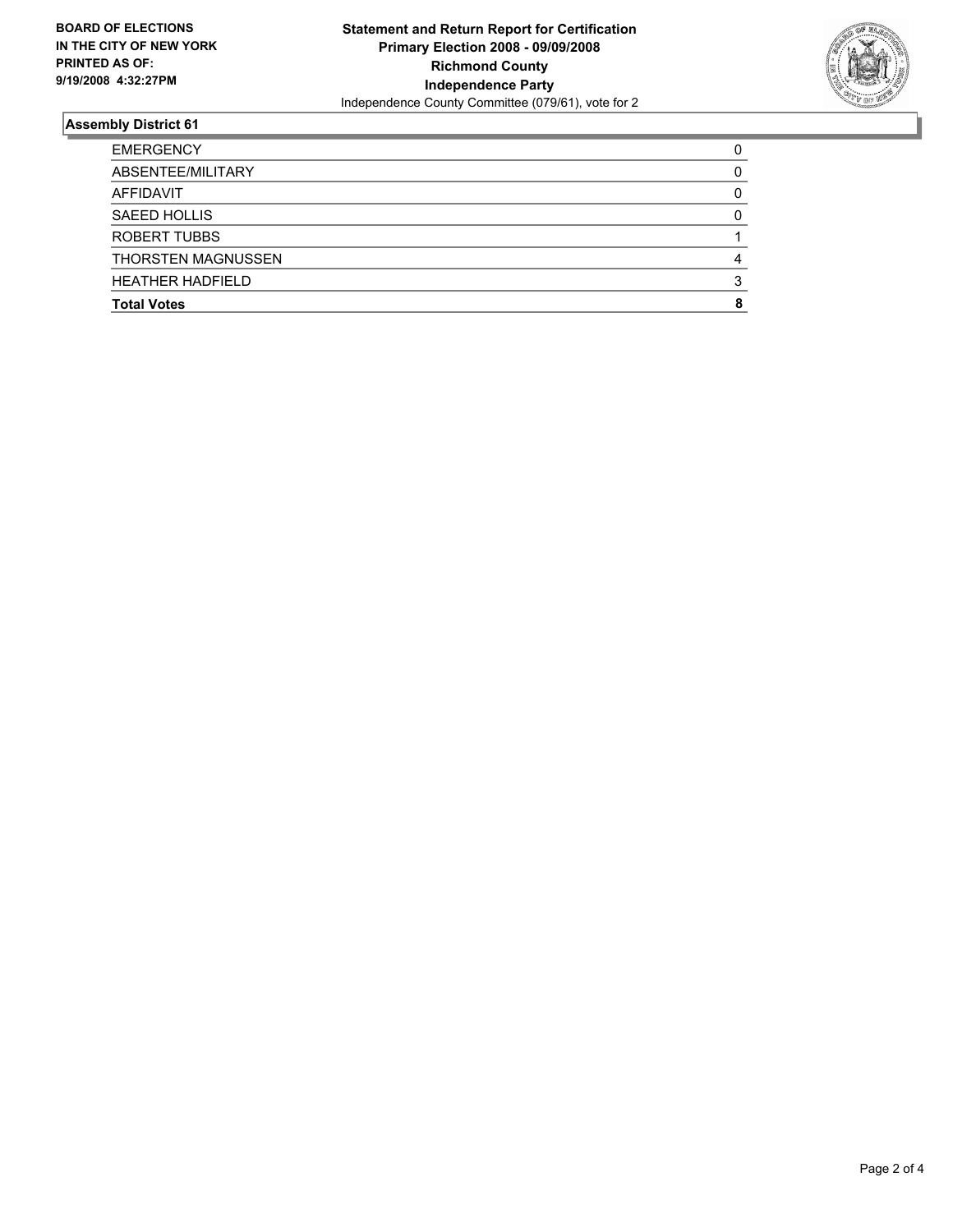#### **Statement and Return Report for Certification Primary Election 2008 - 09/09/2008 Richmond County Independence Party** Independence County Committee (079/61), vote for 2

#### **Total for Independence County Committee (079/61) - Richmond County**

| <b>EMERGENCY</b>          |  |
|---------------------------|--|
| ABSENTEE/MILITARY         |  |
| AFFIDAVIT                 |  |
| SAEED HOLLIS              |  |
| ROBERT TUBBS              |  |
| <b>THORSTEN MAGNUSSEN</b> |  |
| <b>HEATHER HADFIELD</b>   |  |
| <b>Total Votes</b>        |  |

We certify this statement to be correct, and have caused the same to be attested by the signatures of the members of the board, or a majority thereof, on

Secretary **Chairman** 

Date

Canvassing Board **Canvassing Board** Canvassing Board **Deputy Chief Clerk** 

Chief Clerk

Canvassing Board

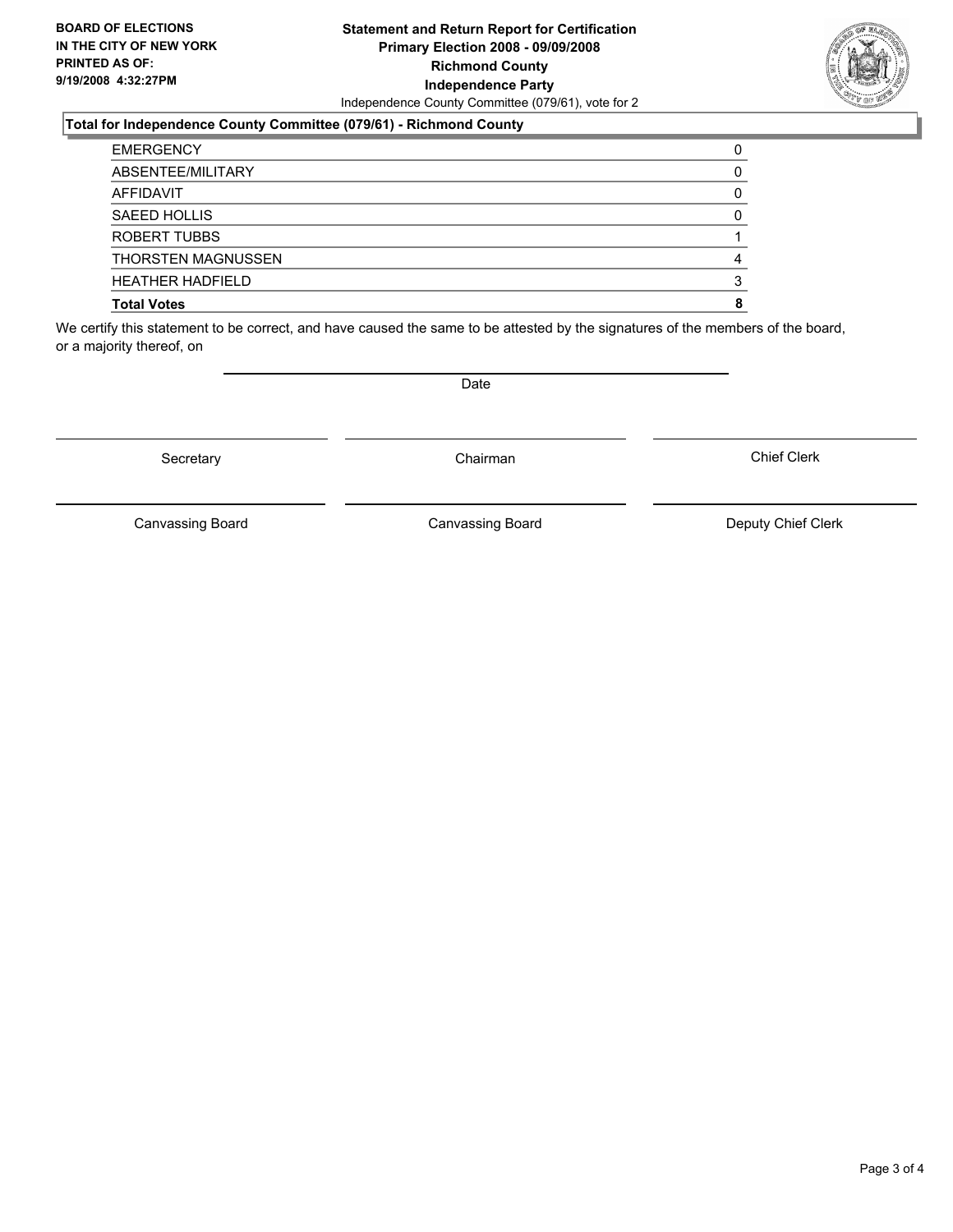**Statement and Return Report for Certification Primary Election 2008 - 09/09/2008 Richmond County Independence Party** Independence County Committee (079/61), vote for 2

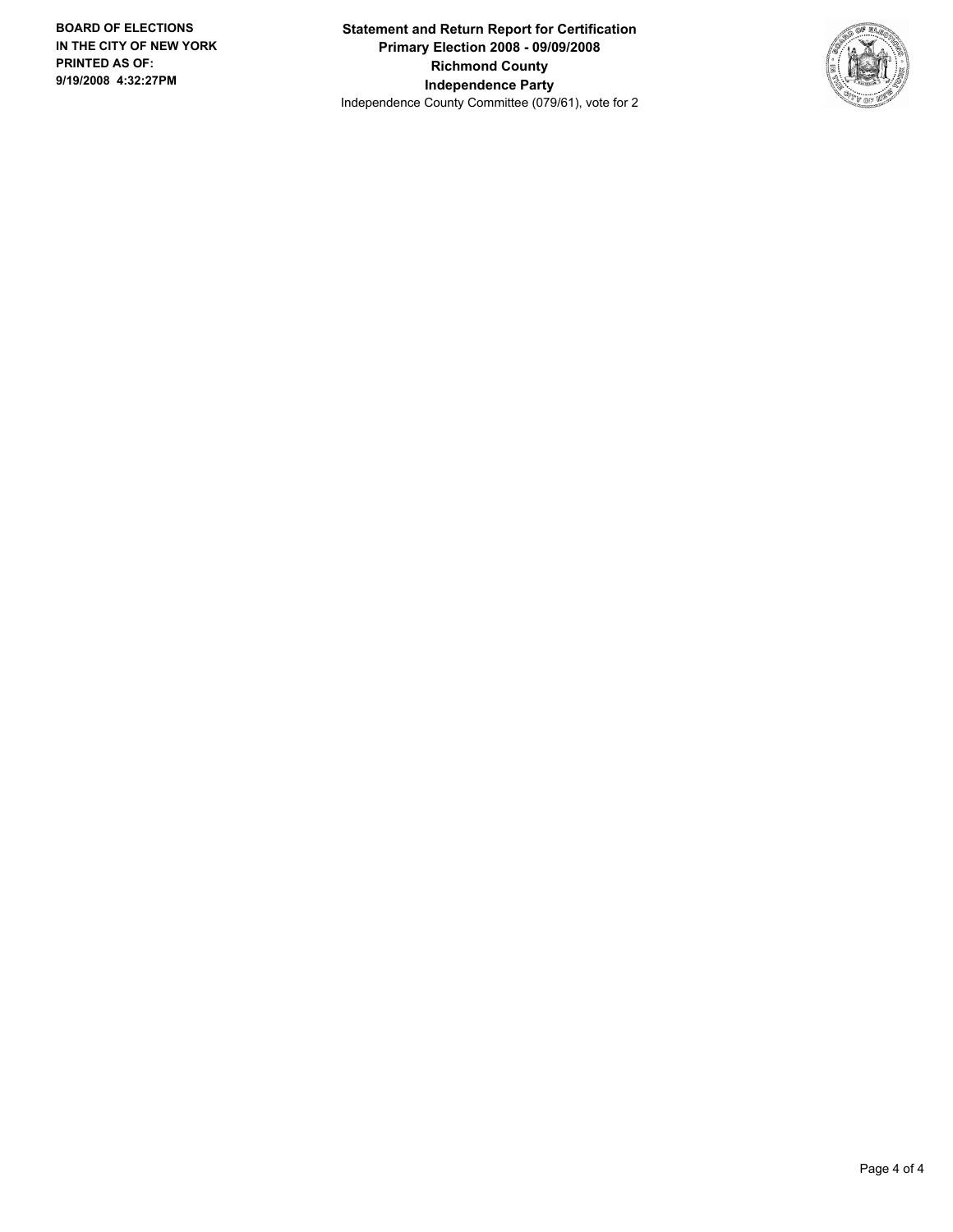

## **Primary Election 2008 - 09/09/2008 Richmond County - Independence Party**

Independence County Committee 080/61 Vote for 2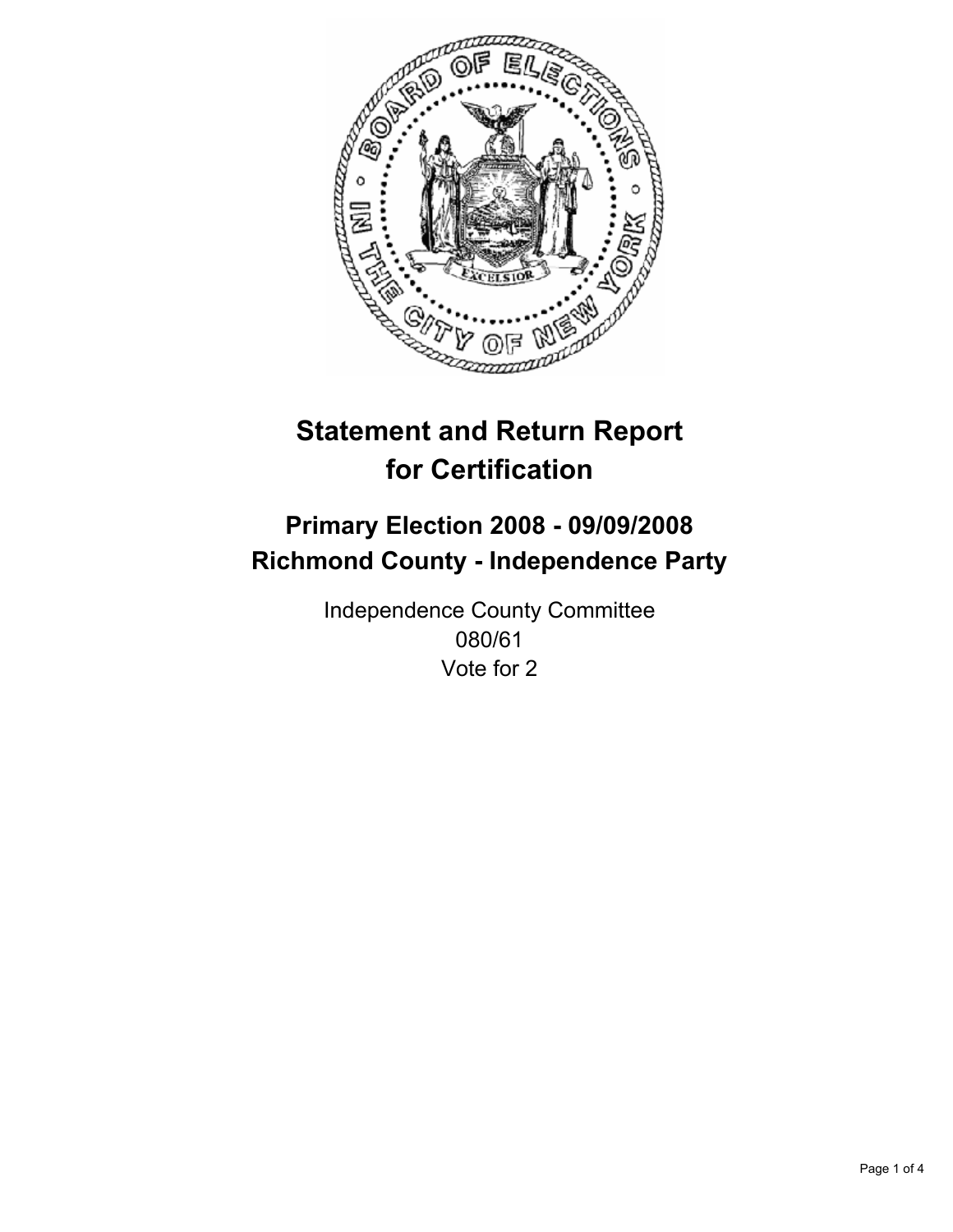

| <b>EMERGENCY</b>       |  |
|------------------------|--|
| ABSENTEE/MILITARY      |  |
| AFFIDAVIT              |  |
| ELIS JIMENEZ           |  |
| EILEEN KAUFMANN        |  |
| <b>JOSEPH KAUFMANN</b> |  |
| <b>Total Votes</b>     |  |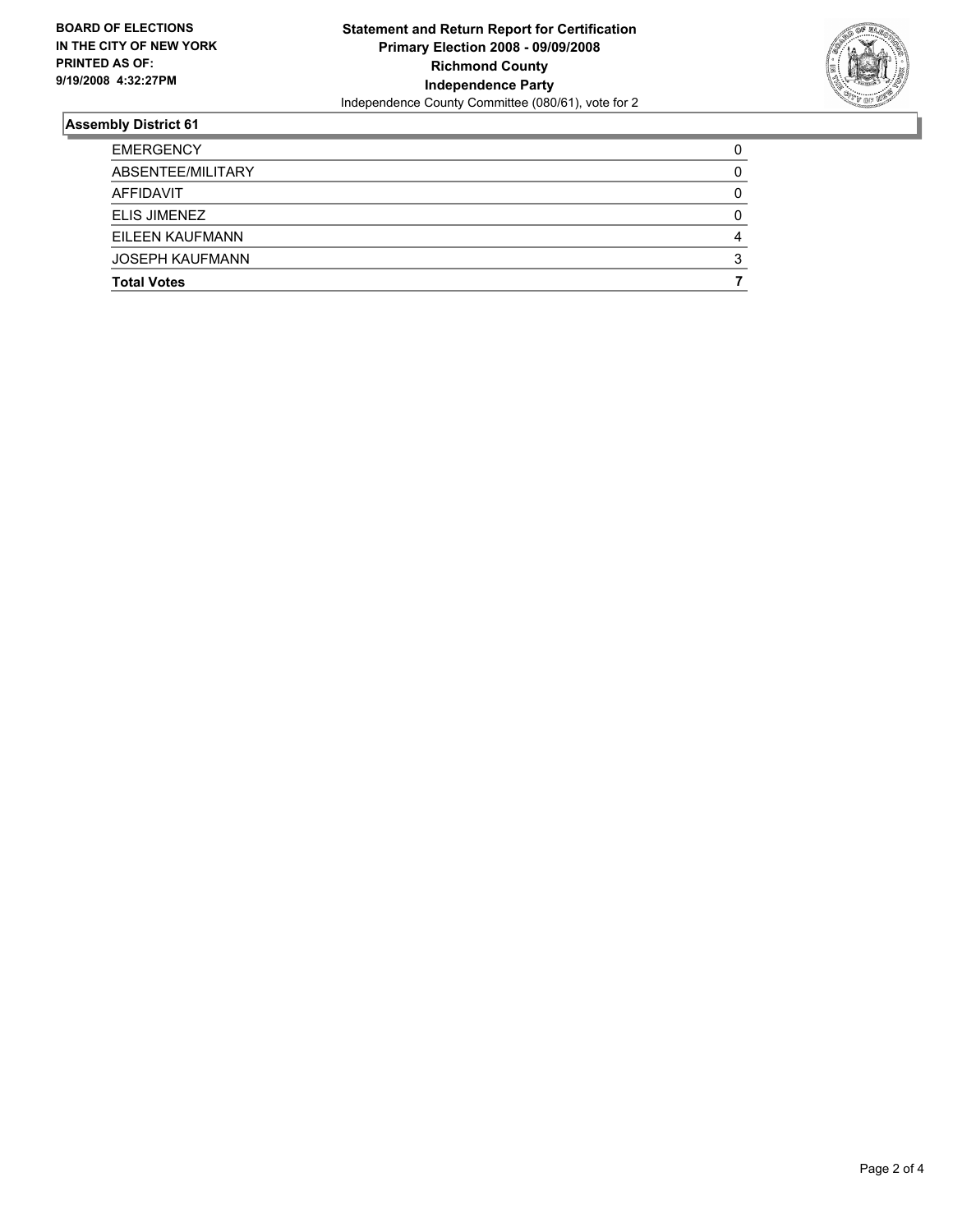#### **Statement and Return Report for Certification Primary Election 2008 - 09/09/2008 Richmond County Independence Party** Independence County Committee (080/61), vote for 2

#### **Total for Independence County Committee (080/61) - Richmond County**

| <b>Total Votes</b>     |  |
|------------------------|--|
| <b>JOSEPH KAUFMANN</b> |  |
| EILEEN KAUFMANN        |  |
| ELIS JIMENEZ           |  |
| AFFIDAVIT              |  |
| ABSENTEE/MILITARY      |  |
| <b>EMERGENCY</b>       |  |

We certify this statement to be correct, and have caused the same to be attested by the signatures of the members of the board, or a majority thereof, on

Secretary **Chairman** 

Chief Clerk

Canvassing Board **Canvassing Board** Canvassing Board **Deputy Chief Clerk** 

Canvassing Board



Date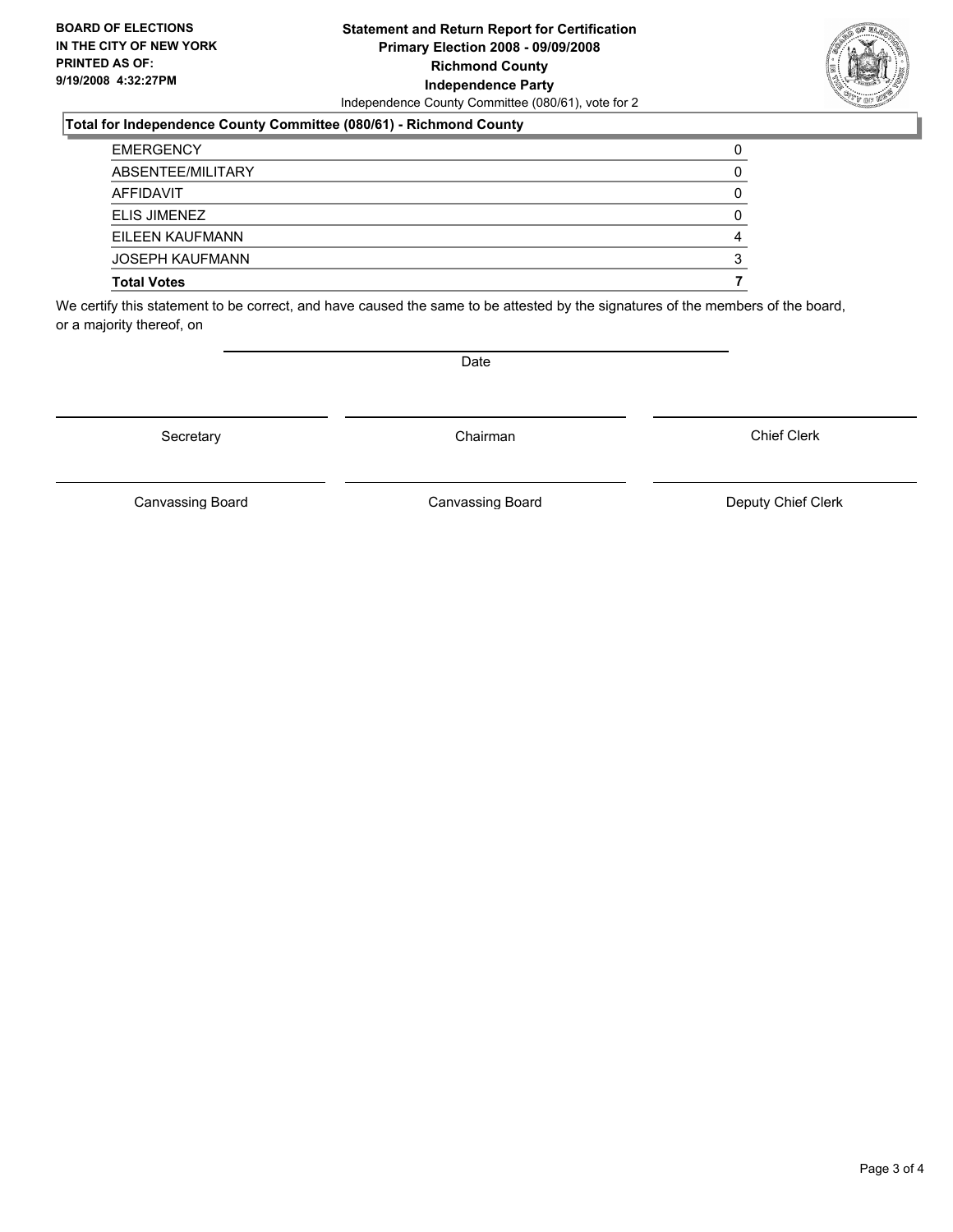**Statement and Return Report for Certification Primary Election 2008 - 09/09/2008 Richmond County Independence Party** Independence County Committee (080/61), vote for 2

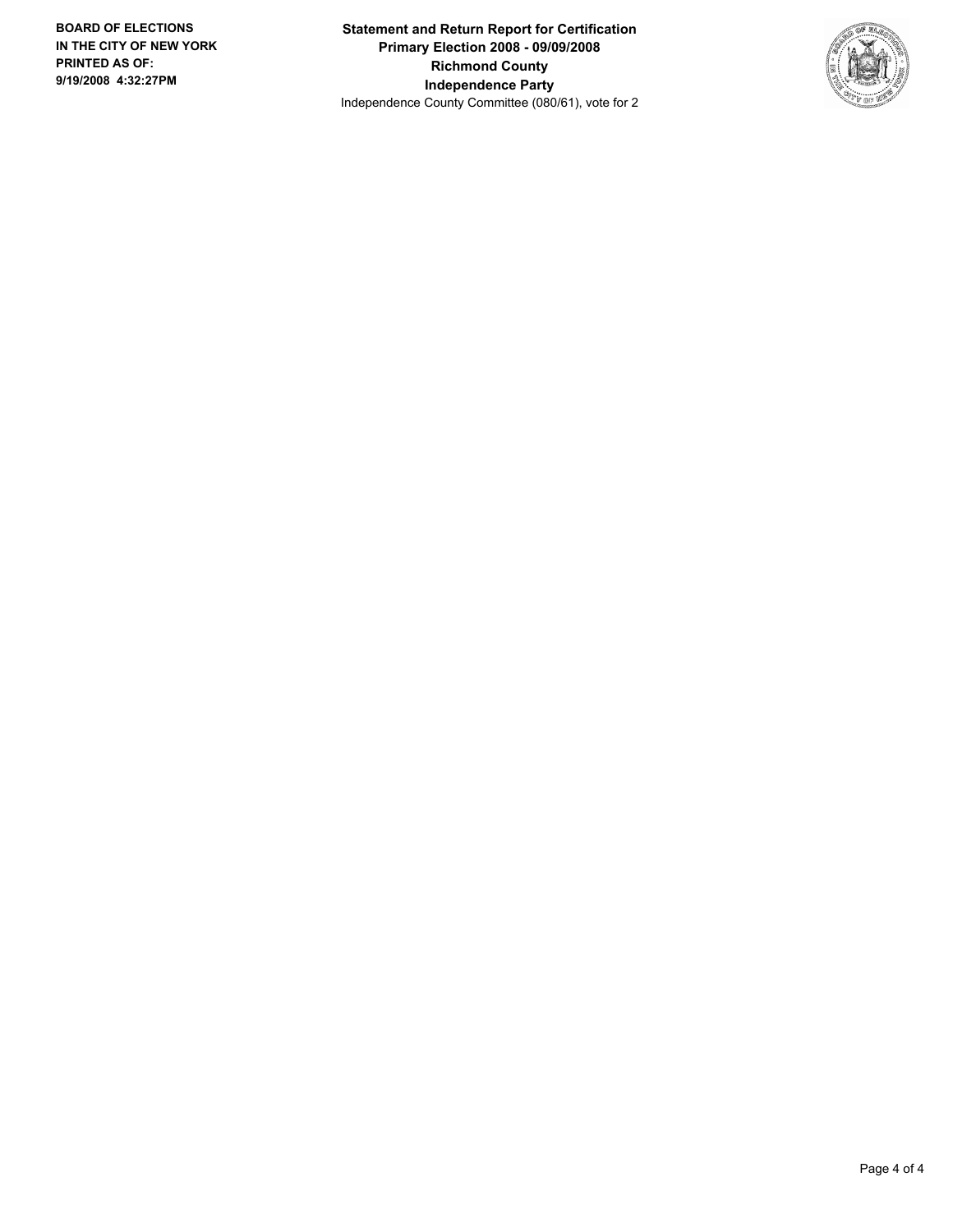

## **Primary Election 2008 - 09/09/2008 Richmond County - Independence Party**

Independence County Committee 081/61 Vote for 2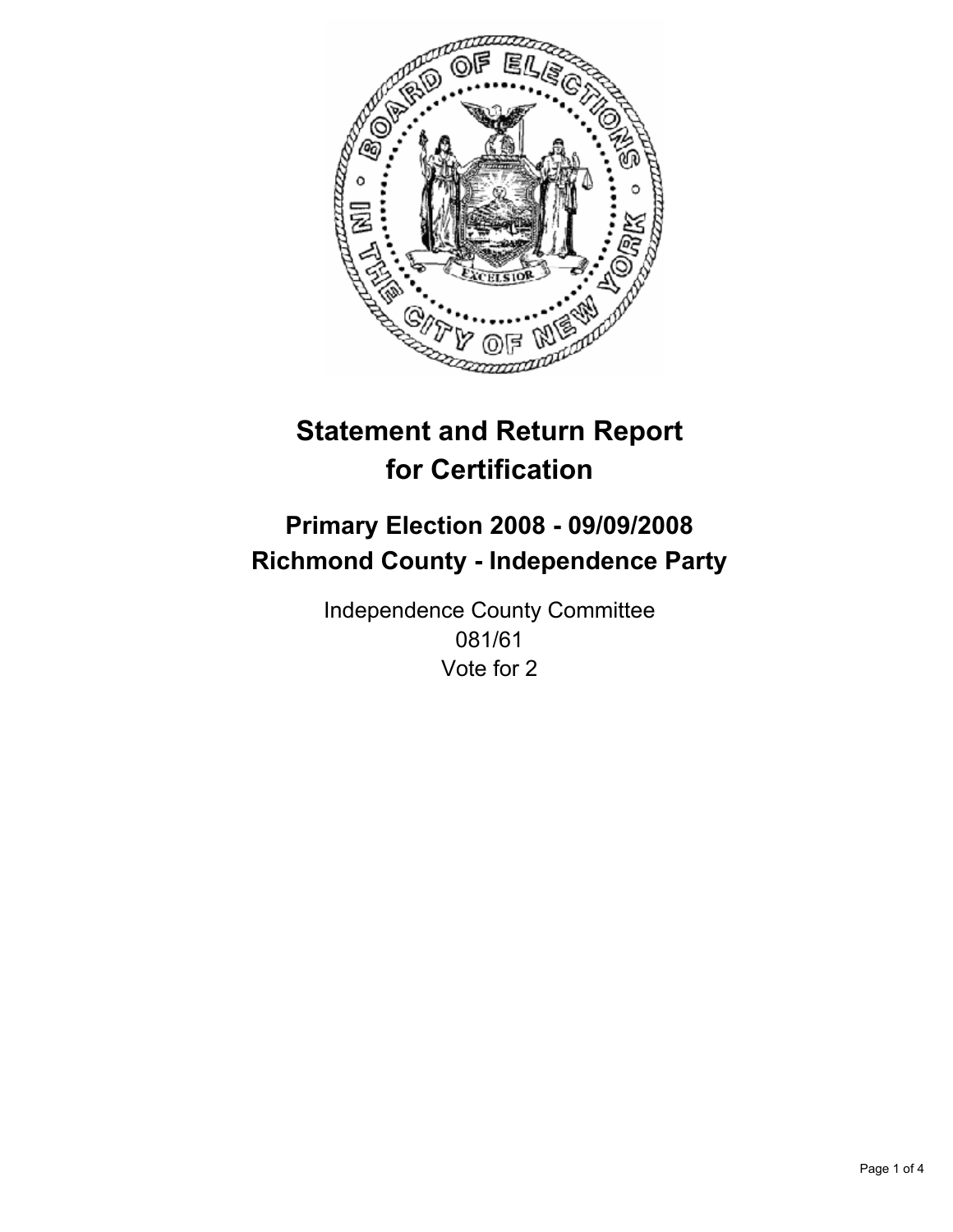

| <b>EMERGENCY</b>     |  |
|----------------------|--|
| ABSENTEE/MILITARY    |  |
| AFFIDAVIT            |  |
| <b>YOLANDA PAUL</b>  |  |
| <b>NEIL PACIFICO</b> |  |
| <b>GEORGE PALMER</b> |  |
| <b>Total Votes</b>   |  |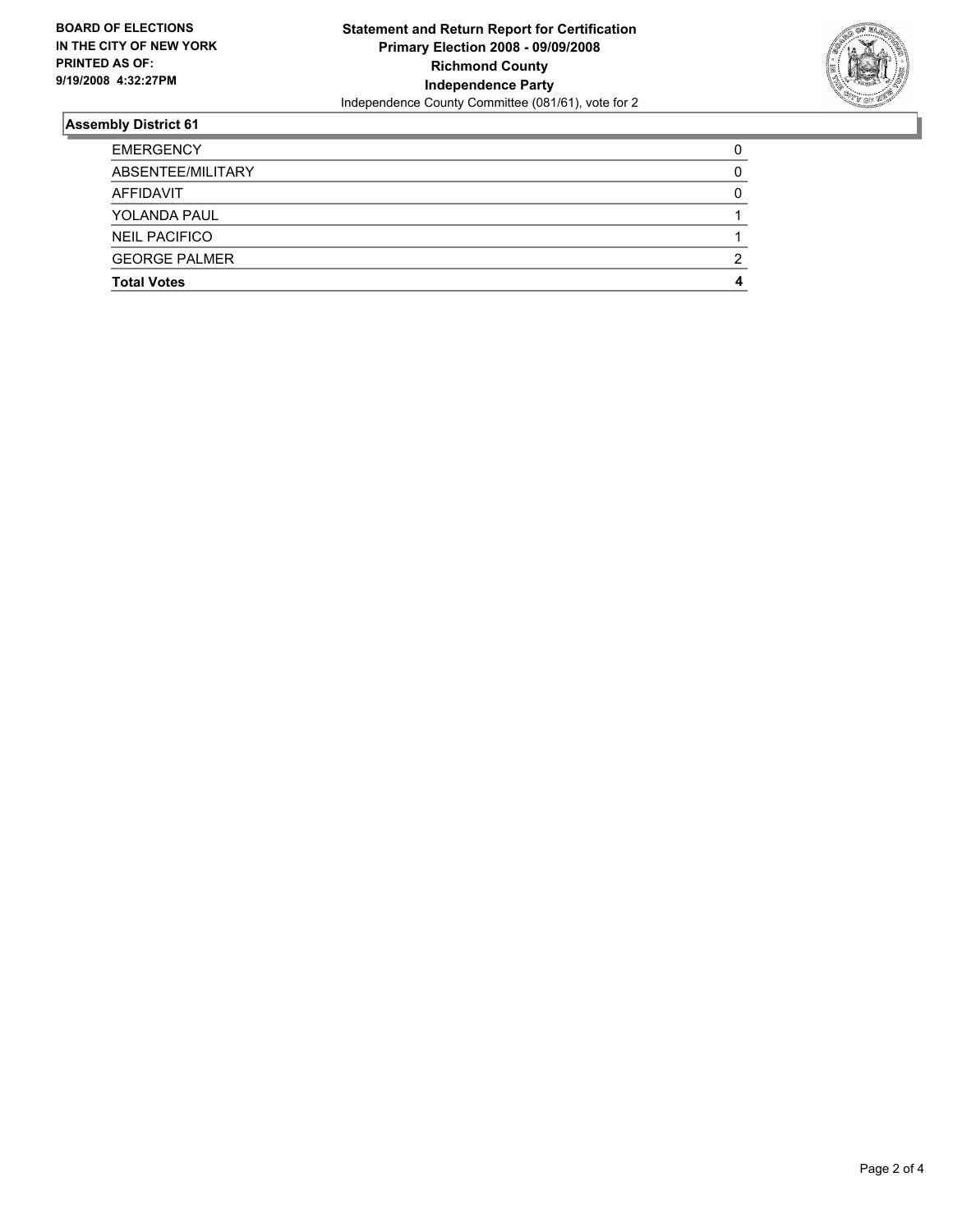#### **Statement and Return Report for Certification Primary Election 2008 - 09/09/2008 Richmond County Independence Party** Independence County Committee (081/61), vote for 2

#### **Total for Independence County Committee (081/61) - Richmond County**

| <b>Total Votes</b>   |  |
|----------------------|--|
| <b>GEORGE PALMER</b> |  |
| <b>NEIL PACIFICO</b> |  |
| <b>YOLANDA PAUL</b>  |  |
| AFFIDAVIT            |  |
| ABSENTEE/MILITARY    |  |
| <b>EMERGENCY</b>     |  |

We certify this statement to be correct, and have caused the same to be attested by the signatures of the members of the board, or a majority thereof, on

Secretary **Chairman** 

Chief Clerk

Canvassing Board **Canvassing Board** Canvassing Board **Deputy Chief Clerk** 

Canvassing Board



Date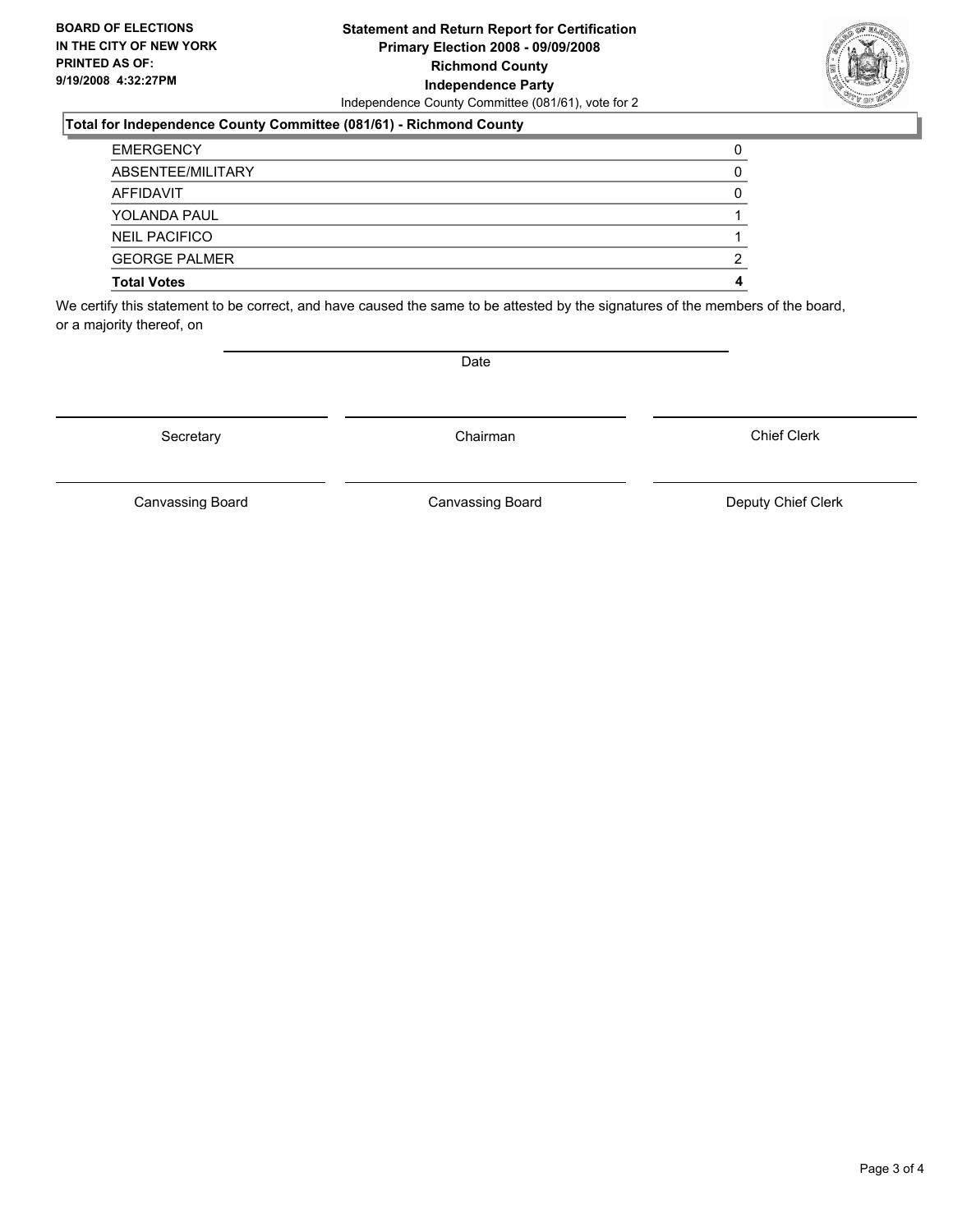**Statement and Return Report for Certification Primary Election 2008 - 09/09/2008 Richmond County Independence Party** Independence County Committee (081/61), vote for 2

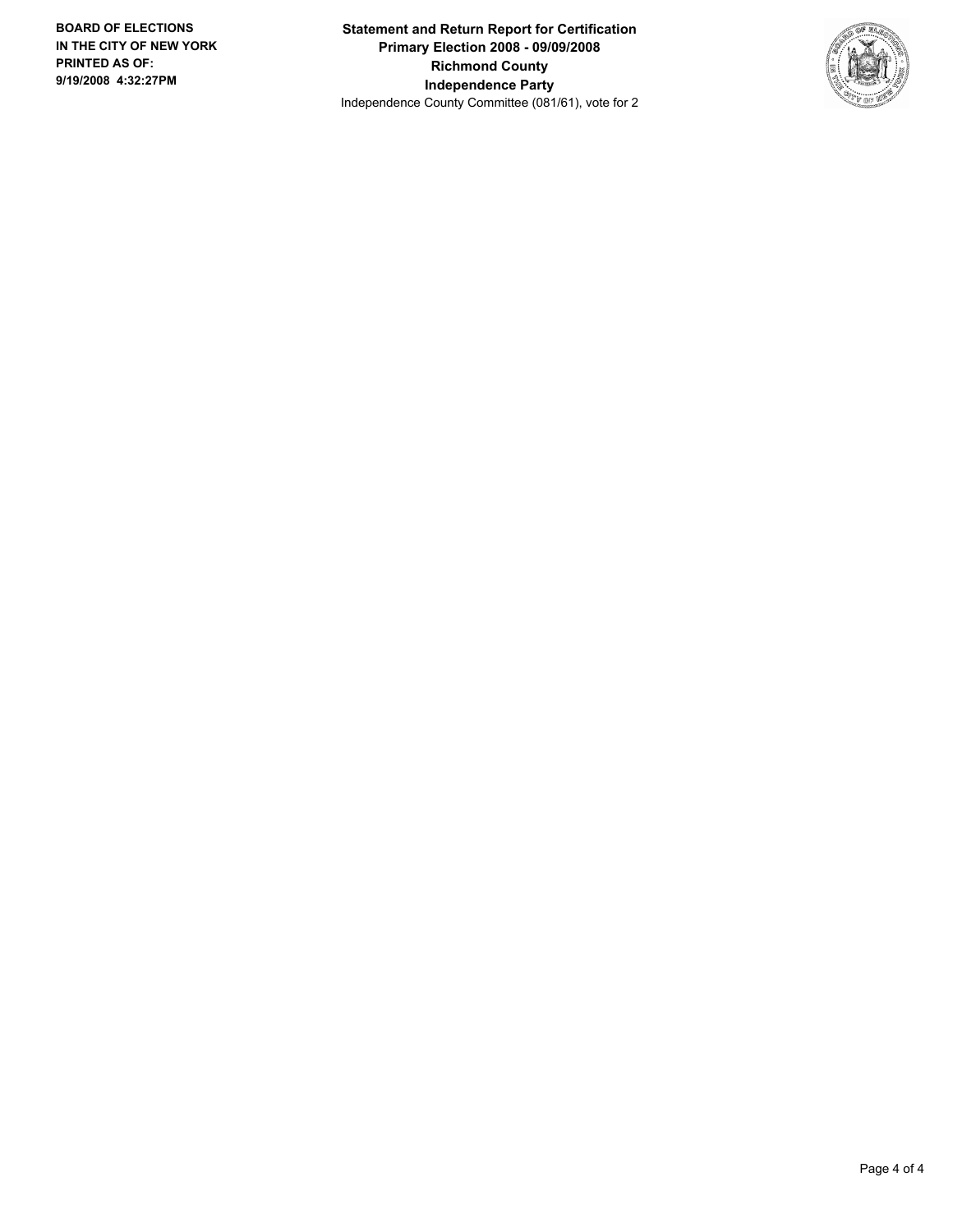

## **Primary Election 2008 - 09/09/2008 Richmond County - Independence Party**

Independence County Committee 082/61 Vote for 2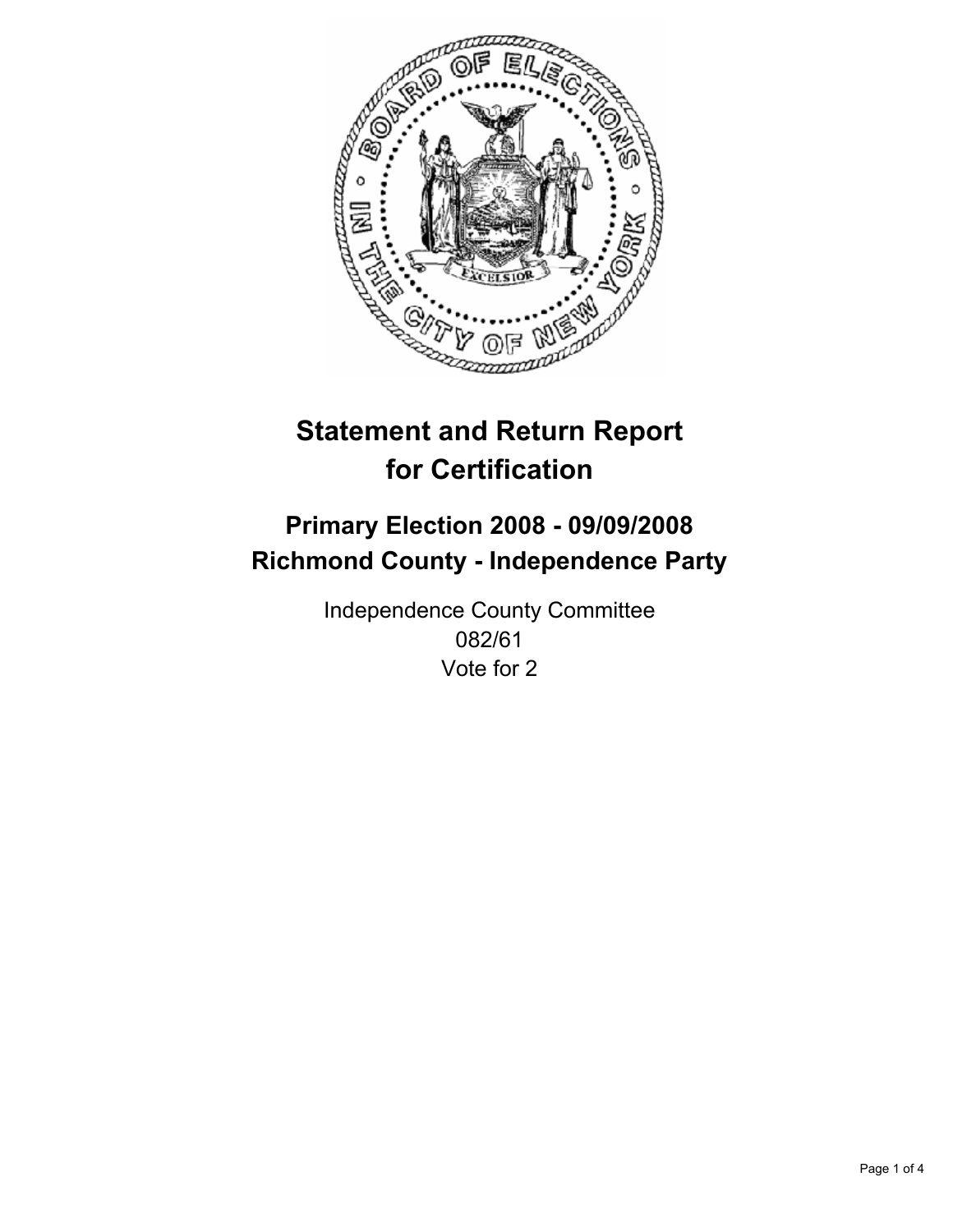

| <b>EMERGENCY</b>           |   |
|----------------------------|---|
| ABSENTEE/MILITARY          |   |
| AFFIDAVIT                  | າ |
| PAULA PETITTO              |   |
| <b>FRANCES ERRICHIELLO</b> |   |
| <b>KATHLEEN EVANS</b>      |   |
| <b>Total Votes</b>         |   |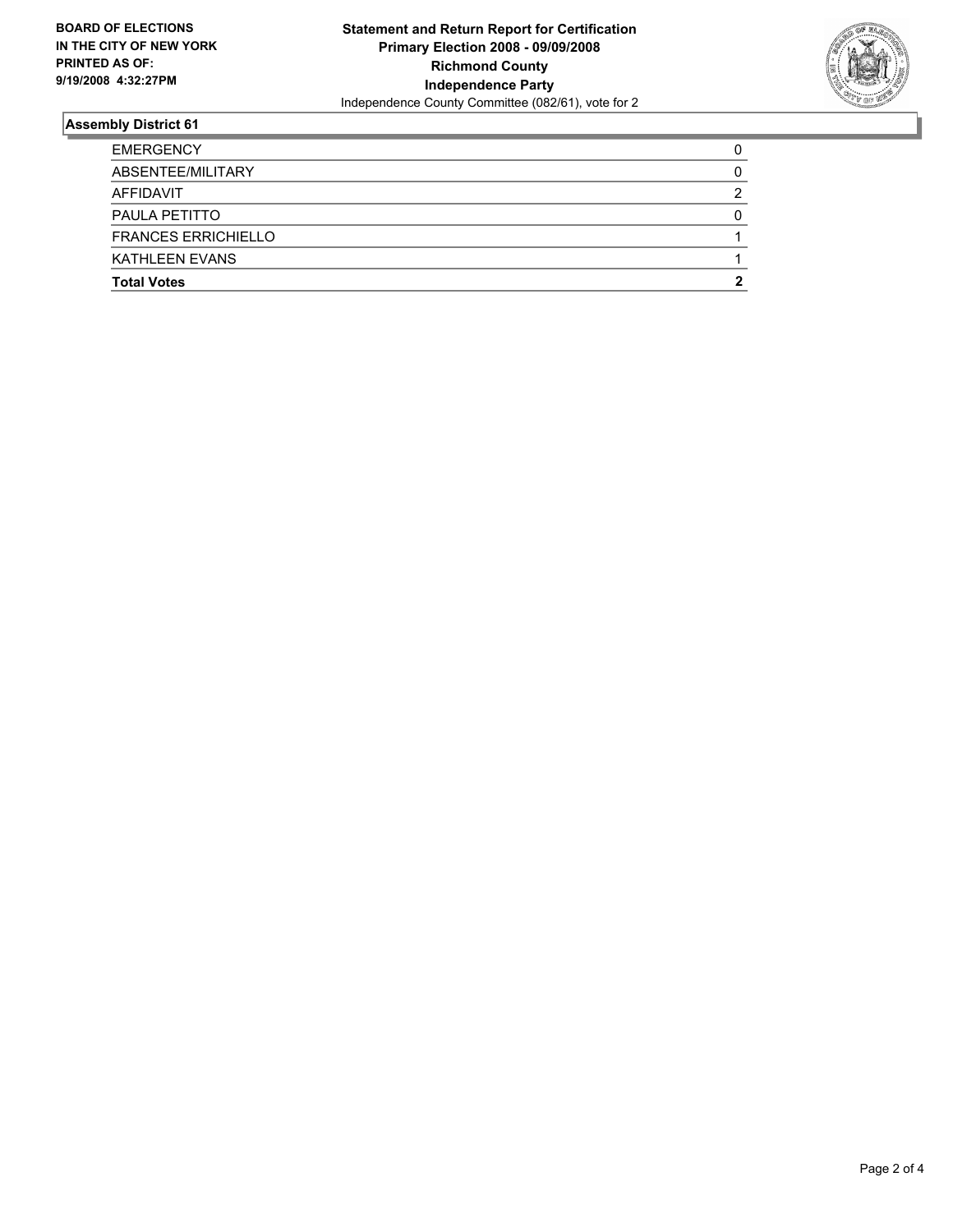#### **Statement and Return Report for Certification Primary Election 2008 - 09/09/2008 Richmond County Independence Party** Independence County Committee (082/61), vote for 2

#### **Total for Independence County Committee (082/61) - Richmond County**

| <b>Total Votes</b>         |   |
|----------------------------|---|
| <b>KATHLEEN EVANS</b>      |   |
| <b>FRANCES ERRICHIELLO</b> |   |
| PAULA PETITTO              |   |
| AFFIDAVIT                  | ◠ |
| ABSENTEE/MILITARY          |   |
| <b>EMERGENCY</b>           |   |

We certify this statement to be correct, and have caused the same to be attested by the signatures of the members of the board, or a majority thereof, on

Secretary **Chairman** 

Date

Chief Clerk

Canvassing Board **Canvassing Board** Canvassing Board **Deputy Chief Clerk** 

Canvassing Board

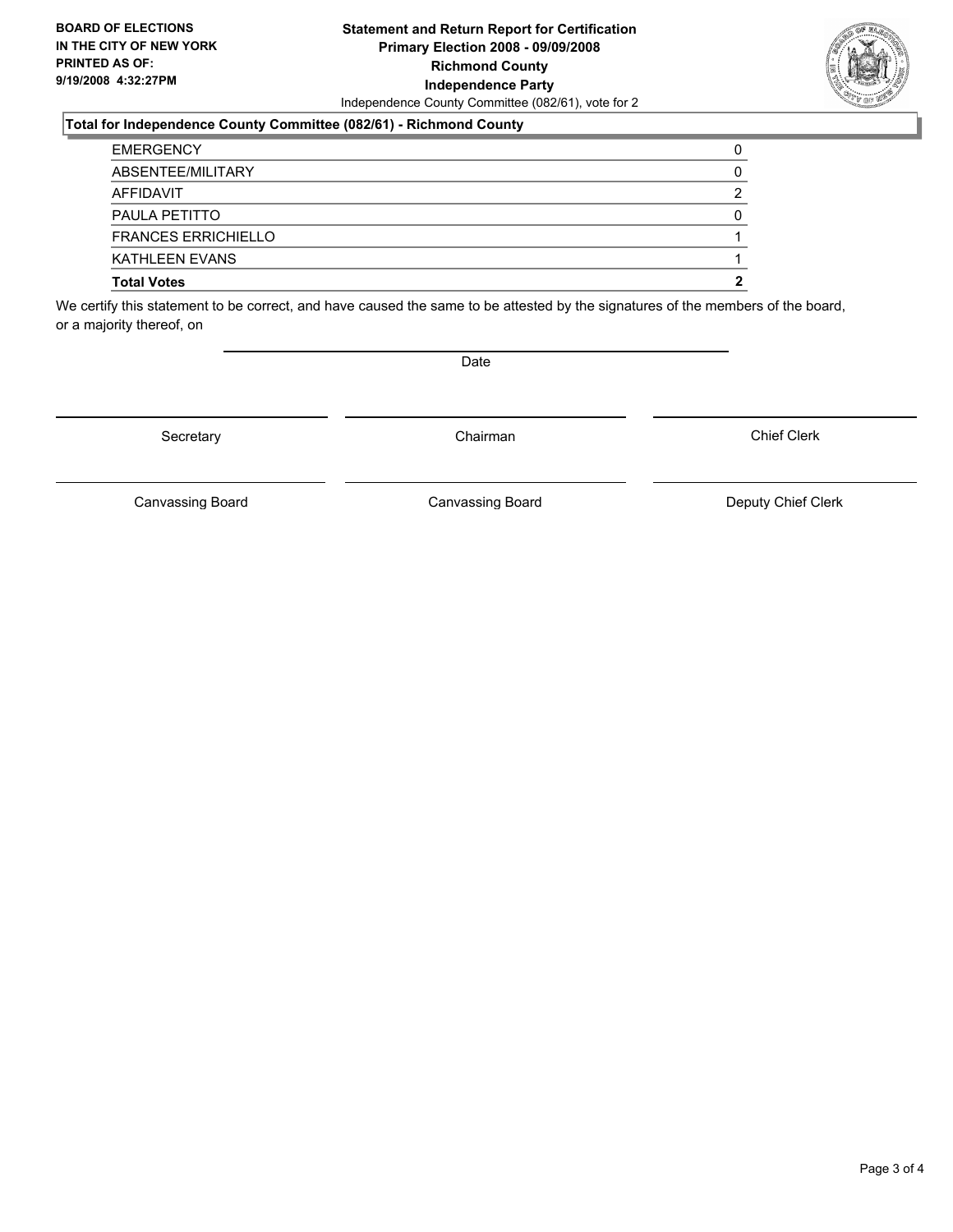**Statement and Return Report for Certification Primary Election 2008 - 09/09/2008 Richmond County Independence Party** Independence County Committee (082/61), vote for 2

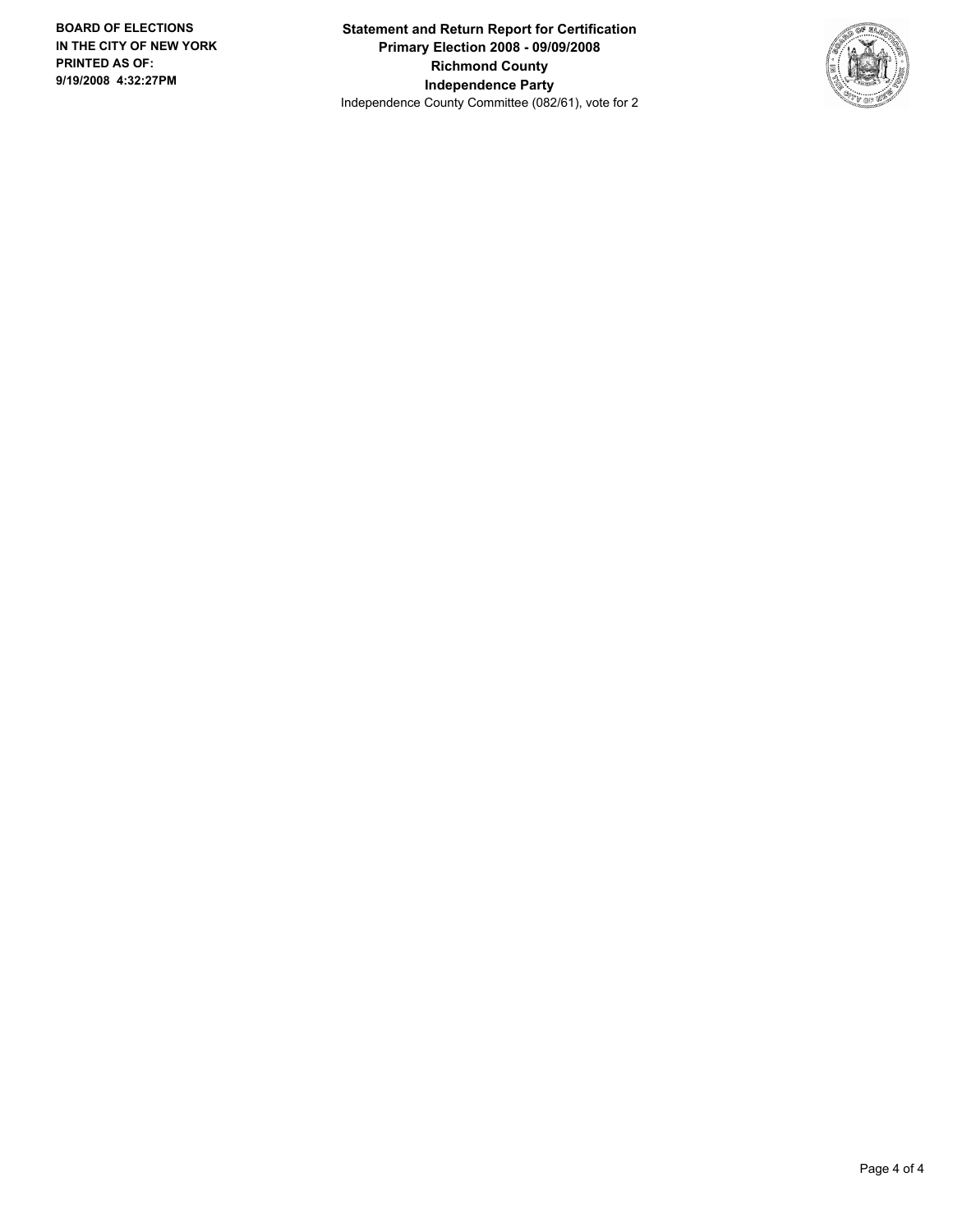

## **Primary Election 2008 - 09/09/2008 Richmond County - Independence Party**

Independence County Committee 084/61 Vote for 2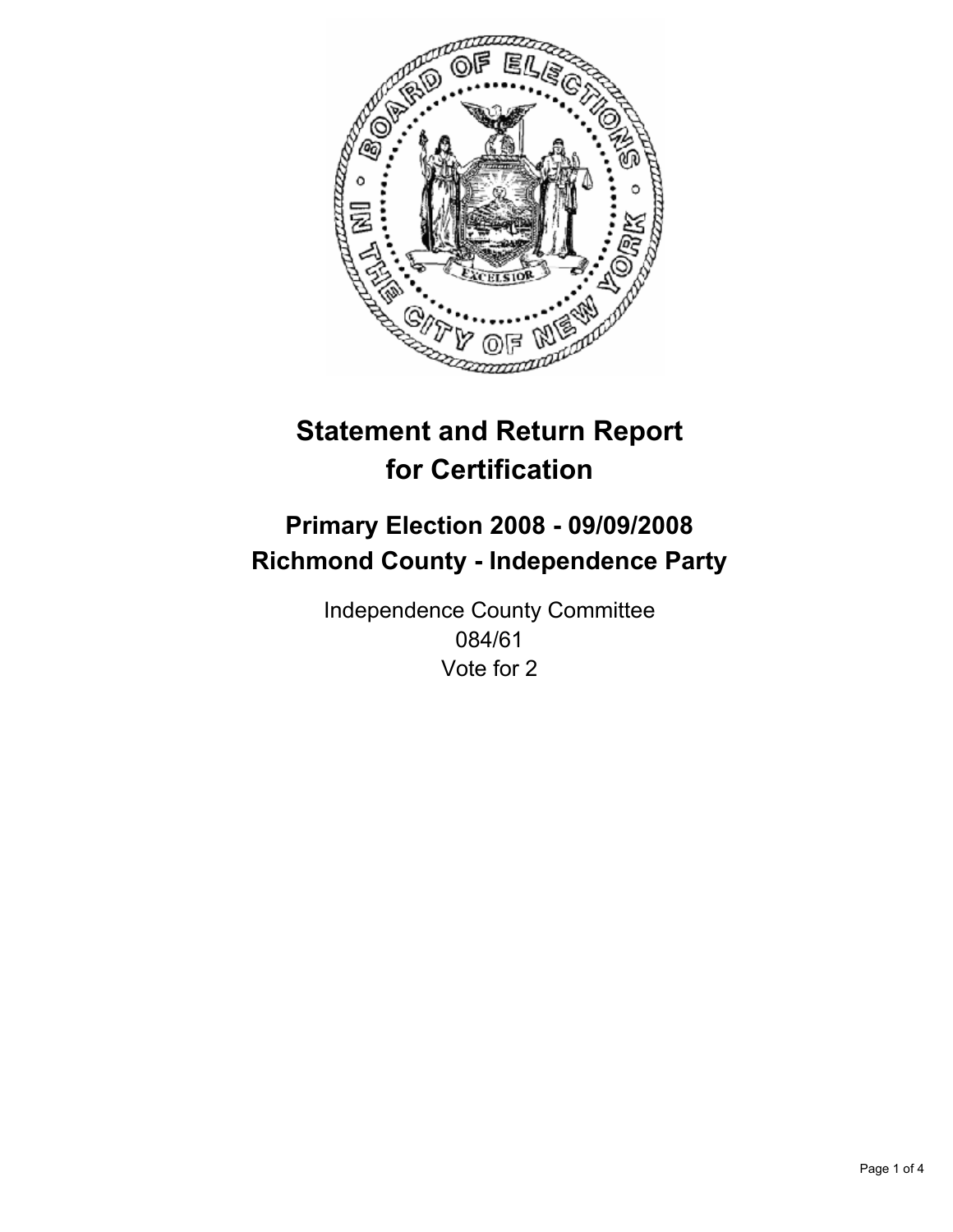

| <b>EMERGENCY</b>          |  |
|---------------------------|--|
| ABSENTEE/MILITARY         |  |
| AFFIDAVIT                 |  |
| SHERRIE D. MICHOS         |  |
| <b>MARY ANN MARTUCCIO</b> |  |
| <b>RON SALGUERA</b>       |  |
| <b>IMER SALI</b>          |  |
| <b>Total Votes</b>        |  |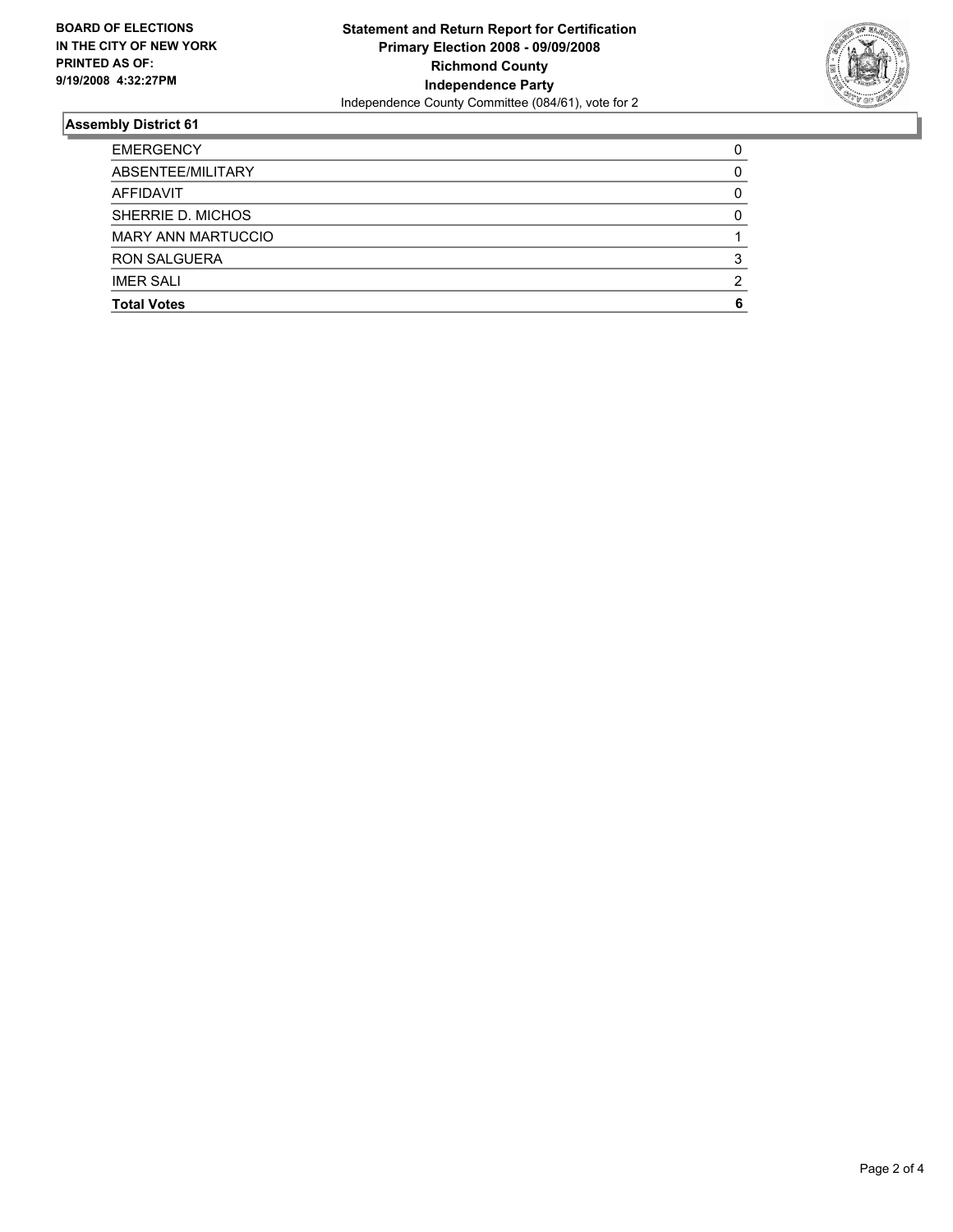#### **Statement and Return Report for Certification Primary Election 2008 - 09/09/2008 Richmond County Independence Party** Independence County Committee (084/61), vote for 2

#### **Total for Independence County Committee (084/61) - Richmond County**

| <b>Total Votes</b>        |  |
|---------------------------|--|
| <b>IMER SALI</b>          |  |
| <b>RON SALGUERA</b>       |  |
| <b>MARY ANN MARTUCCIO</b> |  |
| SHERRIE D. MICHOS         |  |
| AFFIDAVIT                 |  |
| ABSENTEE/MILITARY         |  |
| <b>EMERGENCY</b>          |  |

We certify this statement to be correct, and have caused the same to be attested by the signatures of the members of the board, or a majority thereof, on

Secretary **Chairman** 

Date

Canvassing Board **Canvassing Board** Canvassing Board **Deputy Chief Clerk** 

Chief Clerk

Canvassing Board

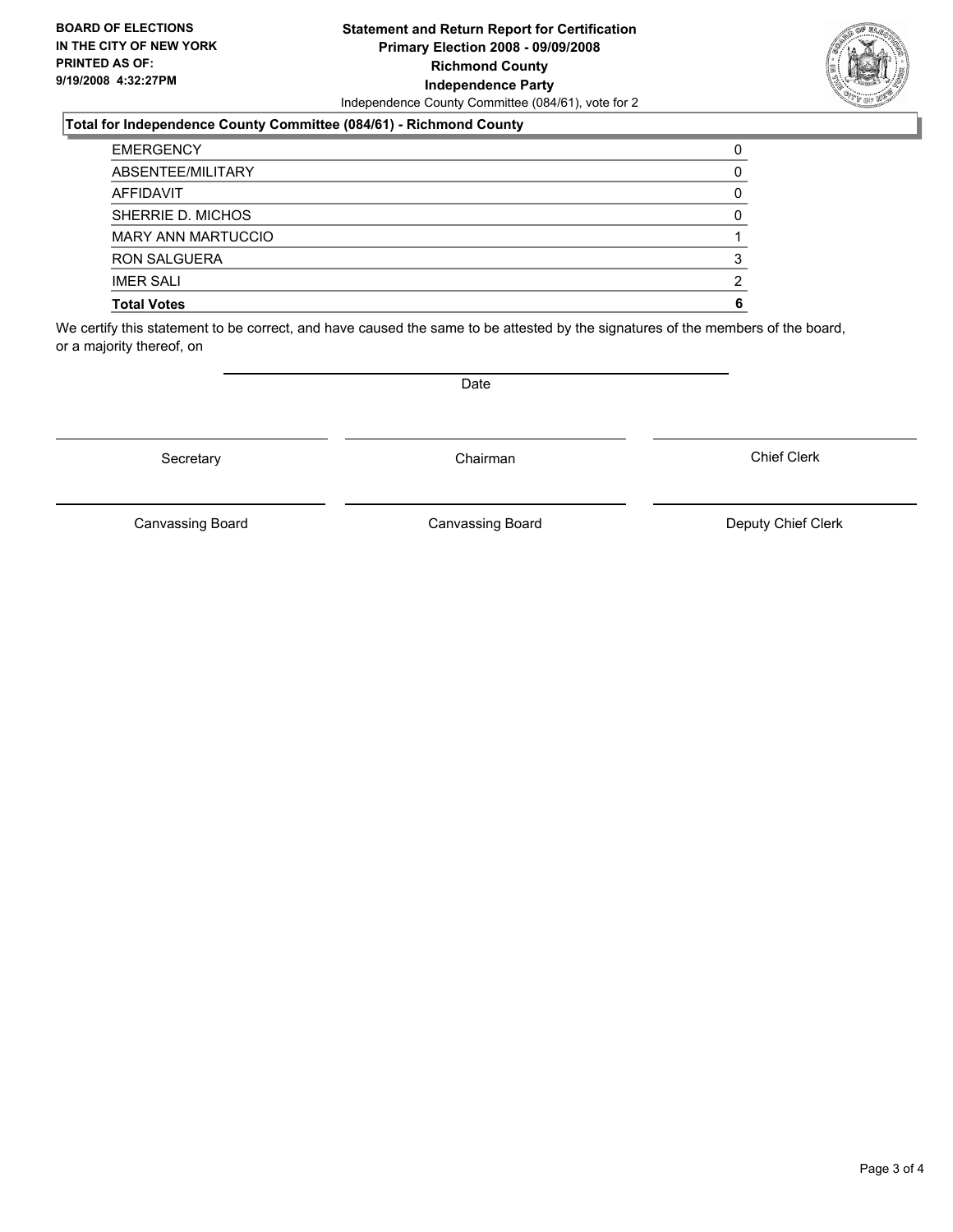**Statement and Return Report for Certification Primary Election 2008 - 09/09/2008 Richmond County Independence Party** Independence County Committee (084/61), vote for 2

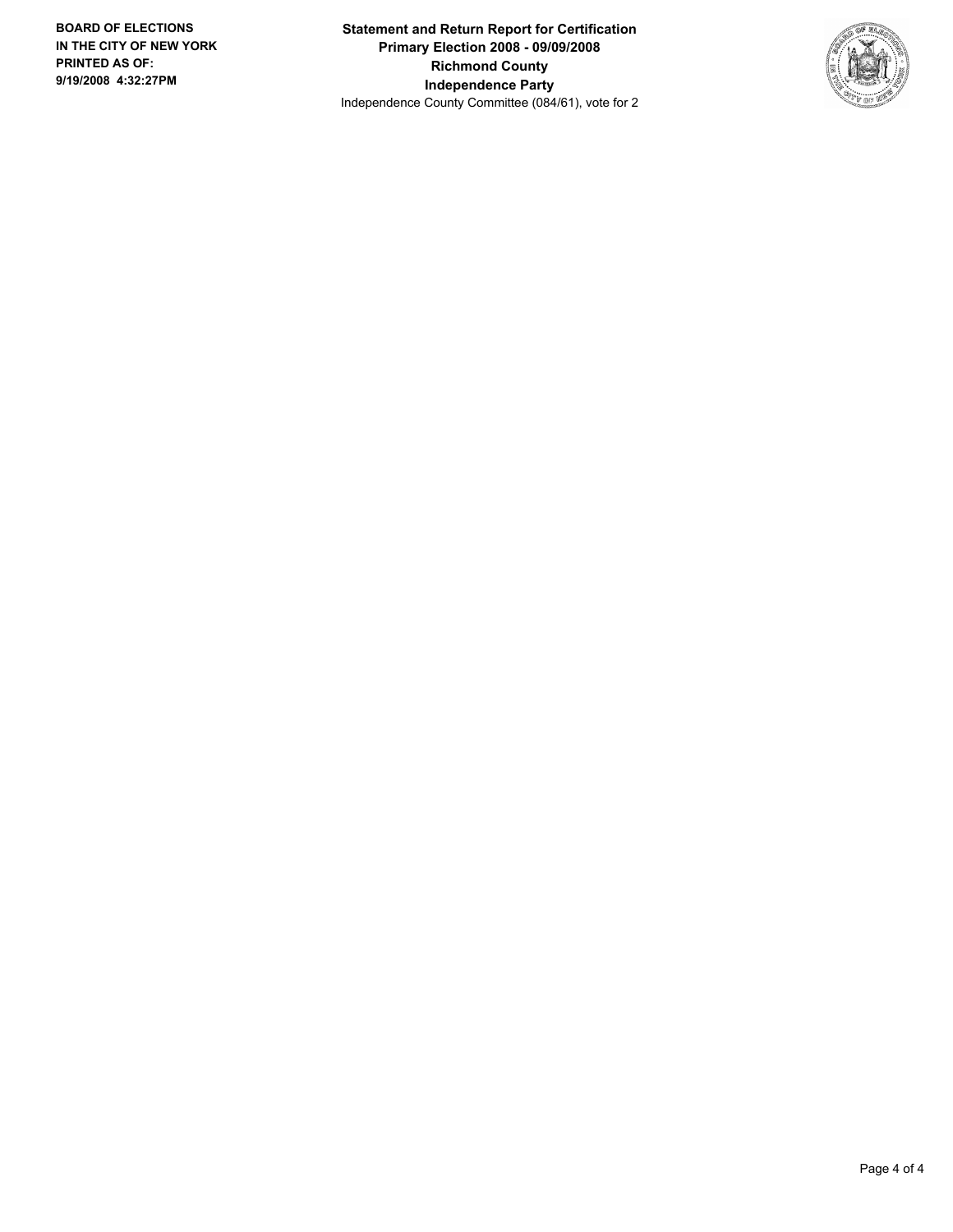

# **Primary Election 2008 - 09/09/2008 Richmond County - Independence Party**

Independence County Committee 087/61 Vote for 2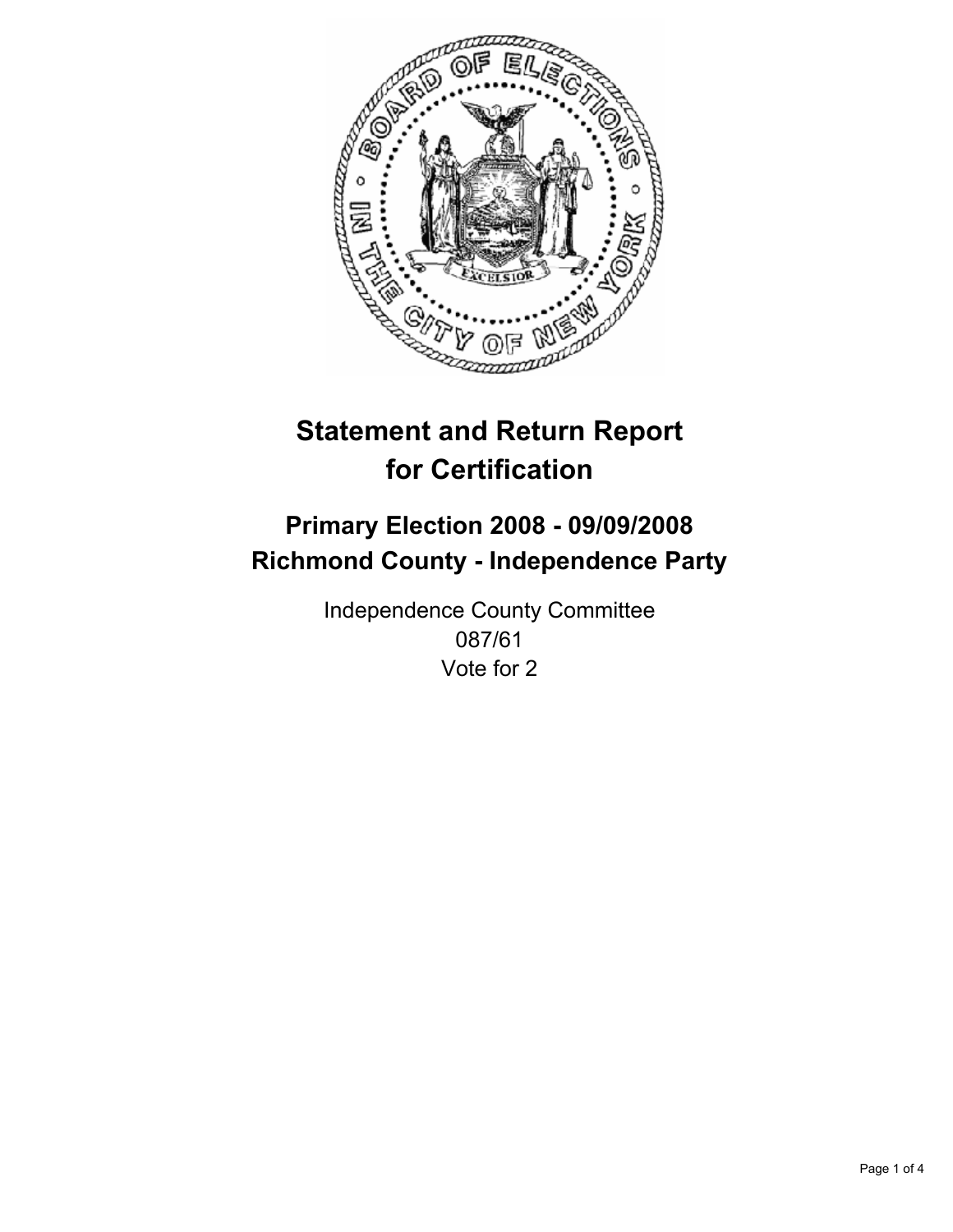

| <b>EMERGENCY</b>       |  |
|------------------------|--|
| ABSENTEE/MILITARY      |  |
| AFFIDAVIT              |  |
| <b>ROSA CANCEL</b>     |  |
| ANGEL CURBELO          |  |
| <b>ROBERT SILVEIRA</b> |  |
| <b>JOAN SMITH</b>      |  |
| <b>Total Votes</b>     |  |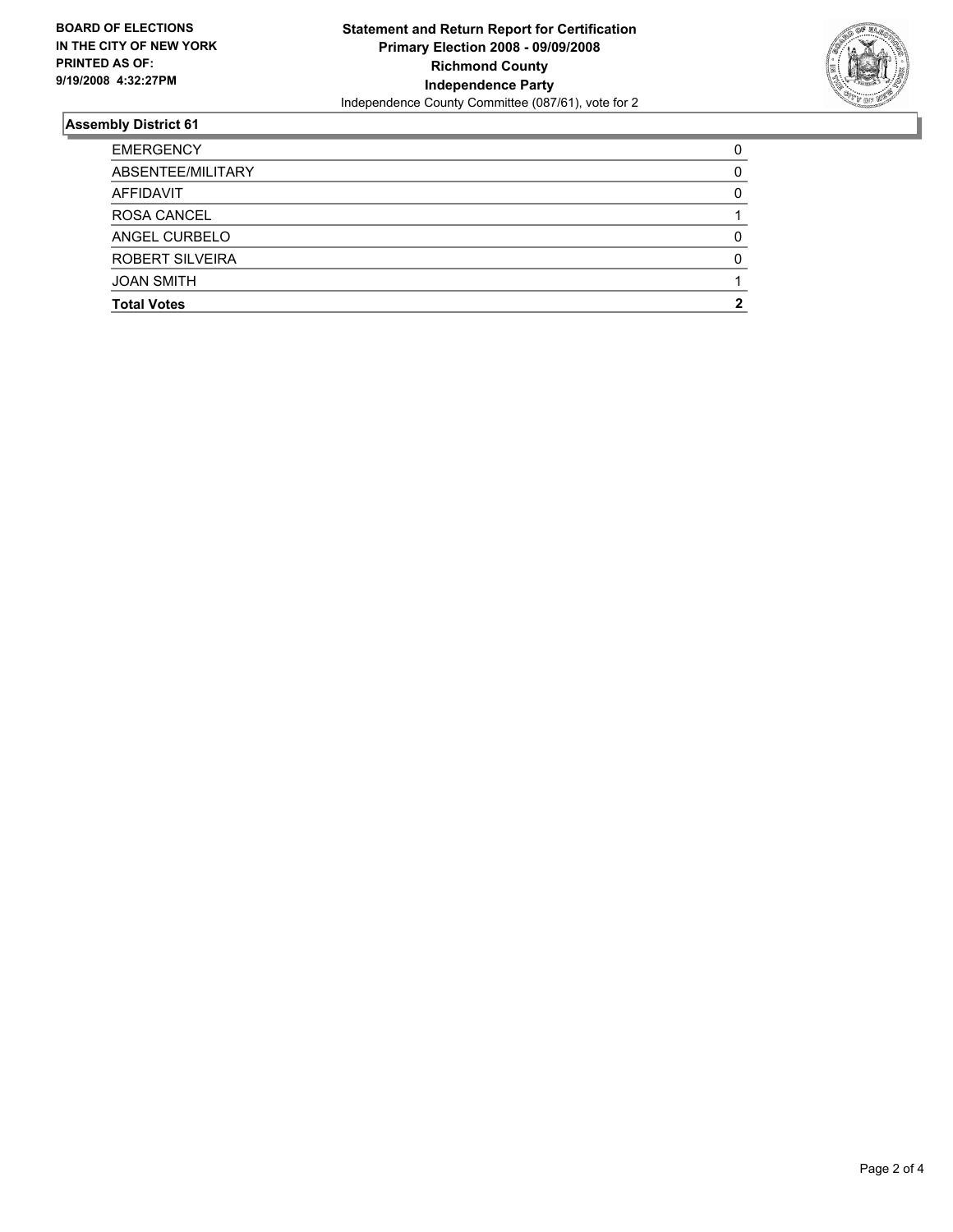#### **Statement and Return Report for Certification Primary Election 2008 - 09/09/2008 Richmond County Independence Party** Independence County Committee (087/61), vote for 2

### **Total for Independence County Committee (087/61) - Richmond County**

| <b>EMERGENCY</b>       |  |
|------------------------|--|
| ABSENTEE/MILITARY      |  |
| AFFIDAVIT              |  |
| <b>ROSA CANCEL</b>     |  |
| ANGEL CURBELO          |  |
| <b>ROBERT SILVEIRA</b> |  |
| <b>JOAN SMITH</b>      |  |
| <b>Total Votes</b>     |  |
|                        |  |

We certify this statement to be correct, and have caused the same to be attested by the signatures of the members of the board, or a majority thereof, on

Secretary **Chairman** 

Canvassing Board

Canvassing Board **Canvassing Board** Canvassing Board **Deputy Chief Clerk** 

Chief Clerk



Date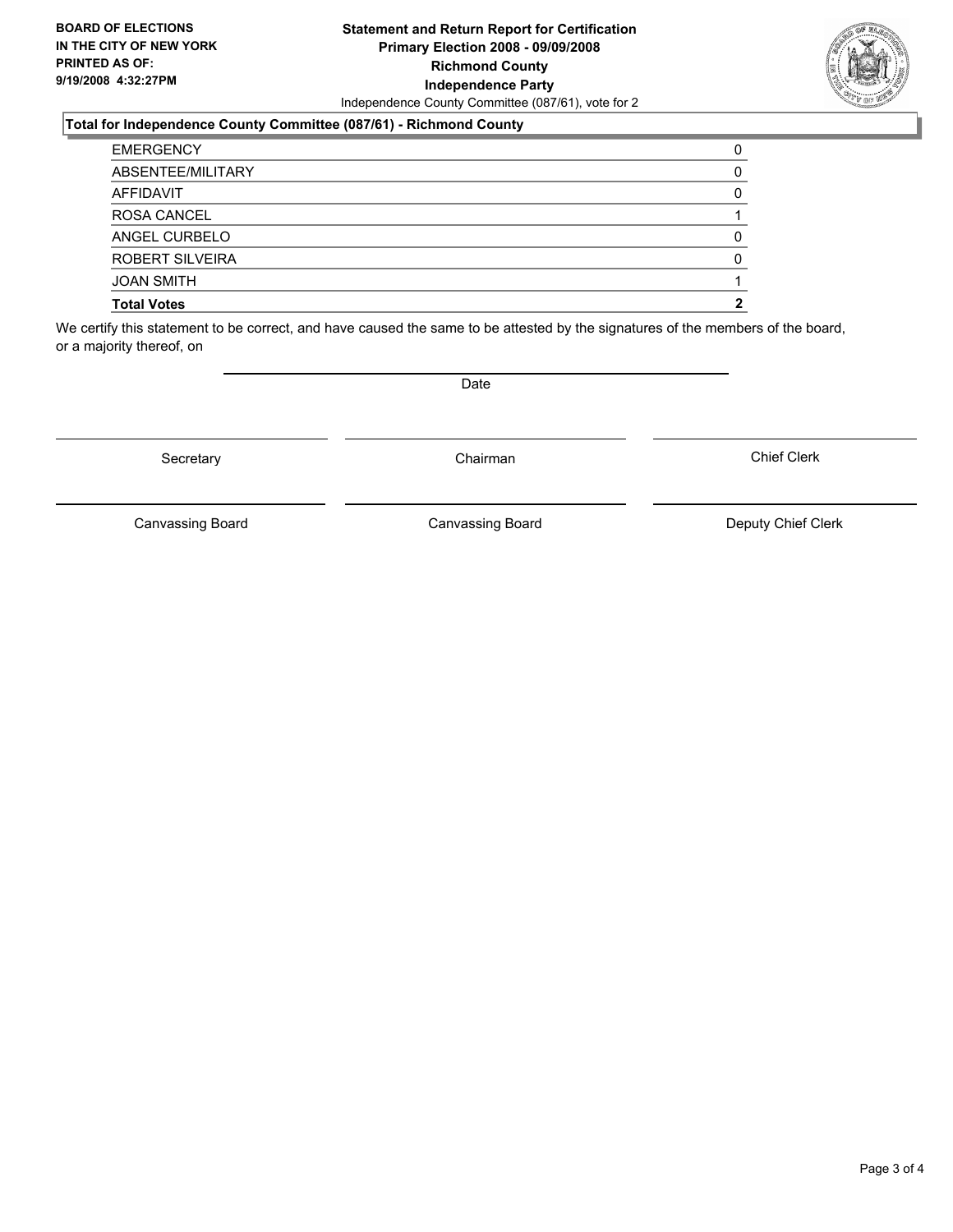**Statement and Return Report for Certification Primary Election 2008 - 09/09/2008 Richmond County Independence Party** Independence County Committee (087/61), vote for 2

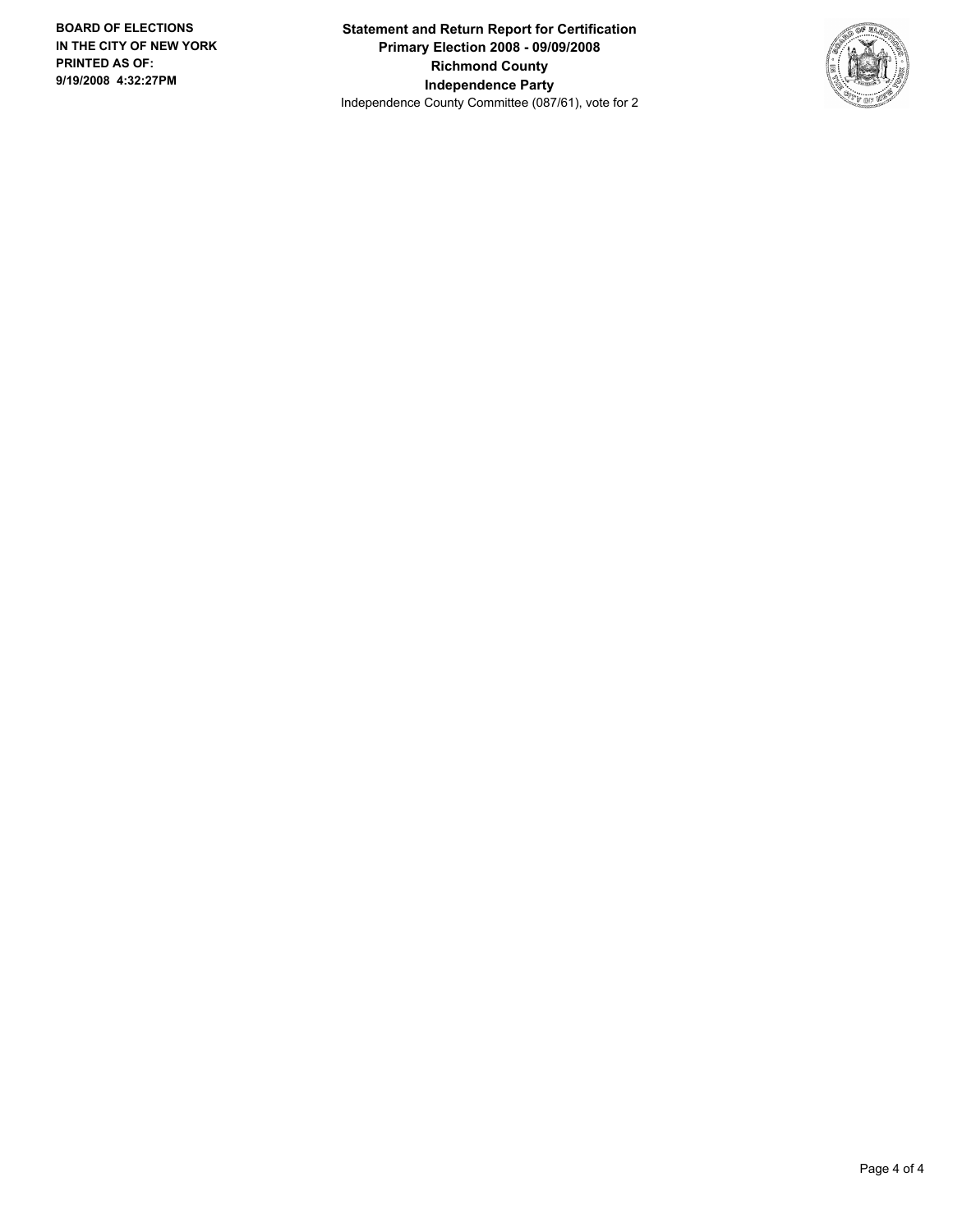

# **Primary Election 2008 - 09/09/2008 Richmond County - Independence Party**

Independence County Committee 020/62 Vote for 2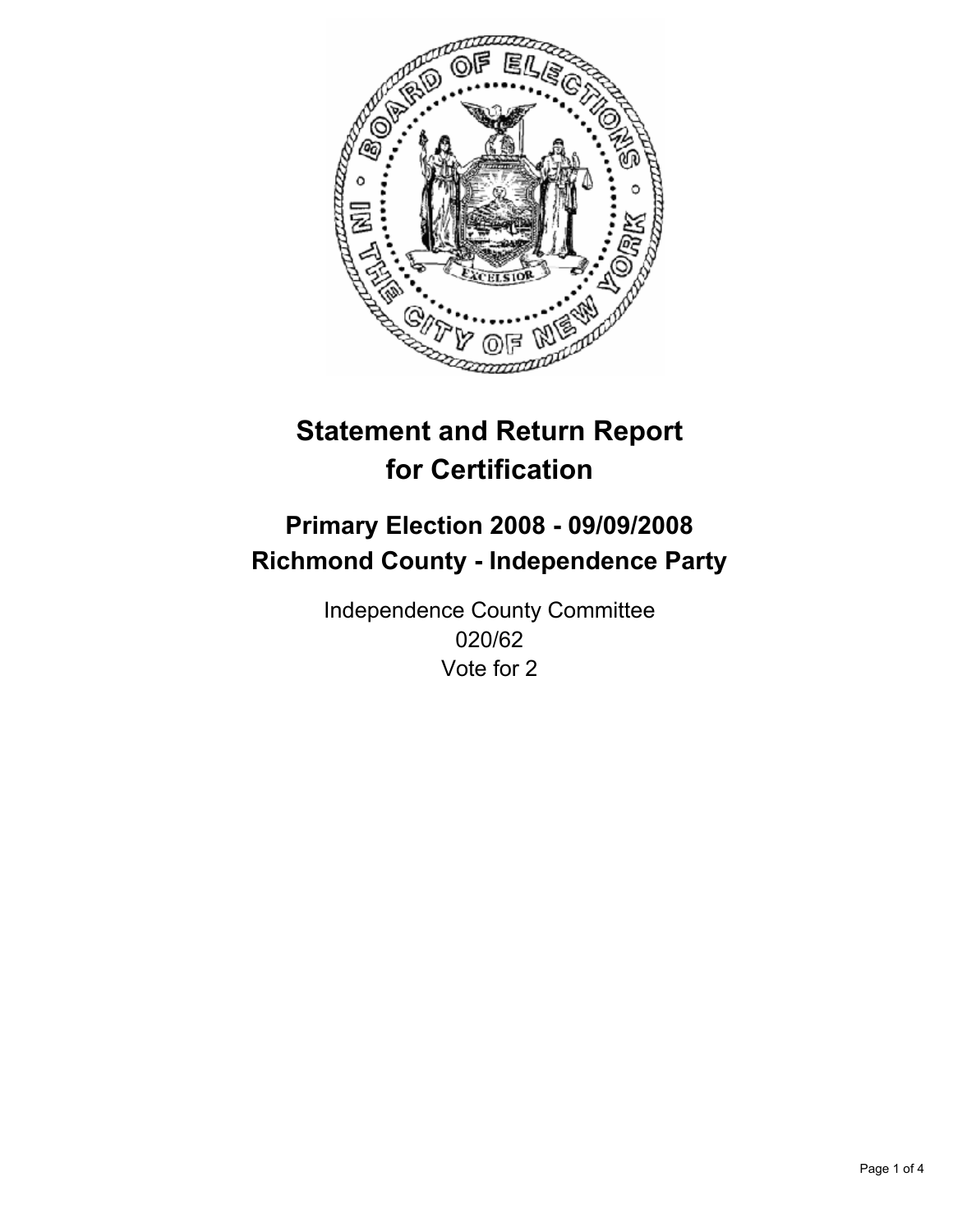

| <b>EMERGENCY</b>               |  |
|--------------------------------|--|
| ABSENTEE/MILITARY              |  |
| AFFIDAVIT                      |  |
| ANTONIENETTE ALMEIDA-MAGLIACCA |  |
| <b>JOANNE BUETA</b>            |  |
| JAMES A VOMERO                 |  |
| <b>PETER VISCONTI</b>          |  |
| <b>Total Votes</b>             |  |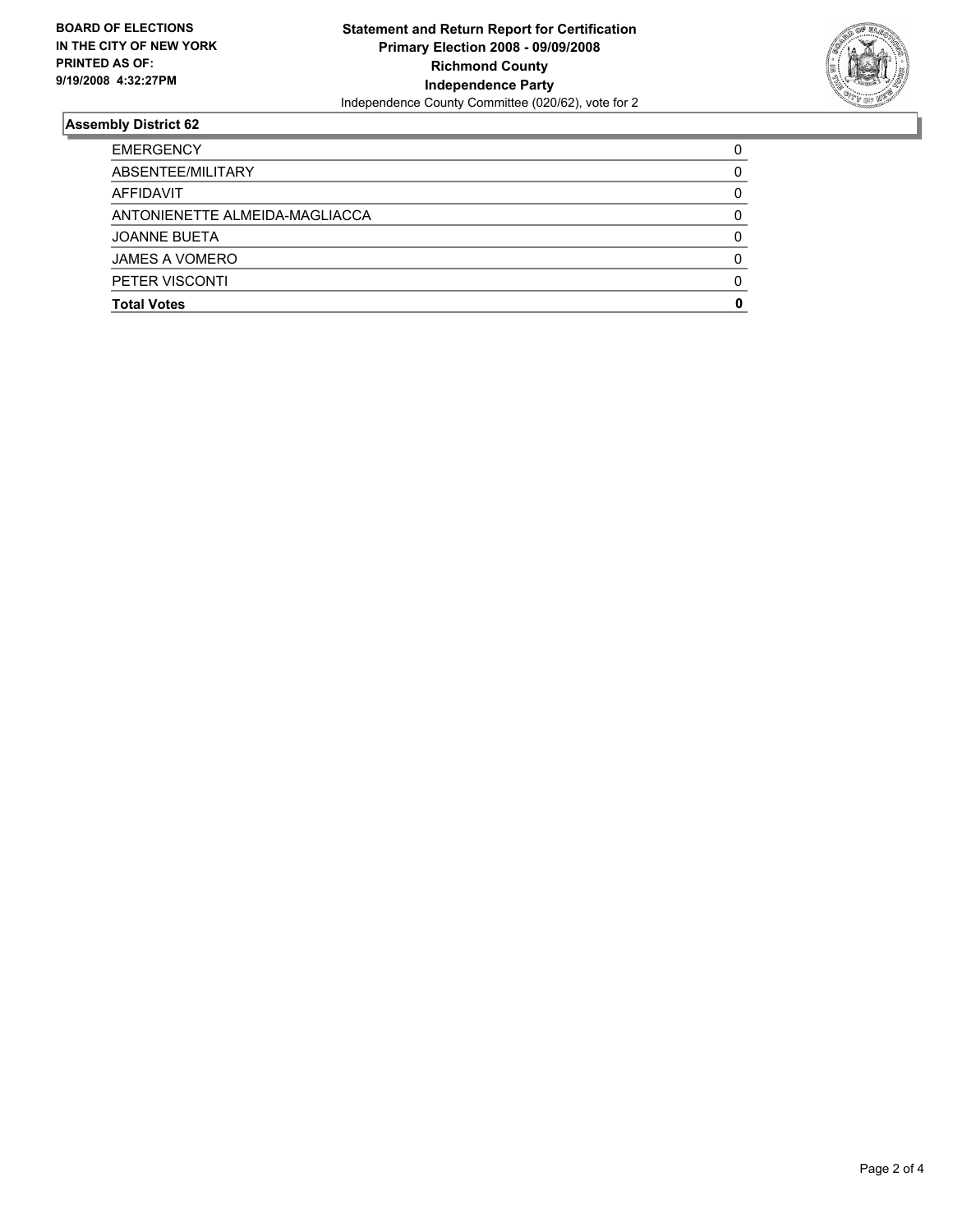#### **Statement and Return Report for Certification Primary Election 2008 - 09/09/2008 Richmond County Independence Party** Independence County Committee (020/62), vote for 2

#### **Total for Independence County Committee (020/62) - Richmond County**

| <b>EMERGENCY</b>               |  |
|--------------------------------|--|
| ABSENTEE/MILITARY              |  |
| AFFIDAVIT                      |  |
| ANTONIENETTE ALMEIDA-MAGLIACCA |  |
| <b>JOANNE BUETA</b>            |  |
| <b>JAMES A VOMERO</b>          |  |
| <b>PETER VISCONTI</b>          |  |
| <b>Total Votes</b>             |  |

We certify this statement to be correct, and have caused the same to be attested by the signatures of the members of the board, or a majority thereof, on

Secretary **Chairman** 

Canvassing Board **Canvassing Board** Canvassing Board **Deputy Chief Clerk** 

Chief Clerk

Canvassing Board



Date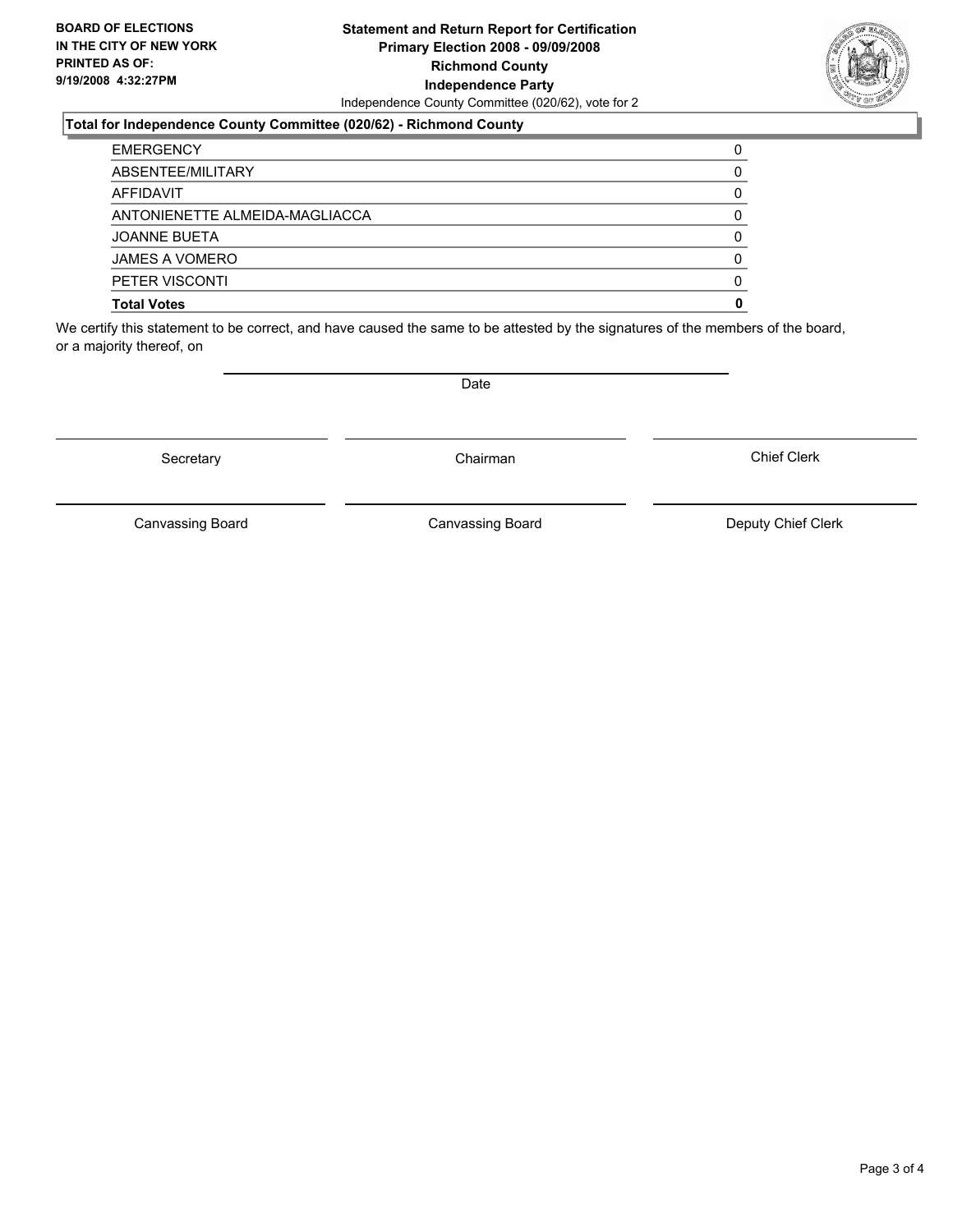**Statement and Return Report for Certification Primary Election 2008 - 09/09/2008 Richmond County Independence Party** Independence County Committee (020/62), vote for 2

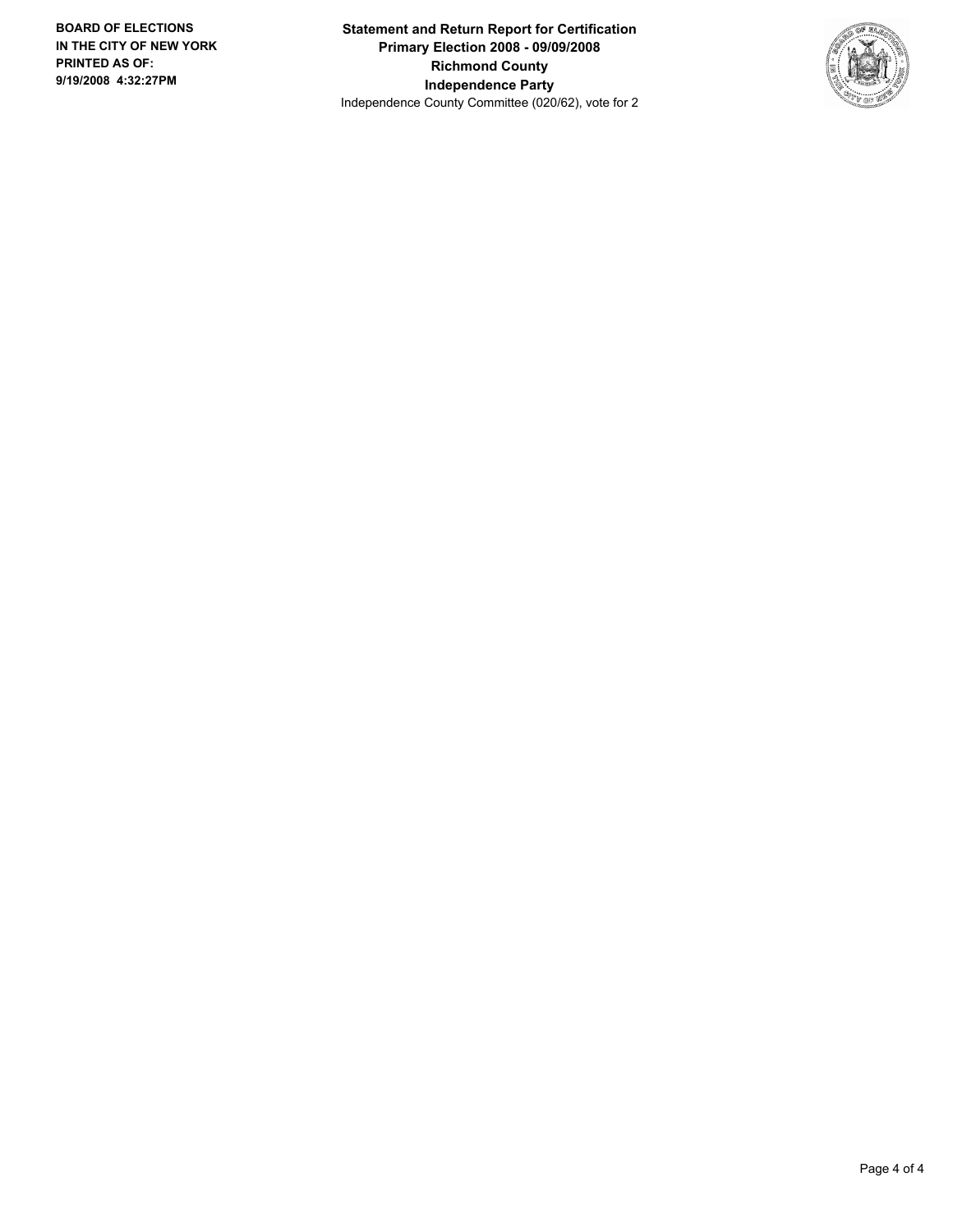

# **Primary Election 2008 - 09/09/2008 Richmond County - Independence Party**

Independence County Committee 034/62 Vote for 2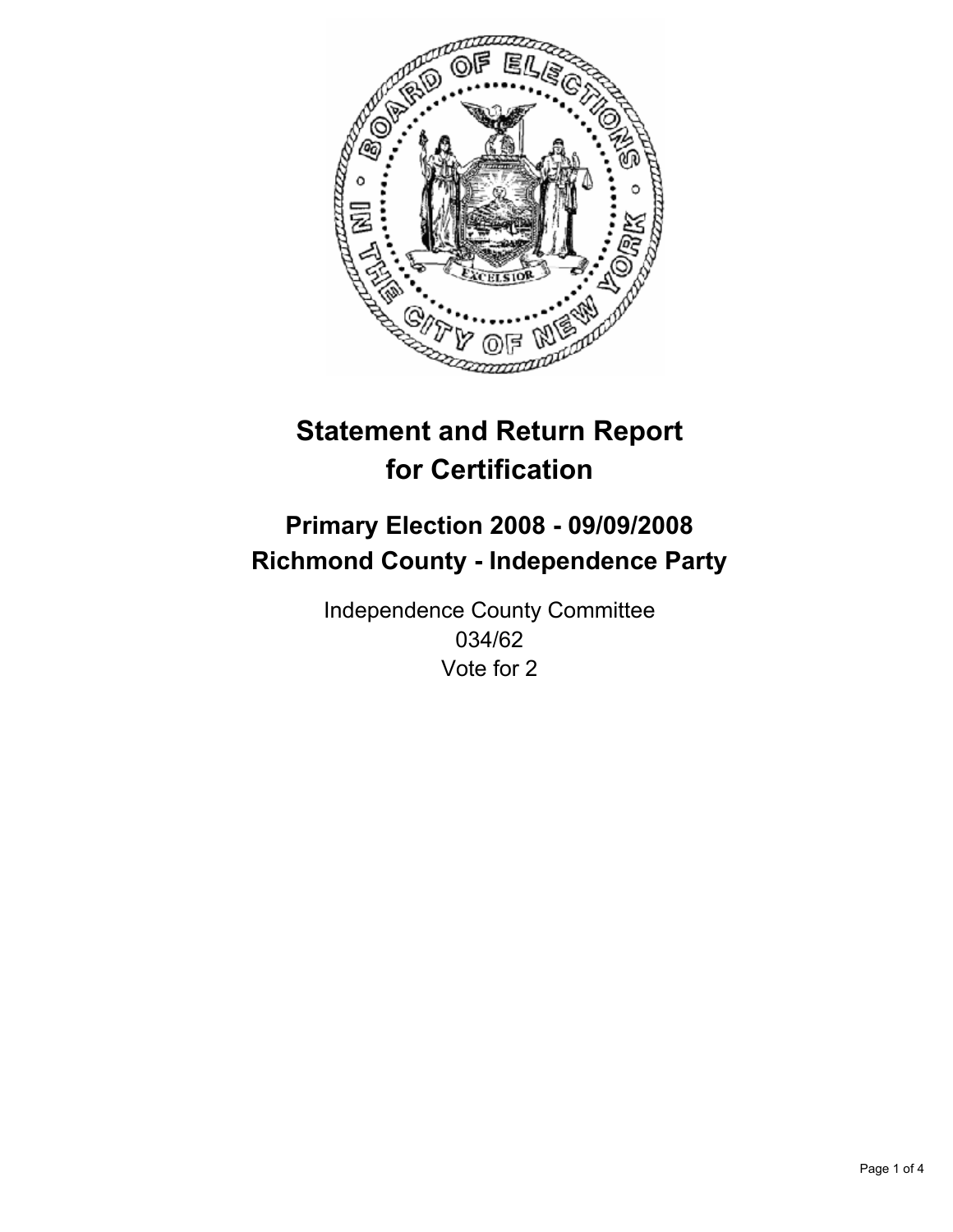

| <b>EMERGENCY</b>          |  |
|---------------------------|--|
| ABSENTEE/MILITARY         |  |
| AFFIDAVIT                 |  |
| <b>MICHAEL SMITH</b>      |  |
| <b>RANDI FISCH</b>        |  |
| MARIE JOSE ROBERT-GISONNA |  |
| <b>ANTHONY SERRANO</b>    |  |
| <b>Total Votes</b>        |  |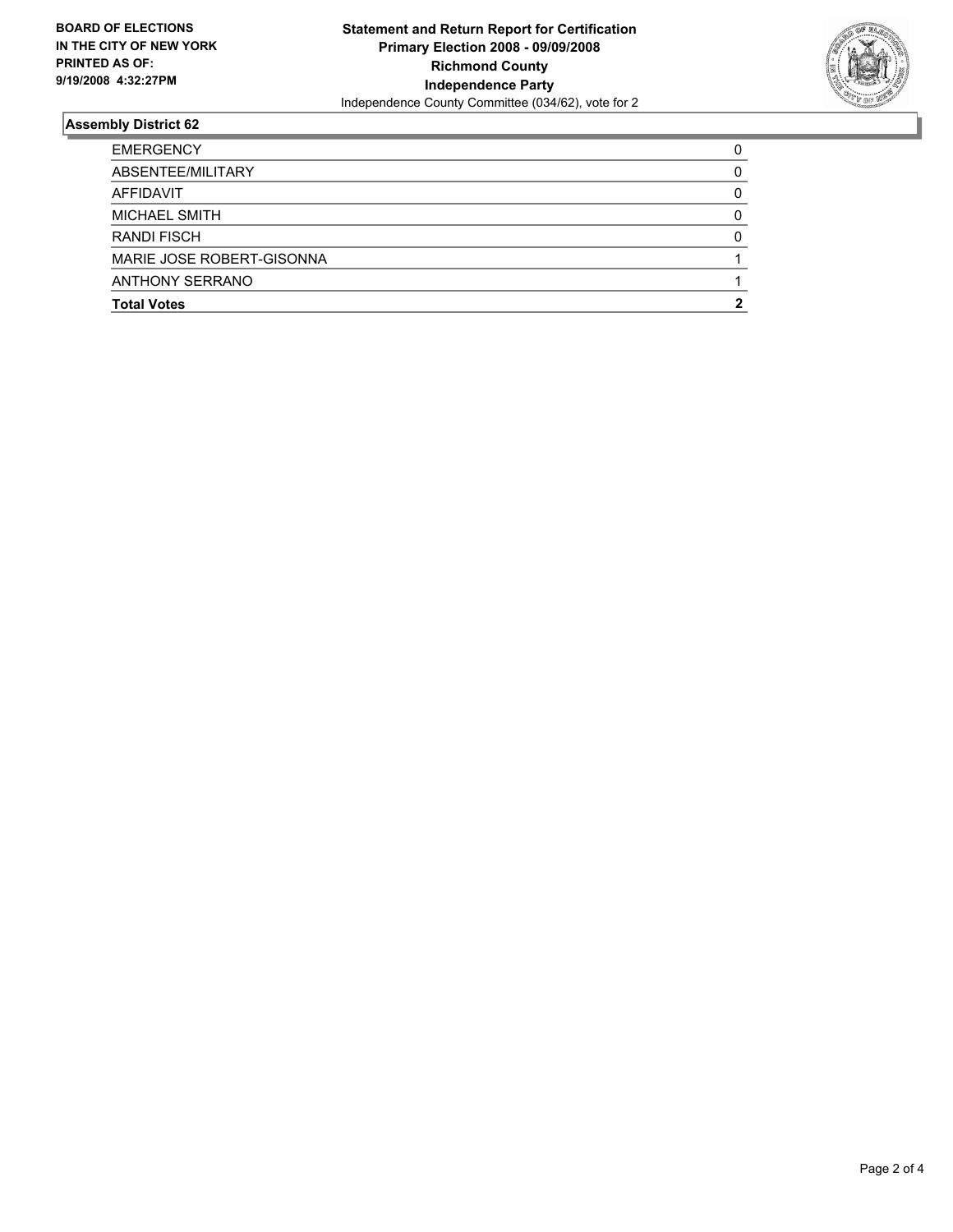#### **Statement and Return Report for Certification Primary Election 2008 - 09/09/2008 Richmond County Independence Party** Independence County Committee (034/62), vote for 2

### **Total for Independence County Committee (034/62) - Richmond County**

| <b>Total Votes</b>        |  |
|---------------------------|--|
| <b>ANTHONY SERRANO</b>    |  |
| MARIE JOSE ROBERT-GISONNA |  |
| <b>RANDI FISCH</b>        |  |
| <b>MICHAEL SMITH</b>      |  |
| AFFIDAVIT                 |  |
| ABSENTEE/MILITARY         |  |
| <b>EMERGENCY</b>          |  |

We certify this statement to be correct, and have caused the same to be attested by the signatures of the members of the board, or a majority thereof, on

Secretary **Chairman** 

Canvassing Board **Canvassing Board** Canvassing Board **Deputy Chief Clerk** 

Chief Clerk

Canvassing Board



Date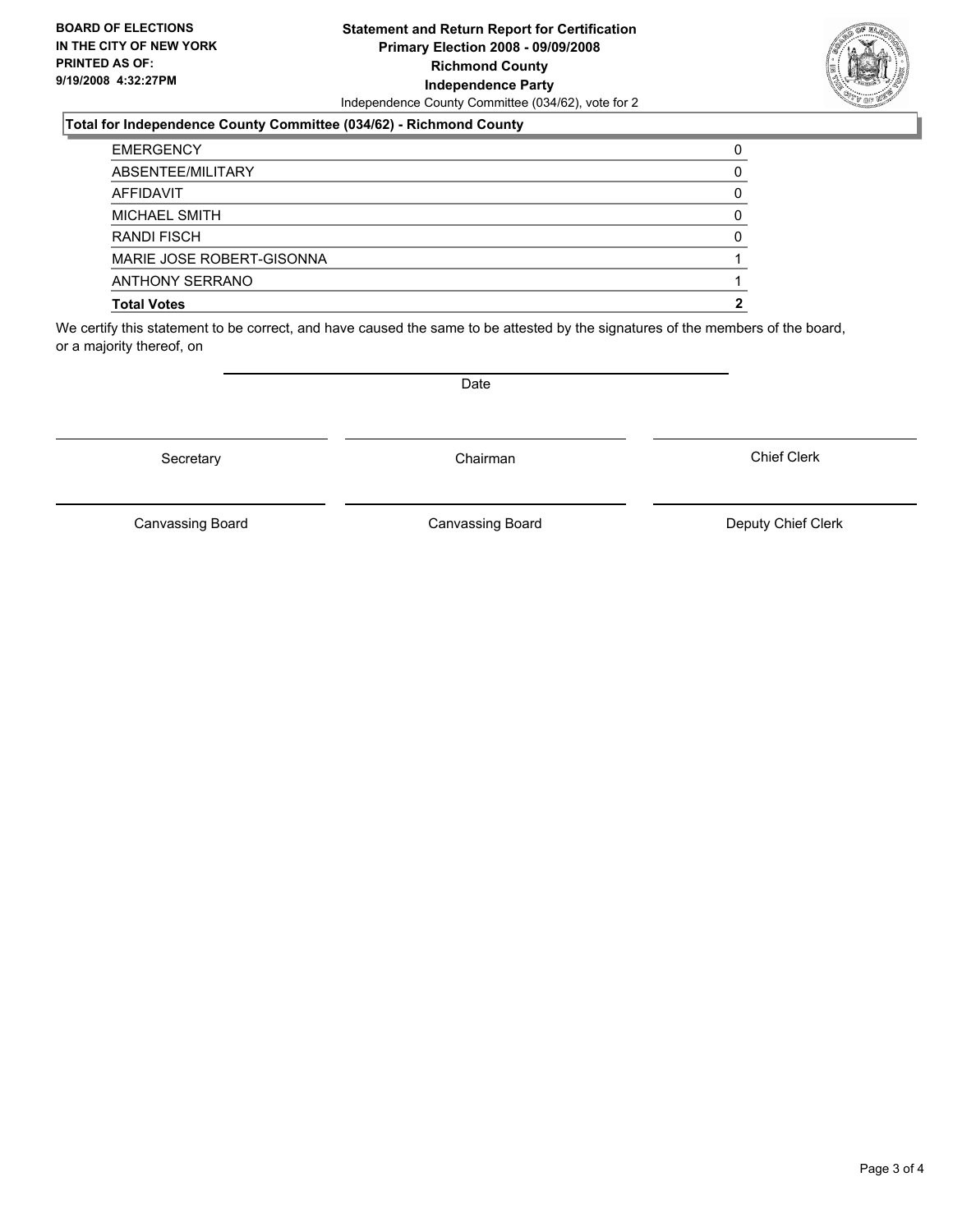**Statement and Return Report for Certification Primary Election 2008 - 09/09/2008 Richmond County Independence Party** Independence County Committee (034/62), vote for 2

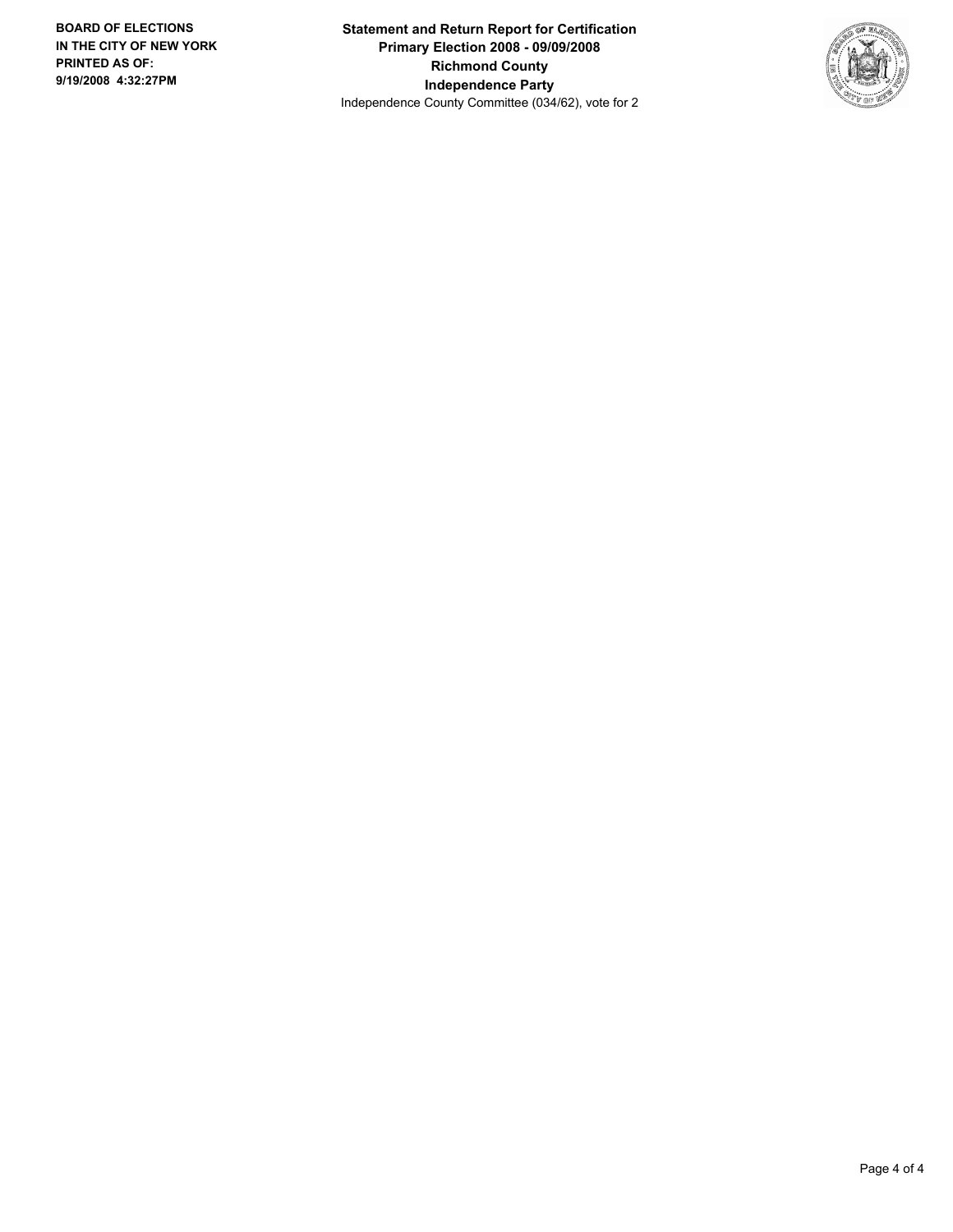

# **Primary Election 2008 - 09/09/2008 Richmond County - Independence Party**

Independence County Committee 040/62 Vote for 2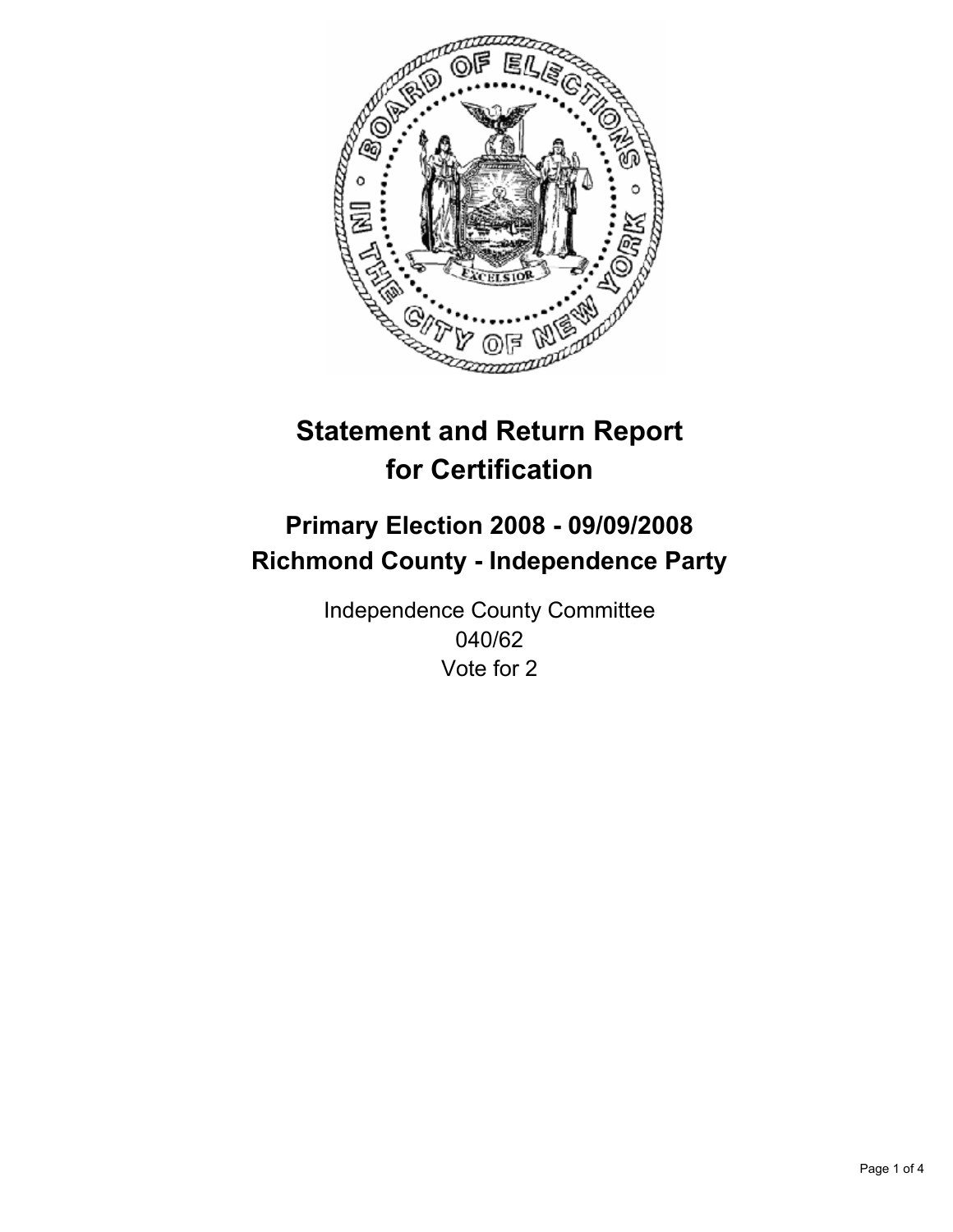

| <b>EMERGENCY</b>      |  |
|-----------------------|--|
| ABSENTEE/MILITARY     |  |
| AFFIDAVIT             |  |
| <b>PATRICIA IRACI</b> |  |
| ANTHONY ANDREANO      |  |
| EUGENE BERKHEIMER     |  |
| <b>ARTHUR BERNDT</b>  |  |
| <b>Total Votes</b>    |  |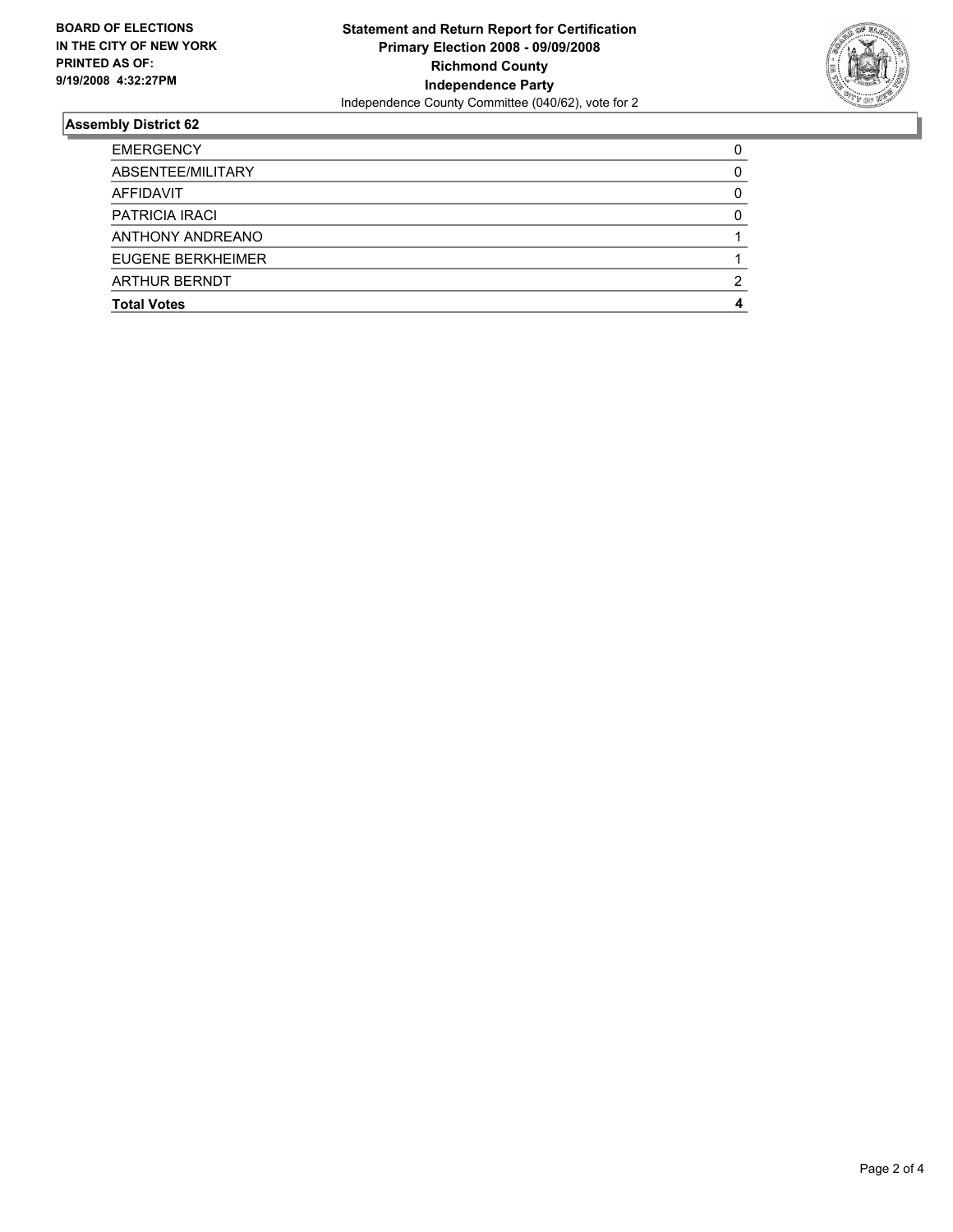#### **Statement and Return Report for Certification Primary Election 2008 - 09/09/2008 Richmond County Independence Party** Independence County Committee (040/62), vote for 2

#### **Total for Independence County Committee (040/62) - Richmond County**

| <b>EMERGENCY</b>      |  |
|-----------------------|--|
| ABSENTEE/MILITARY     |  |
| AFFIDAVIT             |  |
| <b>PATRICIA IRACI</b> |  |
| ANTHONY ANDREANO      |  |
| EUGENE BERKHEIMER     |  |
| <b>ARTHUR BERNDT</b>  |  |
| <b>Total Votes</b>    |  |

We certify this statement to be correct, and have caused the same to be attested by the signatures of the members of the board, or a majority thereof, on

Canvassing Board

Date

Canvassing Board **Canvassing Board** Canvassing Board **Deputy Chief Clerk** 

Chief Clerk



Secretary **Chairman**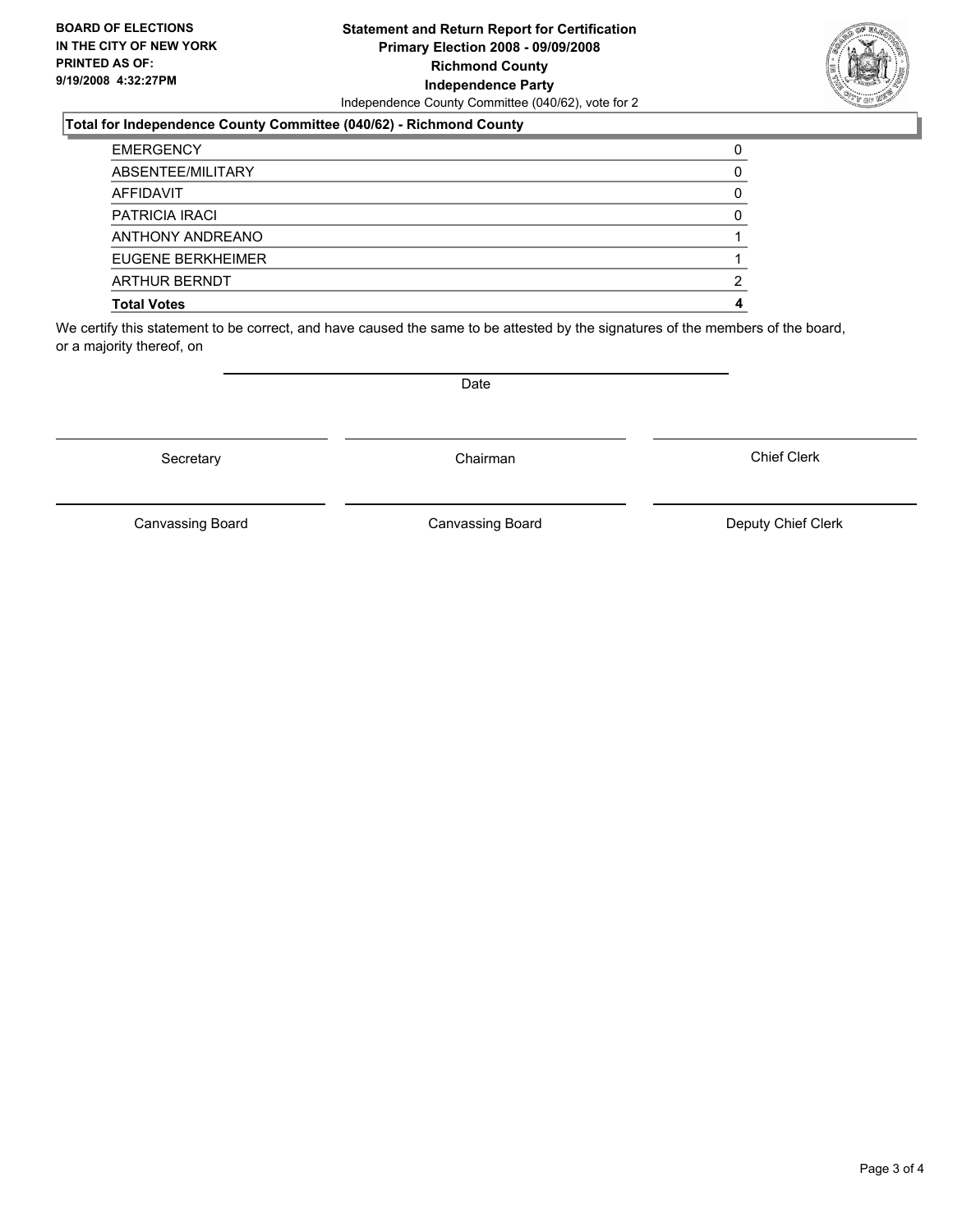**Statement and Return Report for Certification Primary Election 2008 - 09/09/2008 Richmond County Independence Party** Independence County Committee (040/62), vote for 2

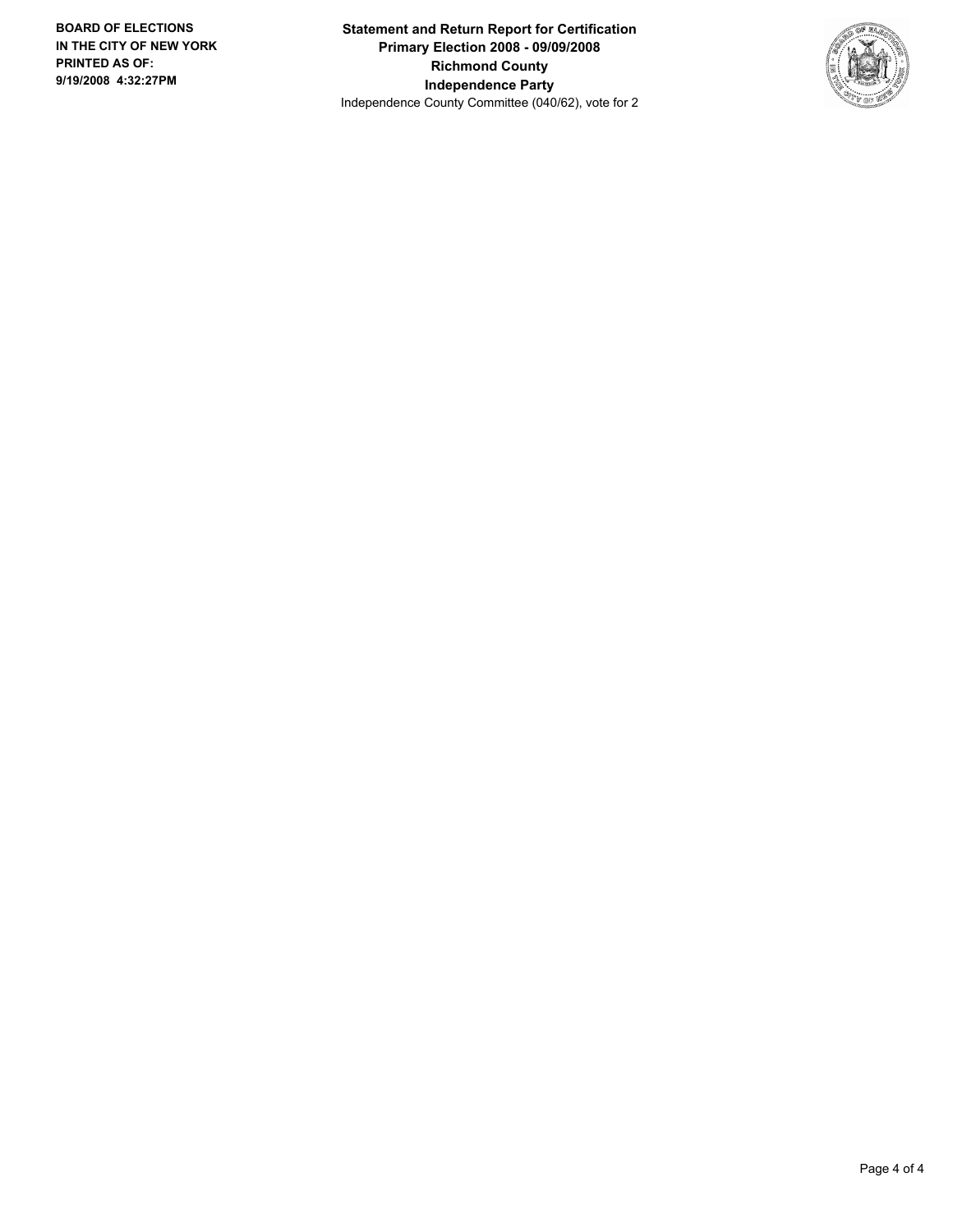

# **Primary Election 2008 - 09/09/2008 Richmond County - Independence Party**

Independence County Committee 041/62 Vote for 2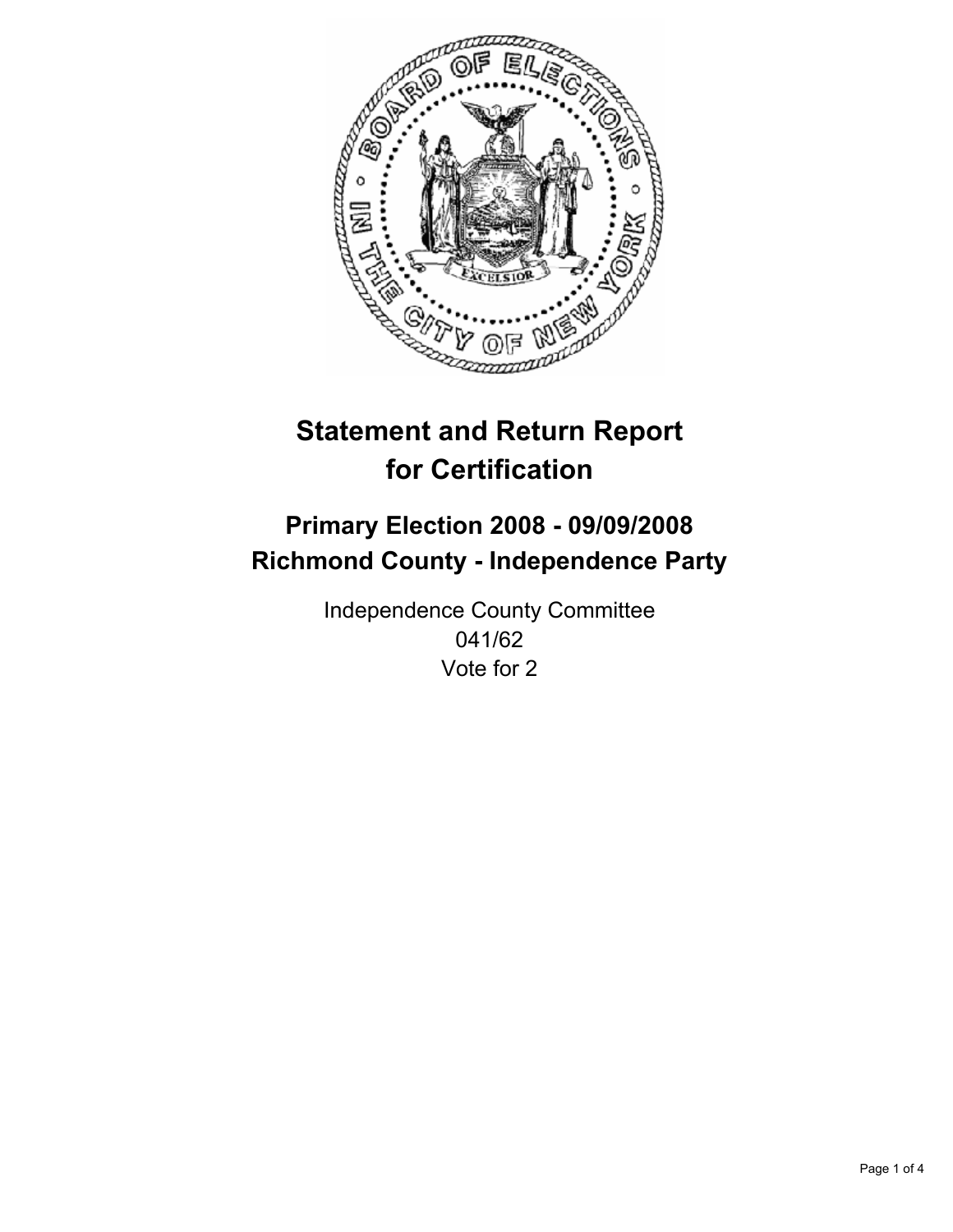

| <b>EMERGENCY</b>         |  |
|--------------------------|--|
| ABSENTEE/MILITARY        |  |
| AFFIDAVIT                |  |
| <b>MARIE FITZGIBBONS</b> |  |
| <b>STEPHEN MANCINO</b>   |  |
| <b>JOHN BESIGNANO</b>    |  |
| <b>JOHN BONAVITA</b>     |  |
| <b>Total Votes</b>       |  |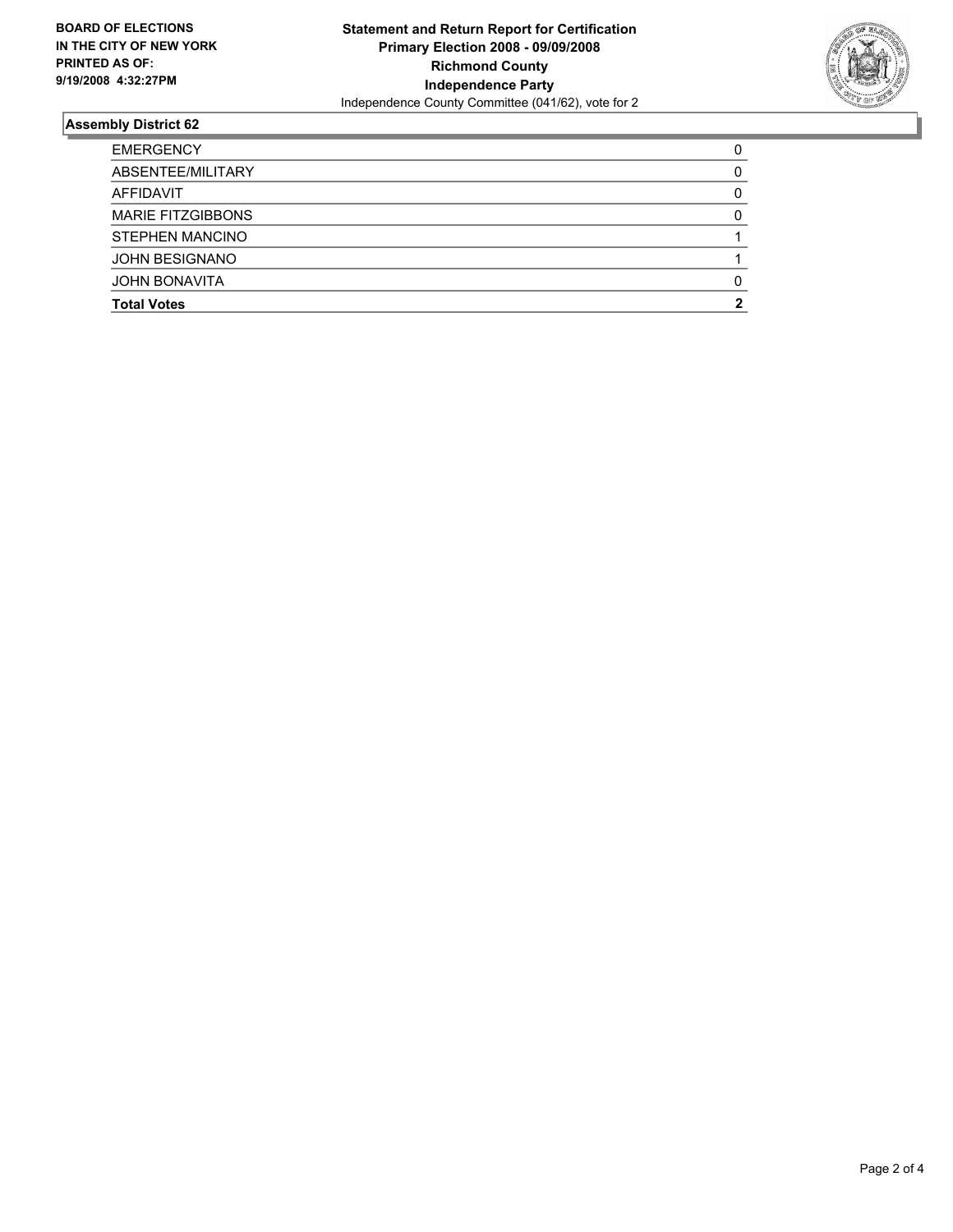#### **Statement and Return Report for Certification Primary Election 2008 - 09/09/2008 Richmond County Independence Party** Independence County Committee (041/62), vote for 2

### **Total for Independence County Committee (041/62) - Richmond County**

| <b>Total Votes</b>       |  |
|--------------------------|--|
| <b>JOHN BONAVITA</b>     |  |
| <b>JOHN BESIGNANO</b>    |  |
| STEPHEN MANCINO          |  |
| <b>MARIE FITZGIBBONS</b> |  |
| AFFIDAVIT                |  |
| ABSENTEE/MILITARY        |  |
| <b>EMERGENCY</b>         |  |

We certify this statement to be correct, and have caused the same to be attested by the signatures of the members of the board, or a majority thereof, on

Date

Canvassing Board **Canvassing Board** Canvassing Board **Deputy Chief Clerk** 

Chief Clerk

Canvassing Board



Secretary **Chairman**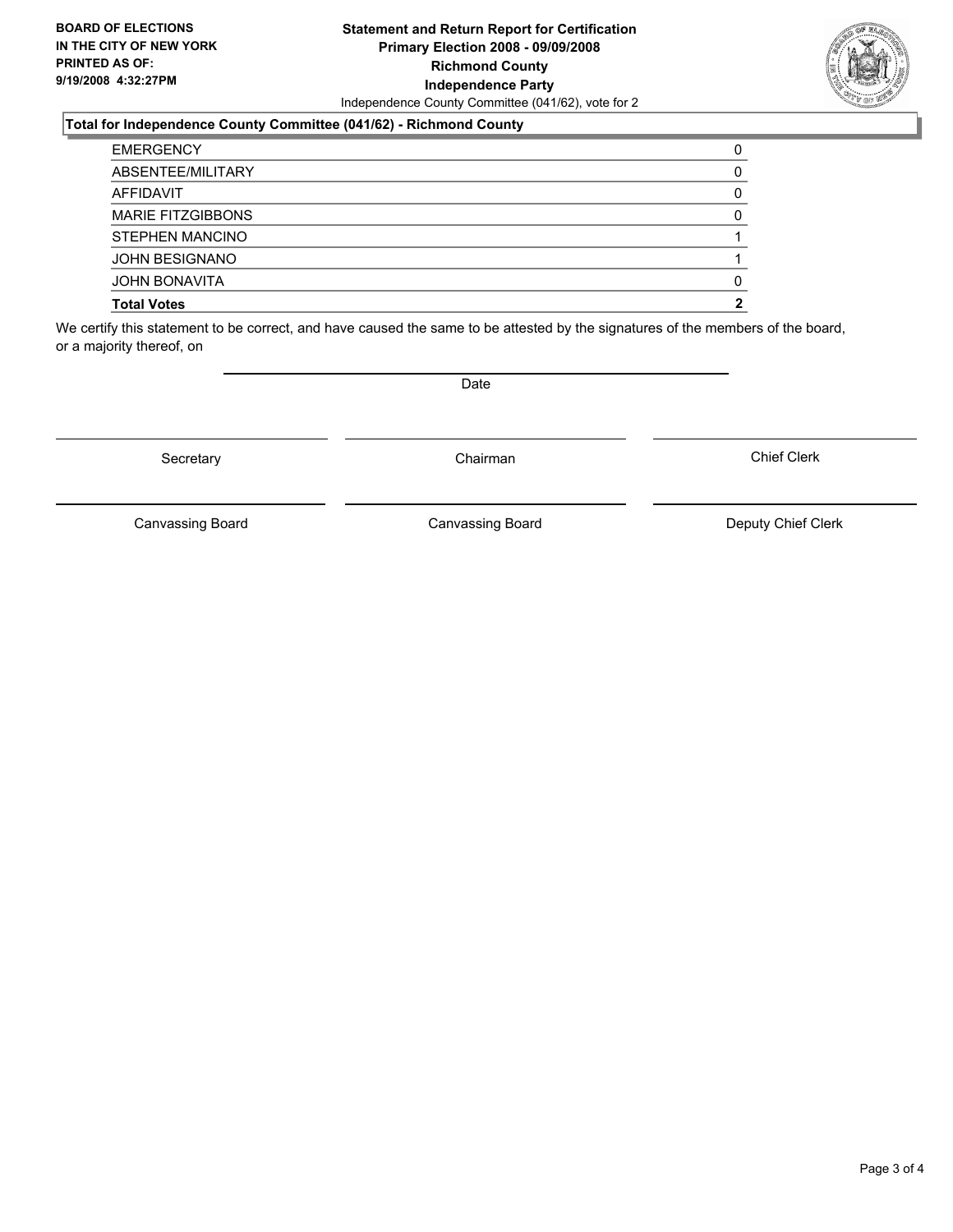**Statement and Return Report for Certification Primary Election 2008 - 09/09/2008 Richmond County Independence Party** Independence County Committee (041/62), vote for 2

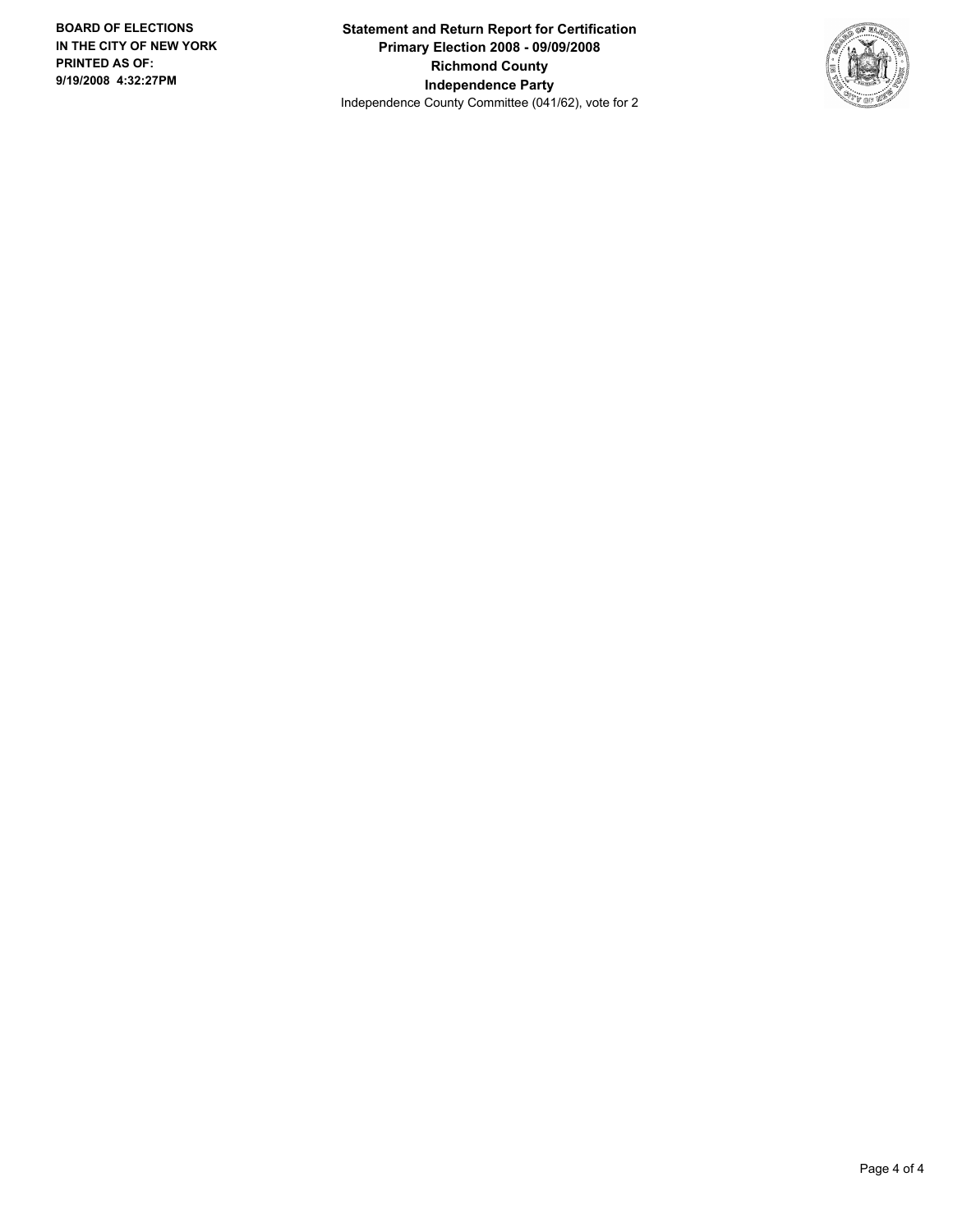

# **Primary Election 2008 - 09/09/2008 Richmond County - Independence Party**

Independence County Committee 051/62 Vote for 2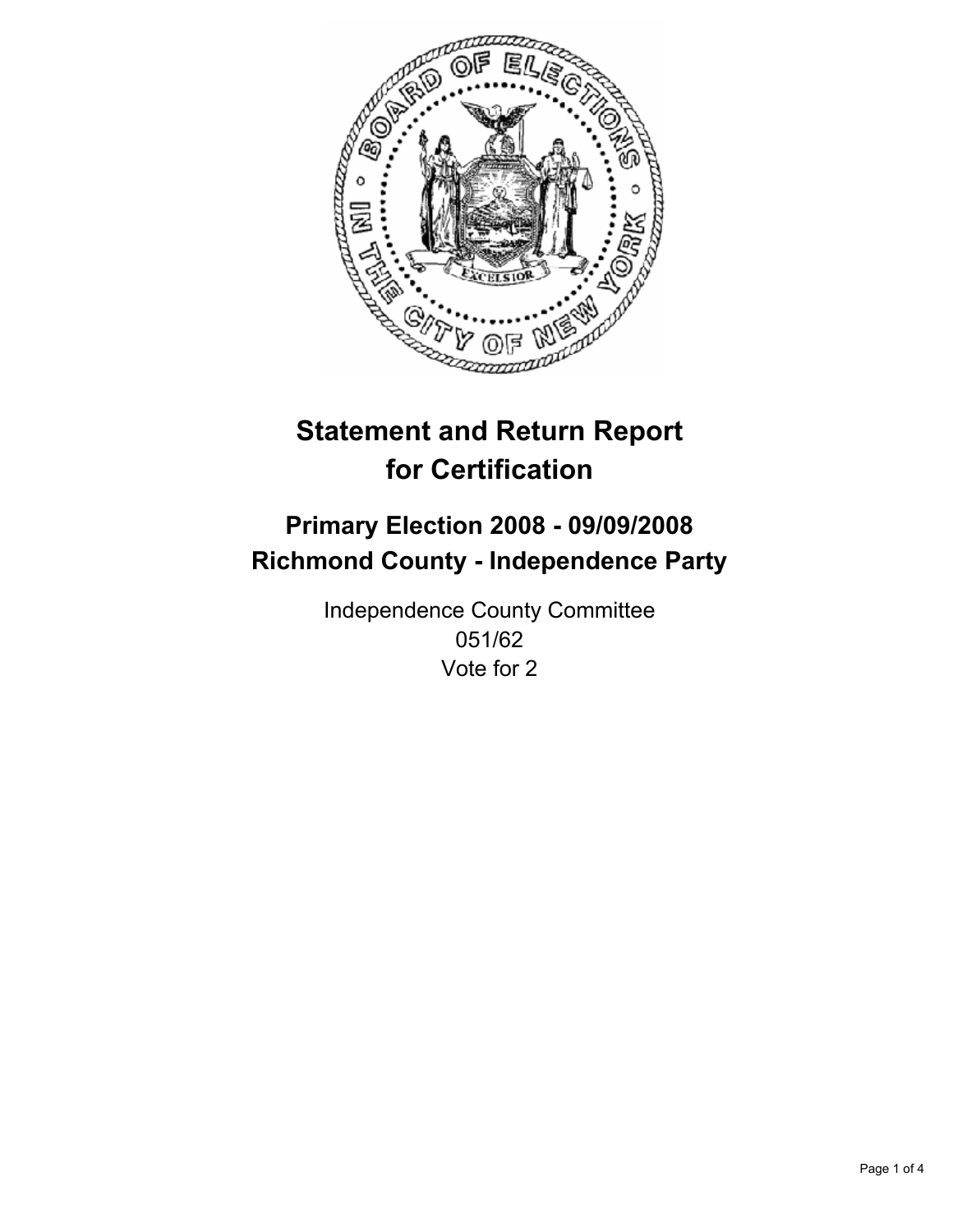

| <b>EMERGENCY</b>         |  |
|--------------------------|--|
| ABSENTEE/MILITARY        |  |
| AFFIDAVIT                |  |
| ANDREW SENNO             |  |
| <b>ANTHONY MAGLIACCA</b> |  |
| <b>JOSEPH MILANO</b>     |  |
| <b>LEONARD MILSEN</b>    |  |
| <b>Total Votes</b>       |  |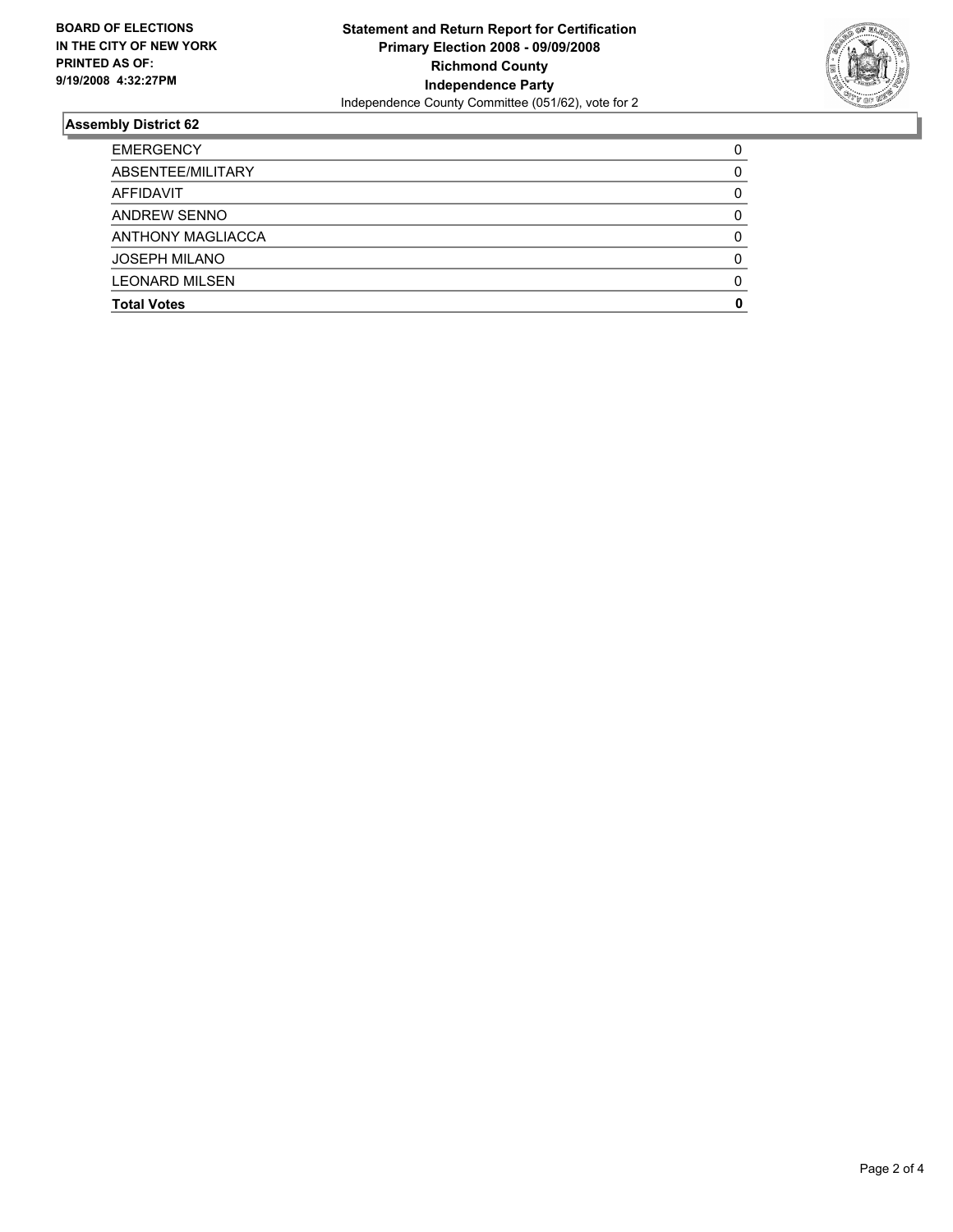#### **Statement and Return Report for Certification Primary Election 2008 - 09/09/2008 Richmond County Independence Party** Independence County Committee (051/62), vote for 2

### **Total for Independence County Committee (051/62) - Richmond County**

| <b>EMERGENCY</b>      |  |
|-----------------------|--|
| ABSENTEE/MILITARY     |  |
| AFFIDAVIT             |  |
| <b>ANDREW SENNO</b>   |  |
| ANTHONY MAGLIACCA     |  |
| <b>JOSEPH MILANO</b>  |  |
| <b>LEONARD MILSEN</b> |  |
| <b>Total Votes</b>    |  |

We certify this statement to be correct, and have caused the same to be attested by the signatures of the members of the board, or a majority thereof, on

Canvassing Board

Canvassing Board **Canvassing Board** Canvassing Board **Deputy Chief Clerk** 

Chief Clerk



Secretary **Chairman** 

Date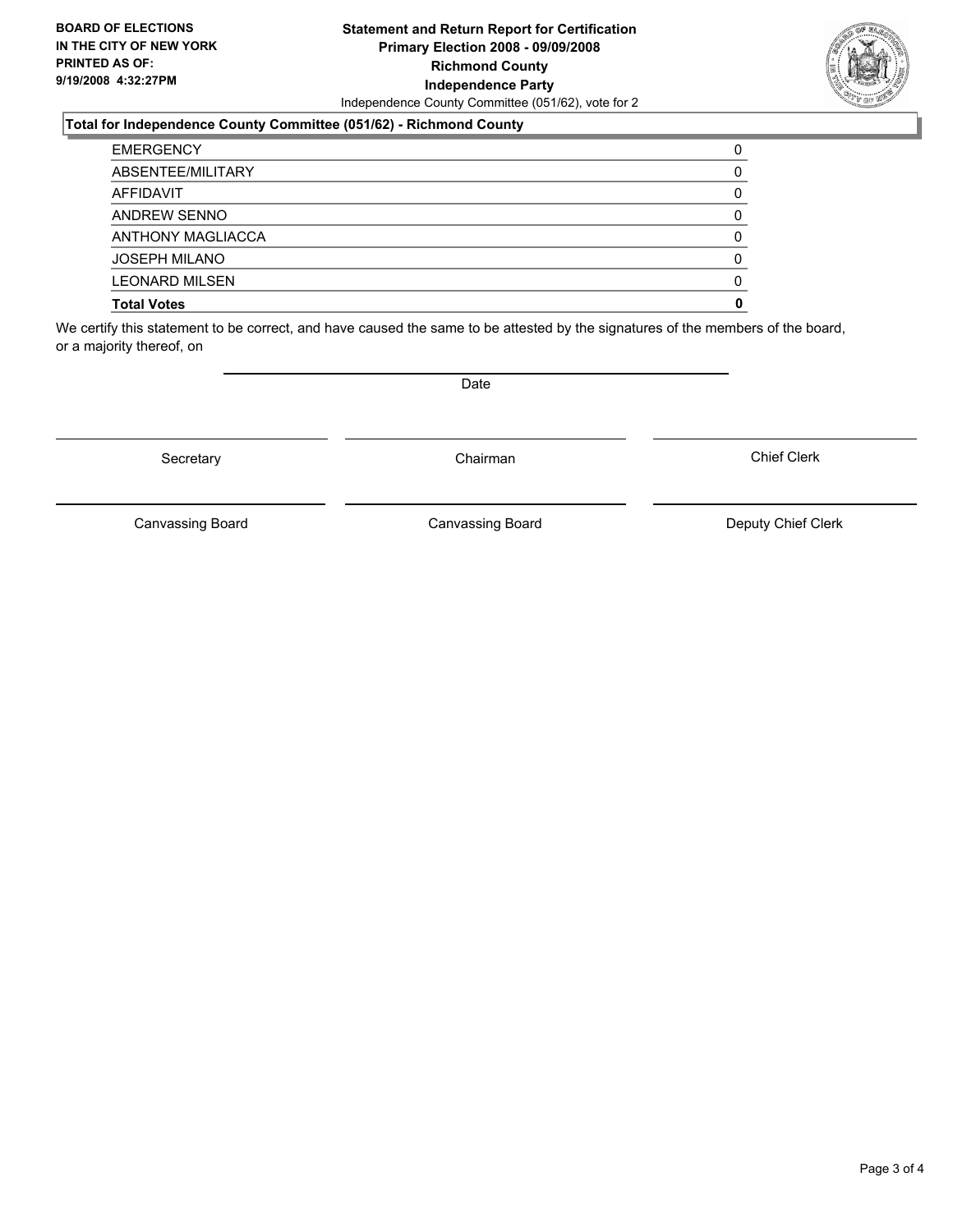**Statement and Return Report for Certification Primary Election 2008 - 09/09/2008 Richmond County Independence Party** Independence County Committee (051/62), vote for 2

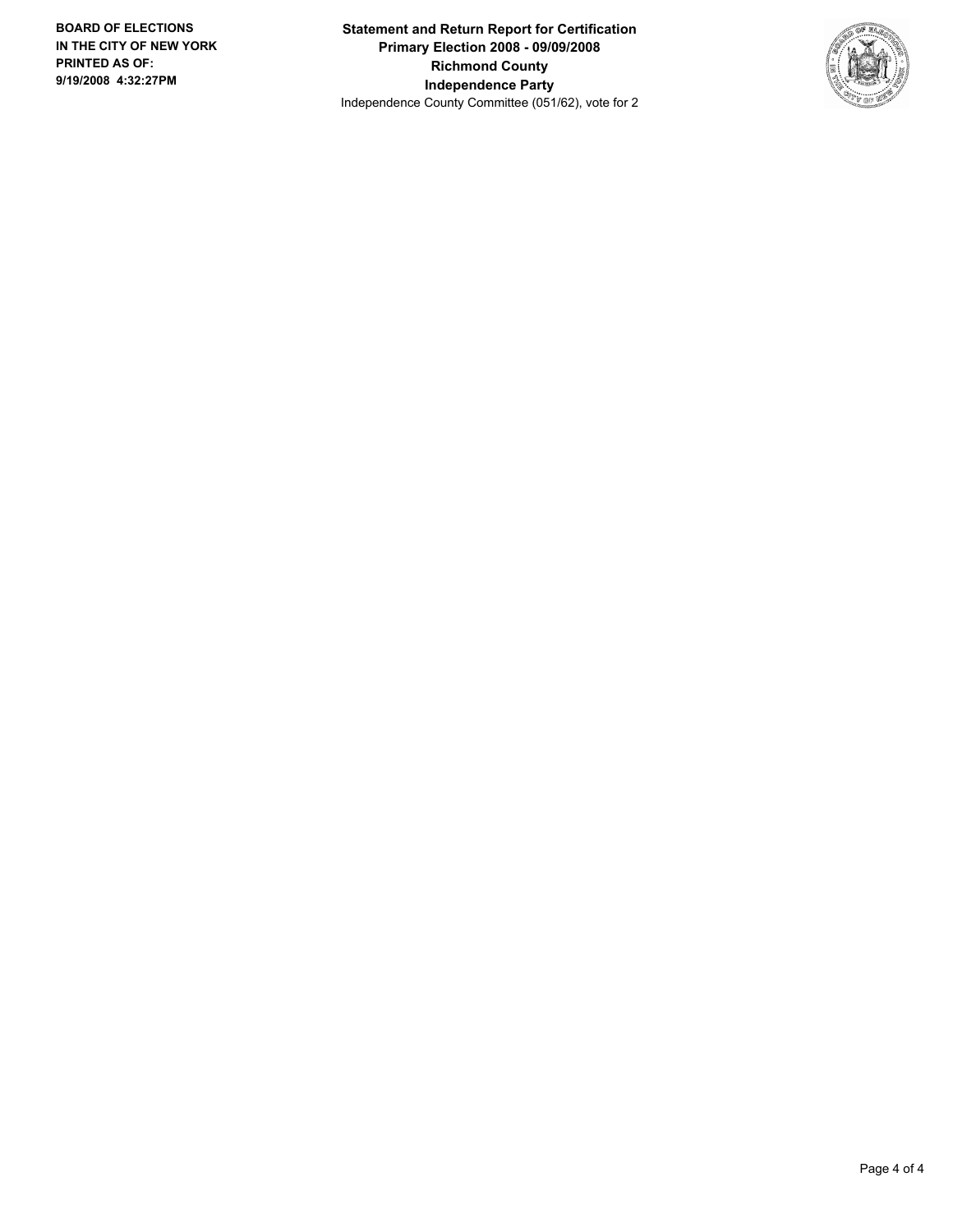

# **Primary Election 2008 - 09/09/2008 Richmond County - Independence Party**

Independence County Committee 052/62 Vote for 2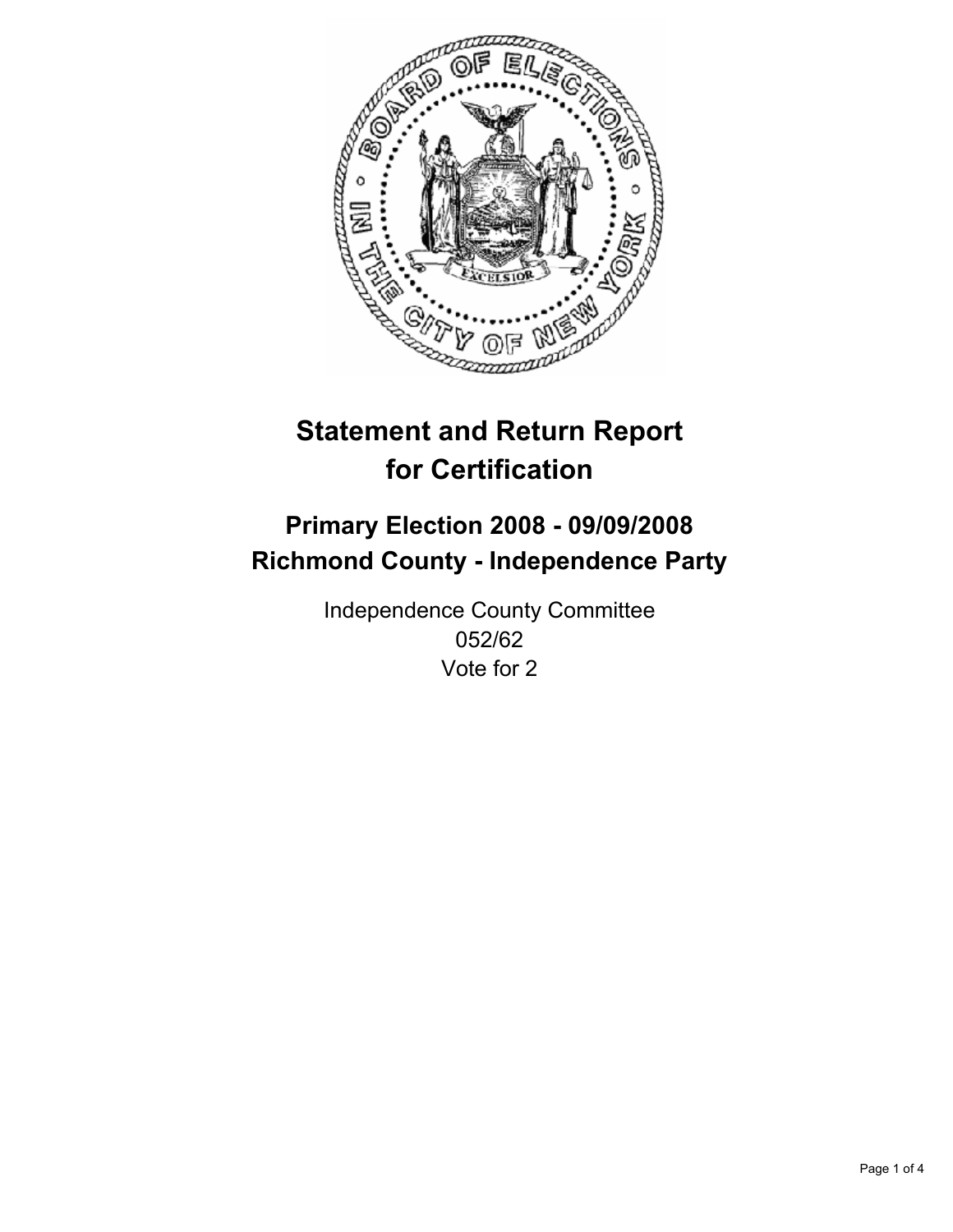

| <b>EMERGENCY</b>          |  |
|---------------------------|--|
| ABSENTEE/MILITARY         |  |
| AFFIDAVIT                 |  |
| <b>JOANNA MIARROSTANI</b> |  |
| <b>JOHN TABACCO</b>       |  |
| <b>WILLIAM HOLOWITZ</b>   |  |
| <b>CLARA IEVOLO</b>       |  |
| <b>Total Votes</b>        |  |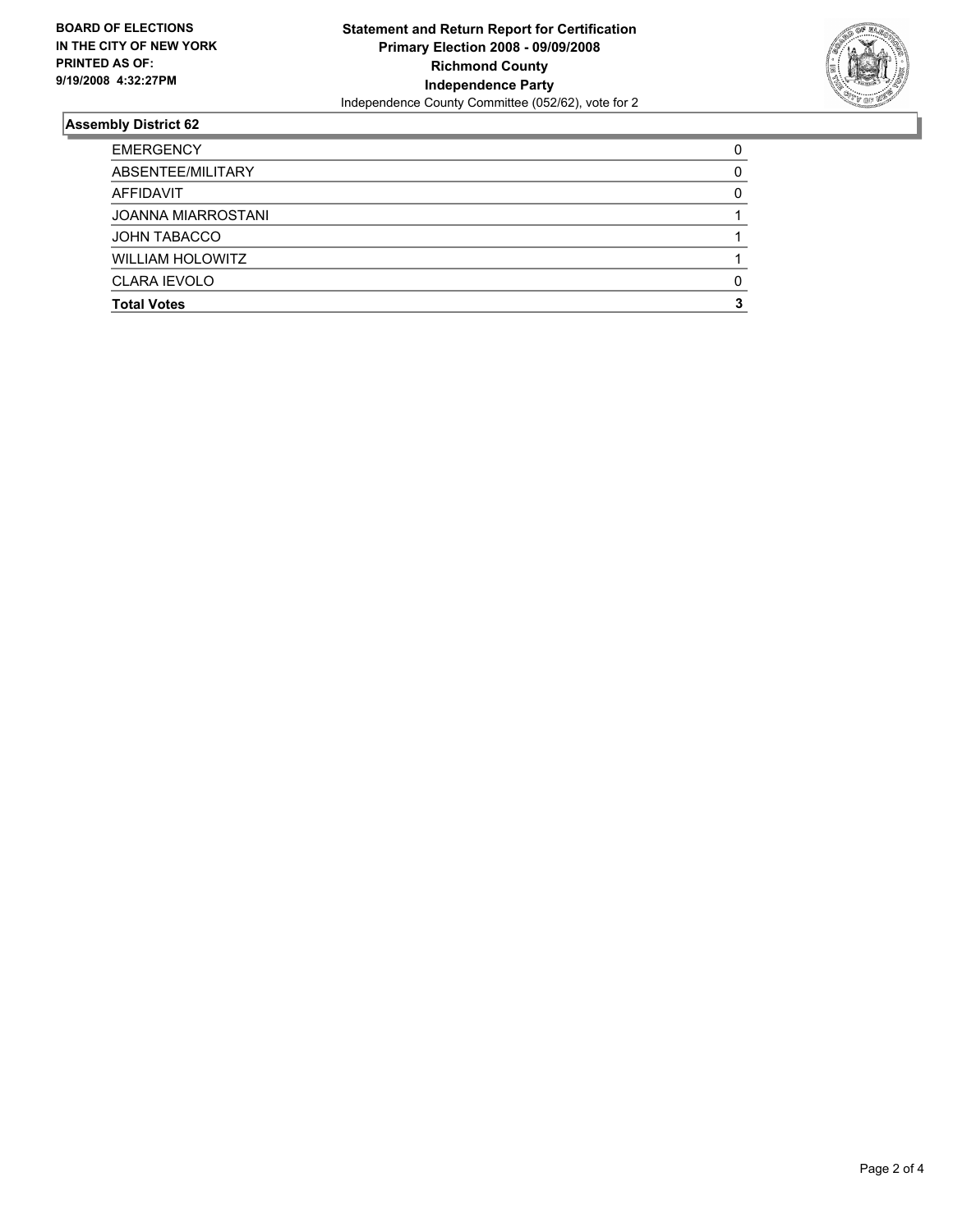#### **Statement and Return Report for Certification Primary Election 2008 - 09/09/2008 Richmond County Independence Party** Independence County Committee (052/62), vote for 2

#### **Total for Independence County Committee (052/62) - Richmond County**

| <b>Total Votes</b>        |  |
|---------------------------|--|
| <b>CLARA IEVOLO</b>       |  |
| <b>WILLIAM HOLOWITZ</b>   |  |
| <b>JOHN TABACCO</b>       |  |
| <b>JOANNA MIARROSTANI</b> |  |
| AFFIDAVIT                 |  |
| ABSENTEE/MILITARY         |  |
| <b>EMERGENCY</b>          |  |

We certify this statement to be correct, and have caused the same to be attested by the signatures of the members of the board, or a majority thereof, on

Date

Secretary **Chairman** 

Canvassing Board

Canvassing Board **Canvassing Board** Canvassing Board **Deputy Chief Clerk** 

Chief Clerk

Page 3 of 4

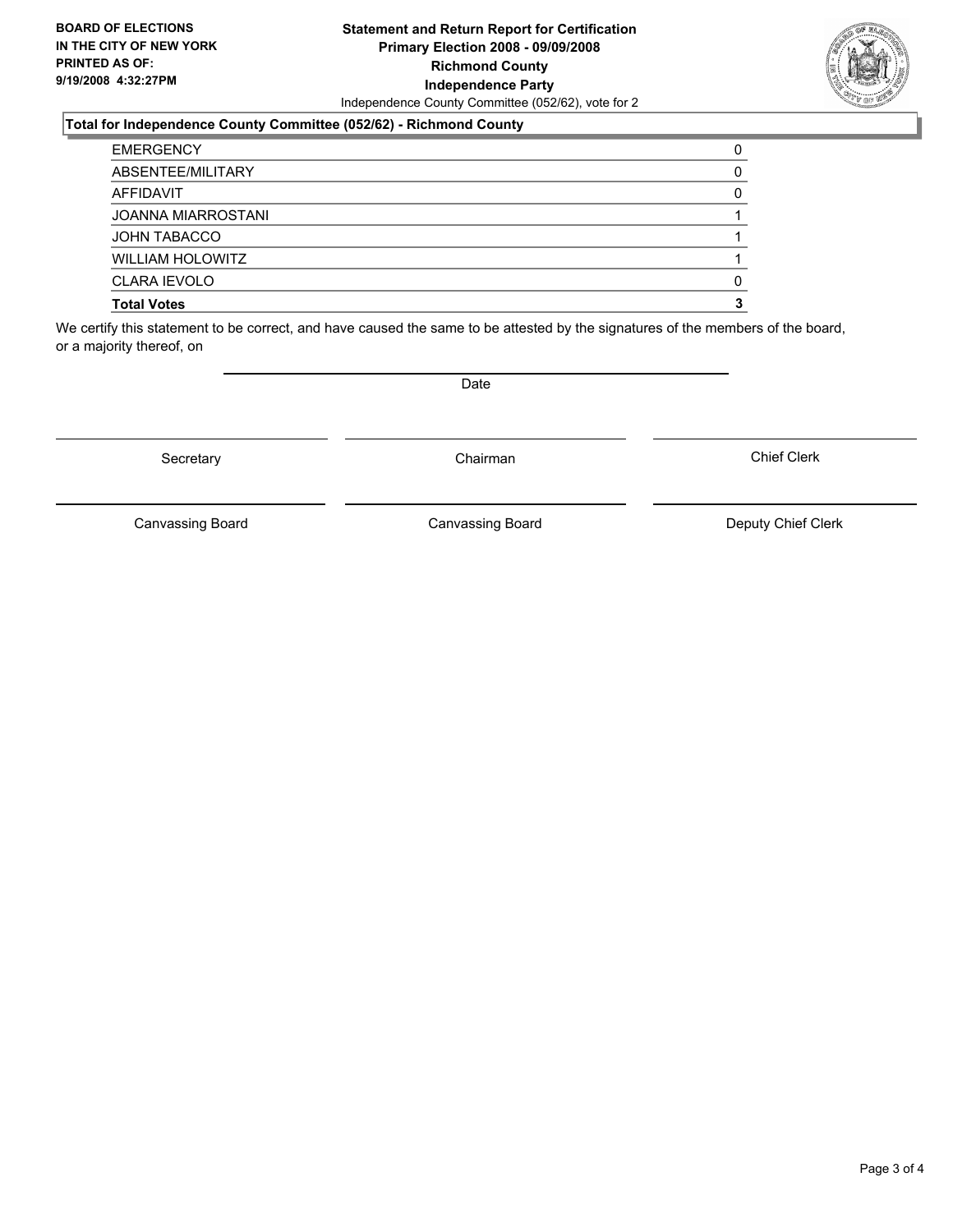**Statement and Return Report for Certification Primary Election 2008 - 09/09/2008 Richmond County Independence Party** Independence County Committee (052/62), vote for 2

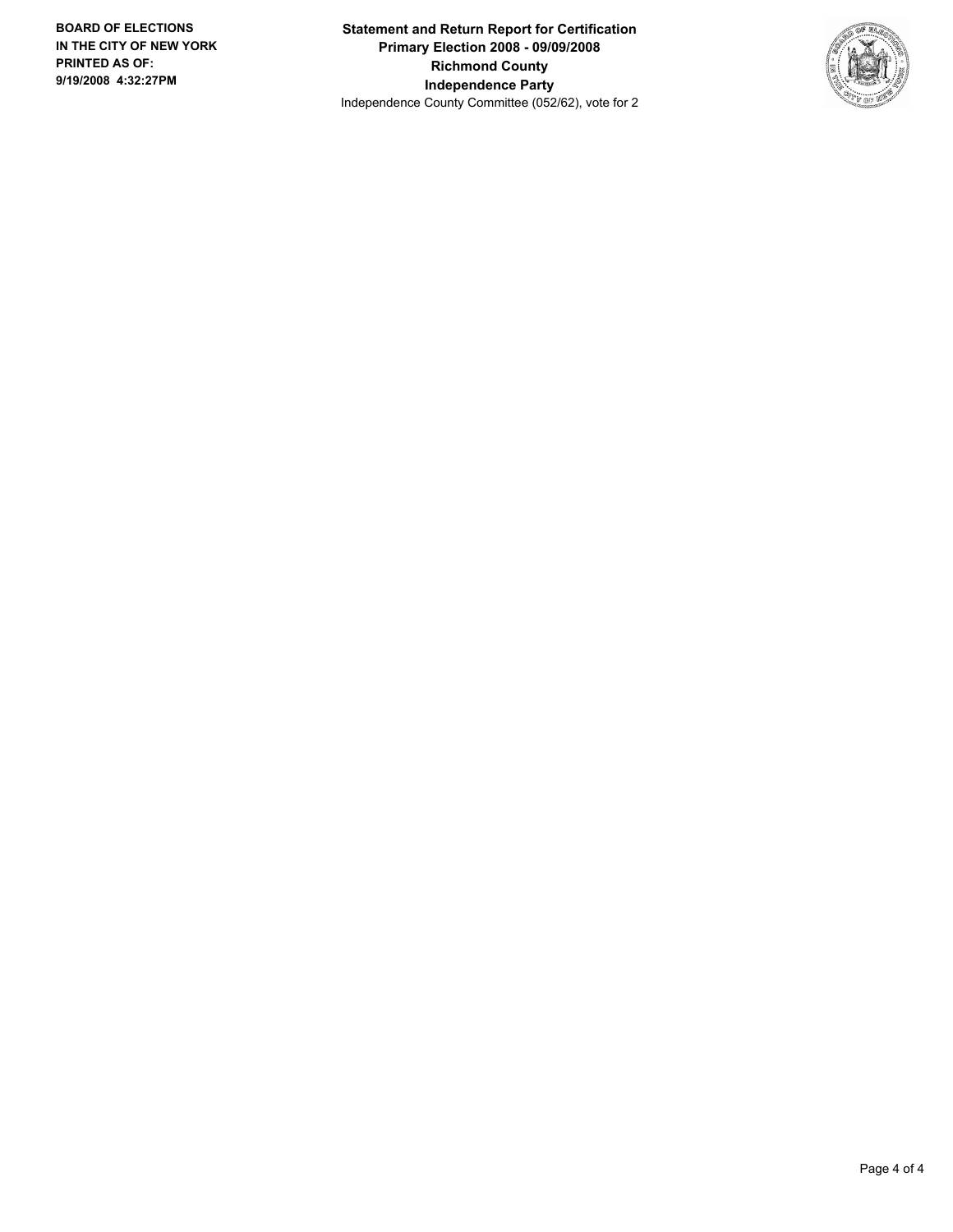

# **Primary Election 2008 - 09/09/2008 Richmond County - Independence Party**

Independence County Committee 053/62 Vote for 2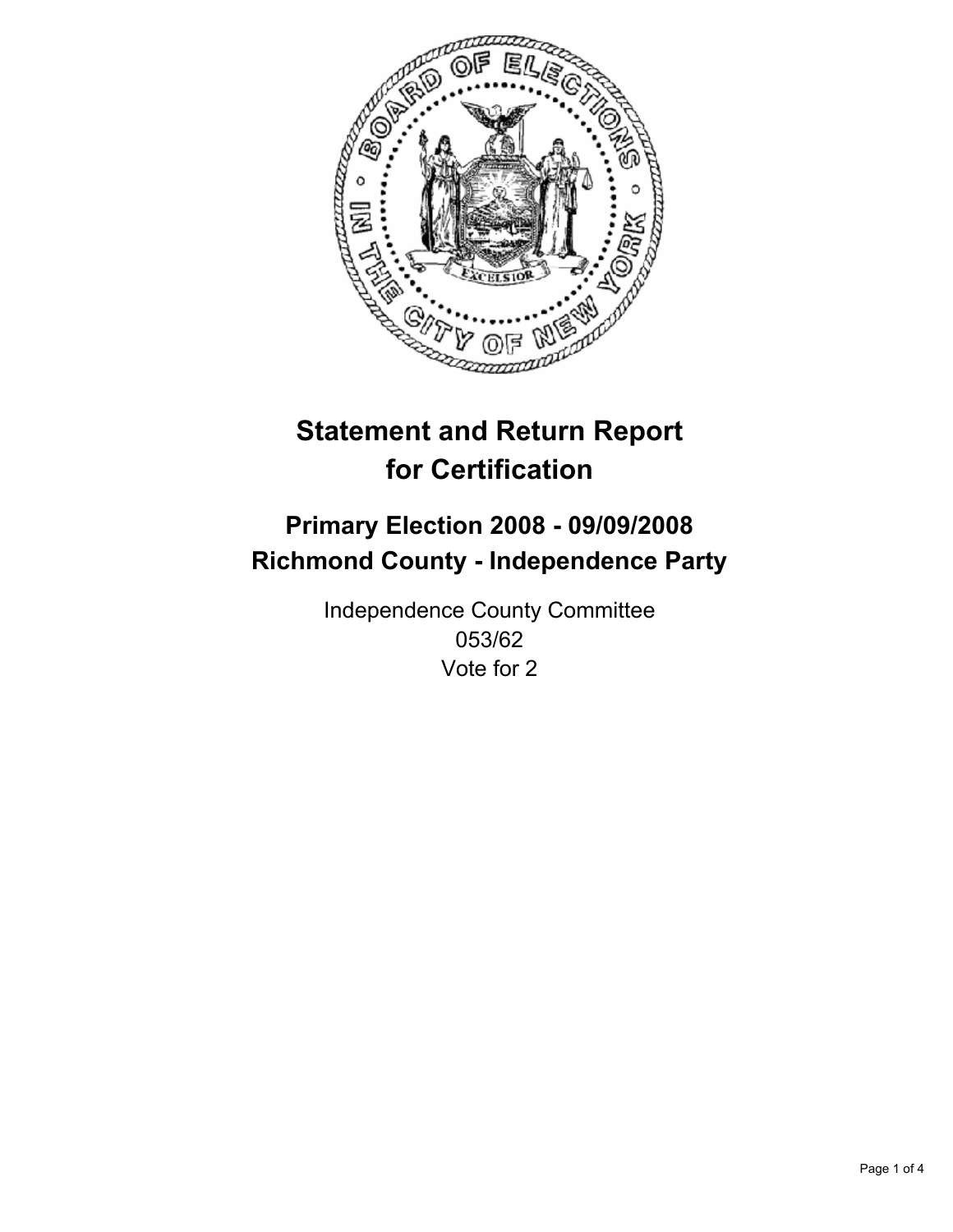

| <b>EMERGENCY</b>       |  |
|------------------------|--|
| ABSENTEE/MILITARY      |  |
| <b>AFFIDAVIT</b>       |  |
| NICHOLAS BRUZZESE      |  |
| <b>JOHN IERACI</b>     |  |
| <b>JEROME APTAKER</b>  |  |
| <b>MEGAN ARDIZZONE</b> |  |
| <b>Total Votes</b>     |  |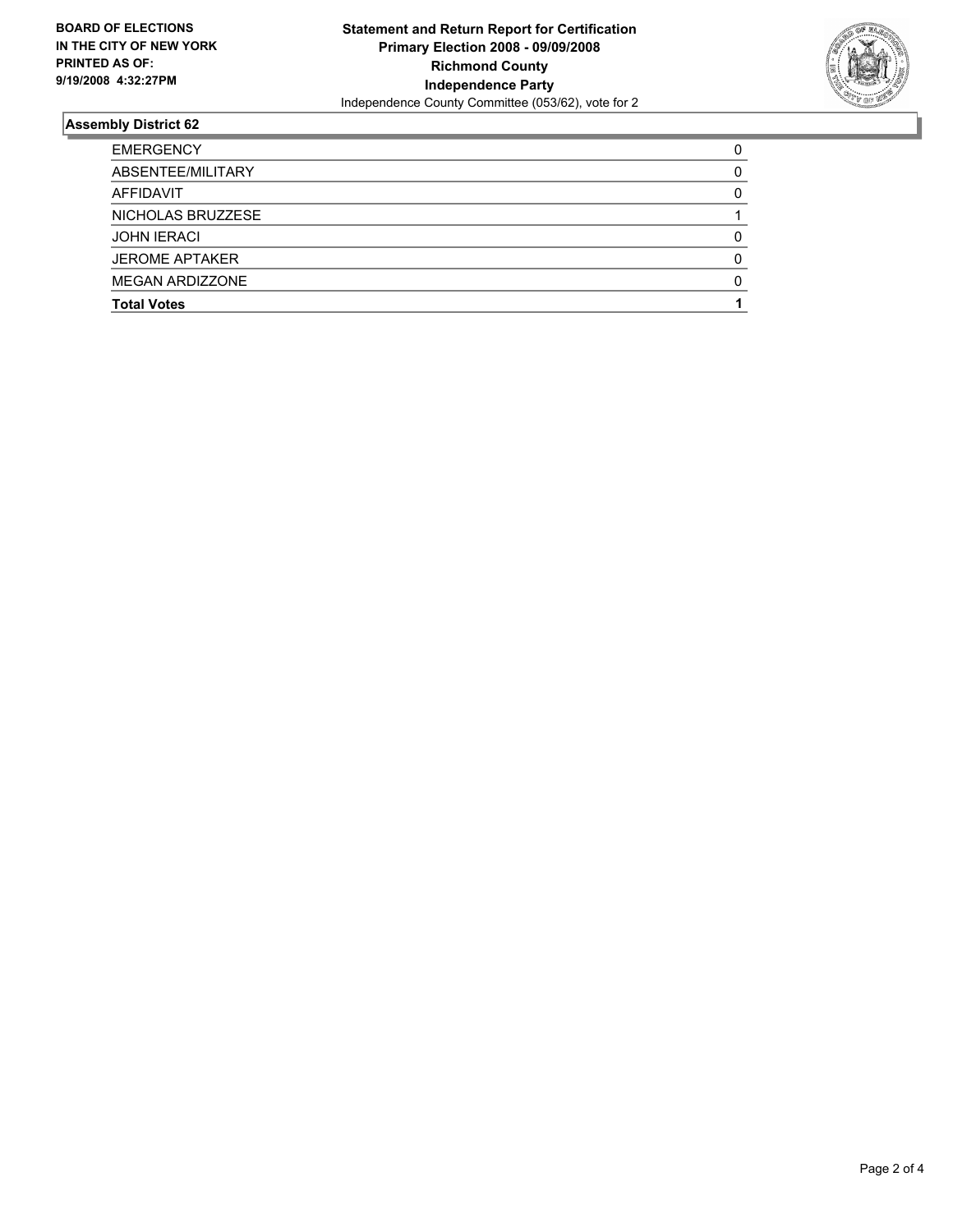#### **Statement and Return Report for Certification Primary Election 2008 - 09/09/2008 Richmond County Independence Party** Independence County Committee (053/62), vote for 2

### **Total for Independence County Committee (053/62) - Richmond County**

| <b>EMERGENCY</b>      |  |
|-----------------------|--|
| ABSENTEE/MILITARY     |  |
| AFFIDAVIT             |  |
| NICHOLAS BRUZZESE     |  |
| <b>JOHN IERACI</b>    |  |
| <b>JEROME APTAKER</b> |  |
| MEGAN ARDIZZONE       |  |
| <b>Total Votes</b>    |  |

We certify this statement to be correct, and have caused the same to be attested by the signatures of the members of the board, or a majority thereof, on

Secretary **Chairman** 

Canvassing Board

Date

Canvassing Board **Canvassing Board** Canvassing Board **Deputy Chief Clerk** 

Chief Clerk

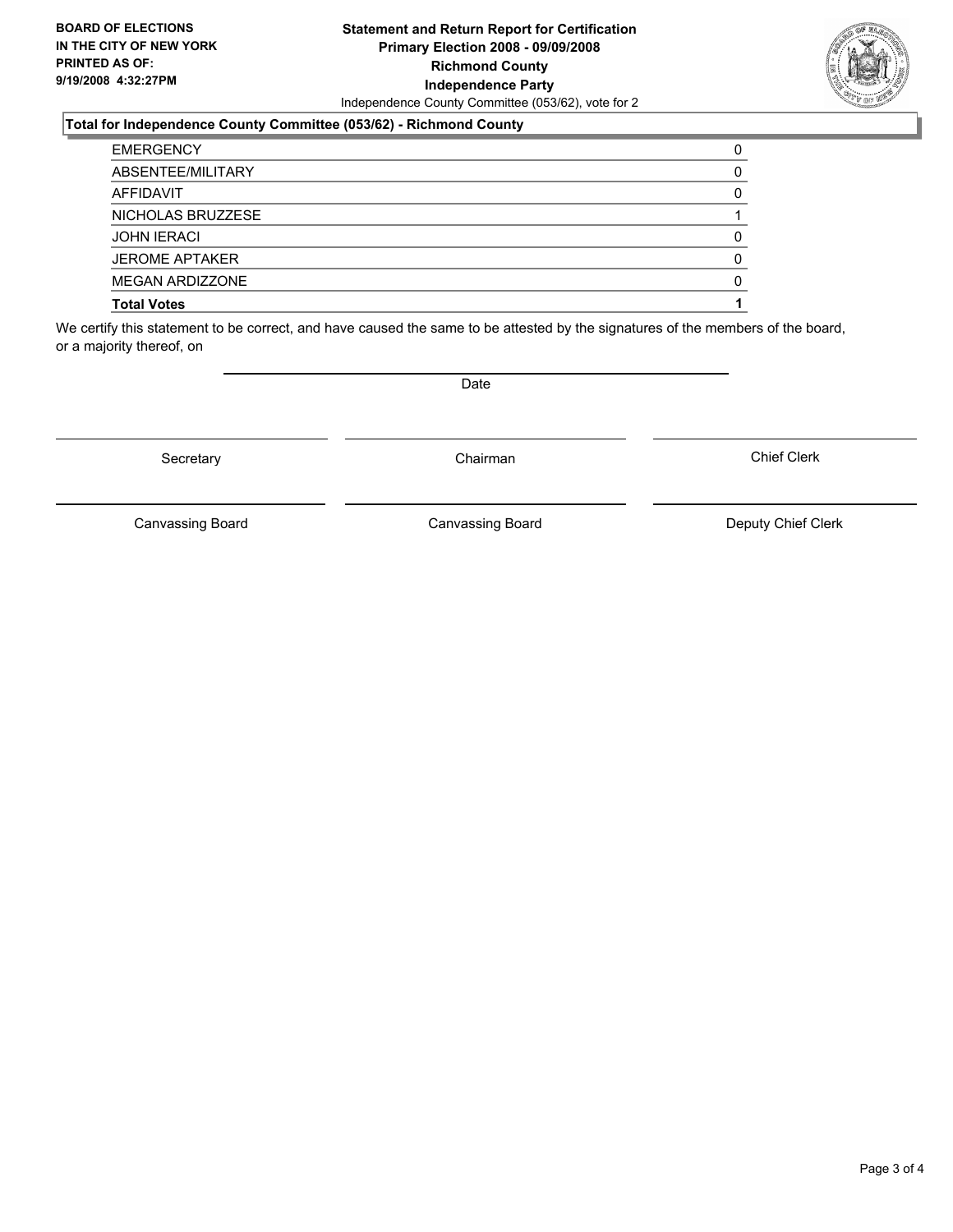**Statement and Return Report for Certification Primary Election 2008 - 09/09/2008 Richmond County Independence Party** Independence County Committee (053/62), vote for 2

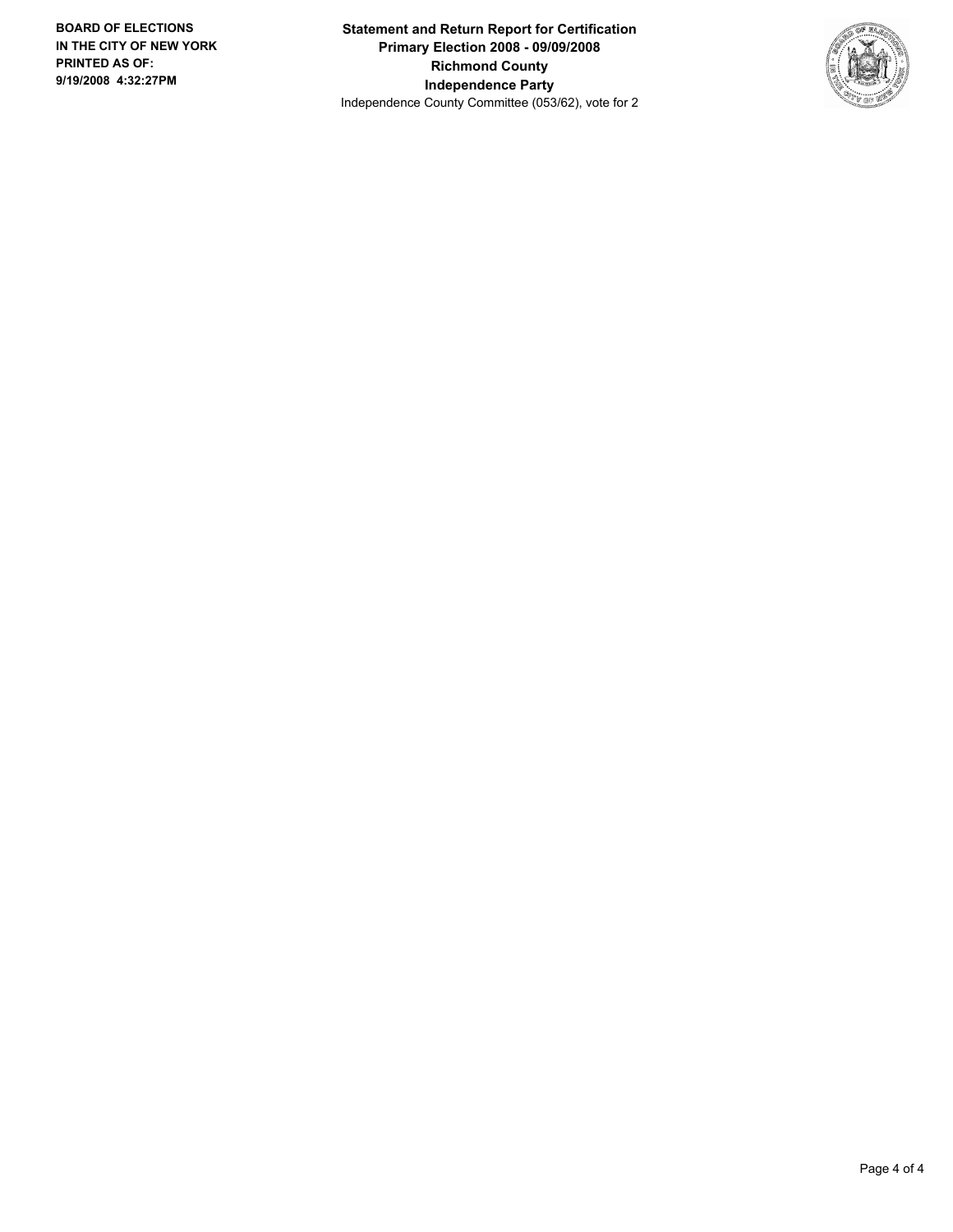

# **Primary Election 2008 - 09/09/2008 Richmond County - Independence Party**

Independence County Committee 054/62 Vote for 2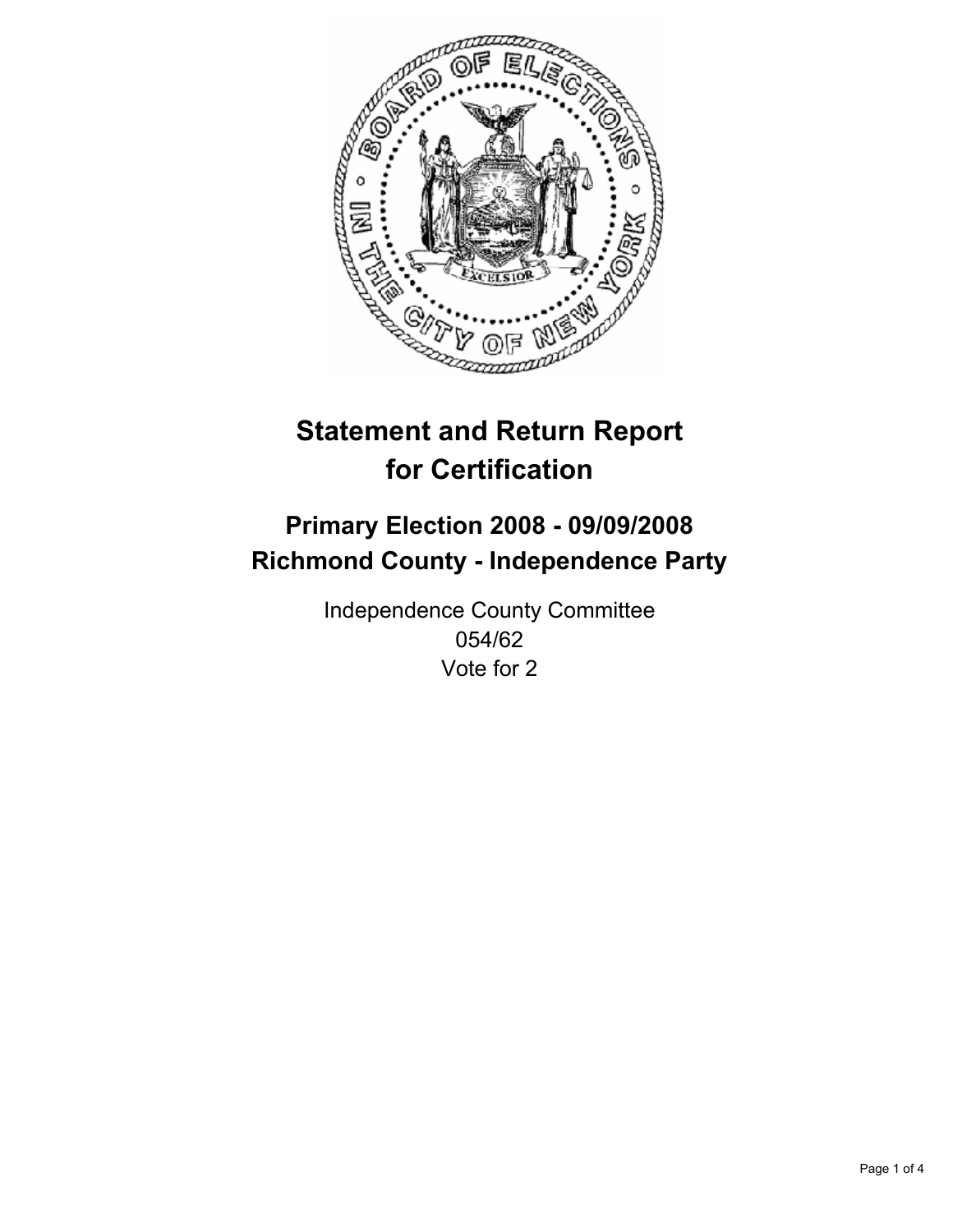

| <b>EMERGENCY</b>           |  |
|----------------------------|--|
| ABSENTEE/MILITARY          |  |
| AFFIDAVIT                  |  |
| <b>JACKLYN FITZSIMMONS</b> |  |
| <b>FRANK PASCALE</b>       |  |
| <b>SALVATORE MIRRA</b>     |  |
| <b>JAMIE MURPHY</b>        |  |
| <b>Total Votes</b>         |  |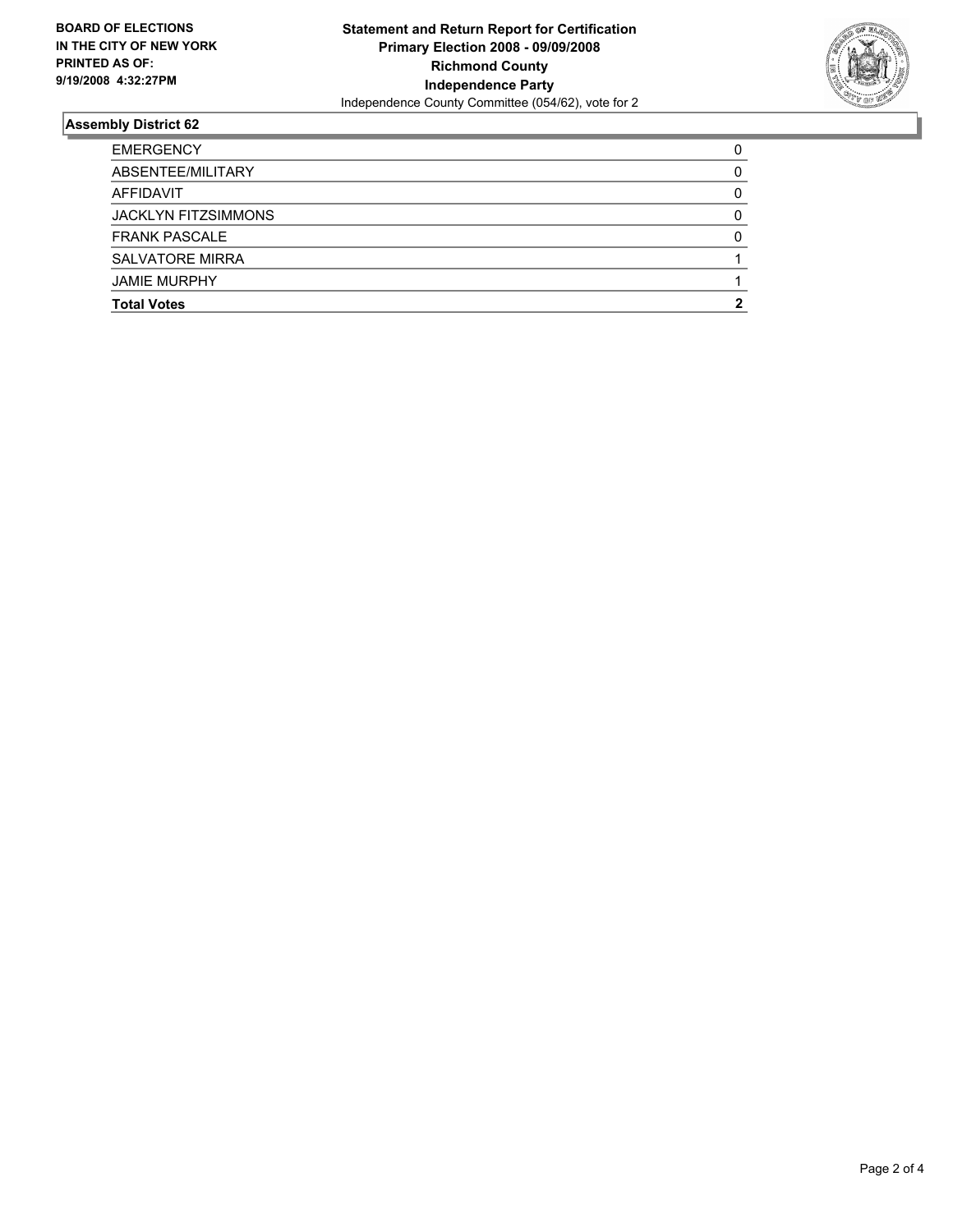#### **Statement and Return Report for Certification Primary Election 2008 - 09/09/2008 Richmond County Independence Party** Independence County Committee (054/62), vote for 2

### **Total for Independence County Committee (054/62) - Richmond County**

| <b>Total Votes</b>         |  |
|----------------------------|--|
| <b>JAMIE MURPHY</b>        |  |
| <b>SALVATORE MIRRA</b>     |  |
| <b>FRANK PASCALE</b>       |  |
| <b>JACKLYN FITZSIMMONS</b> |  |
| AFFIDAVIT                  |  |
| ABSENTEE/MILITARY          |  |
| <b>EMERGENCY</b>           |  |

We certify this statement to be correct, and have caused the same to be attested by the signatures of the members of the board, or a majority thereof, on

Secretary **Chairman** 

Canvassing Board **Canvassing Board** Canvassing Board **Deputy Chief Clerk** 

Chief Clerk

Canvassing Board



Date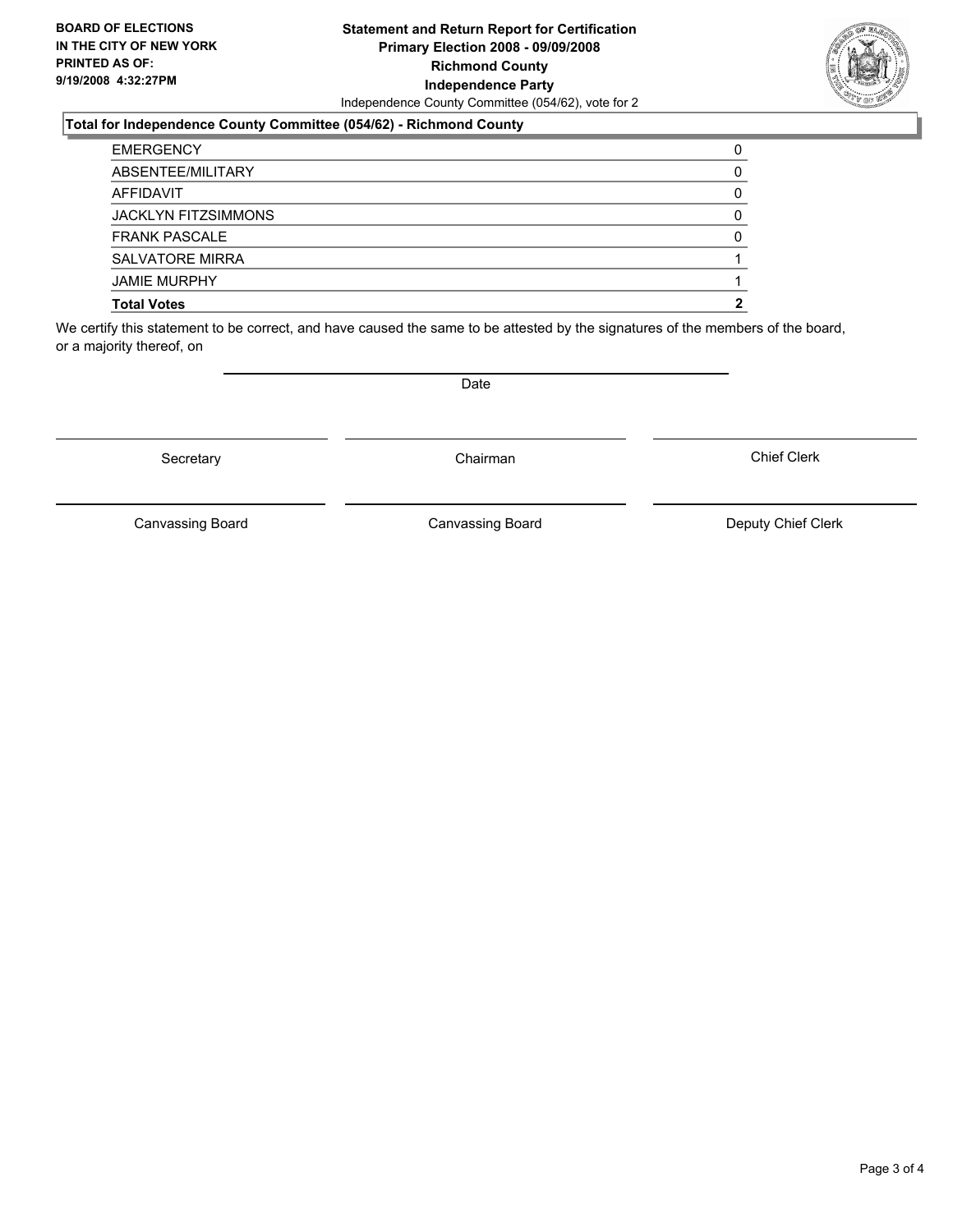**Statement and Return Report for Certification Primary Election 2008 - 09/09/2008 Richmond County Independence Party** Independence County Committee (054/62), vote for 2

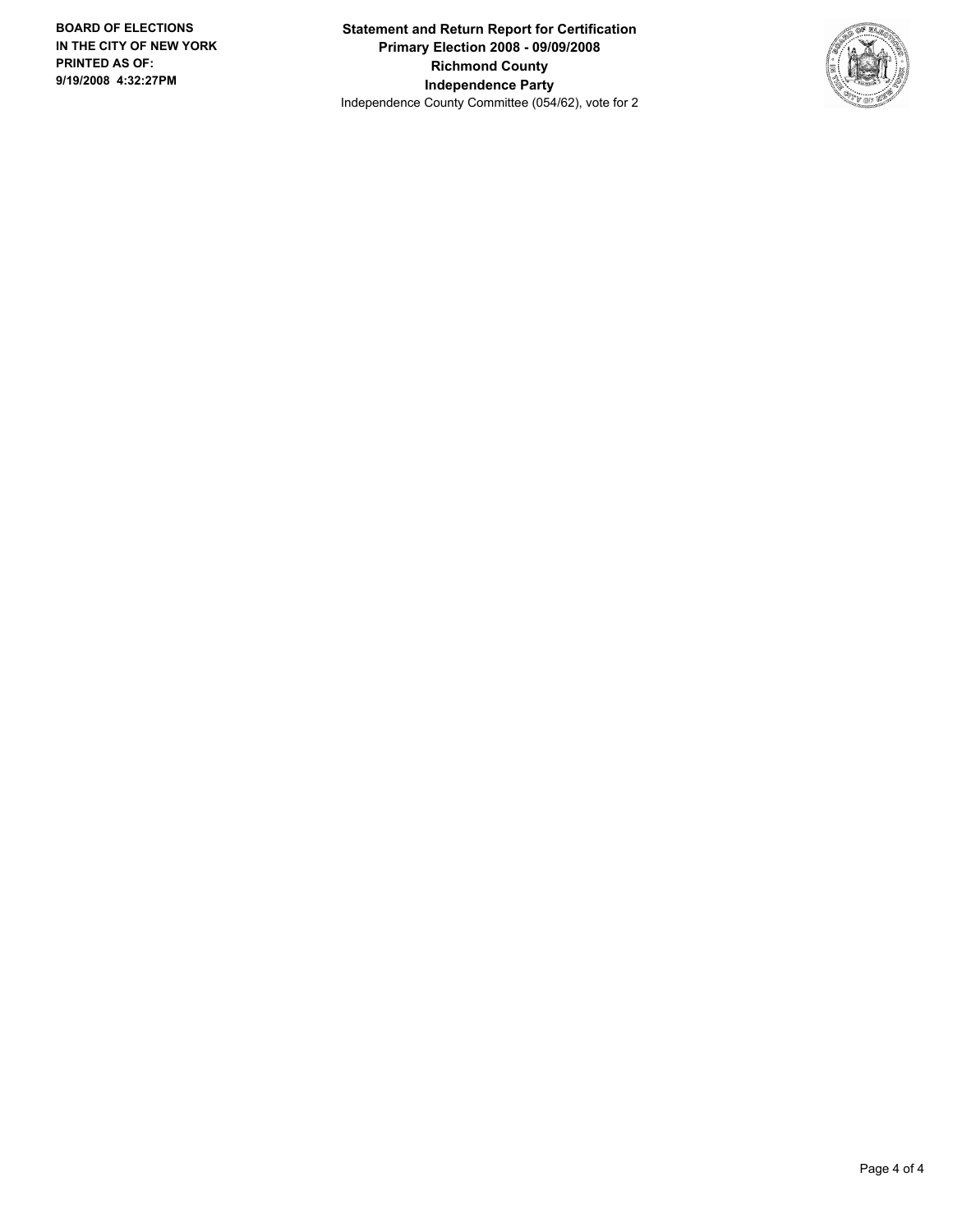

# **Primary Election 2008 - 09/09/2008 Richmond County - Independence Party**

Independence County Committee 056/62 Vote for 2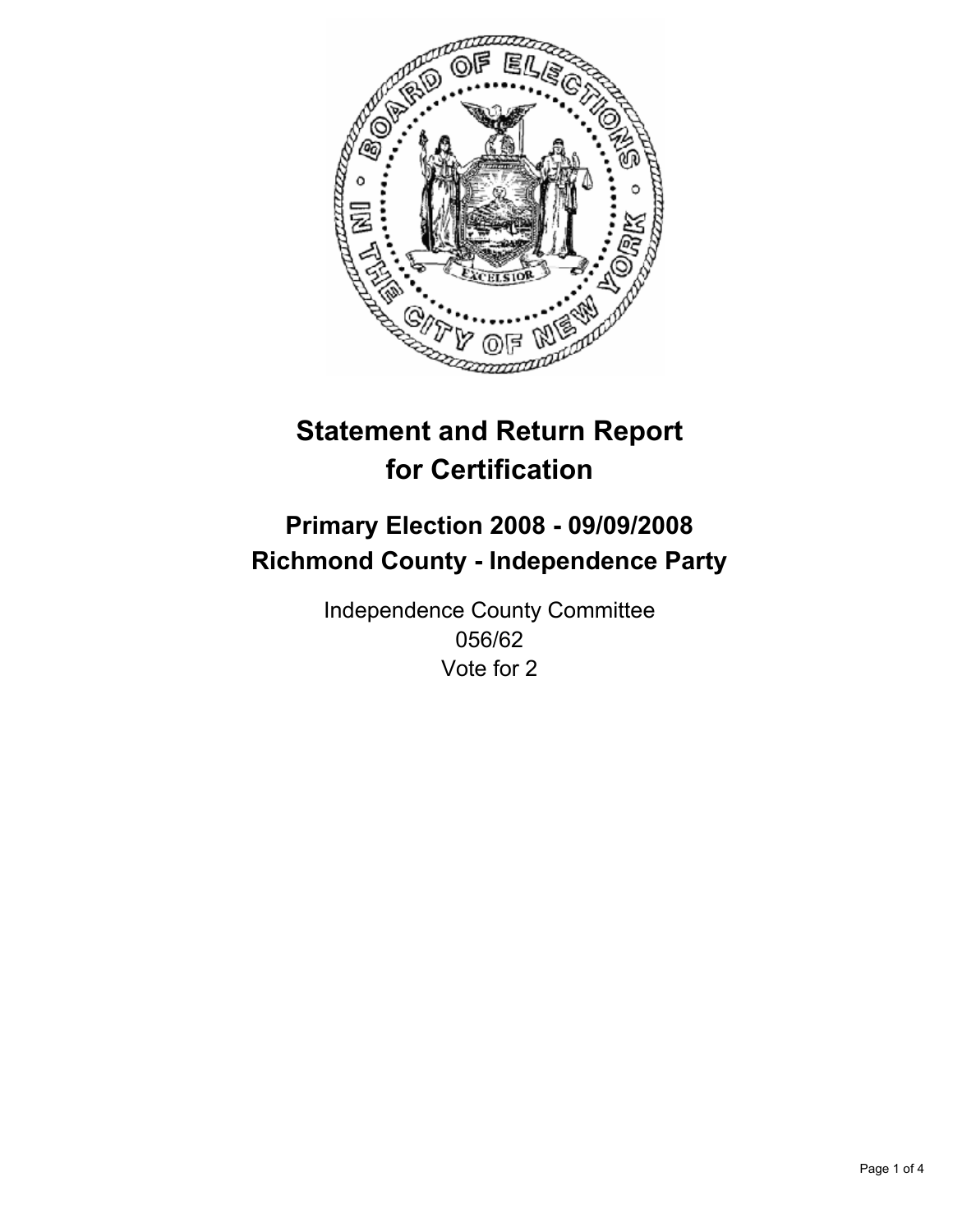

| <b>EMERGENCY</b>           |  |
|----------------------------|--|
| ABSENTEE/MILITARY          |  |
| AFFIDAVIT                  |  |
| <b>KERRI-ANNE FINAMORE</b> |  |
| DANIELLE NORBY             |  |
| <b>CHRISTINE MYERS</b>     |  |
| <b>VINCENT NAPOLI</b>      |  |
| <b>Total Votes</b>         |  |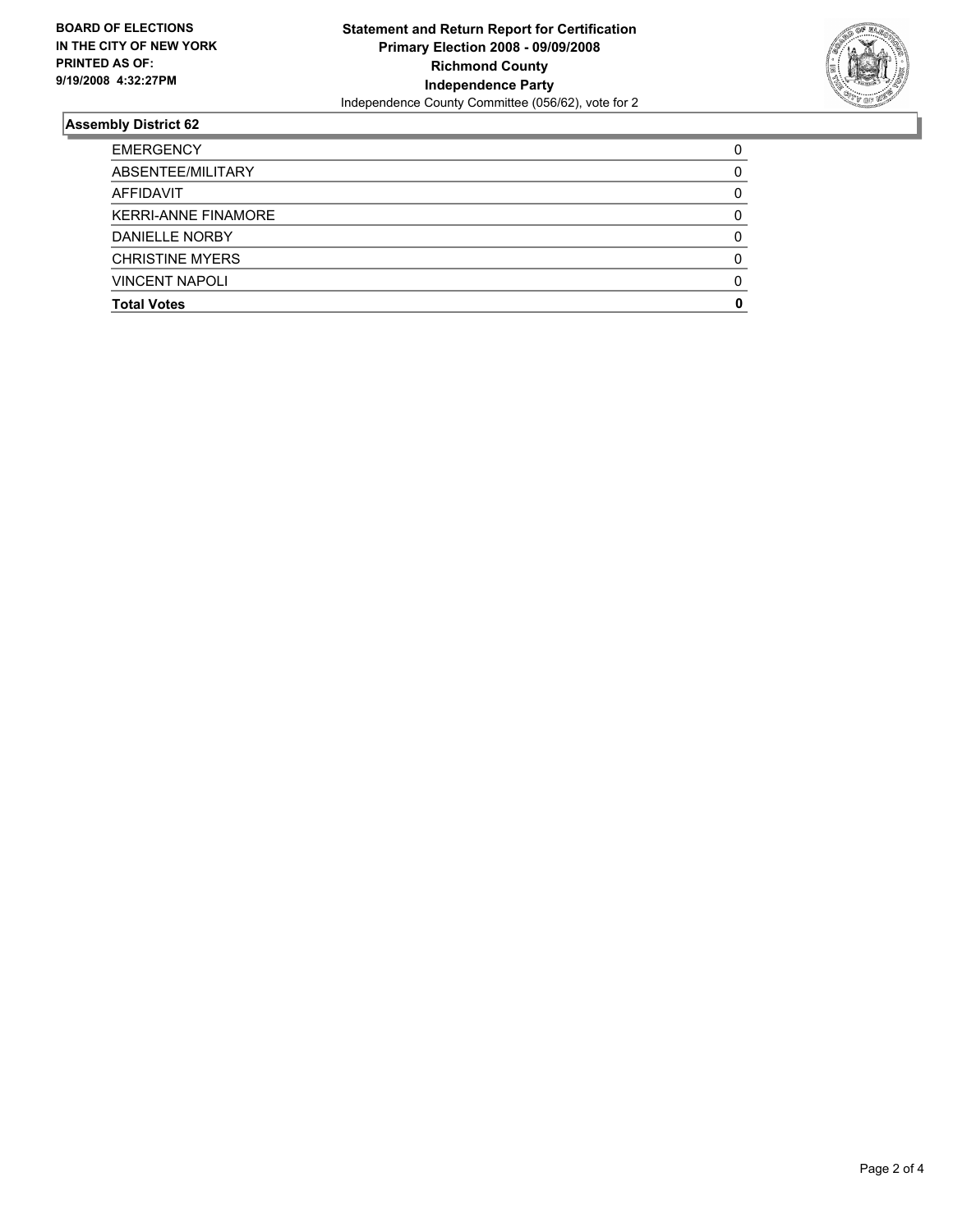#### **Statement and Return Report for Certification Primary Election 2008 - 09/09/2008 Richmond County Independence Party** Independence County Committee (056/62), vote for 2

### **Total for Independence County Committee (056/62) - Richmond County**

| <b>Total Votes</b>         |  |
|----------------------------|--|
| <b>VINCENT NAPOLI</b>      |  |
| <b>CHRISTINE MYERS</b>     |  |
| <b>DANIELLE NORBY</b>      |  |
| <b>KERRI-ANNE FINAMORE</b> |  |
| AFFIDAVIT                  |  |
| ABSENTEE/MILITARY          |  |
| <b>EMERGENCY</b>           |  |

We certify this statement to be correct, and have caused the same to be attested by the signatures of the members of the board, or a majority thereof, on

Secretary **Chairman** 

Canvassing Board **Canvassing Board** Canvassing Board **Deputy Chief Clerk** 

Chief Clerk

Canvassing Board



Date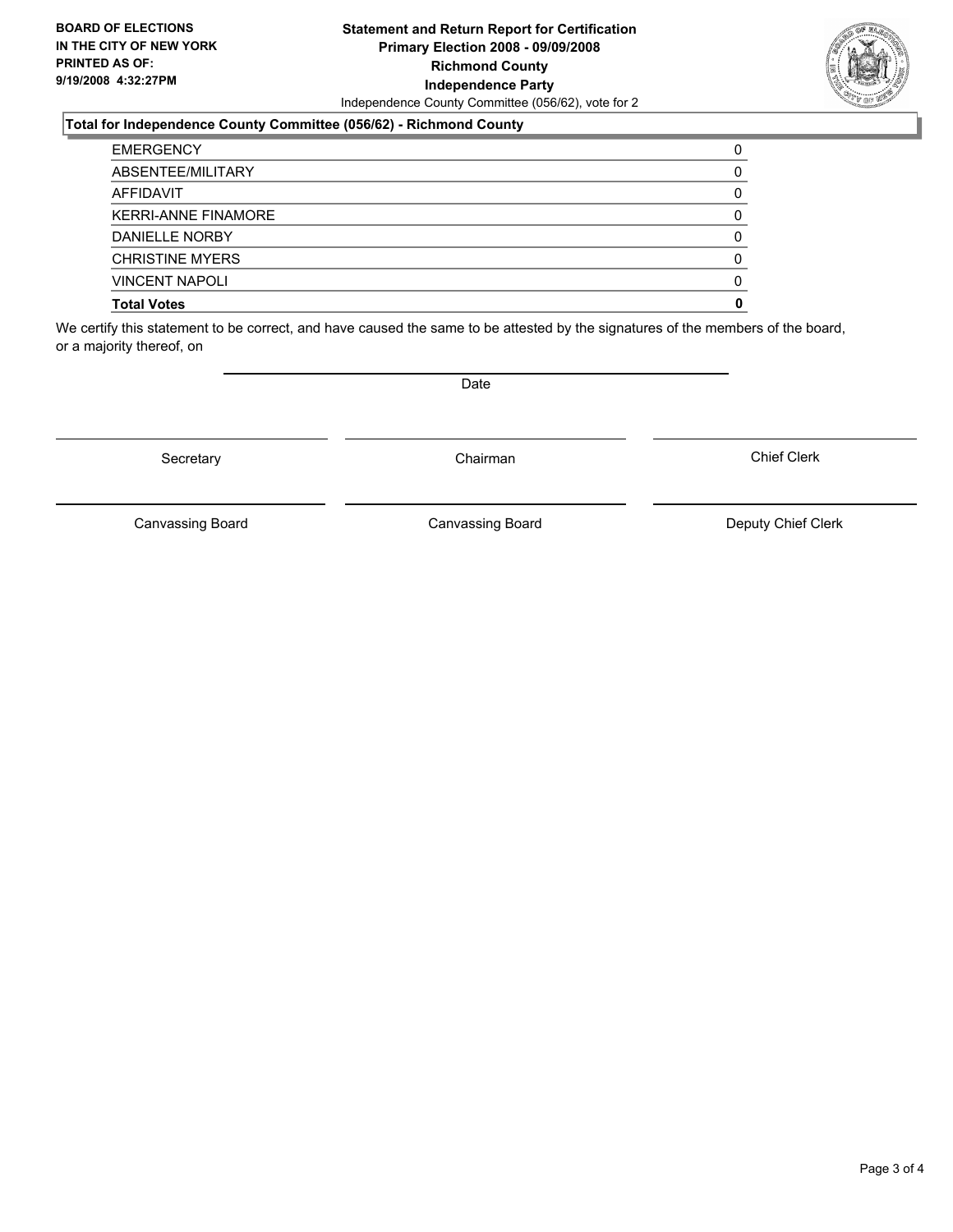**Statement and Return Report for Certification Primary Election 2008 - 09/09/2008 Richmond County Independence Party** Independence County Committee (056/62), vote for 2

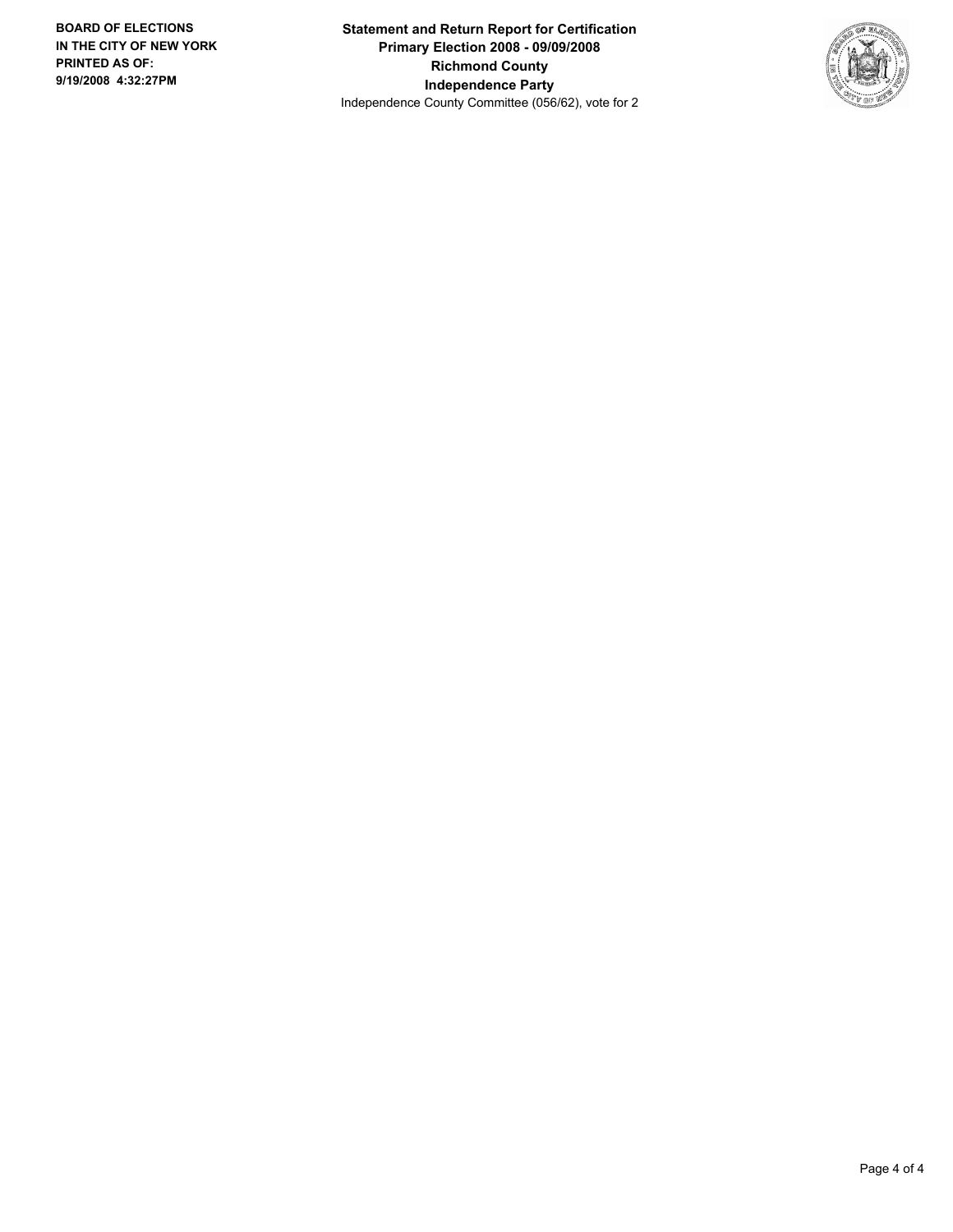

# **Primary Election 2008 - 09/09/2008 Richmond County - Independence Party**

Independence County Committee 066/62 Vote for 2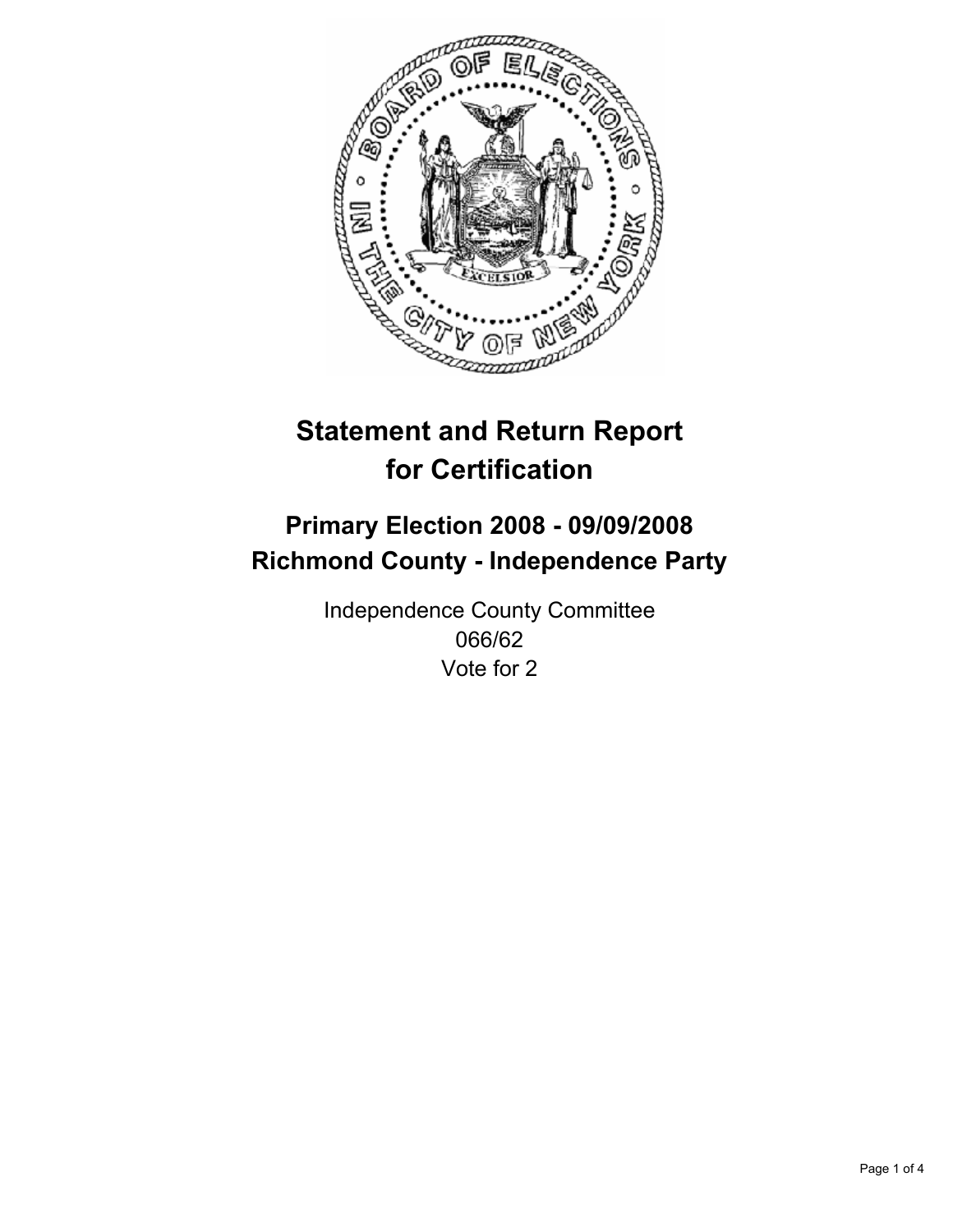

| <b>EMERGENCY</b>         |  |
|--------------------------|--|
| ABSENTEE/MILITARY        |  |
| AFFIDAVIT                |  |
| <b>JESSICA CALABRESE</b> |  |
| <b>JOHN CALABRESE</b>    |  |
| DAVID POLOGRUTO          |  |
| <b>CELINA RAMSEY</b>     |  |
| <b>Total Votes</b>       |  |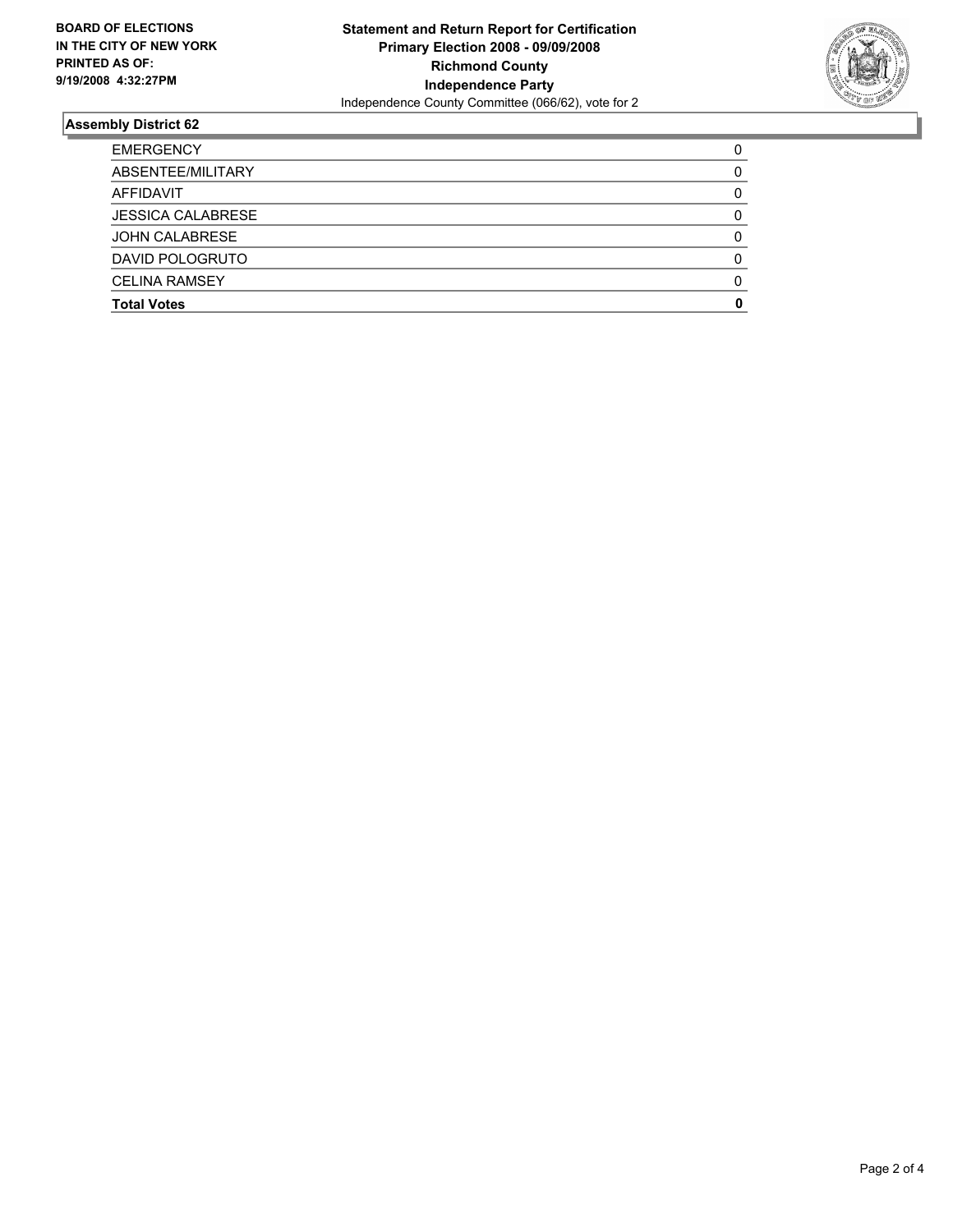#### **Statement and Return Report for Certification Primary Election 2008 - 09/09/2008 Richmond County Independence Party** Independence County Committee (066/62), vote for 2

### **Total for Independence County Committee (066/62) - Richmond County**

| <b>Total Votes</b>       |  |
|--------------------------|--|
| <b>CELINA RAMSEY</b>     |  |
| DAVID POLOGRUTO          |  |
| <b>JOHN CALABRESE</b>    |  |
| <b>JESSICA CALABRESE</b> |  |
| AFFIDAVIT                |  |
| ABSENTEE/MILITARY        |  |
| <b>EMERGENCY</b>         |  |

We certify this statement to be correct, and have caused the same to be attested by the signatures of the members of the board, or a majority thereof, on

Date

Secretary **Chairman** 

Canvassing Board

Canvassing Board **Canvassing Board** Canvassing Board **Deputy Chief Clerk** 

Chief Clerk

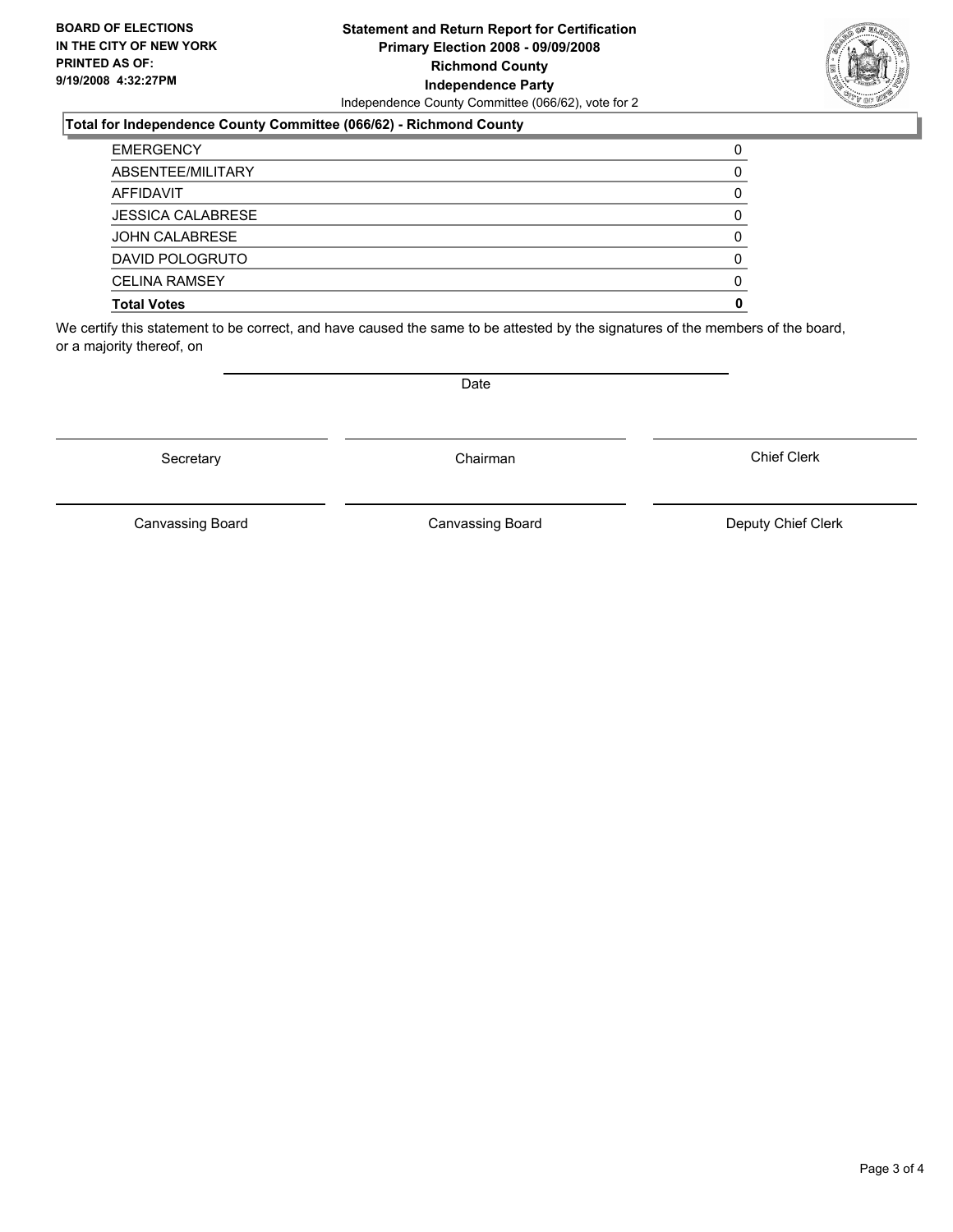**Statement and Return Report for Certification Primary Election 2008 - 09/09/2008 Richmond County Independence Party** Independence County Committee (066/62), vote for 2

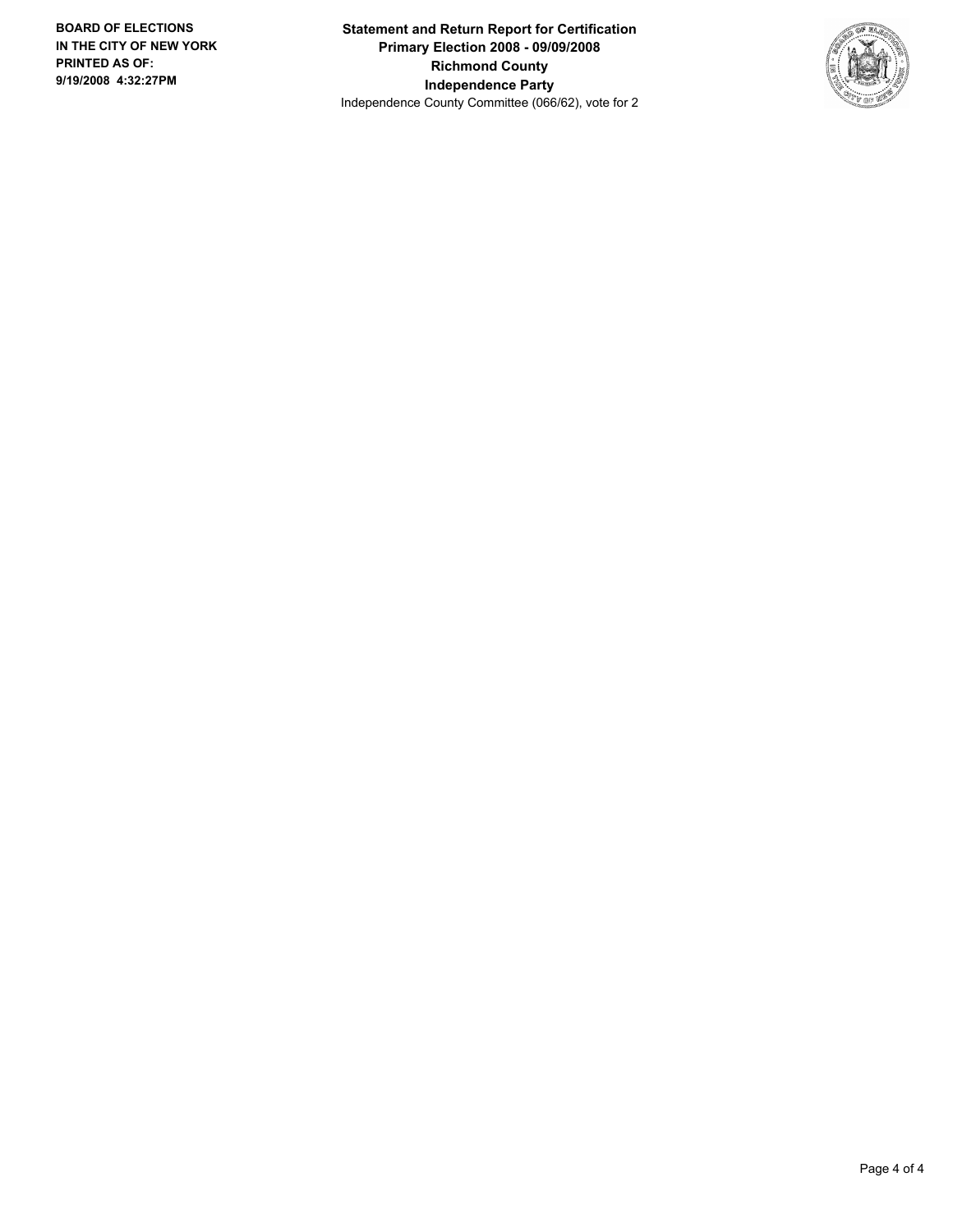

# **Primary Election 2008 - 09/09/2008 Richmond County - Independence Party**

Independence County Committee 070/62 Vote for 2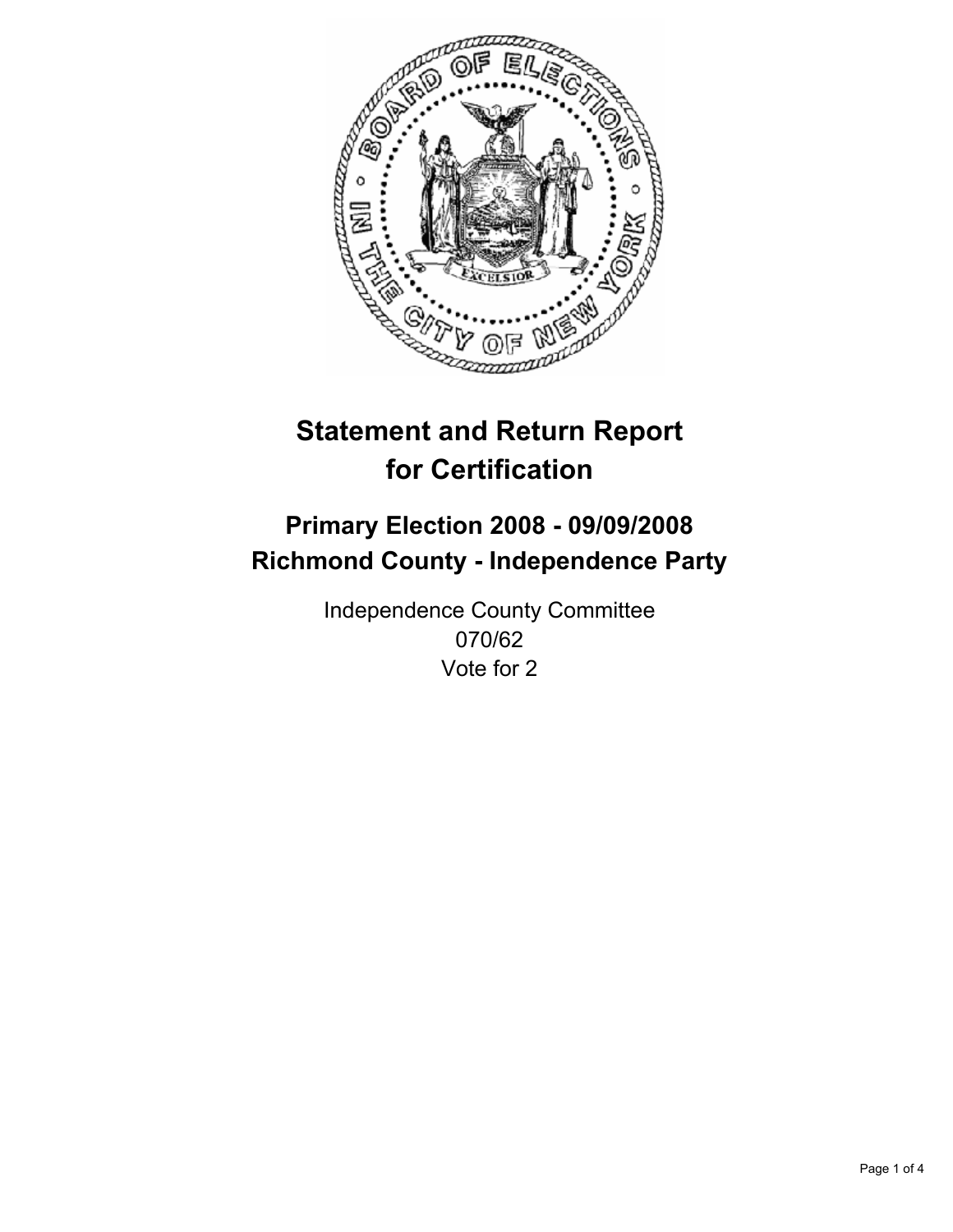

| <b>EMERGENCY</b>        |  |
|-------------------------|--|
| ABSENTEE/MILITARY       |  |
| AFFIDAVIT               |  |
| <b>VICTOR R DEMEO</b>   |  |
| CHRISTOPHER FITZSIMMONS |  |
| NICHOLAS RICIGLIANO     |  |
| BARBARA RIZZO           |  |
| <b>Total Votes</b>      |  |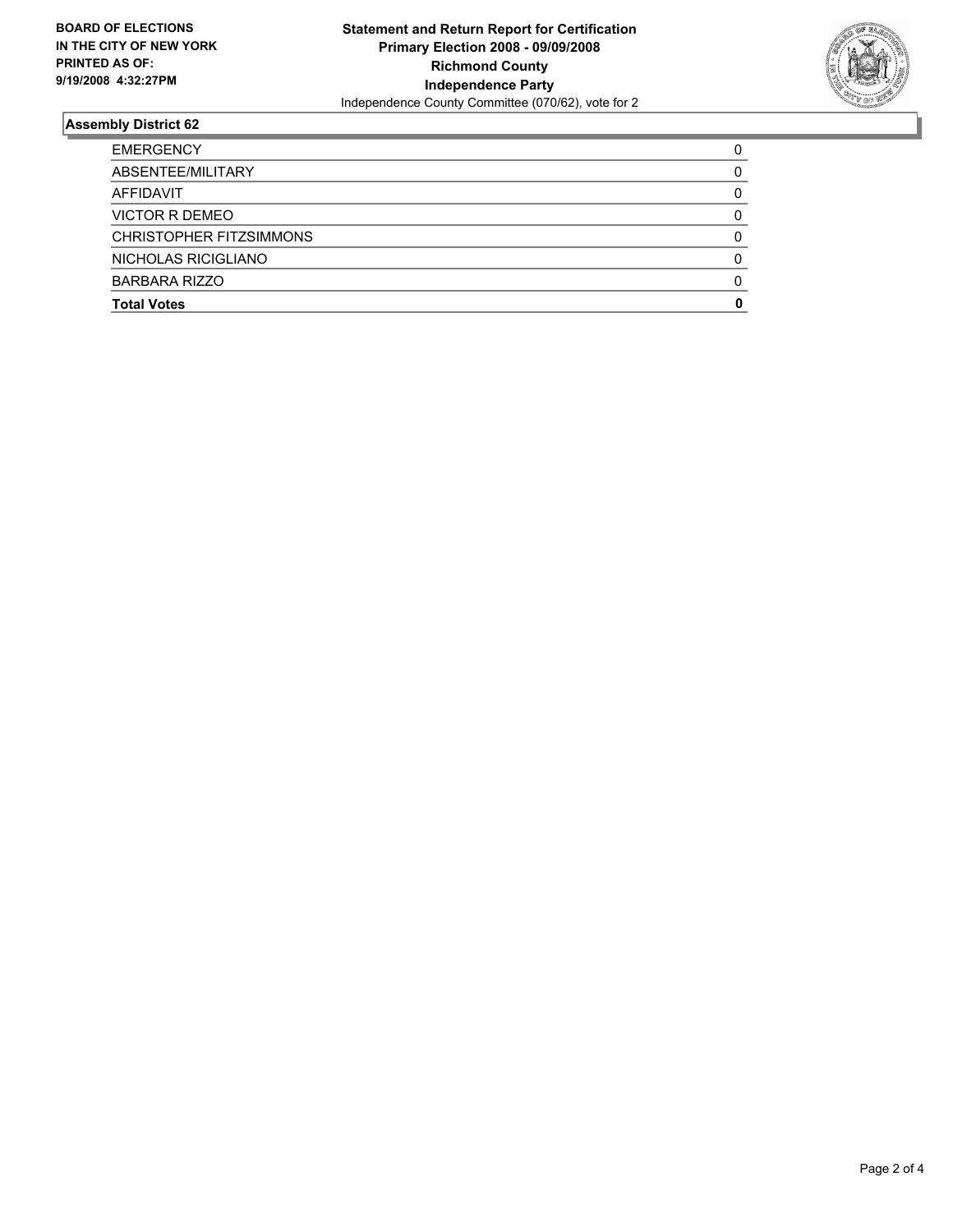#### **Statement and Return Report for Certification Primary Election 2008 - 09/09/2008 Richmond County Independence Party** Independence County Committee (070/62), vote for 2

### **Total for Independence County Committee (070/62) - Richmond County**

| <b>Total Votes</b>      |  |
|-------------------------|--|
| <b>BARBARA RIZZO</b>    |  |
| NICHOLAS RICIGLIANO     |  |
| CHRISTOPHER FITZSIMMONS |  |
| VICTOR R DEMEO          |  |
| AFFIDAVIT               |  |
| ABSENTEE/MILITARY       |  |
| <b>EMERGENCY</b>        |  |

We certify this statement to be correct, and have caused the same to be attested by the signatures of the members of the board, or a majority thereof, on

Secretary **Chairman** 

Canvassing Board

Canvassing Board **Canvassing Board** Canvassing Board **Deputy Chief Clerk** 

Chief Clerk



Date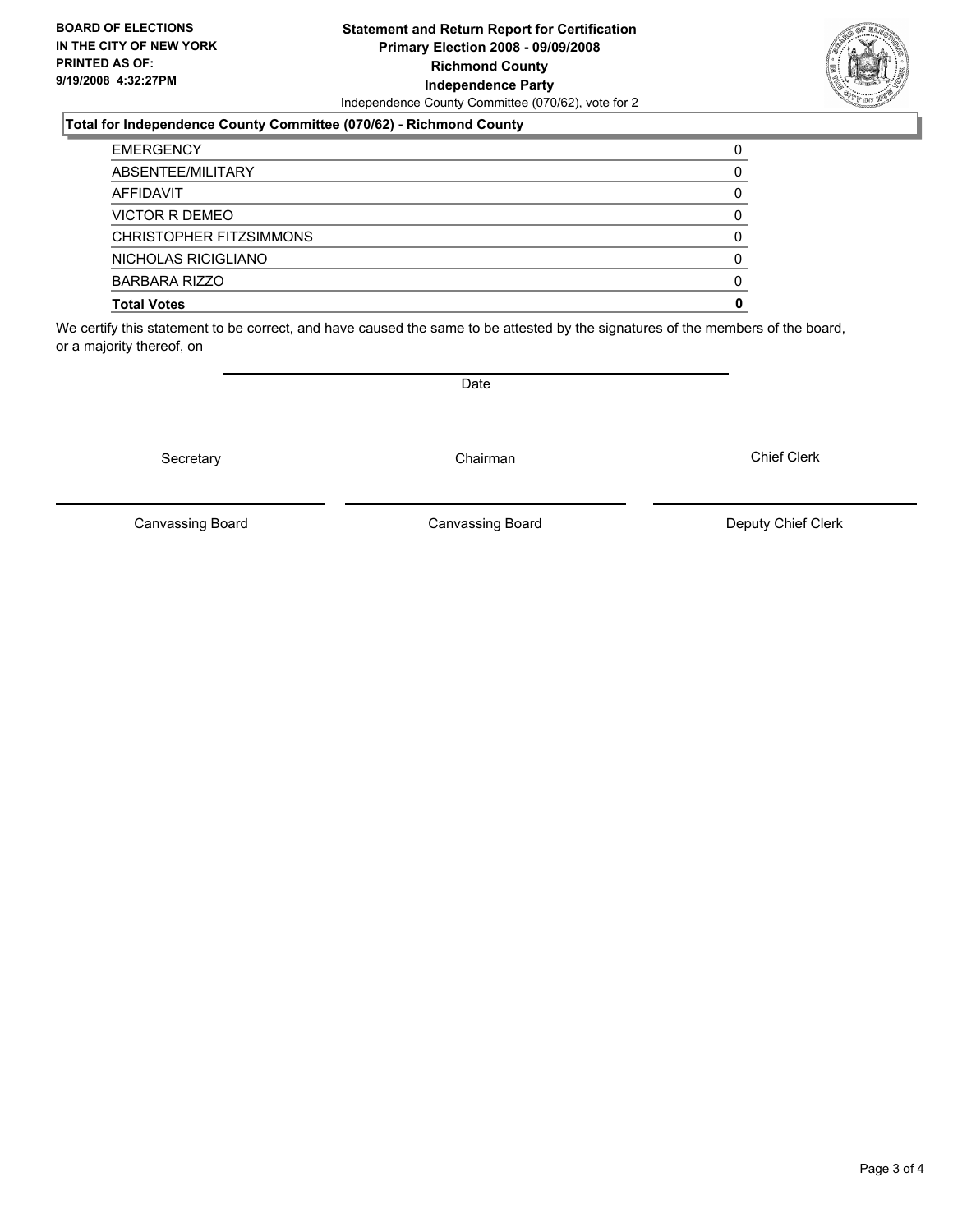**Statement and Return Report for Certification Primary Election 2008 - 09/09/2008 Richmond County Independence Party** Independence County Committee (070/62), vote for 2

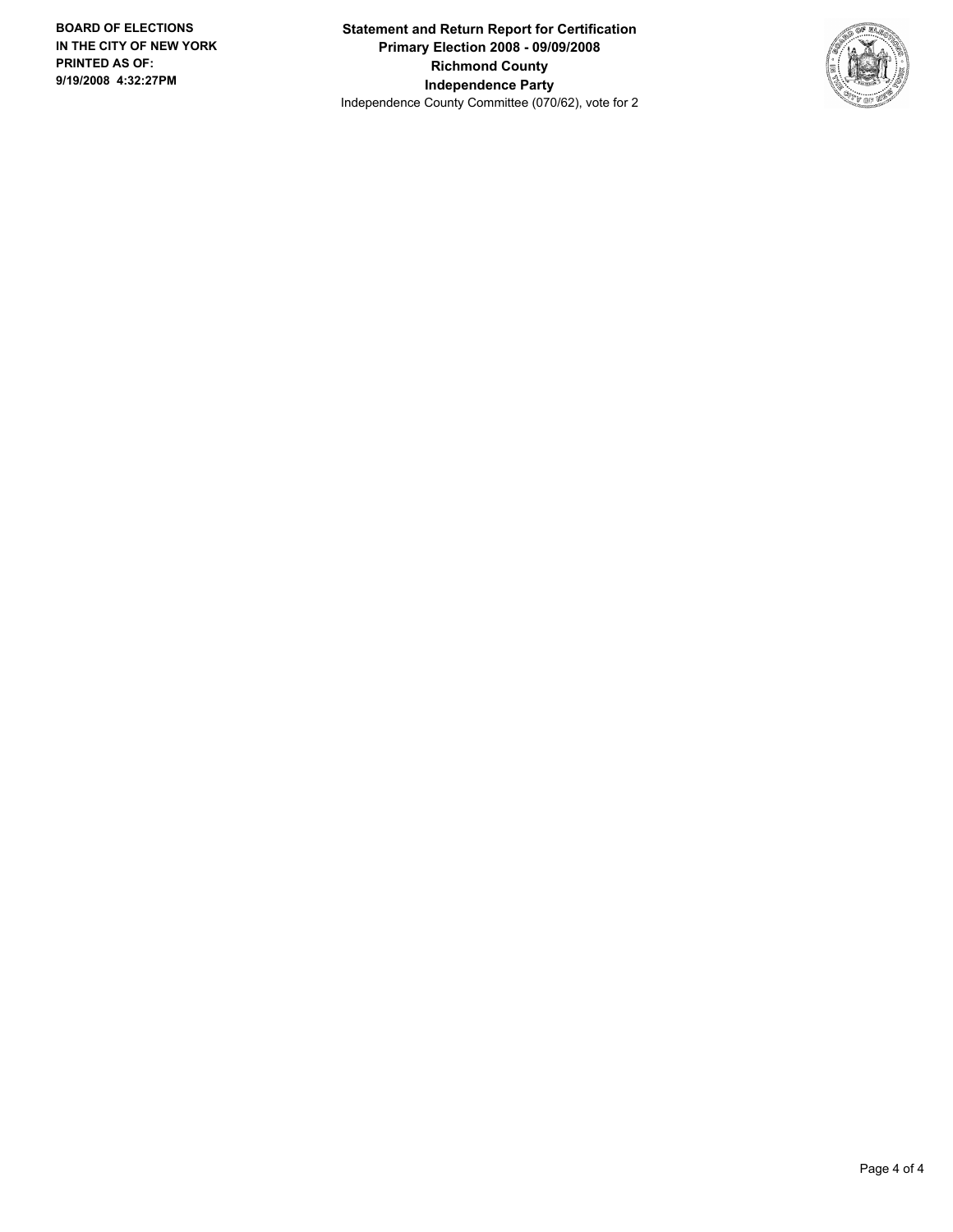

# **Primary Election 2008 - 09/09/2008 Richmond County - Independence Party**

Independence County Committee 071/62 Vote for 2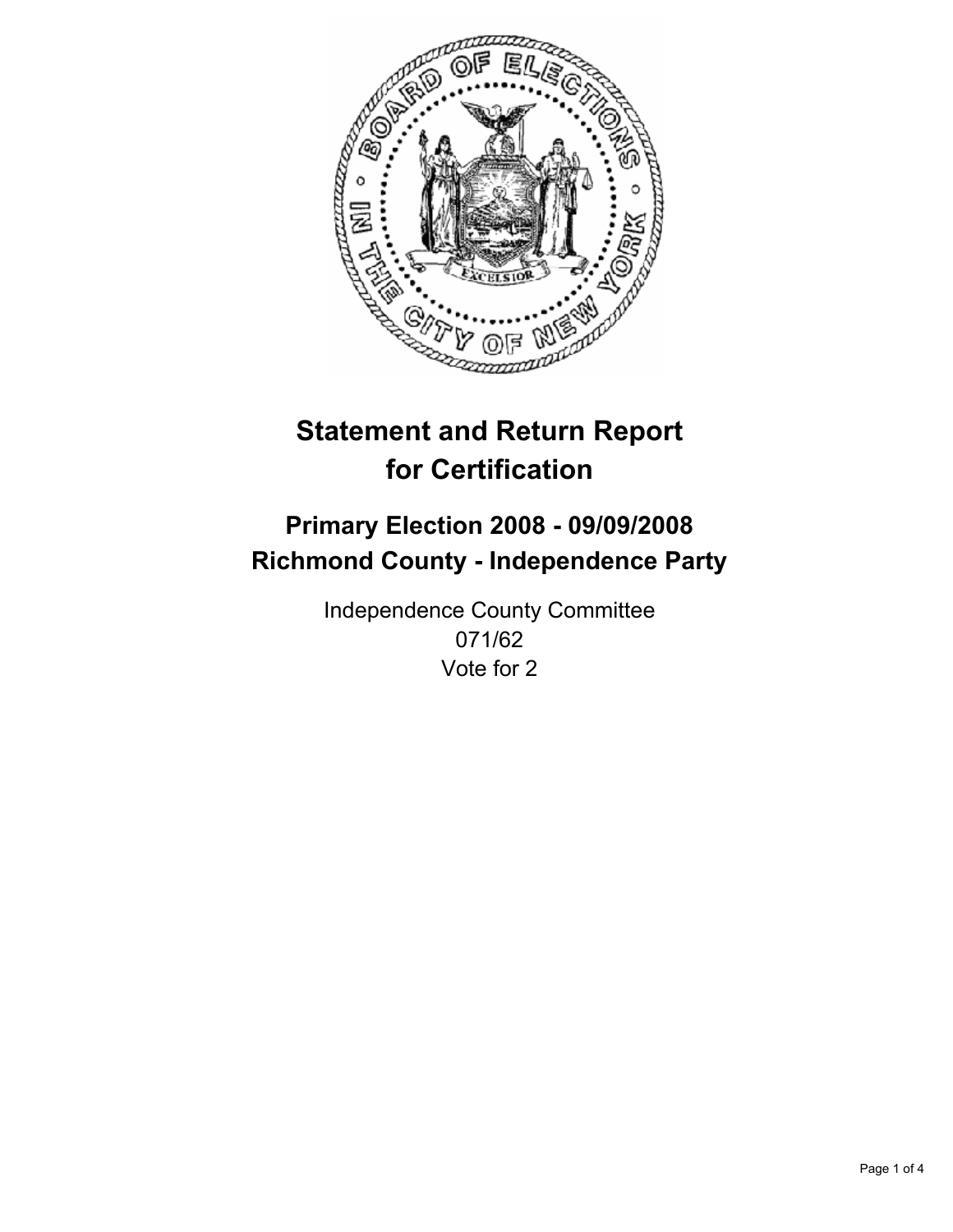

| <b>EMERGENCY</b>     |  |
|----------------------|--|
| ABSENTEE/MILITARY    |  |
| AFFIDAVIT            |  |
| <b>VITO CONENNA</b>  |  |
| <b>FRANK FUNDARO</b> |  |
| <b>WILLIAM LEO</b>   |  |
| MICHAEL MCCOOL       |  |
| <b>Total Votes</b>   |  |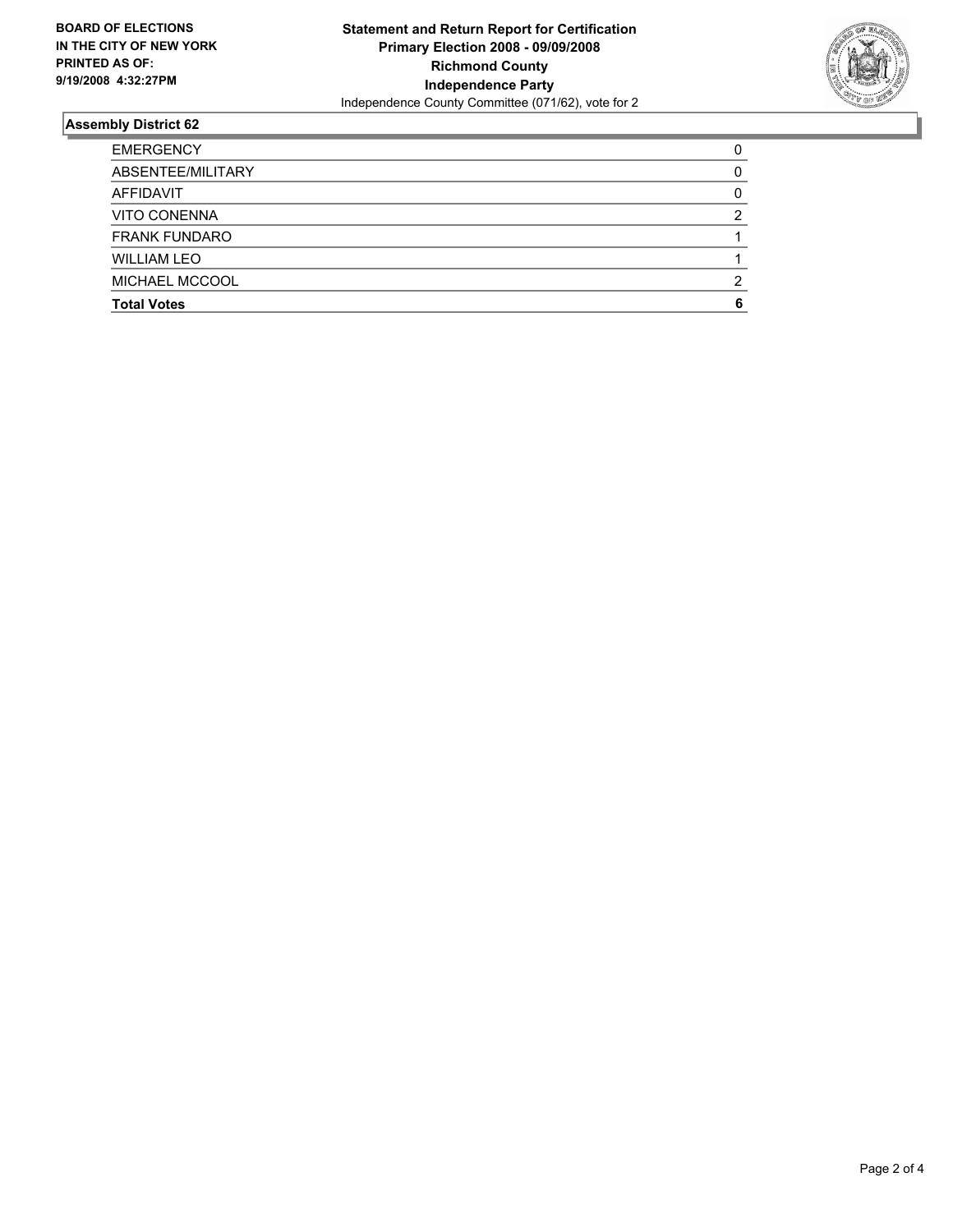#### **Statement and Return Report for Certification Primary Election 2008 - 09/09/2008 Richmond County Independence Party** Independence County Committee (071/62), vote for 2

### **Total for Independence County Committee (071/62) - Richmond County**

| <b>EMERGENCY</b>     |  |
|----------------------|--|
| ABSENTEE/MILITARY    |  |
| AFFIDAVIT            |  |
| VITO CONENNA         |  |
| <b>FRANK FUNDARO</b> |  |
| <b>WILLIAM LEO</b>   |  |
| MICHAEL MCCOOL       |  |
| <b>Total Votes</b>   |  |

We certify this statement to be correct, and have caused the same to be attested by the signatures of the members of the board, or a majority thereof, on

Date

Canvassing Board **Canvassing Board** Canvassing Board **Deputy Chief Clerk** 

Chief Clerk

Canvassing Board



Secretary **Chairman**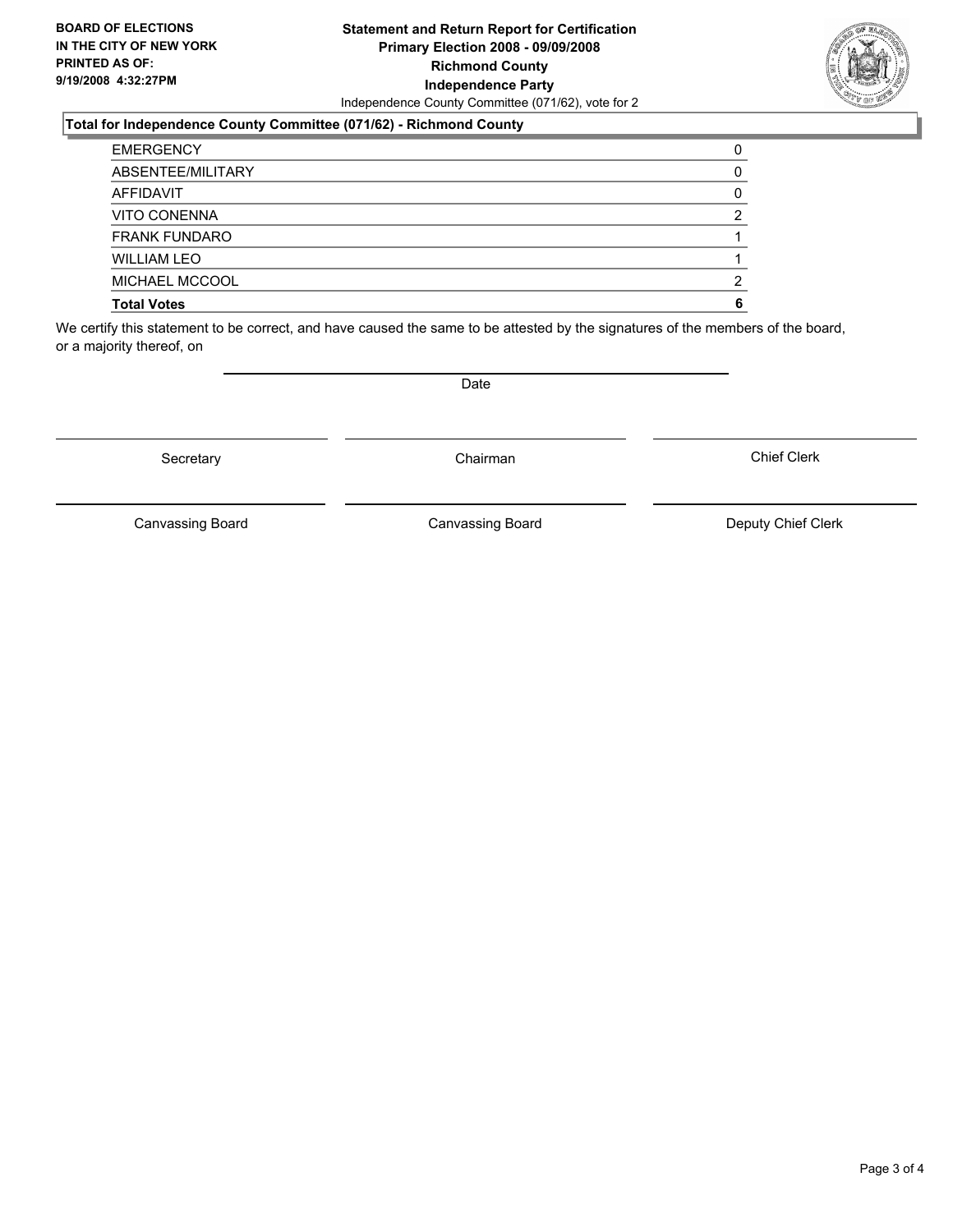**Statement and Return Report for Certification Primary Election 2008 - 09/09/2008 Richmond County Independence Party** Independence County Committee (071/62), vote for 2

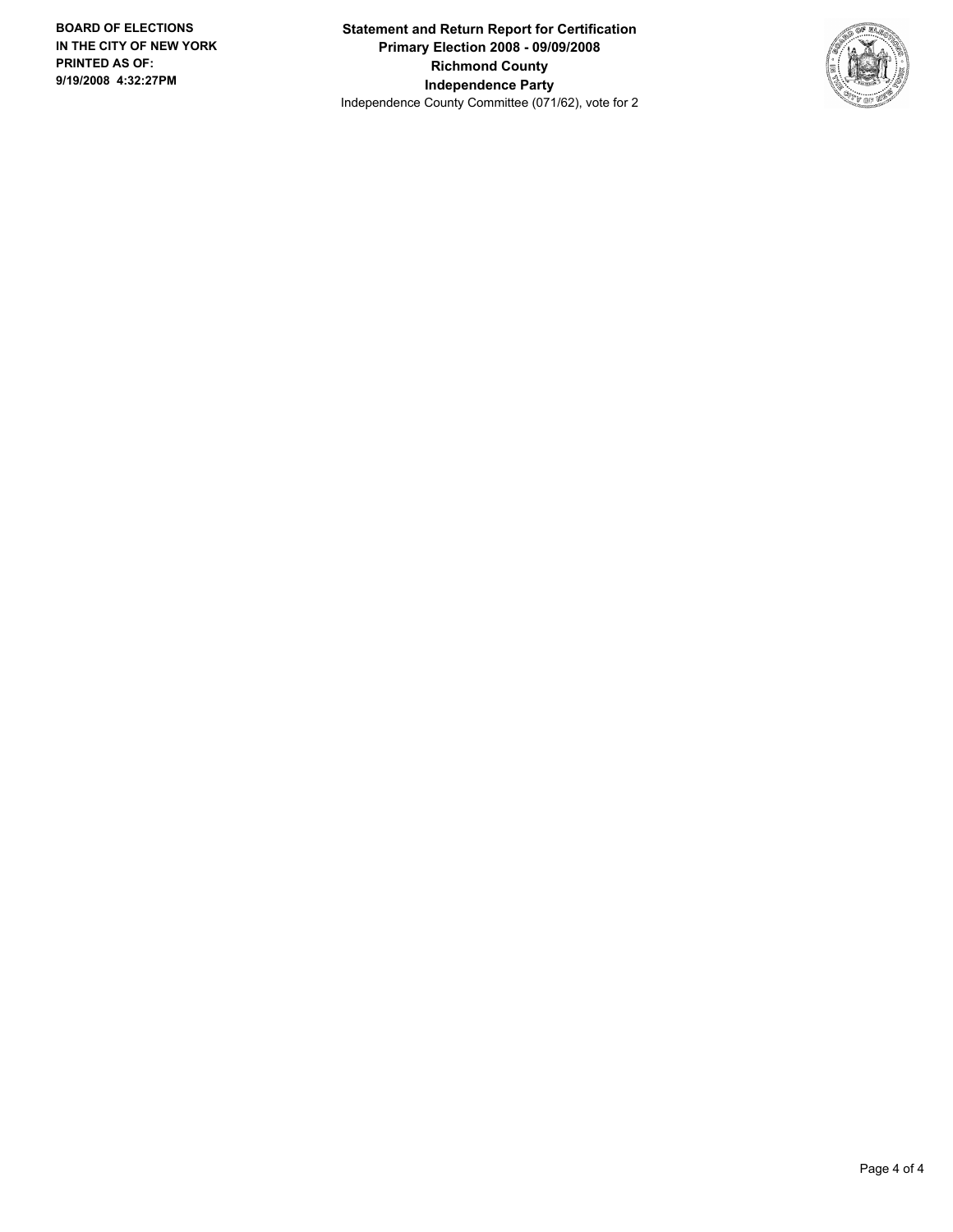

# **Primary Election 2008 - 09/09/2008 Richmond County - Independence Party**

Independence County Committee 083/62 Vote for 2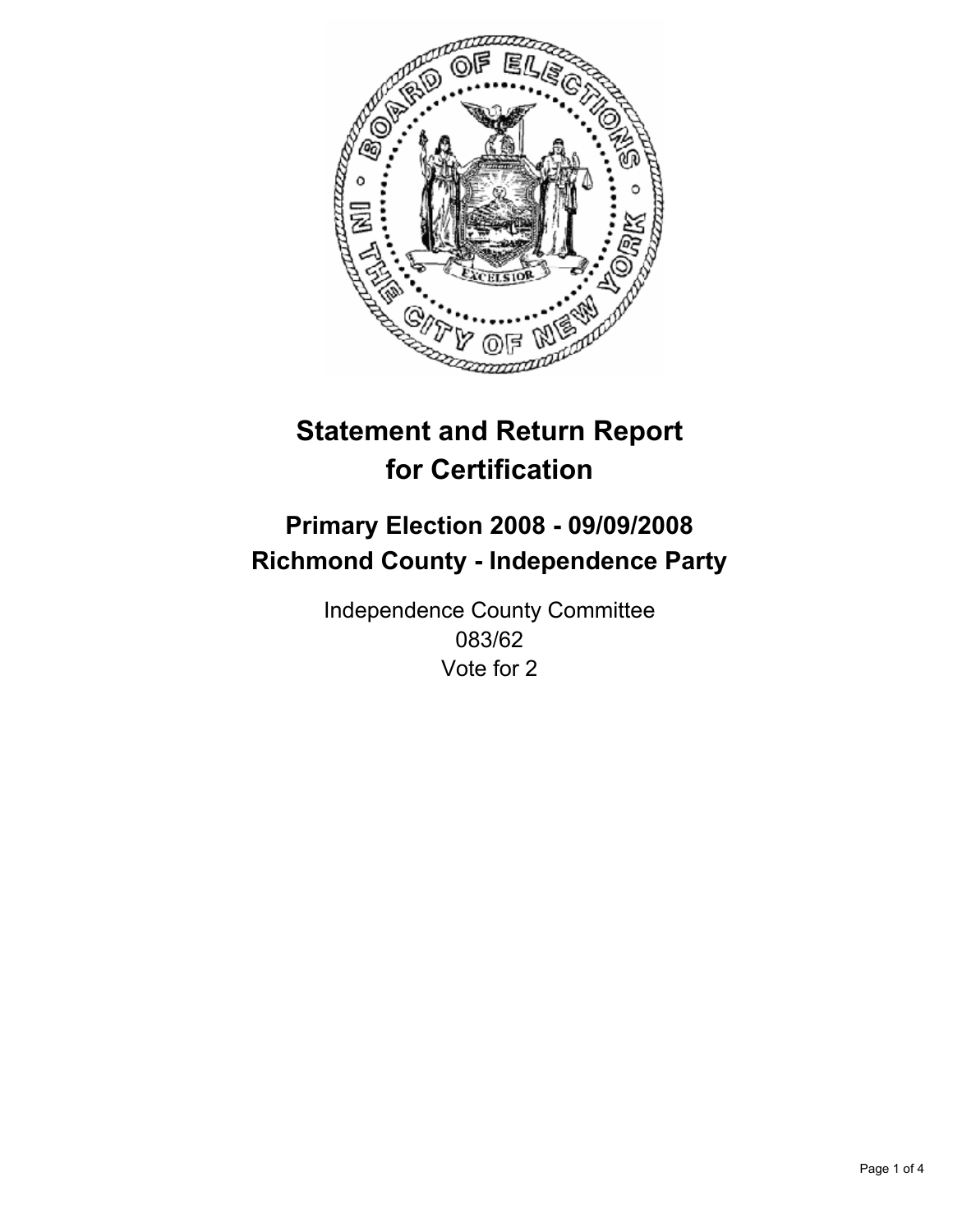

| <b>Total Votes</b>      |  |
|-------------------------|--|
| RICHARD TIPALDI         |  |
| E GAYLE STOCKMAN-TAUGER |  |
| <b>MATTHEW KUTNER</b>   |  |
| MICHAEL PIAZZA          |  |
| AFFIDAVIT               |  |
| ABSENTEE/MILITARY       |  |
| <b>EMERGENCY</b>        |  |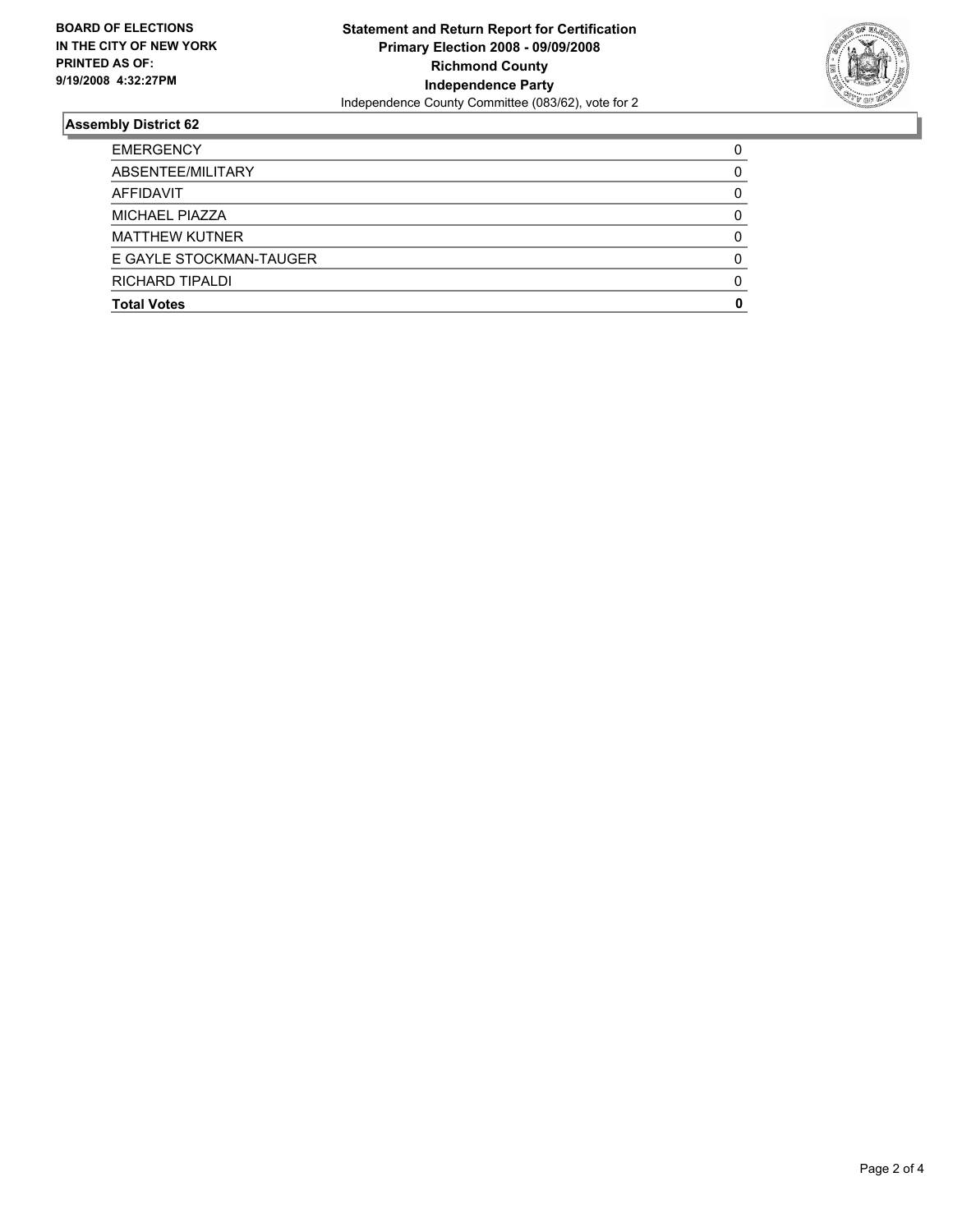#### **Statement and Return Report for Certification Primary Election 2008 - 09/09/2008 Richmond County Independence Party** Independence County Committee (083/62), vote for 2

### **Total for Independence County Committee (083/62) - Richmond County**

| <b>EMERGENCY</b>        |  |
|-------------------------|--|
| ABSENTEE/MILITARY       |  |
| AFFIDAVIT               |  |
| MICHAEL PIAZZA          |  |
| <b>MATTHEW KUTNER</b>   |  |
| E GAYLE STOCKMAN-TAUGER |  |
| RICHARD TIPALDI         |  |
| <b>Total Votes</b>      |  |

We certify this statement to be correct, and have caused the same to be attested by the signatures of the members of the board, or a majority thereof, on

Secretary **Chairman** 

Canvassing Board

Canvassing Board **Canvassing Board** Canvassing Board **Deputy Chief Clerk** 

Chief Clerk



Date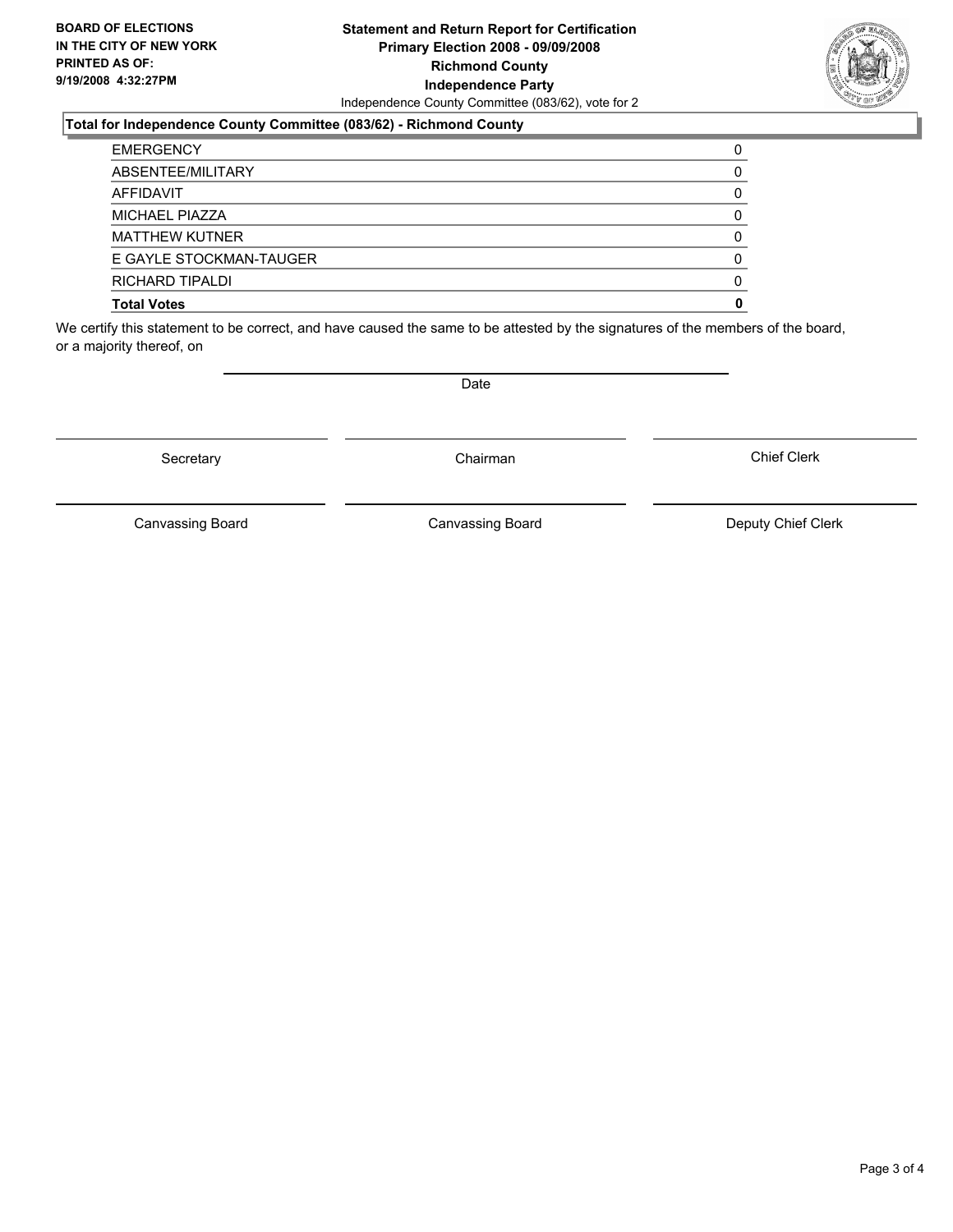**Statement and Return Report for Certification Primary Election 2008 - 09/09/2008 Richmond County Independence Party** Independence County Committee (083/62), vote for 2

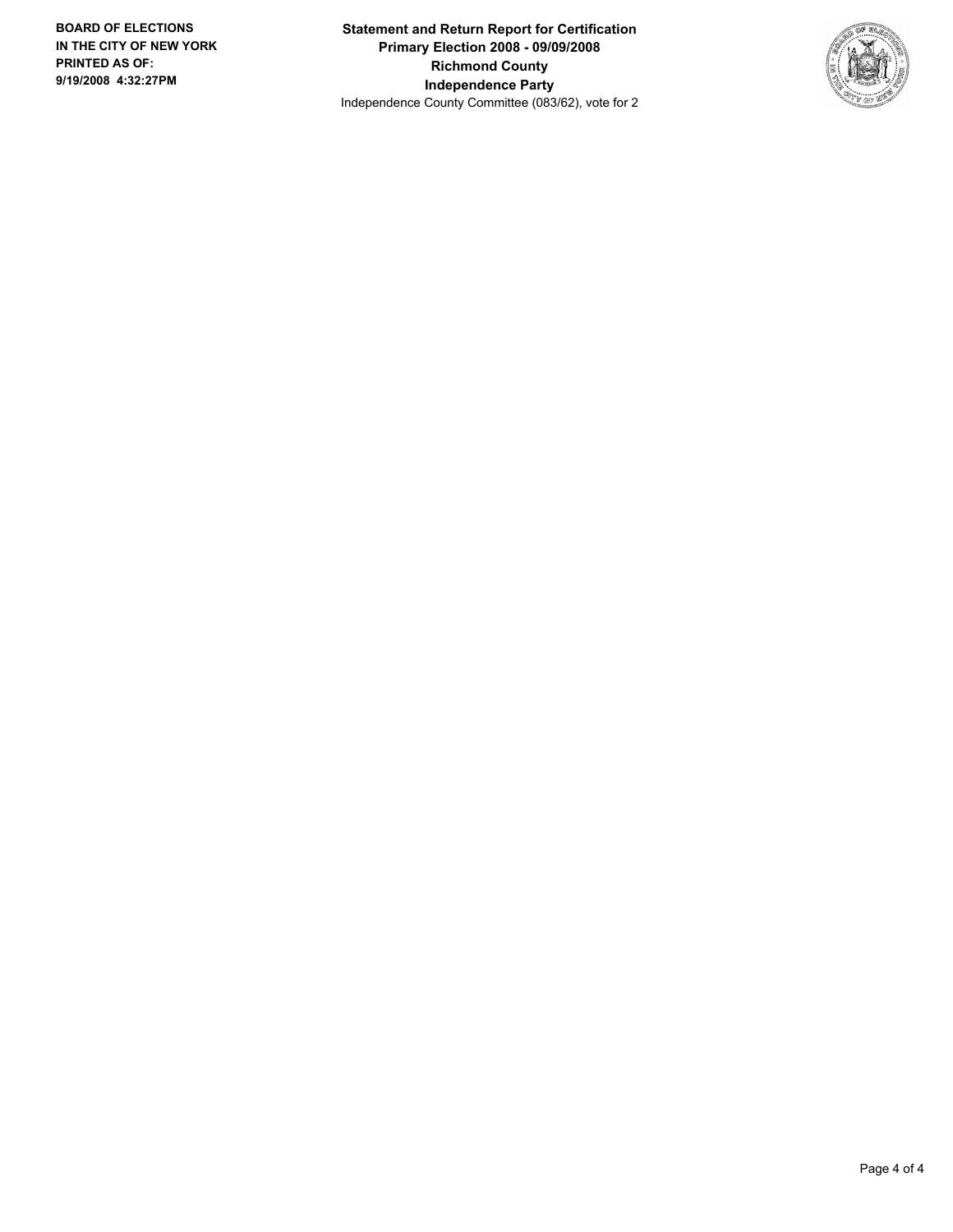

# **Primary Election 2008 - 09/09/2008 Richmond County - Independence Party**

Independence County Committee 091/62 Vote for 2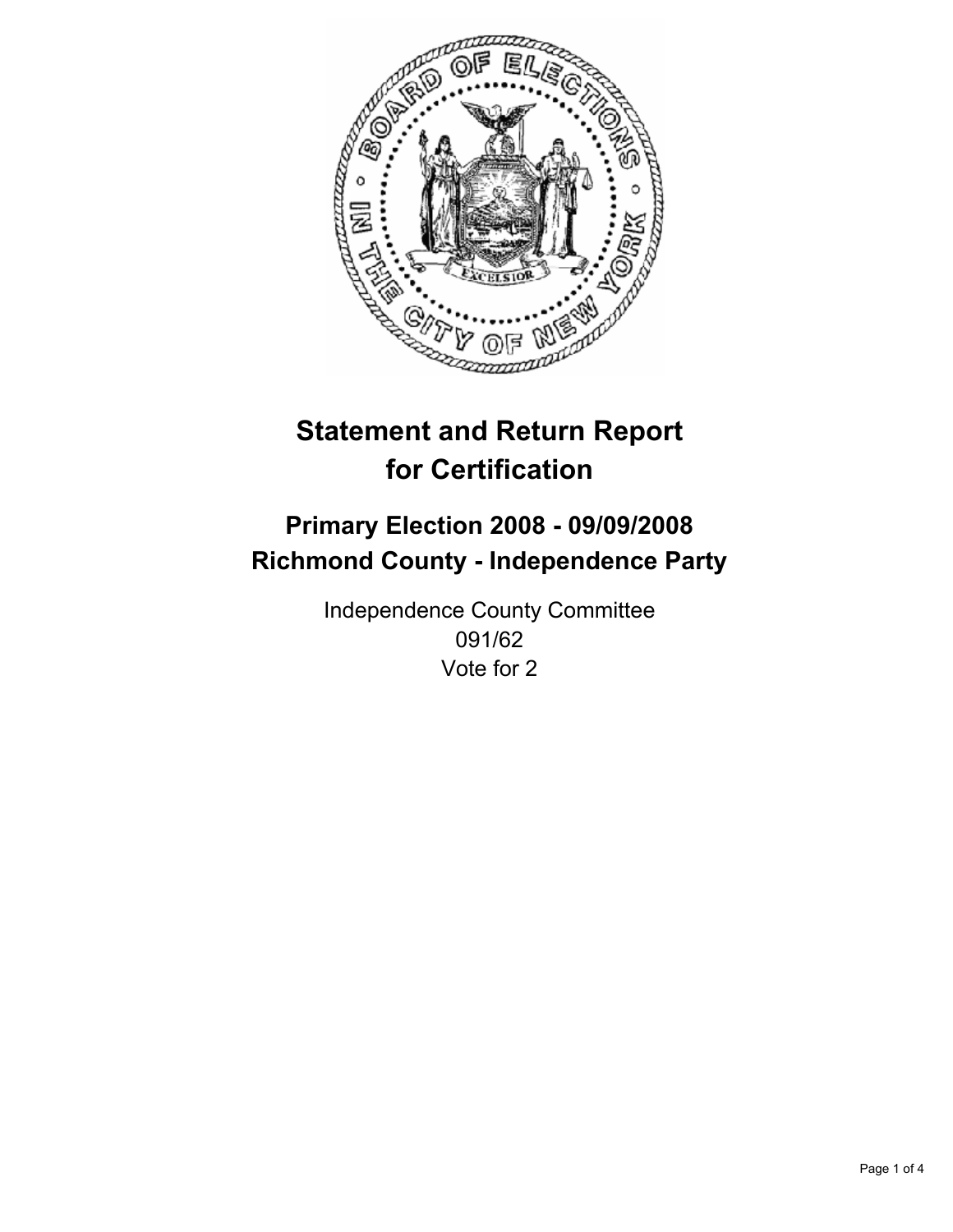

| <b>EMERGENCY</b>          |  |
|---------------------------|--|
| ABSENTEE/MILITARY         |  |
| AFFIDAVIT                 |  |
| RONALD F. HOFSTETTER      |  |
| <b>KATHRYN HOFSTETTER</b> |  |
| LINDA DOVE                |  |
| <b>DOLORES ELLIOTT</b>    |  |
| <b>Total Votes</b>        |  |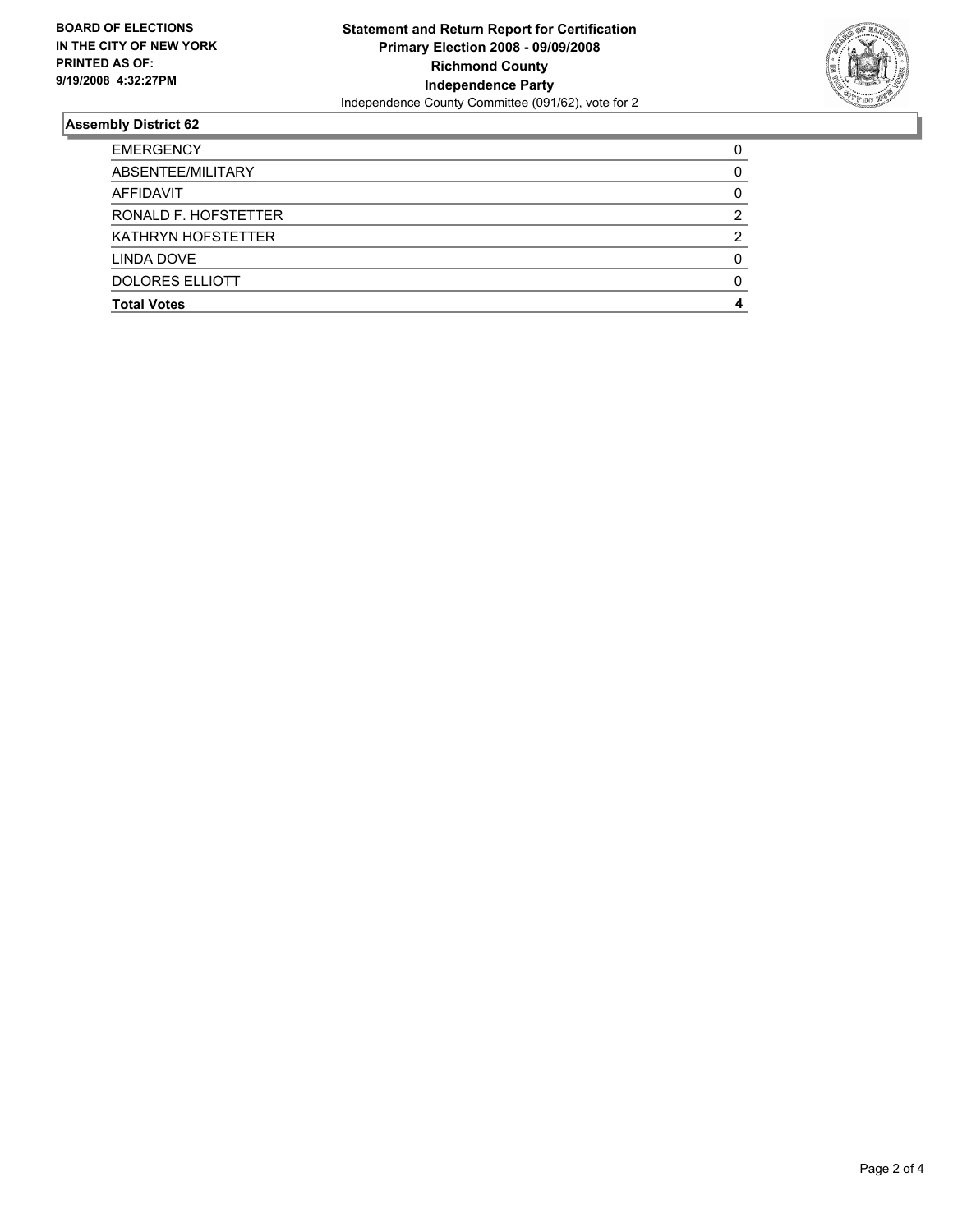#### **Statement and Return Report for Certification Primary Election 2008 - 09/09/2008 Richmond County Independence Party** Independence County Committee (091/62), vote for 2

#### **Total for Independence County Committee (091/62) - Richmond County**

| <b>Total Votes</b>        |  |
|---------------------------|--|
| DOLORES ELLIOTT           |  |
| LINDA DOVE                |  |
| <b>KATHRYN HOFSTETTER</b> |  |
| RONALD F. HOFSTETTER      |  |
| AFFIDAVIT                 |  |
| ABSENTEE/MILITARY         |  |
| <b>EMERGENCY</b>          |  |

We certify this statement to be correct, and have caused the same to be attested by the signatures of the members of the board, or a majority thereof, on

Secretary **Chairman** 

Date

Chief Clerk

Canvassing Board



Canvassing Board **Canvassing Board** Canvassing Board **Deputy Chief Clerk**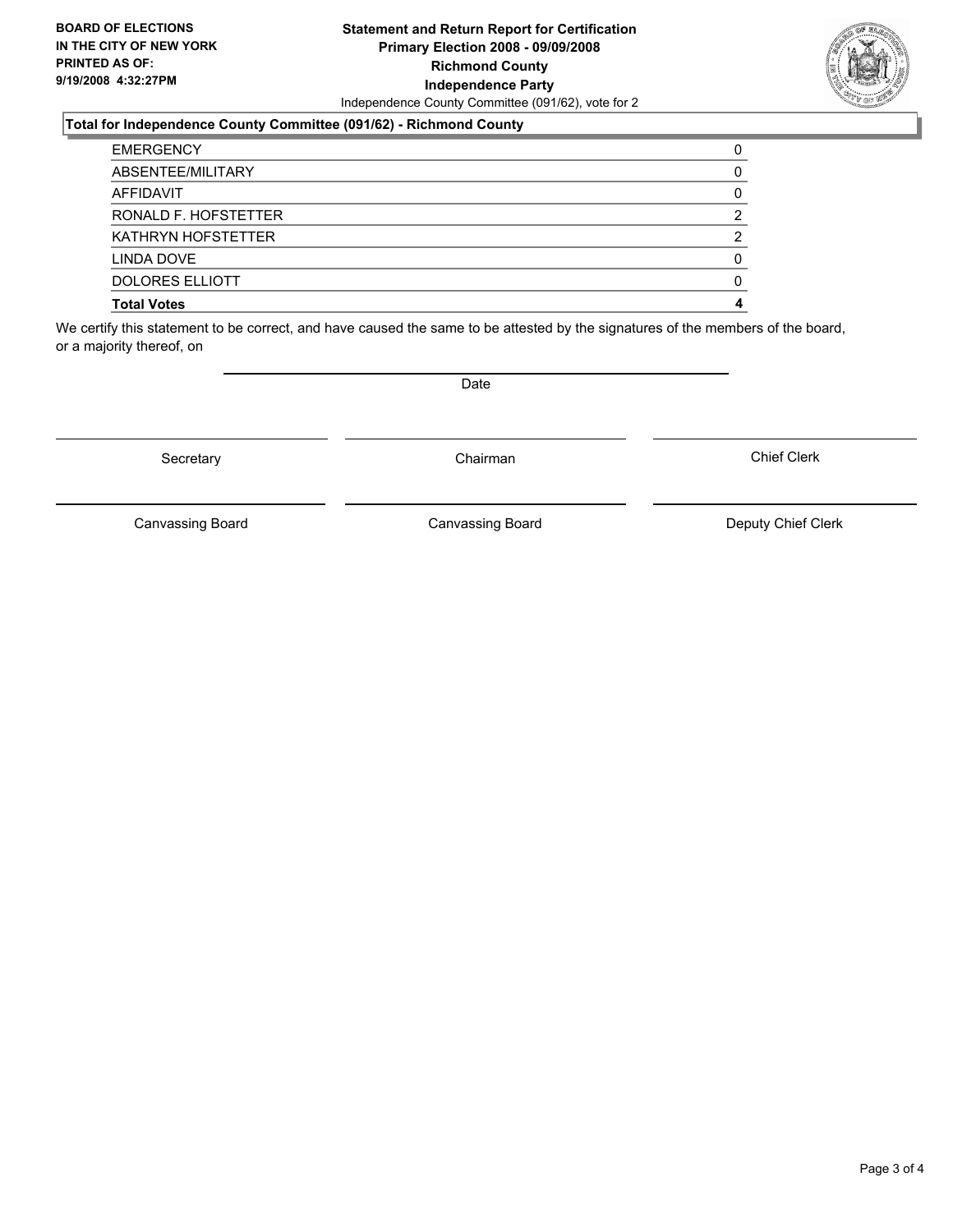**Statement and Return Report for Certification Primary Election 2008 - 09/09/2008 Richmond County Independence Party** Independence County Committee (091/62), vote for 2

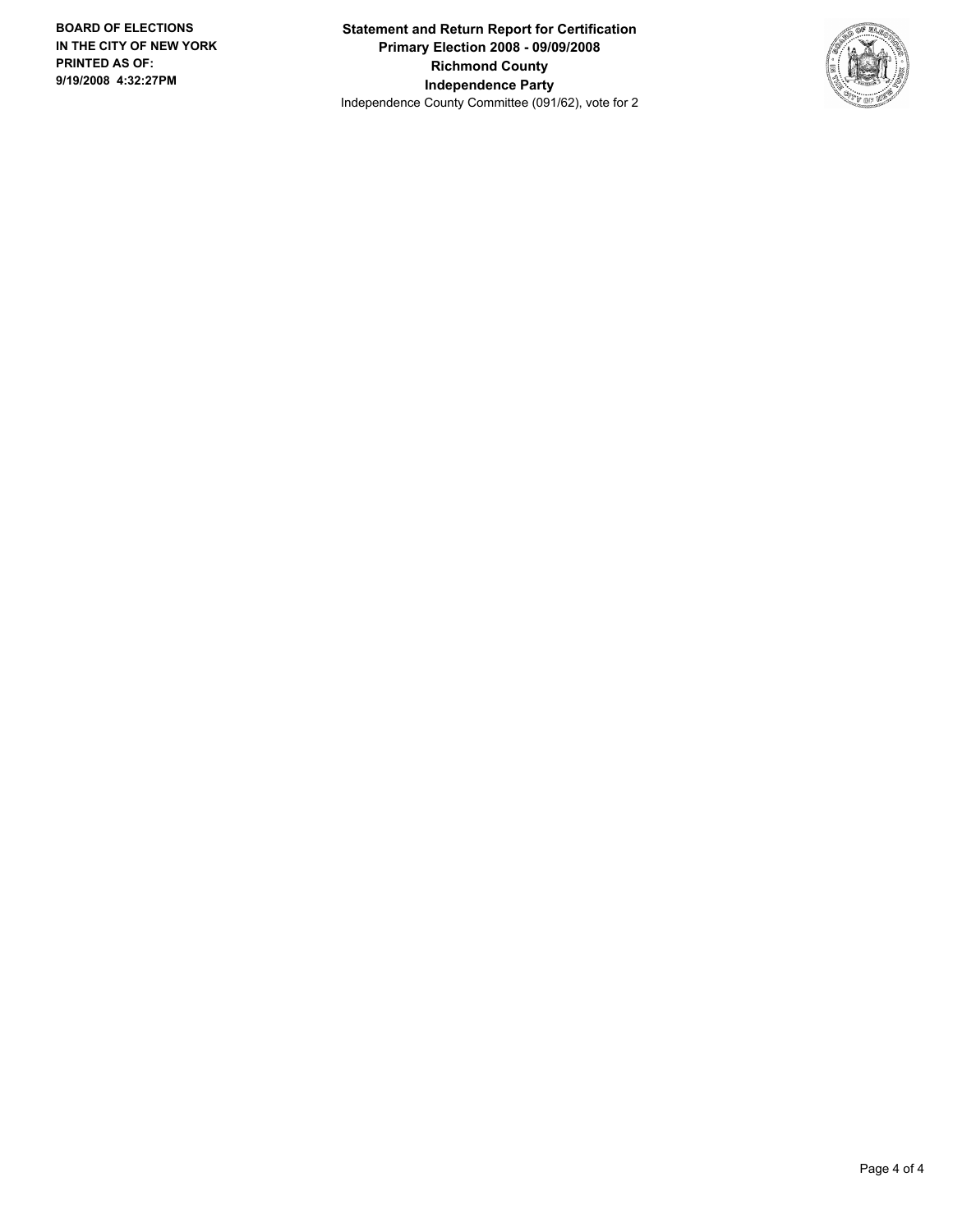

# **Primary Election 2008 - 09/09/2008 Richmond County - Independence Party**

Independence County Committee 092/62 Vote for 2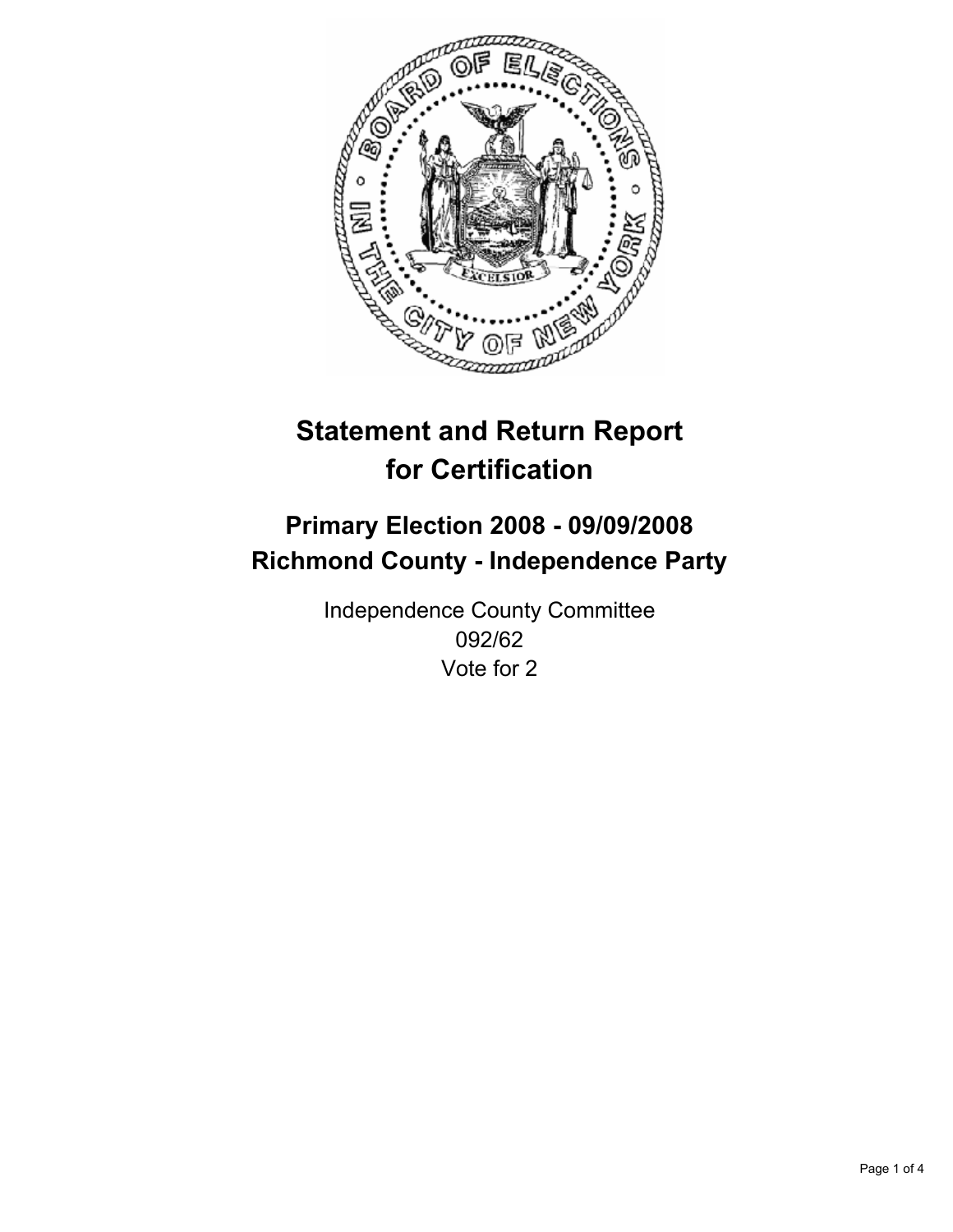

| <b>EMERGENCY</b>      |  |
|-----------------------|--|
| ABSENTEE/MILITARY     |  |
| AFFIDAVIT             |  |
| <b>FRANK FLORIDIA</b> |  |
| NICHOLAS LONGO        |  |
| <b>DAVID HAGGERTY</b> |  |
| <b>MARC HANSEN</b>    |  |
| <b>Total Votes</b>    |  |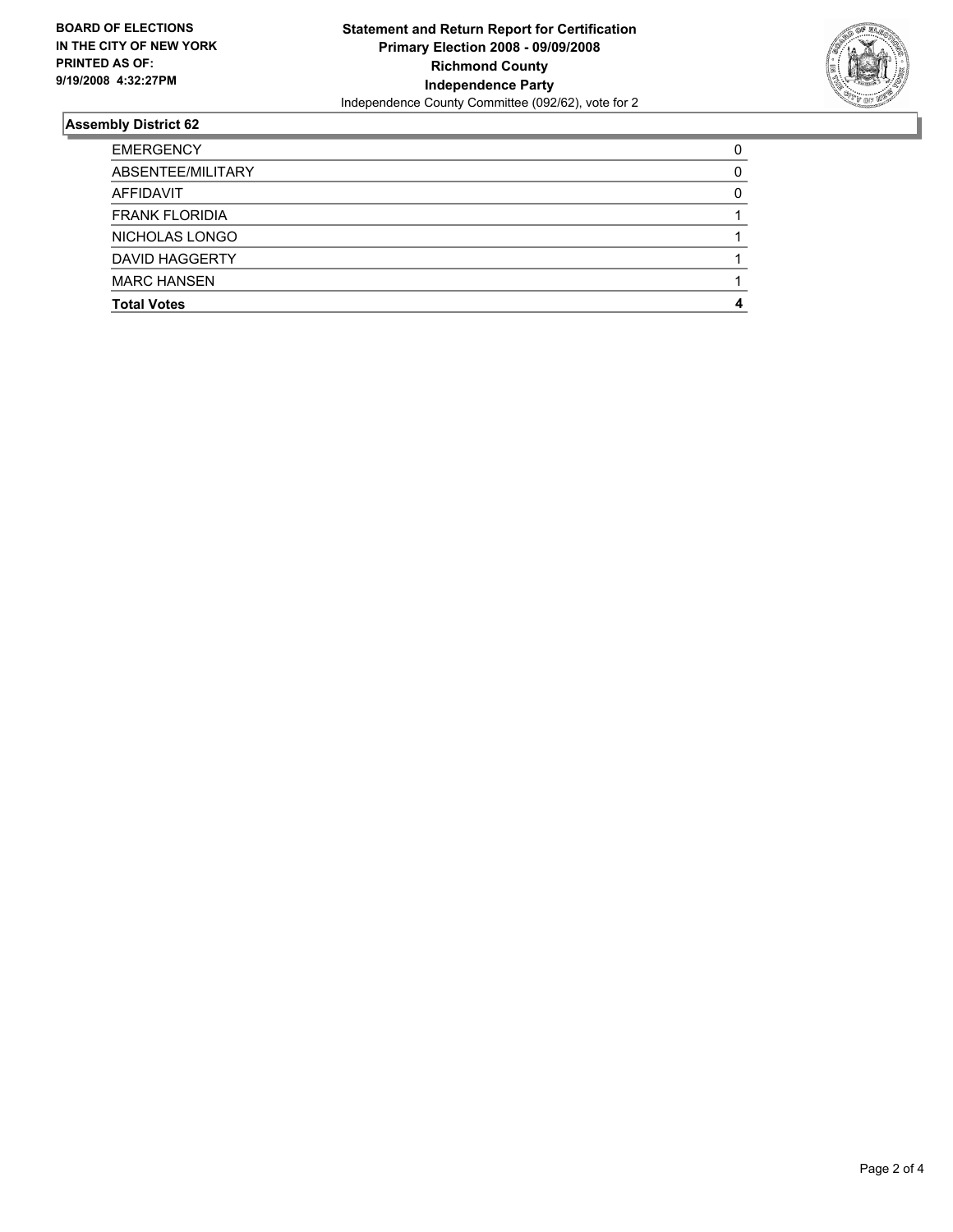#### **Statement and Return Report for Certification Primary Election 2008 - 09/09/2008 Richmond County Independence Party** Independence County Committee (092/62), vote for 2

#### **Total for Independence County Committee (092/62) - Richmond County**

| <b>EMERGENCY</b>      |  |
|-----------------------|--|
| ABSENTEE/MILITARY     |  |
| AFFIDAVIT             |  |
| <b>FRANK FLORIDIA</b> |  |
| NICHOLAS LONGO        |  |
| <b>DAVID HAGGERTY</b> |  |
| <b>MARC HANSEN</b>    |  |
| <b>Total Votes</b>    |  |

We certify this statement to be correct, and have caused the same to be attested by the signatures of the members of the board, or a majority thereof, on

Secretary **Chairman** 

Canvassing Board

Canvassing Board **Canvassing Board** Canvassing Board **Deputy Chief Clerk** 

Chief Clerk



Date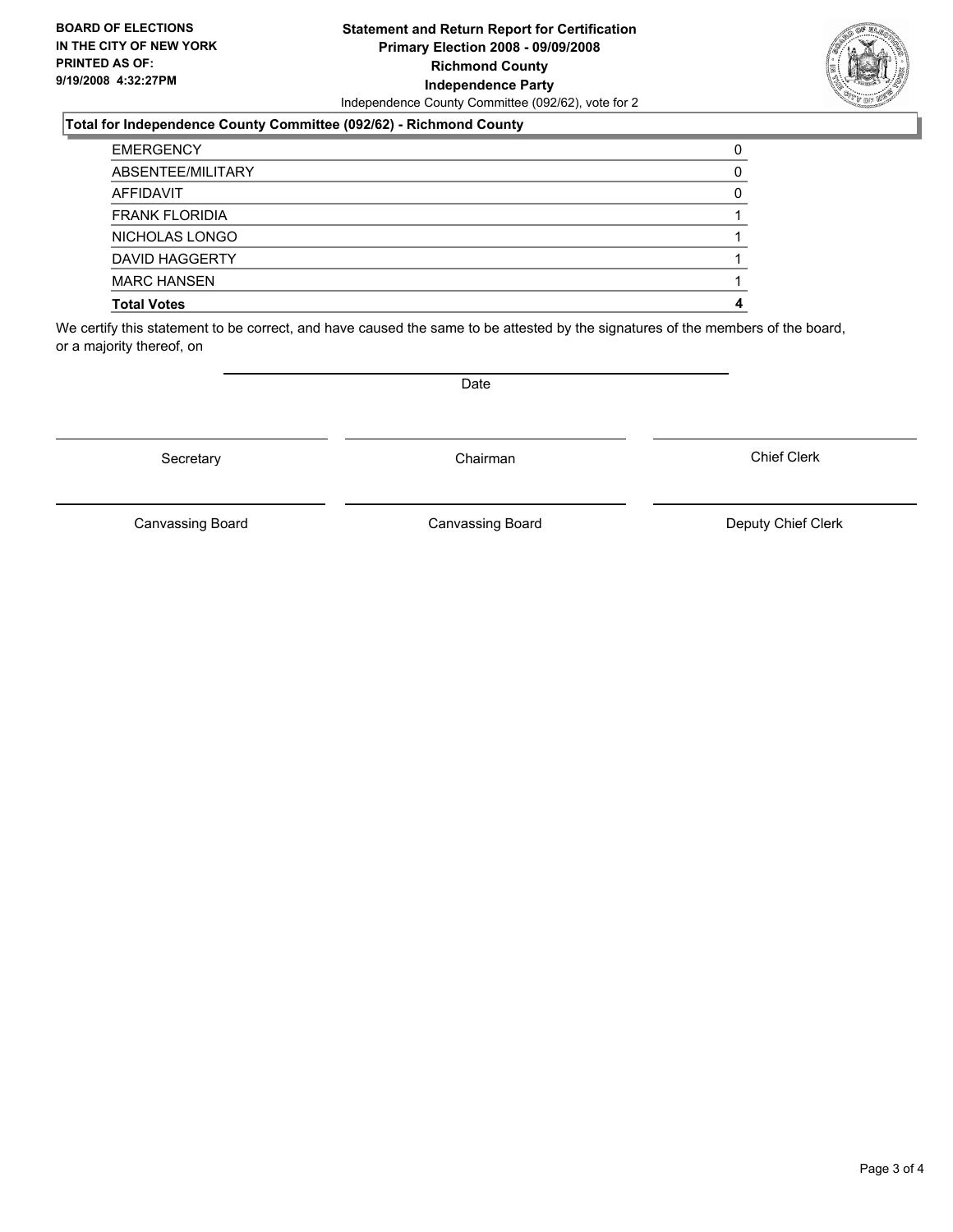**Statement and Return Report for Certification Primary Election 2008 - 09/09/2008 Richmond County Independence Party** Independence County Committee (092/62), vote for 2

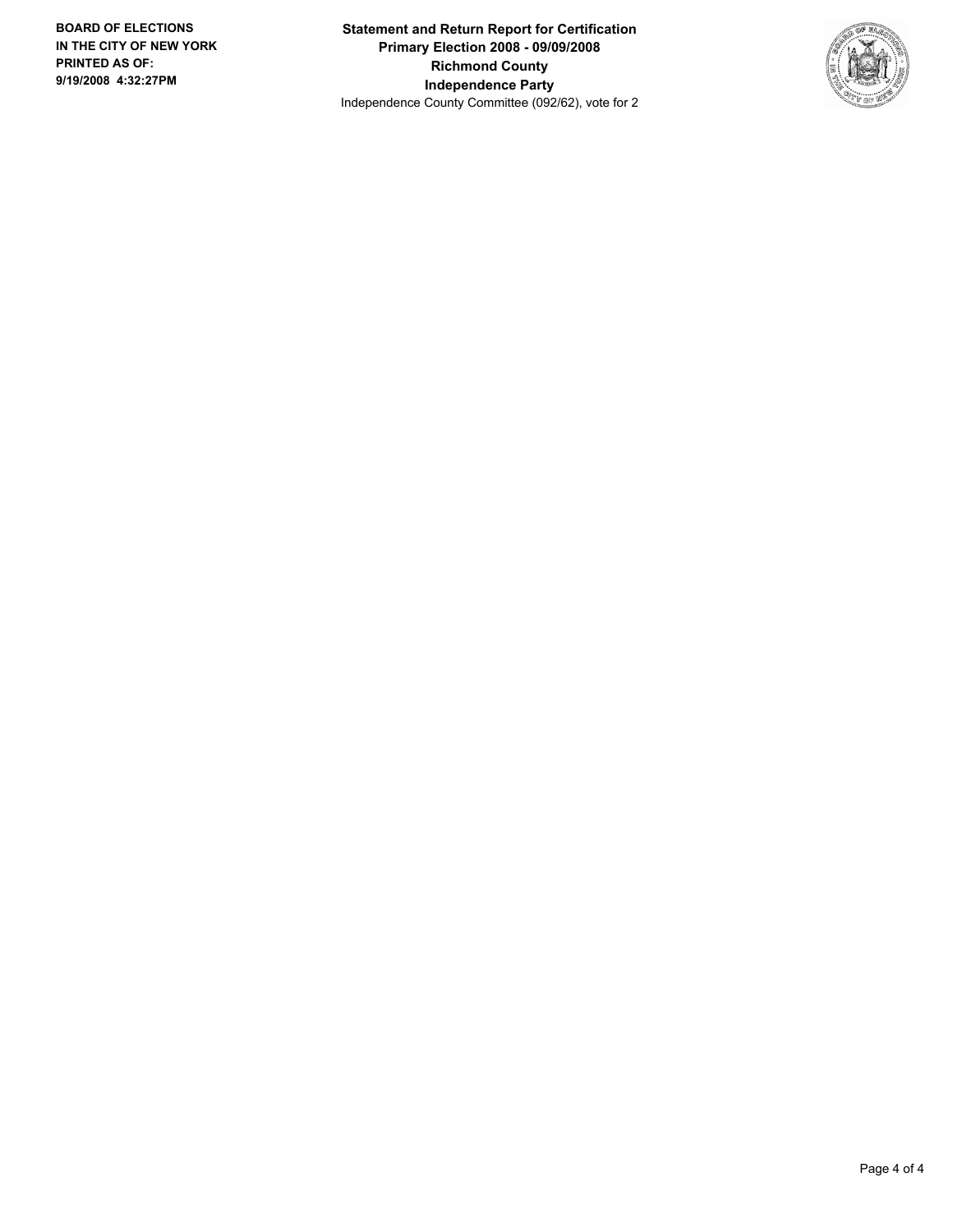

# **Primary Election 2008 - 09/09/2008 Richmond County - Independence Party**

Independence County Committee 095/62 Vote for 2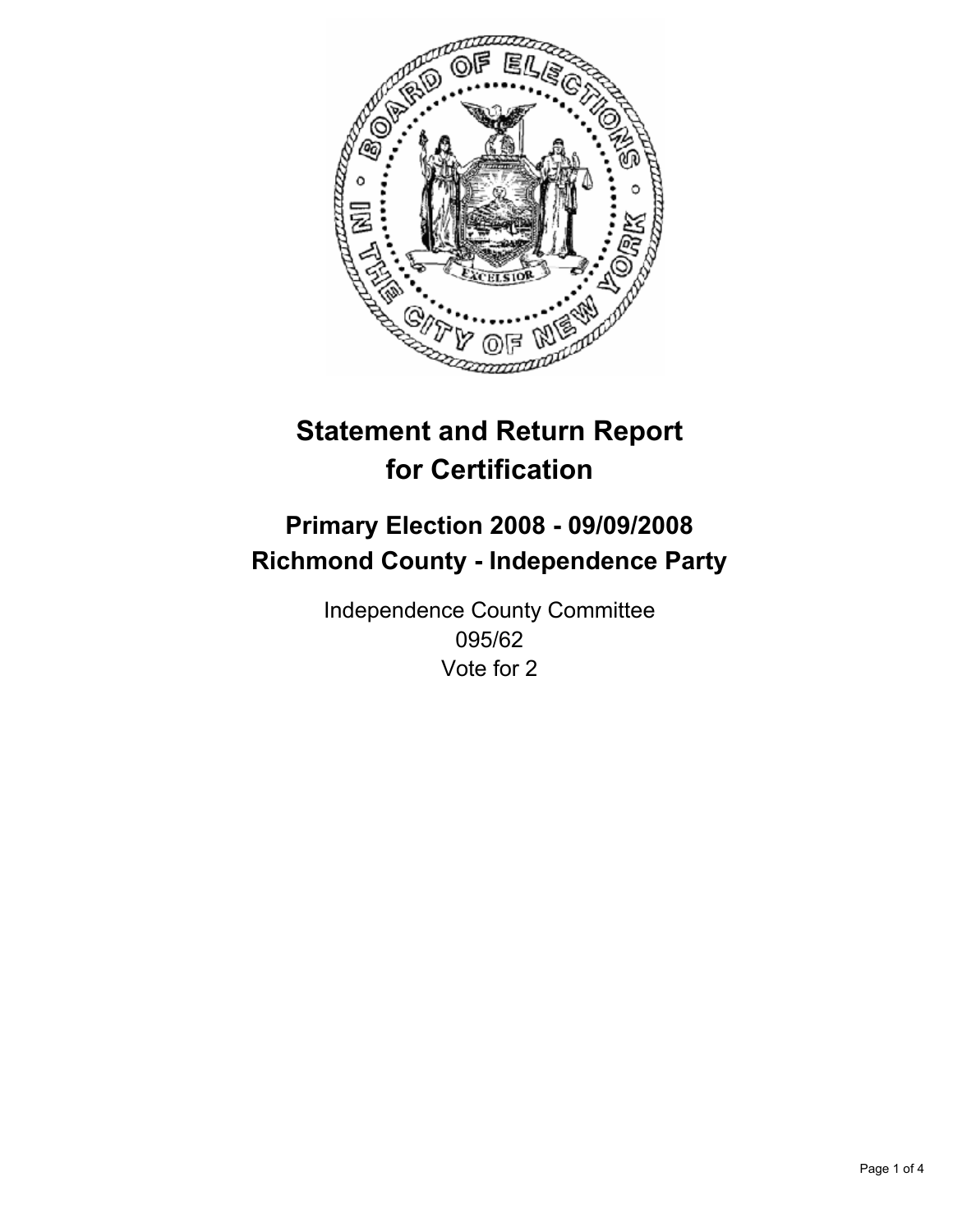

| <b>EMERGENCY</b>     |  |
|----------------------|--|
| ABSENTEE/MILITARY    |  |
| AFFIDAVIT            |  |
| <b>TAMI GIORDANO</b> |  |
| <b>JOHN SANTORA</b>  |  |
| SALVATORE MARRACCINO |  |
| <b>JUDITH MAY</b>    |  |
| <b>Total Votes</b>   |  |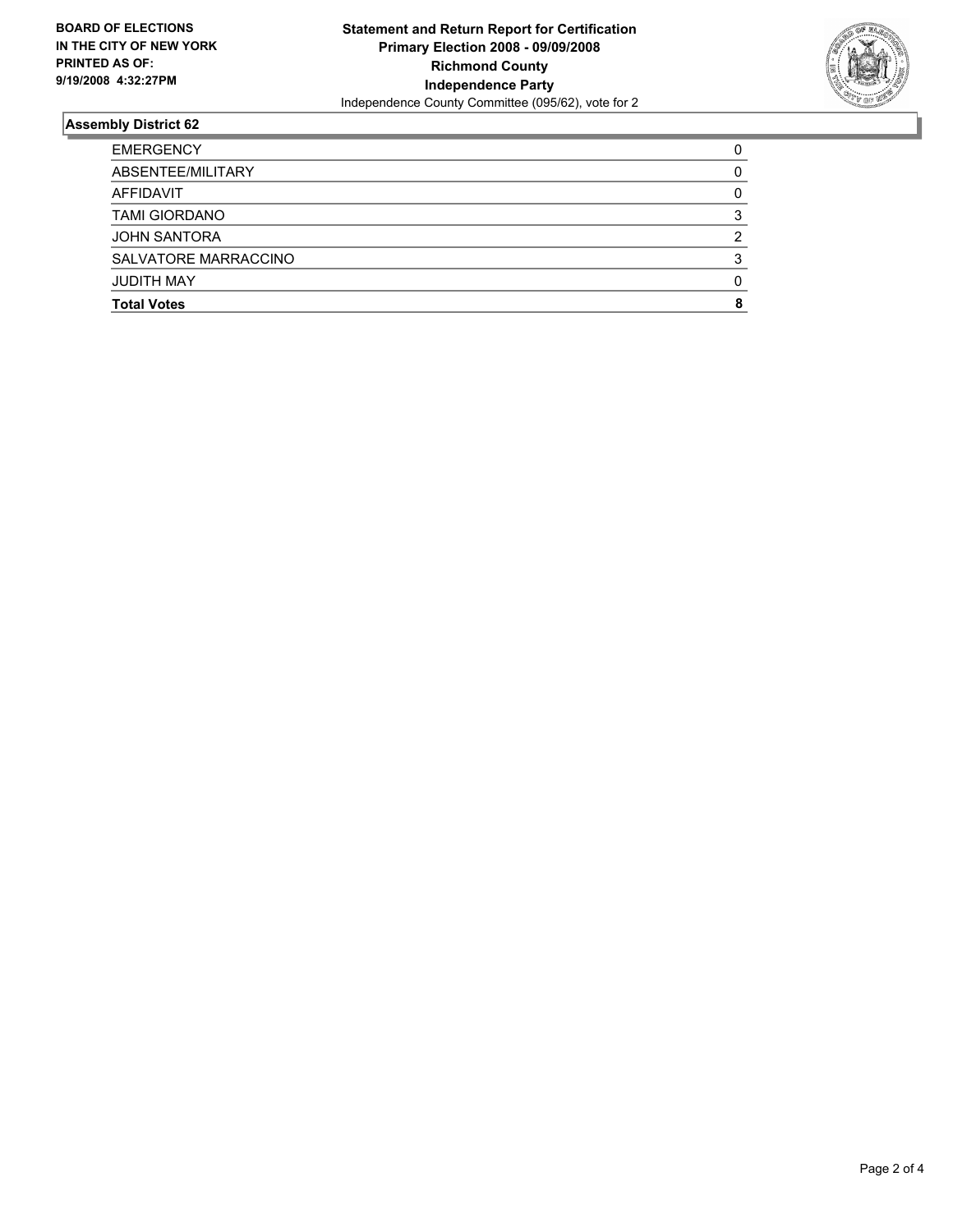#### **Statement and Return Report for Certification Primary Election 2008 - 09/09/2008 Richmond County Independence Party** Independence County Committee (095/62), vote for 2

### **Total for Independence County Committee (095/62) - Richmond County**

| <b>EMERGENCY</b>     |  |
|----------------------|--|
| ABSENTEE/MILITARY    |  |
| AFFIDAVIT            |  |
| <b>TAMI GIORDANO</b> |  |
| JOHN SANTORA         |  |
| SALVATORE MARRACCINO |  |
| <b>JUDITH MAY</b>    |  |
| <b>Total Votes</b>   |  |
|                      |  |

We certify this statement to be correct, and have caused the same to be attested by the signatures of the members of the board, or a majority thereof, on

Secretary **Chairman** 

Canvassing Board **Canvassing Board** Canvassing Board **Deputy Chief Clerk** 

Chief Clerk

Canvassing Board

Date

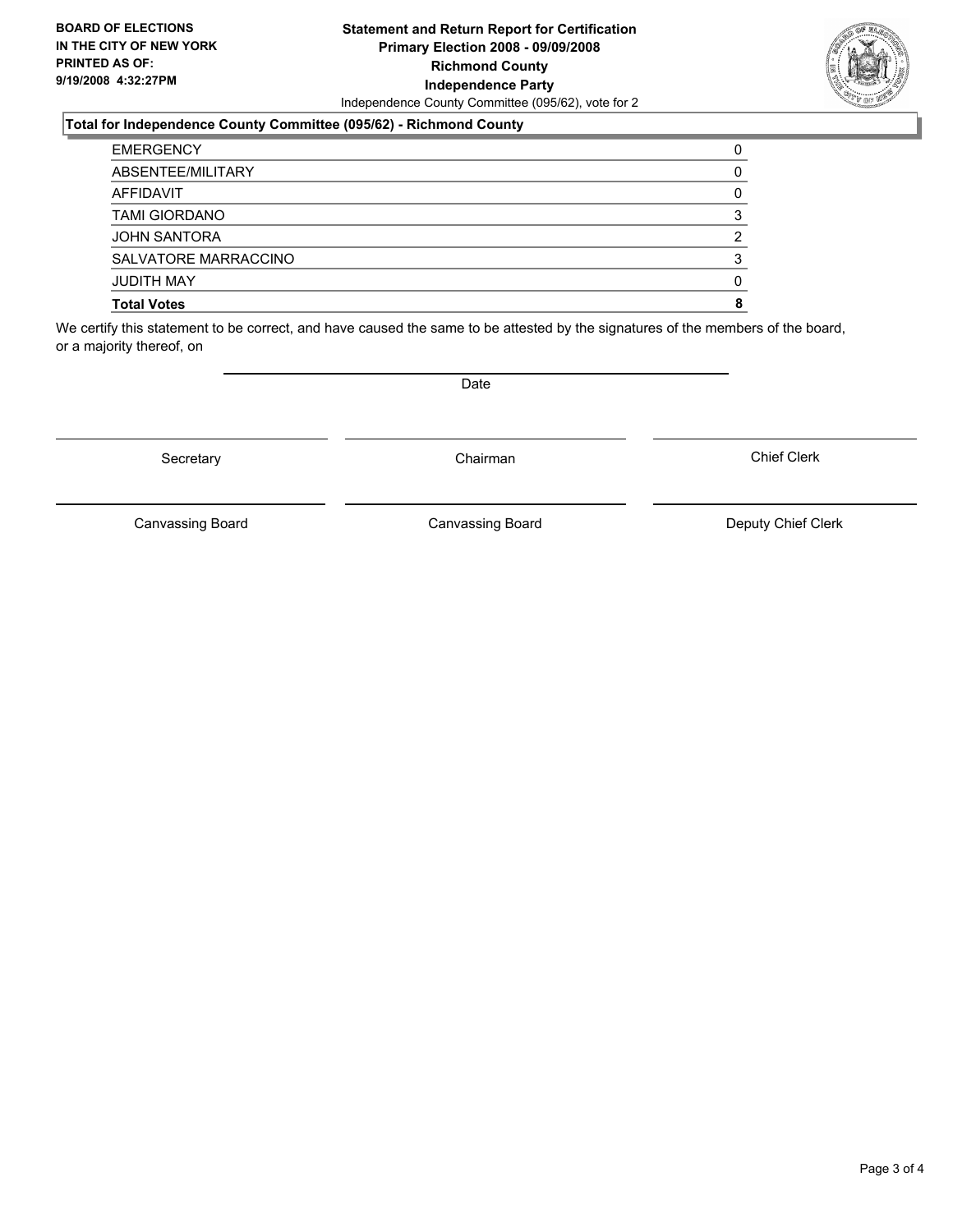**Statement and Return Report for Certification Primary Election 2008 - 09/09/2008 Richmond County Independence Party** Independence County Committee (095/62), vote for 2

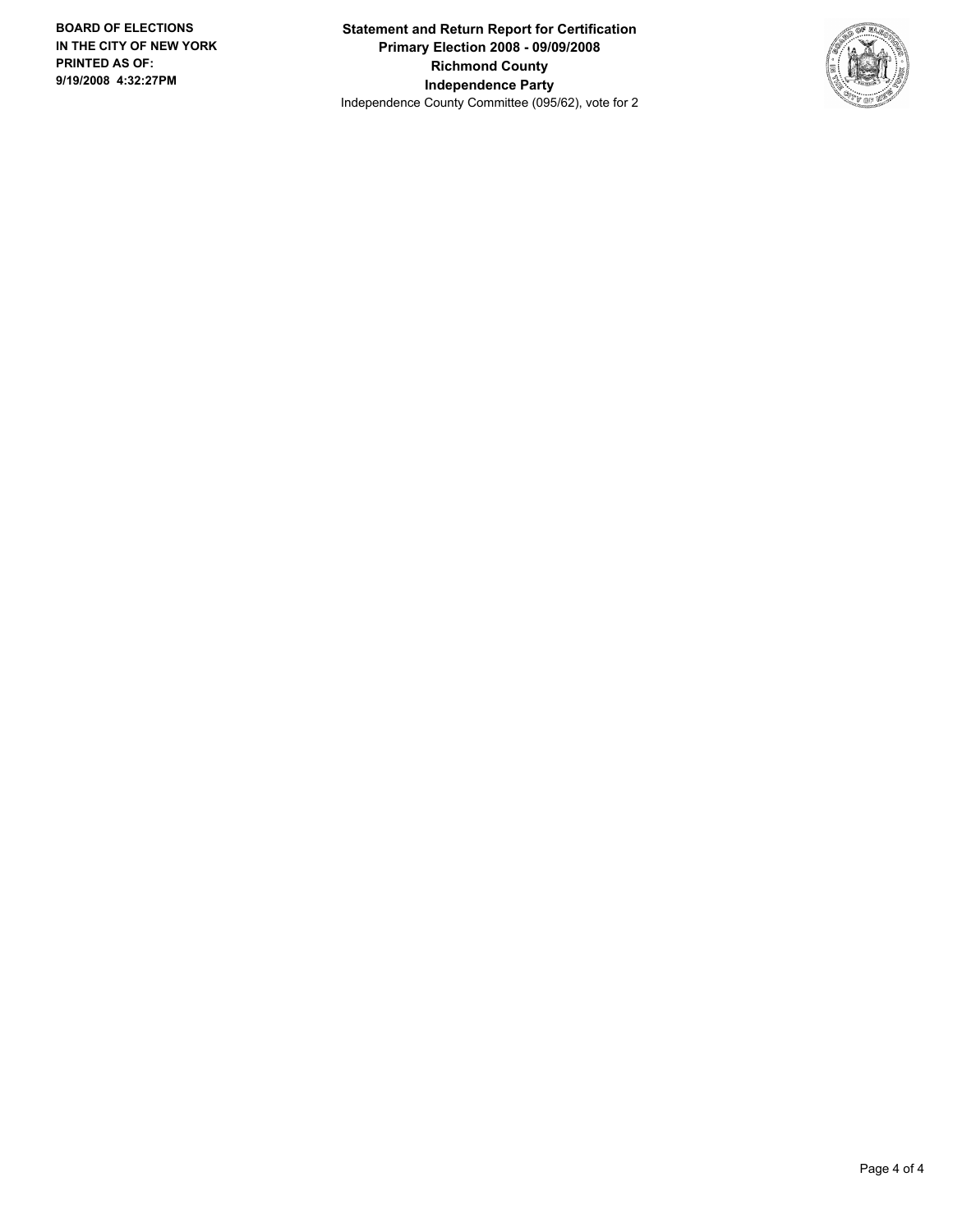

# **Primary Election 2008 - 09/09/2008 Richmond County - Independence Party**

Independence County Committee 096/62 Vote for 2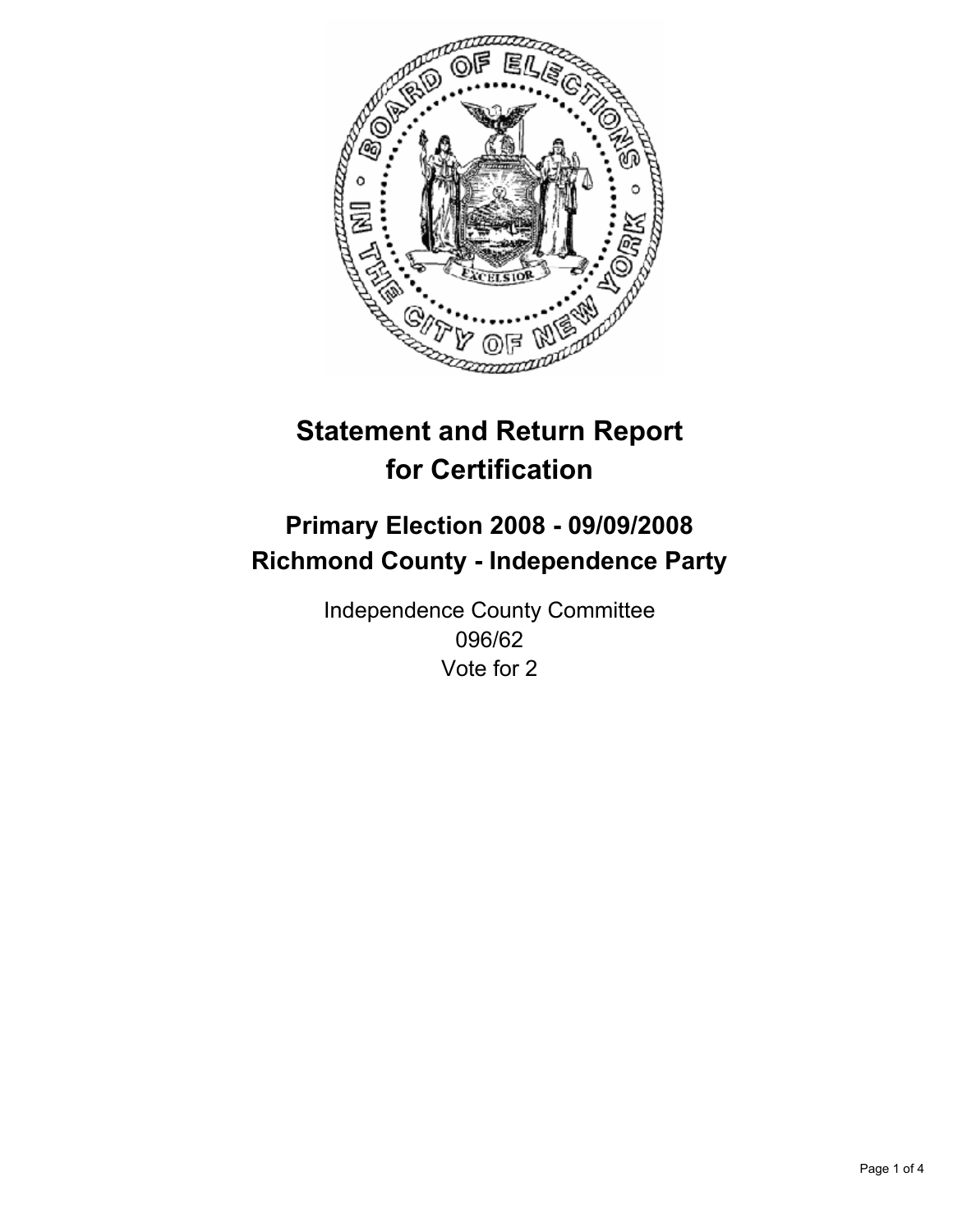

| <b>EMERGENCY</b>        |  |
|-------------------------|--|
| ABSENTEE/MILITARY       |  |
| AFFIDAVIT               |  |
| <b>MICHAEL MARSELLE</b> |  |
| <b>DINA FARRIELLA</b>   |  |
| <b>WAYNE FRAGAS</b>     |  |
| <b>Total Votes</b>      |  |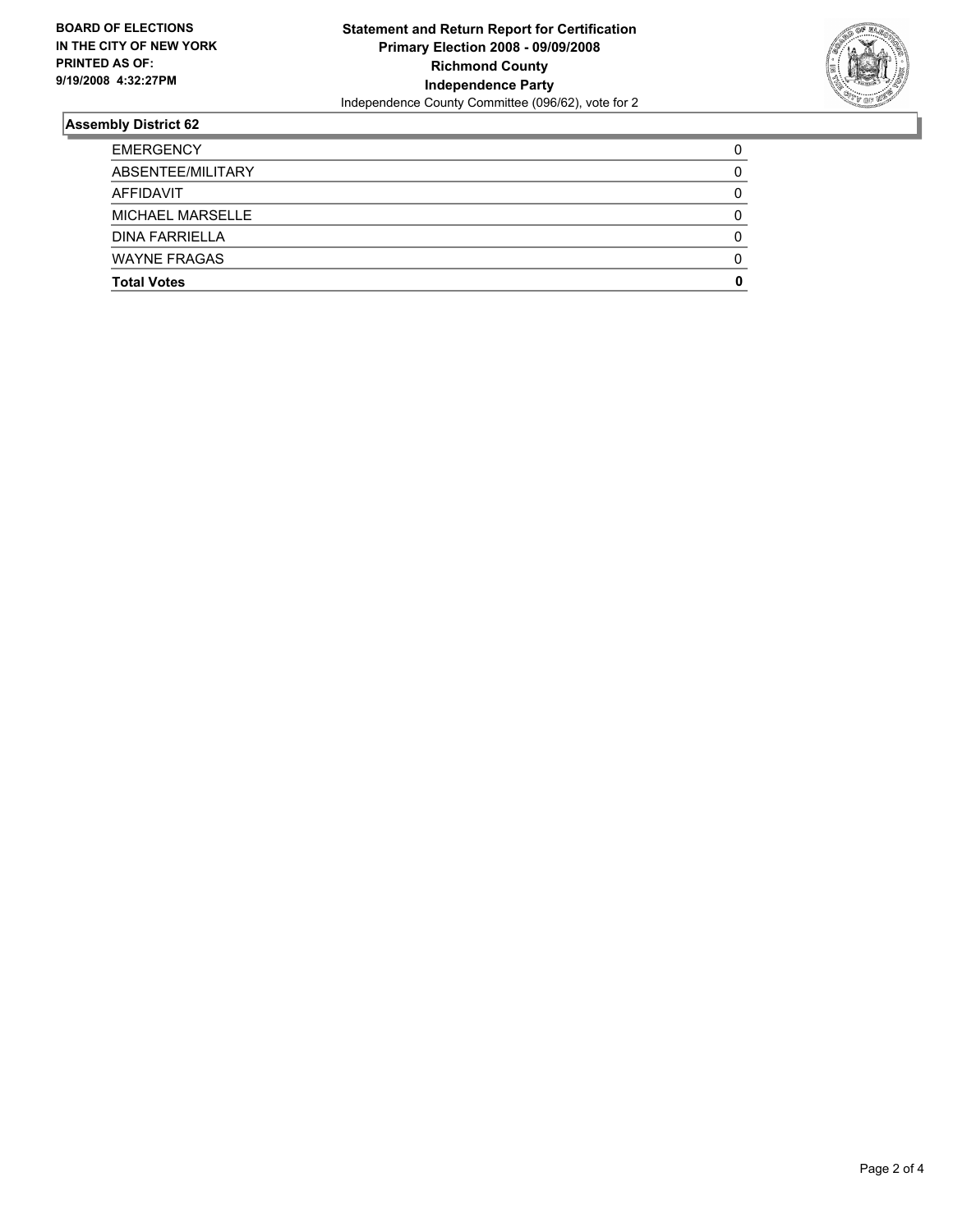#### **Statement and Return Report for Certification Primary Election 2008 - 09/09/2008 Richmond County Independence Party** Independence County Committee (096/62), vote for 2

#### **Total for Independence County Committee (096/62) - Richmond County**

| <b>Total Votes</b>      |  |
|-------------------------|--|
| <b>WAYNE FRAGAS</b>     |  |
| <b>DINA FARRIELLA</b>   |  |
| <b>MICHAEL MARSELLE</b> |  |
| AFFIDAVIT               |  |
| ABSENTEE/MILITARY       |  |
| <b>EMERGENCY</b>        |  |

We certify this statement to be correct, and have caused the same to be attested by the signatures of the members of the board, or a majority thereof, on

Secretary **Chairman** 

Chief Clerk

Canvassing Board **Canvassing Board** Canvassing Board **Deputy Chief Clerk** 

Canvassing Board



Date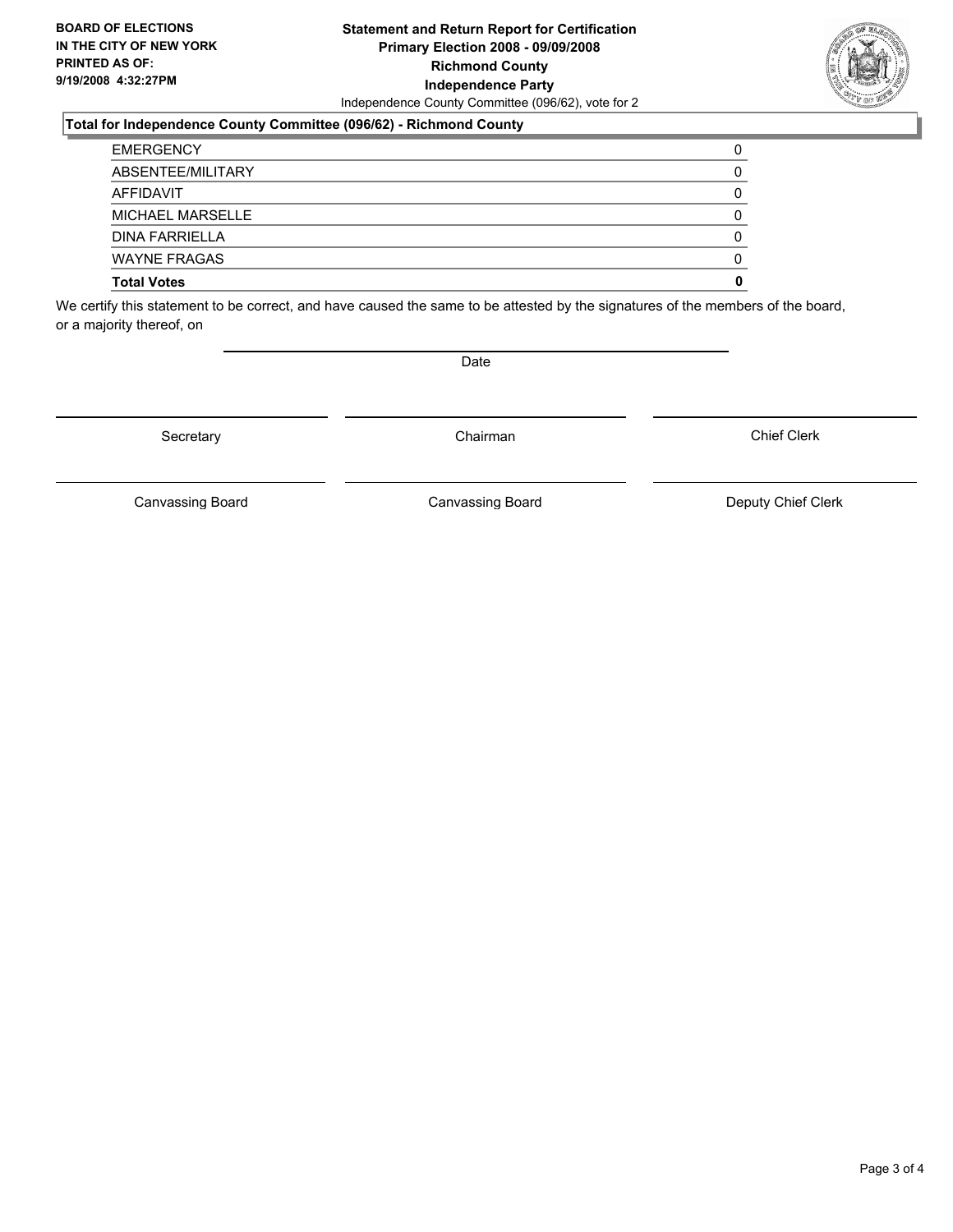**Statement and Return Report for Certification Primary Election 2008 - 09/09/2008 Richmond County Independence Party** Independence County Committee (096/62), vote for 2

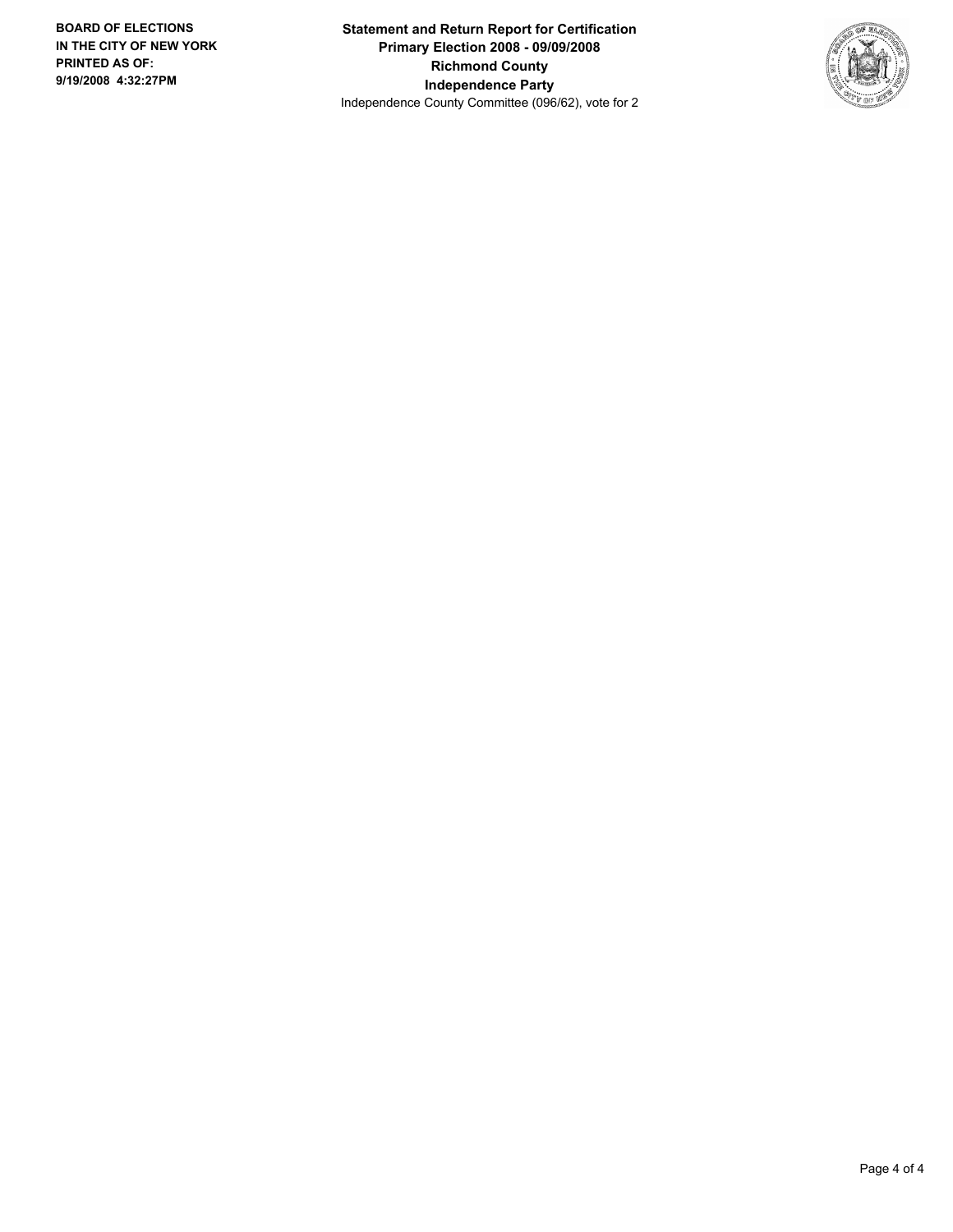

# **Primary Election 2008 - 09/09/2008 Richmond County - Independence Party**

Independence County Committee 099/62 Vote for 2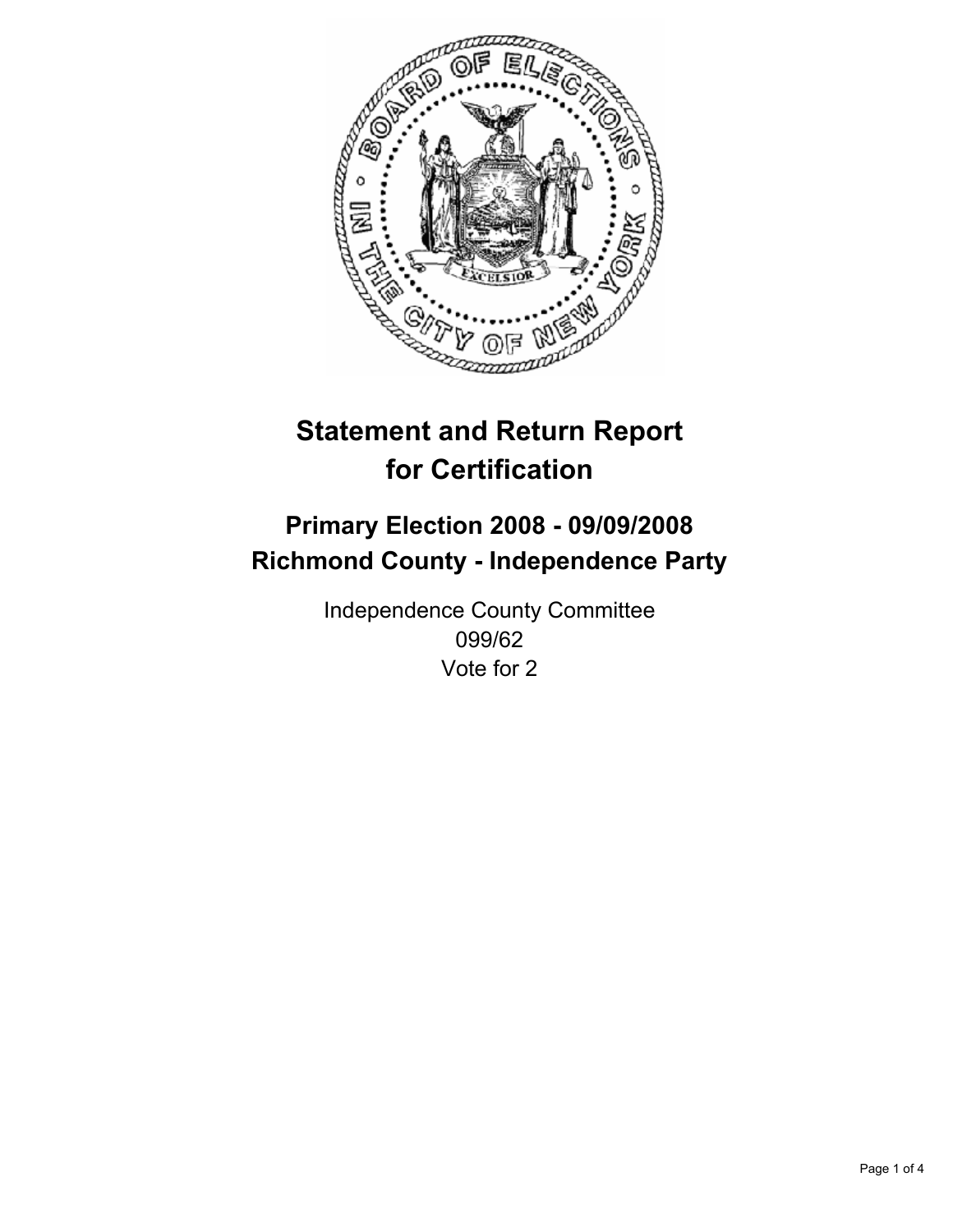

| <b>EMERGENCY</b>     |  |
|----------------------|--|
| ABSENTEE/MILITARY    |  |
| <b>AFFIDAVIT</b>     |  |
| <b>MARIA TRUSSO</b>  |  |
| <b>JOSEPH RENNER</b> |  |
| <b>JOHN GRANT</b>    |  |
| ANGEL GRECO          |  |
| <b>Total Votes</b>   |  |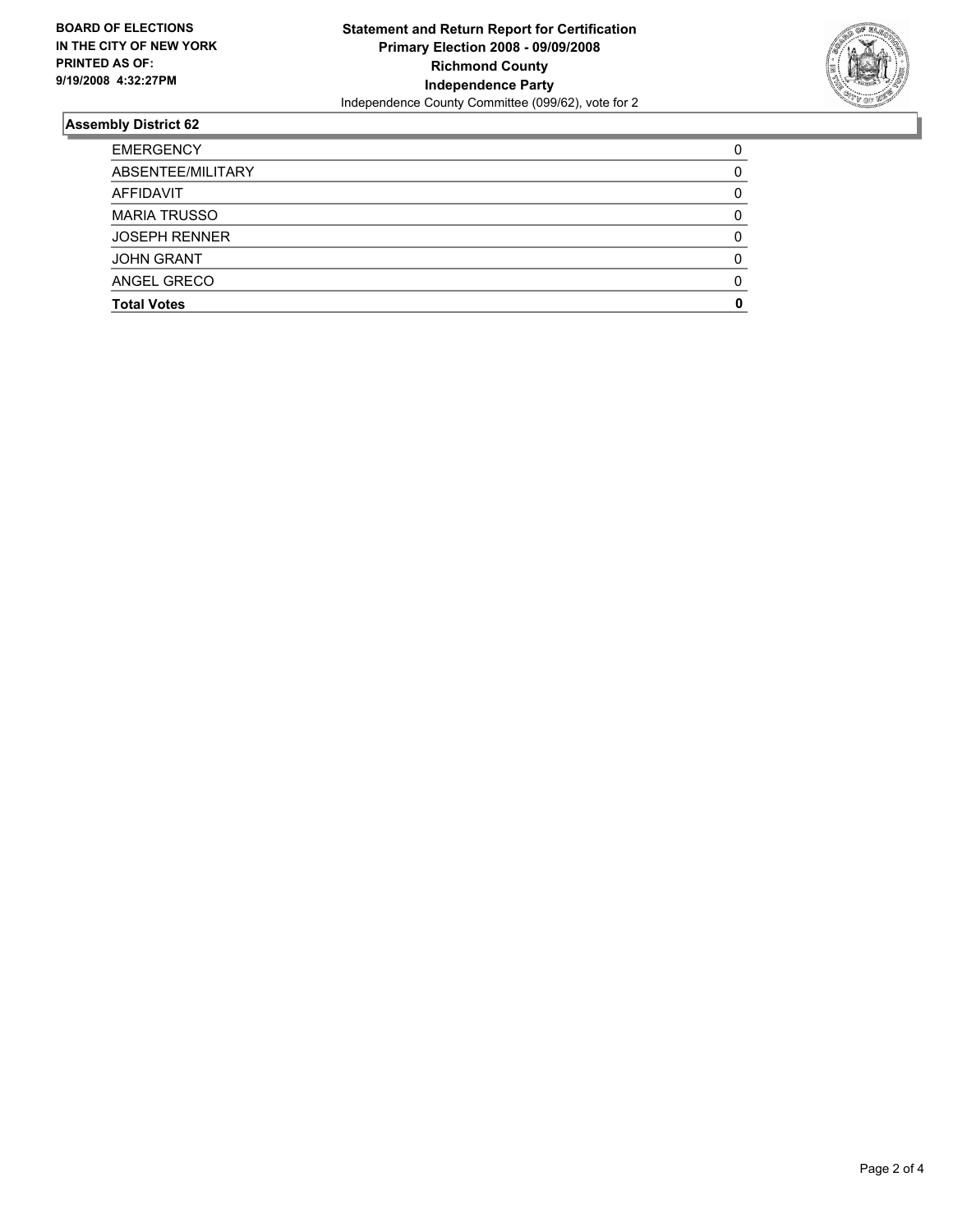#### **Statement and Return Report for Certification Primary Election 2008 - 09/09/2008 Richmond County Independence Party** Independence County Committee (099/62), vote for 2

#### **Total for Independence County Committee (099/62) - Richmond County**

| <b>EMERGENCY</b>     |  |
|----------------------|--|
| ABSENTEE/MILITARY    |  |
| <b>AFFIDAVIT</b>     |  |
| <b>MARIA TRUSSO</b>  |  |
| <b>JOSEPH RENNER</b> |  |
| <b>JOHN GRANT</b>    |  |
| ANGEL GRECO          |  |
| <b>Total Votes</b>   |  |

We certify this statement to be correct, and have caused the same to be attested by the signatures of the members of the board, or a majority thereof, on

Date

Secretary **Chairman** 

Canvassing Board

Canvassing Board **Canvassing Board** Canvassing Board **Deputy Chief Clerk** 

Chief Clerk

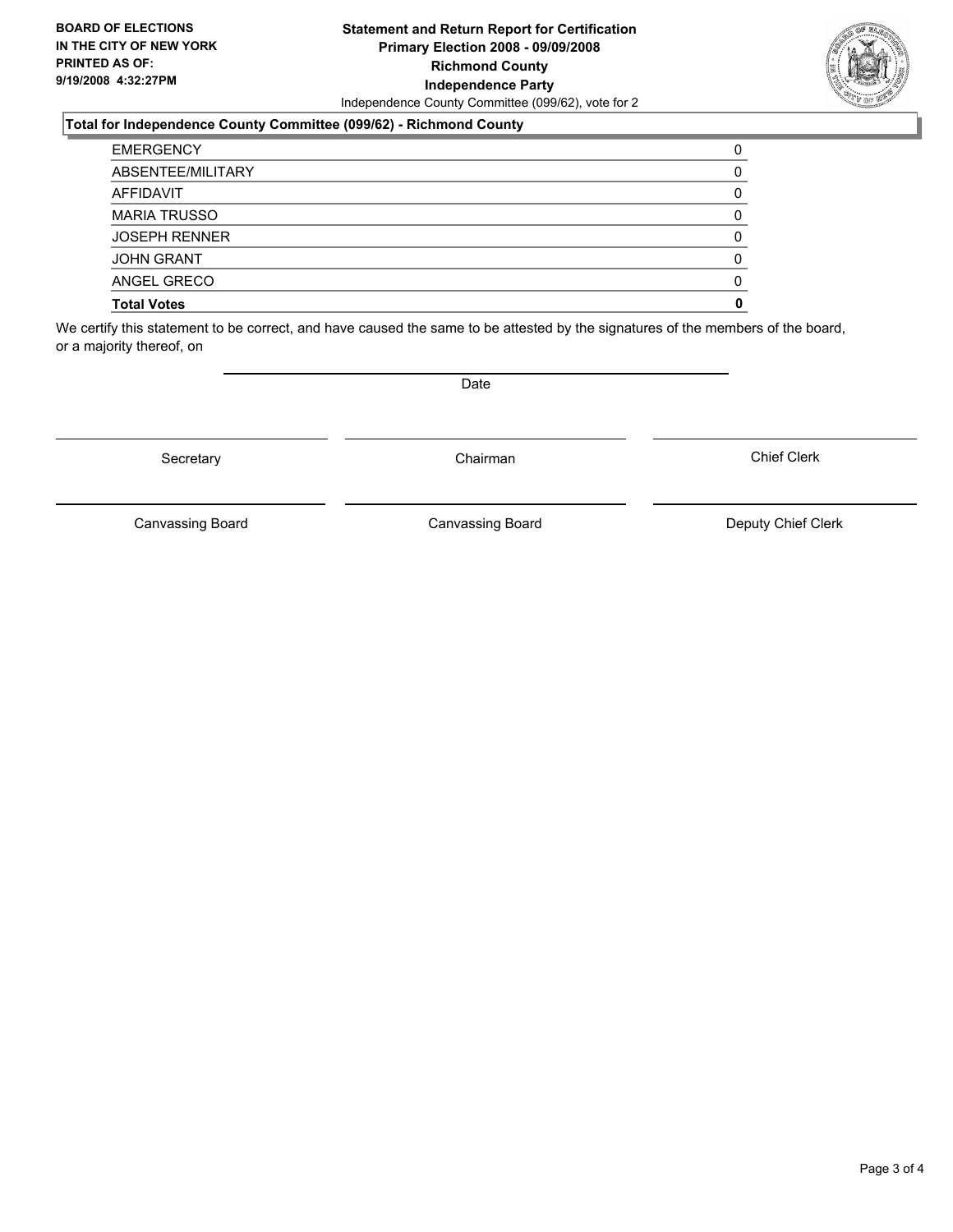**Statement and Return Report for Certification Primary Election 2008 - 09/09/2008 Richmond County Independence Party** Independence County Committee (099/62), vote for 2

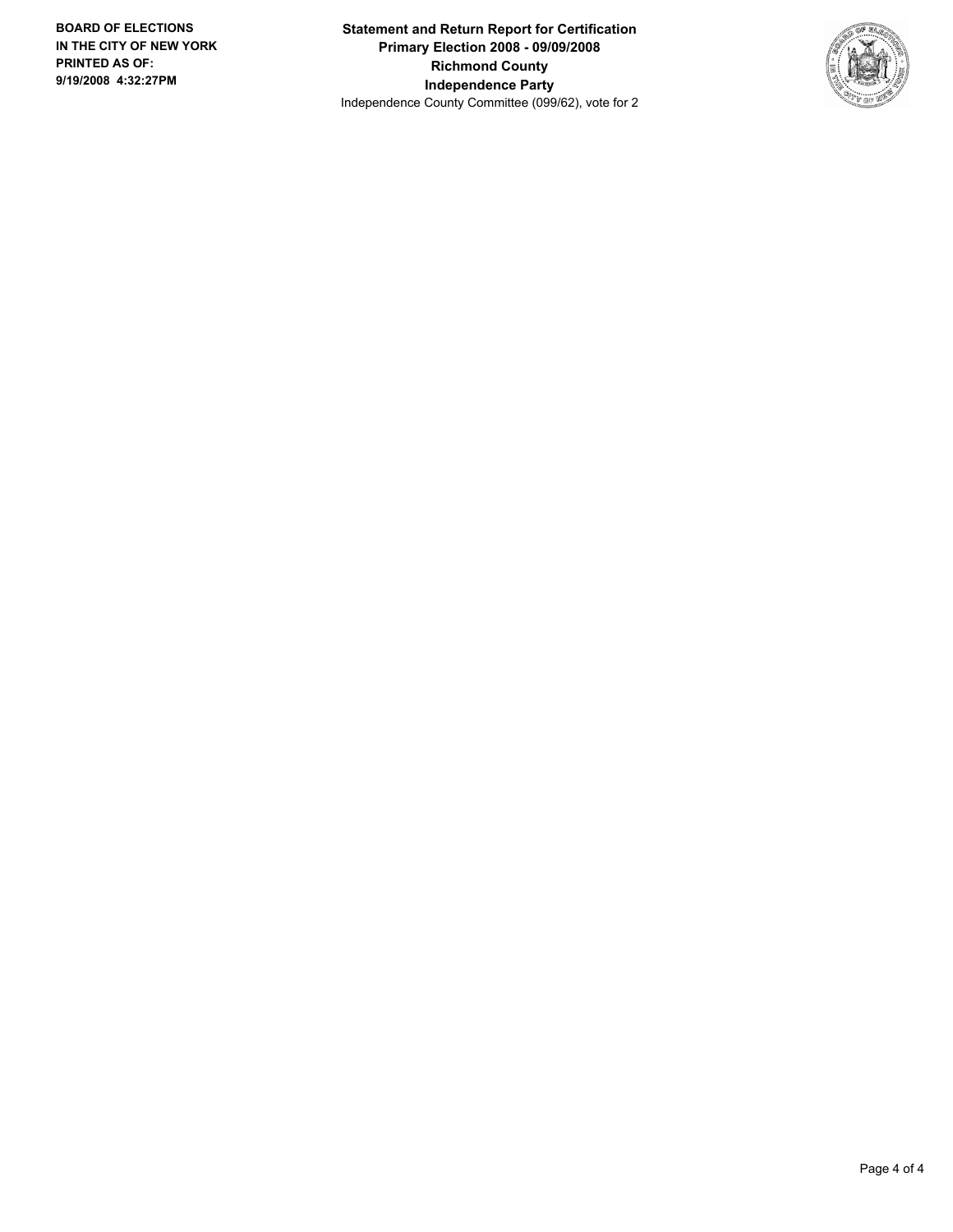

# **Primary Election 2008 - 09/09/2008 Richmond County - Independence Party**

Independence County Committee 008/63 Vote for 2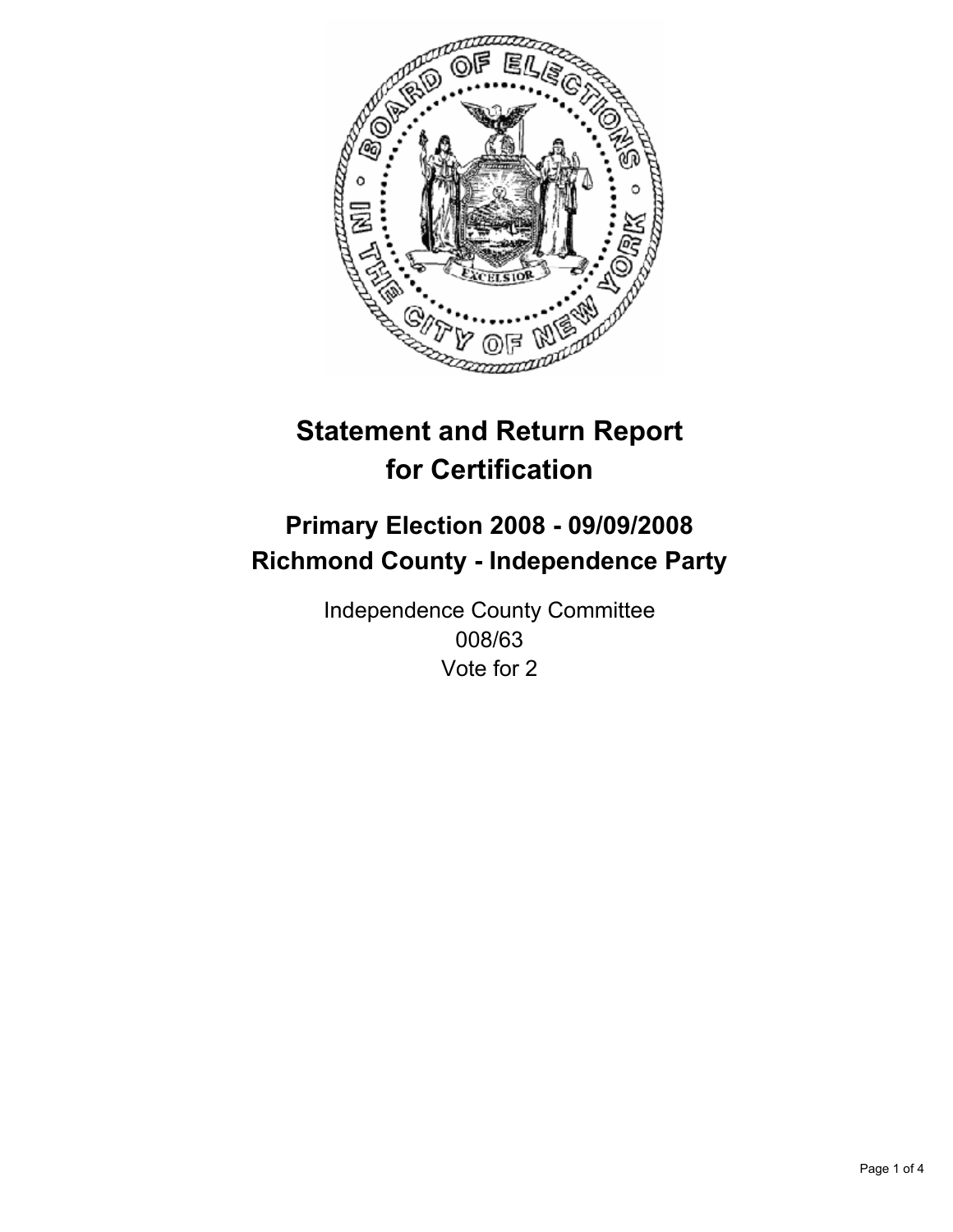

| <b>EMERGENCY</b>         |  |
|--------------------------|--|
| ABSENTEE/MILITARY        |  |
| AFFIDAVIT                |  |
| <b>JUDY A ABARNO</b>     |  |
| <b>SHAWN HUNT</b>        |  |
| <b>JOSEPHINE KEYMAKH</b> |  |
| DONGYOUNG KIM            |  |
| <b>Total Votes</b>       |  |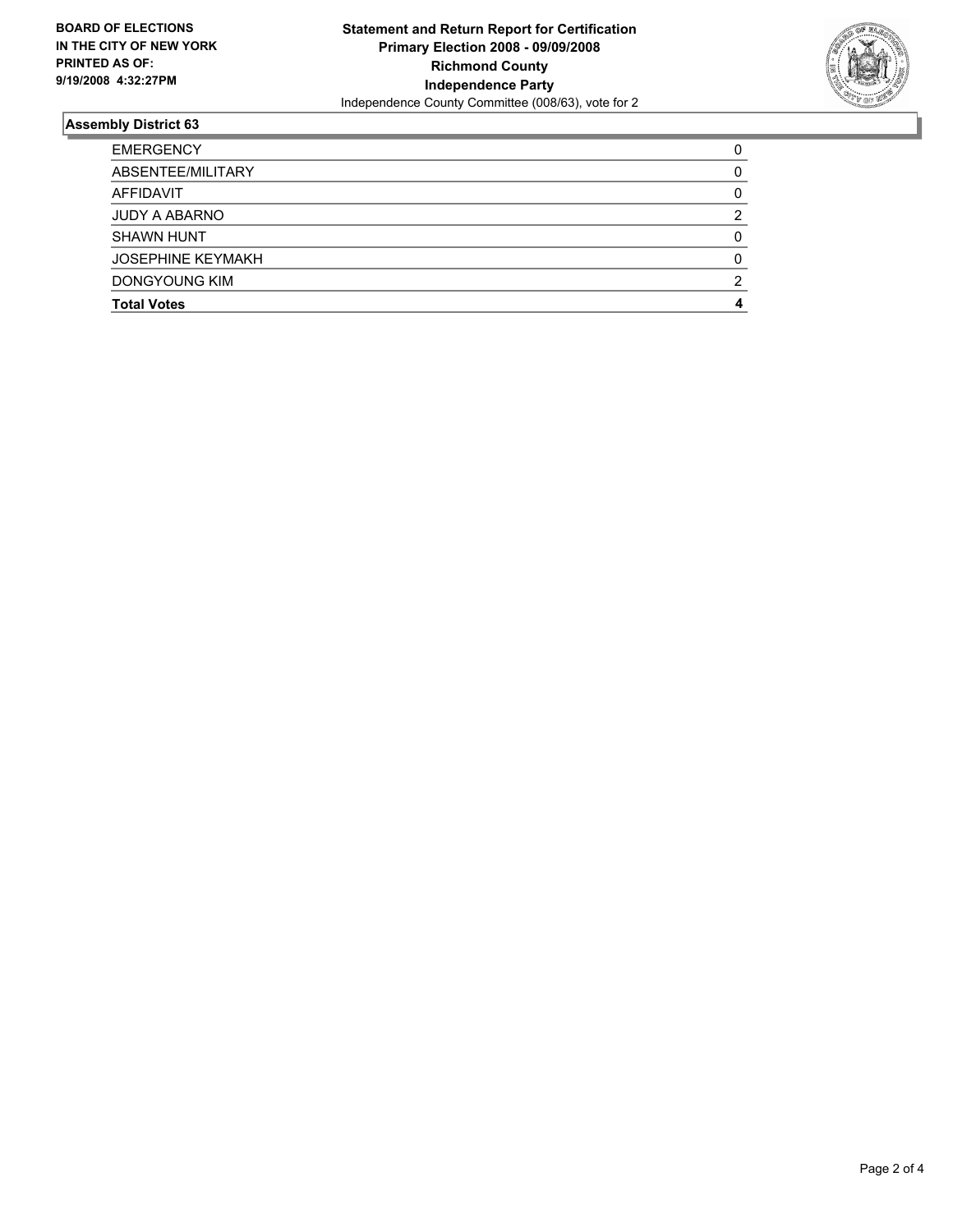#### **Statement and Return Report for Certification Primary Election 2008 - 09/09/2008 Richmond County Independence Party** Independence County Committee (008/63), vote for 2

#### **Total for Independence County Committee (008/63) - Richmond County**

| <b>EMERGENCY</b>         |  |
|--------------------------|--|
| ABSENTEE/MILITARY        |  |
| AFFIDAVIT                |  |
| <b>JUDY A ABARNO</b>     |  |
| <b>SHAWN HUNT</b>        |  |
| <b>JOSEPHINE KEYMAKH</b> |  |
| DONGYOUNG KIM            |  |
| <b>Total Votes</b>       |  |

We certify this statement to be correct, and have caused the same to be attested by the signatures of the members of the board, or a majority thereof, on

Secretary **Chairman** 

Canvassing Board

Canvassing Board **Canvassing Board** Canvassing Board **Deputy Chief Clerk** 

Chief Clerk

Date

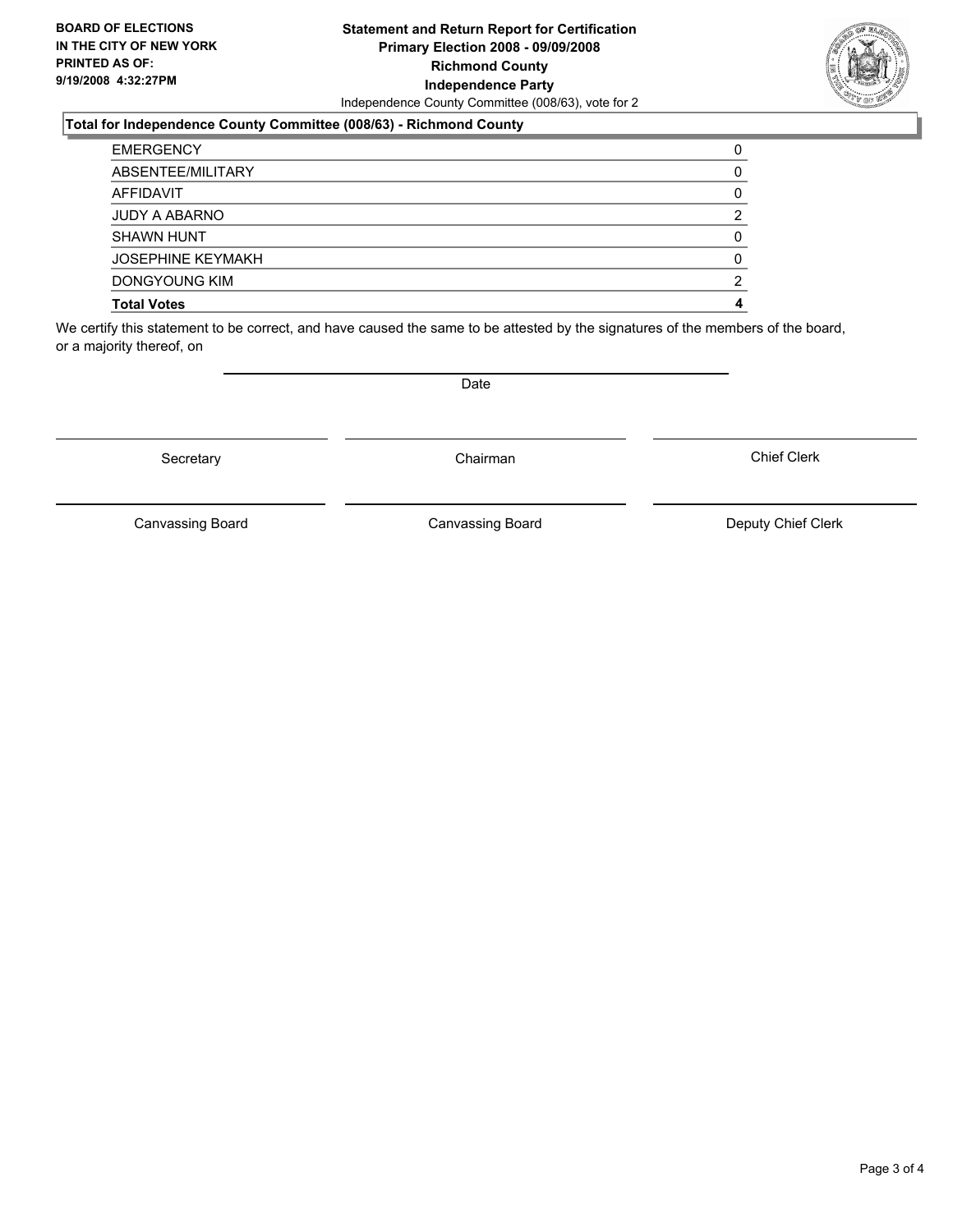**Statement and Return Report for Certification Primary Election 2008 - 09/09/2008 Richmond County Independence Party** Independence County Committee (008/63), vote for 2

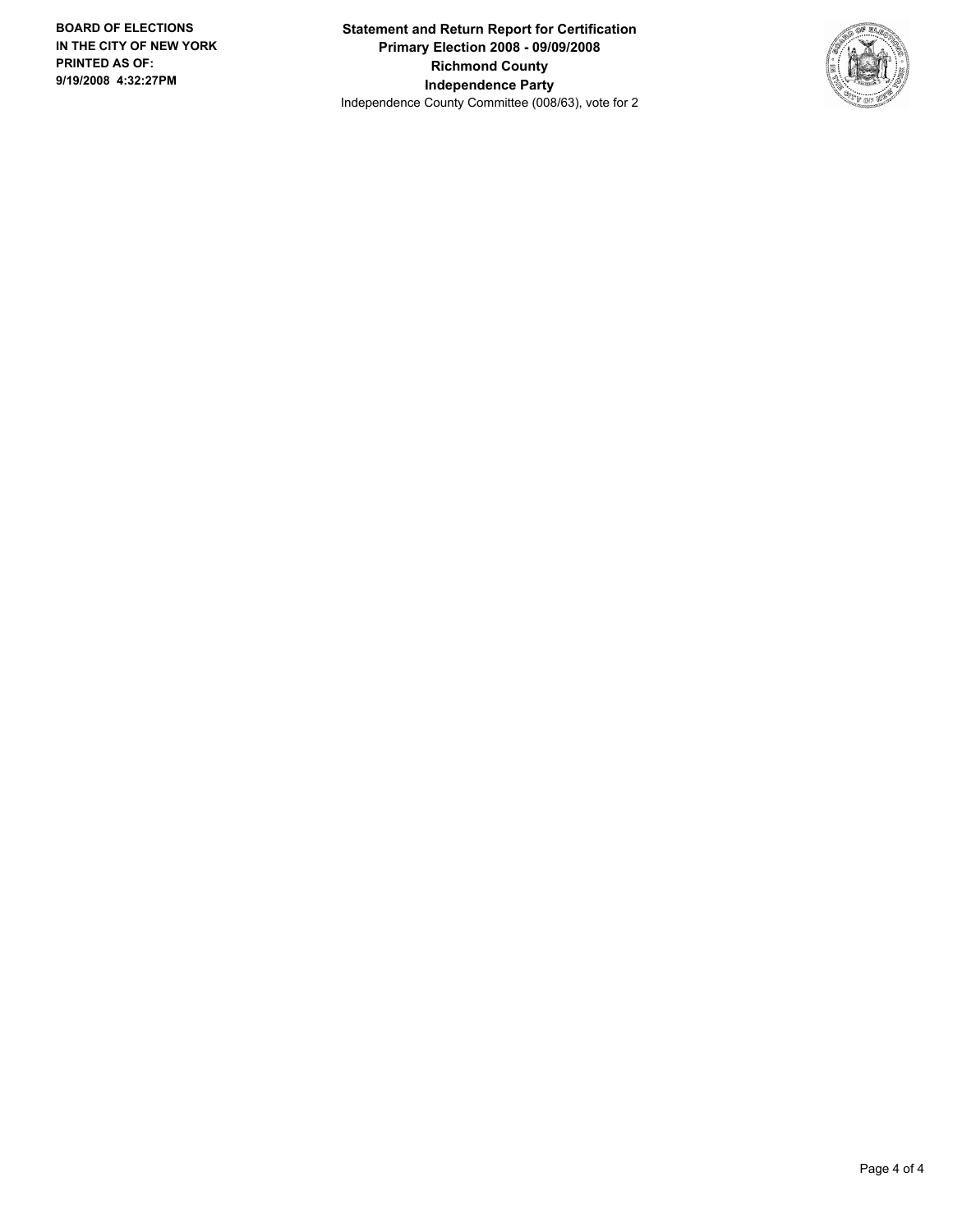

# **Primary Election 2008 - 09/09/2008 Richmond County - Independence Party**

Independence County Committee 009/63 Vote for 2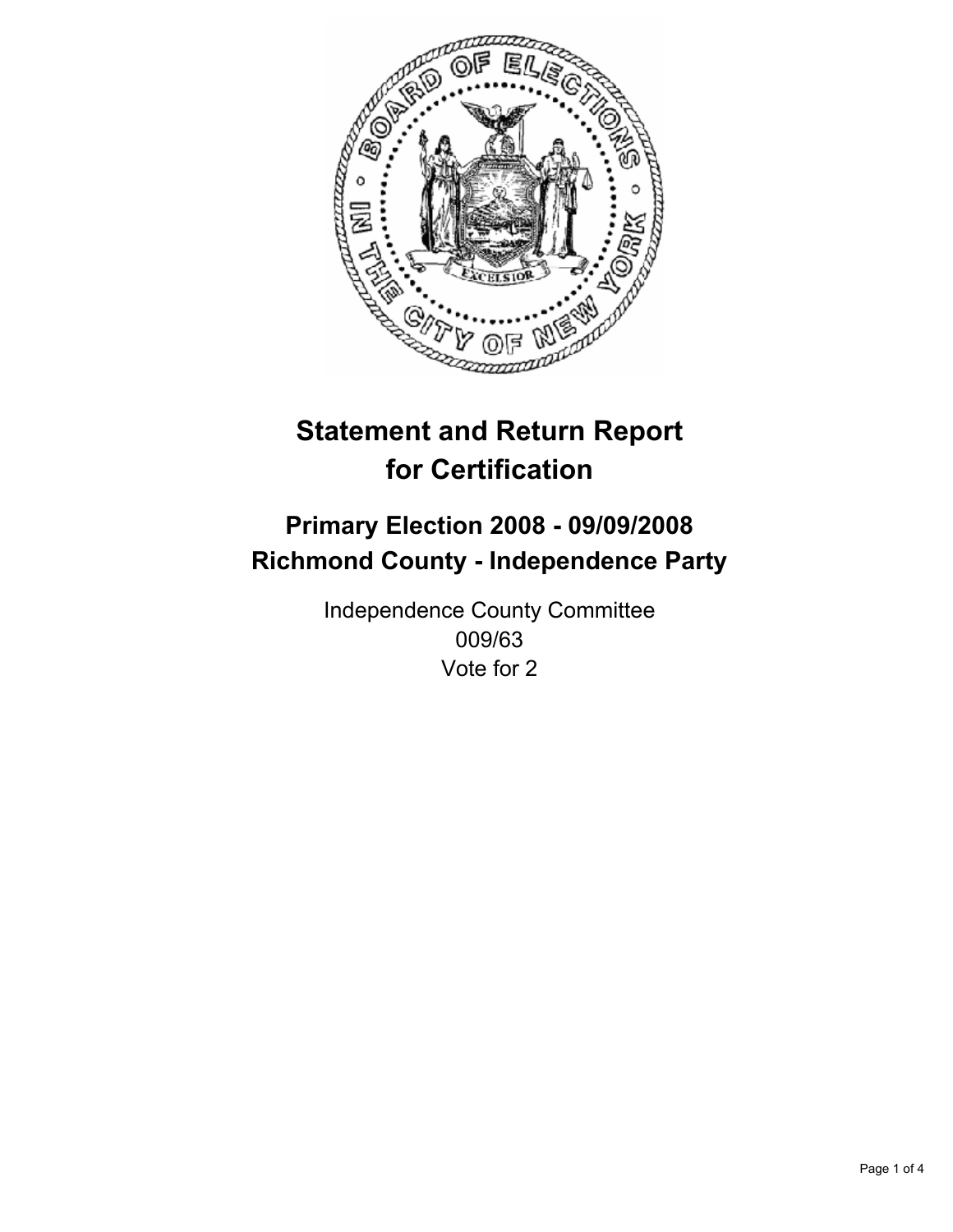

| <b>EMERGENCY</b>        |  |
|-------------------------|--|
| ABSENTEE/MILITARY       |  |
| AFFIDAVIT               |  |
| <b>WILLIAM NAISMITH</b> |  |
| <b>TIMOTHY SANABRIA</b> |  |
| <b>JAMES MATONS</b>     |  |
| <b>PAUL MILITELLO</b>   |  |
| <b>Total Votes</b>      |  |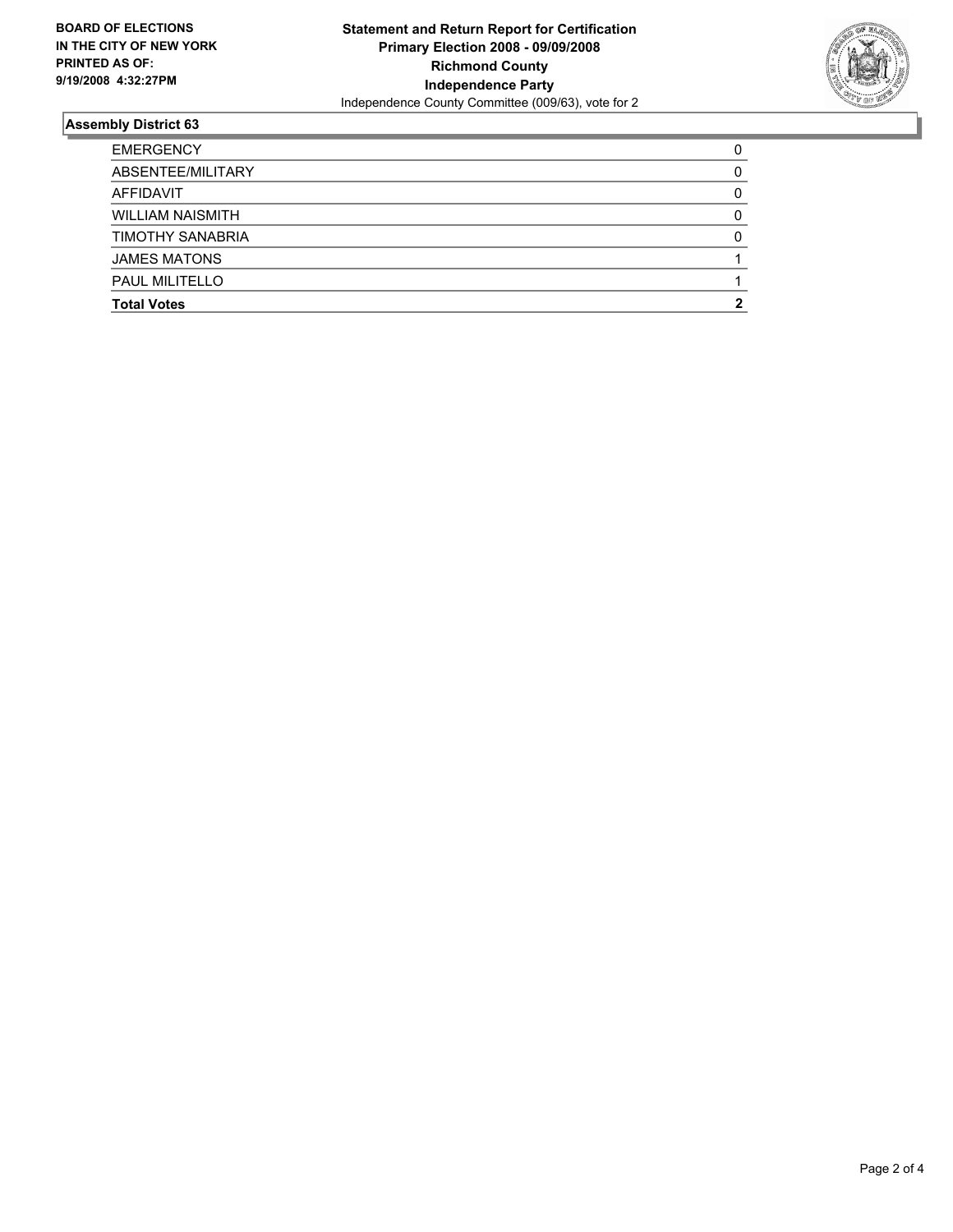#### **Statement and Return Report for Certification Primary Election 2008 - 09/09/2008 Richmond County Independence Party** Independence County Committee (009/63), vote for 2

#### **Total for Independence County Committee (009/63) - Richmond County**

| <b>EMERGENCY</b>        |  |
|-------------------------|--|
| ABSENTEE/MILITARY       |  |
| AFFIDAVIT               |  |
| <b>WILLIAM NAISMITH</b> |  |
| <b>TIMOTHY SANABRIA</b> |  |
| <b>JAMES MATONS</b>     |  |
| <b>PAUL MILITELLO</b>   |  |
| <b>Total Votes</b>      |  |

We certify this statement to be correct, and have caused the same to be attested by the signatures of the members of the board, or a majority thereof, on

Secretary **Chairman** 

Date

Canvassing Board **Canvassing Board** Canvassing Board **Deputy Chief Clerk** 

Chief Clerk

Canvassing Board

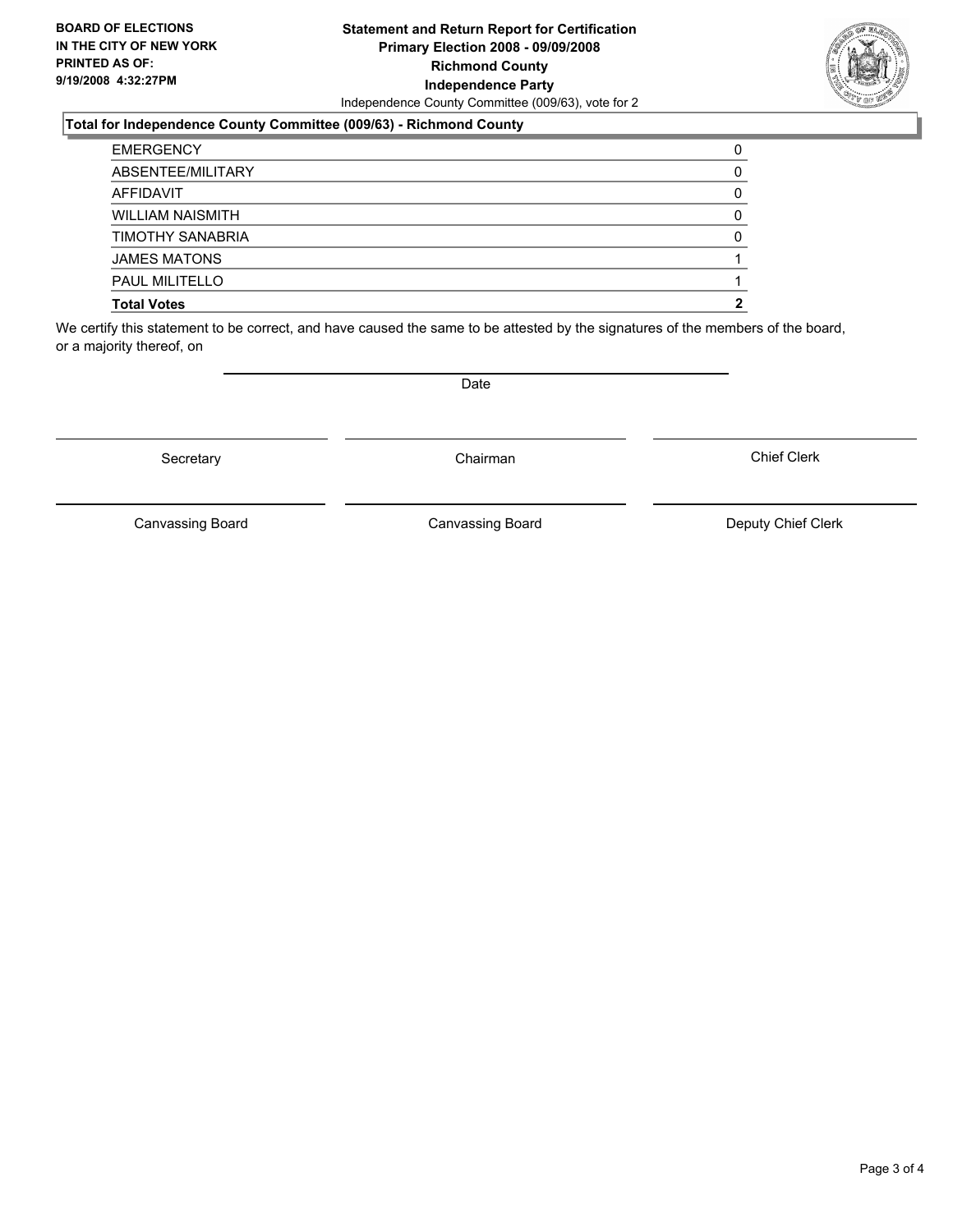**Statement and Return Report for Certification Primary Election 2008 - 09/09/2008 Richmond County Independence Party** Independence County Committee (009/63), vote for 2

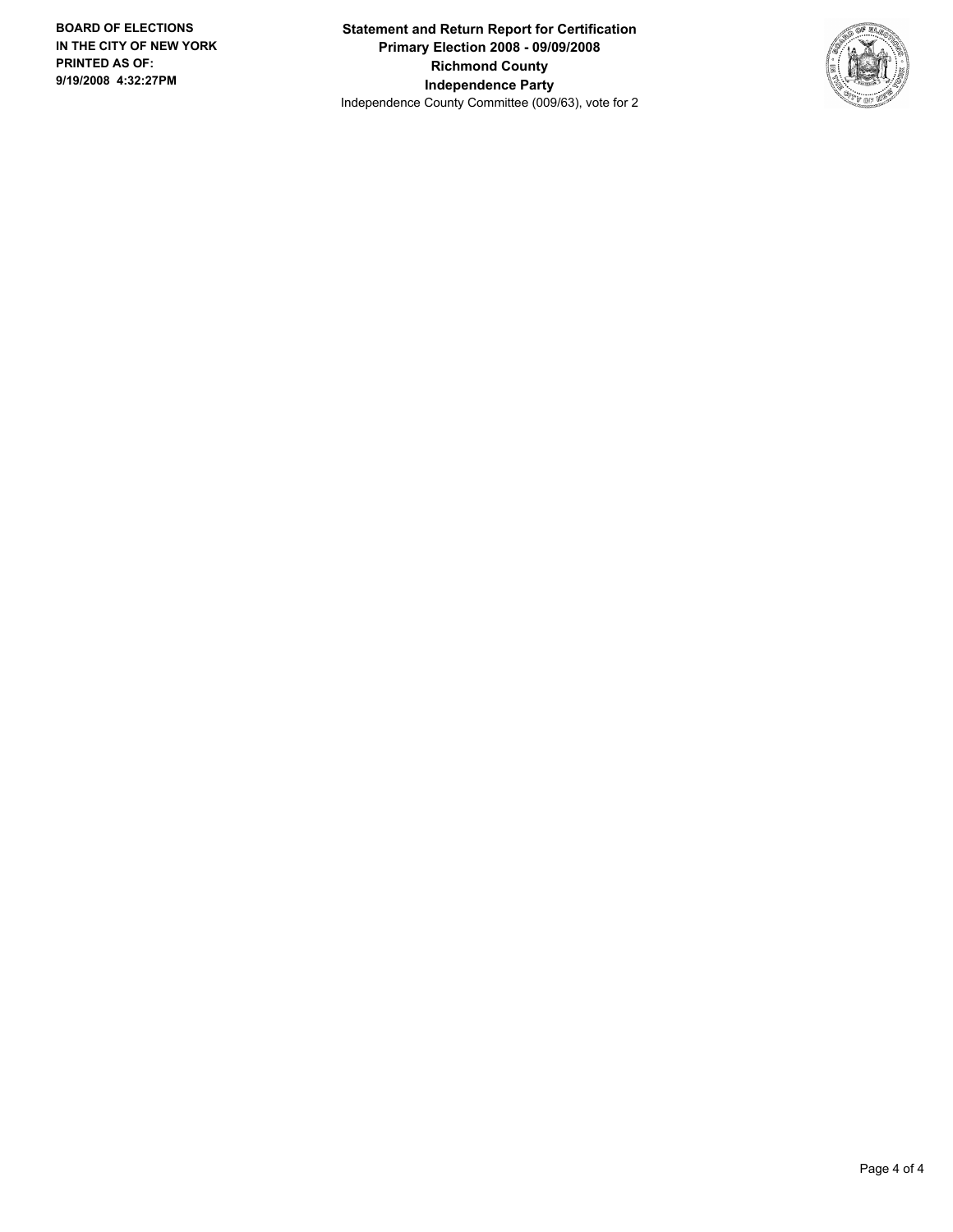

# **Primary Election 2008 - 09/09/2008 Richmond County - Independence Party**

Independence County Committee 013/63 Vote for 2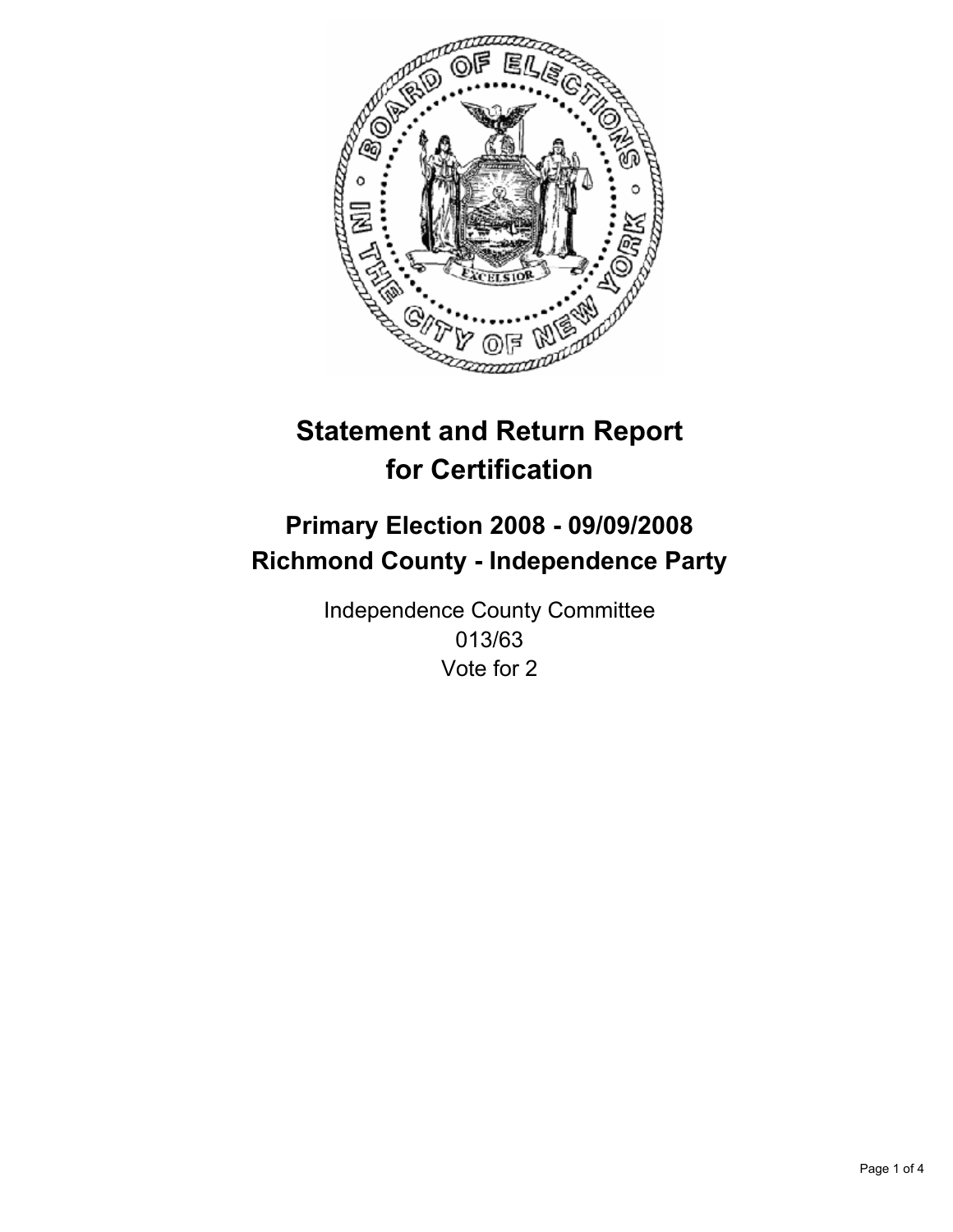

| <b>LEO CIANCI</b><br><b>Total Votes</b> |  |
|-----------------------------------------|--|
| <b>JEROME CHARLES</b>                   |  |
| <b>CHRISTY DIGREGORIO</b>               |  |
| CHRISTOPHER DIGREGORIO                  |  |
| AFFIDAVIT                               |  |
| ABSENTEE/MILITARY                       |  |
| <b>EMERGENCY</b>                        |  |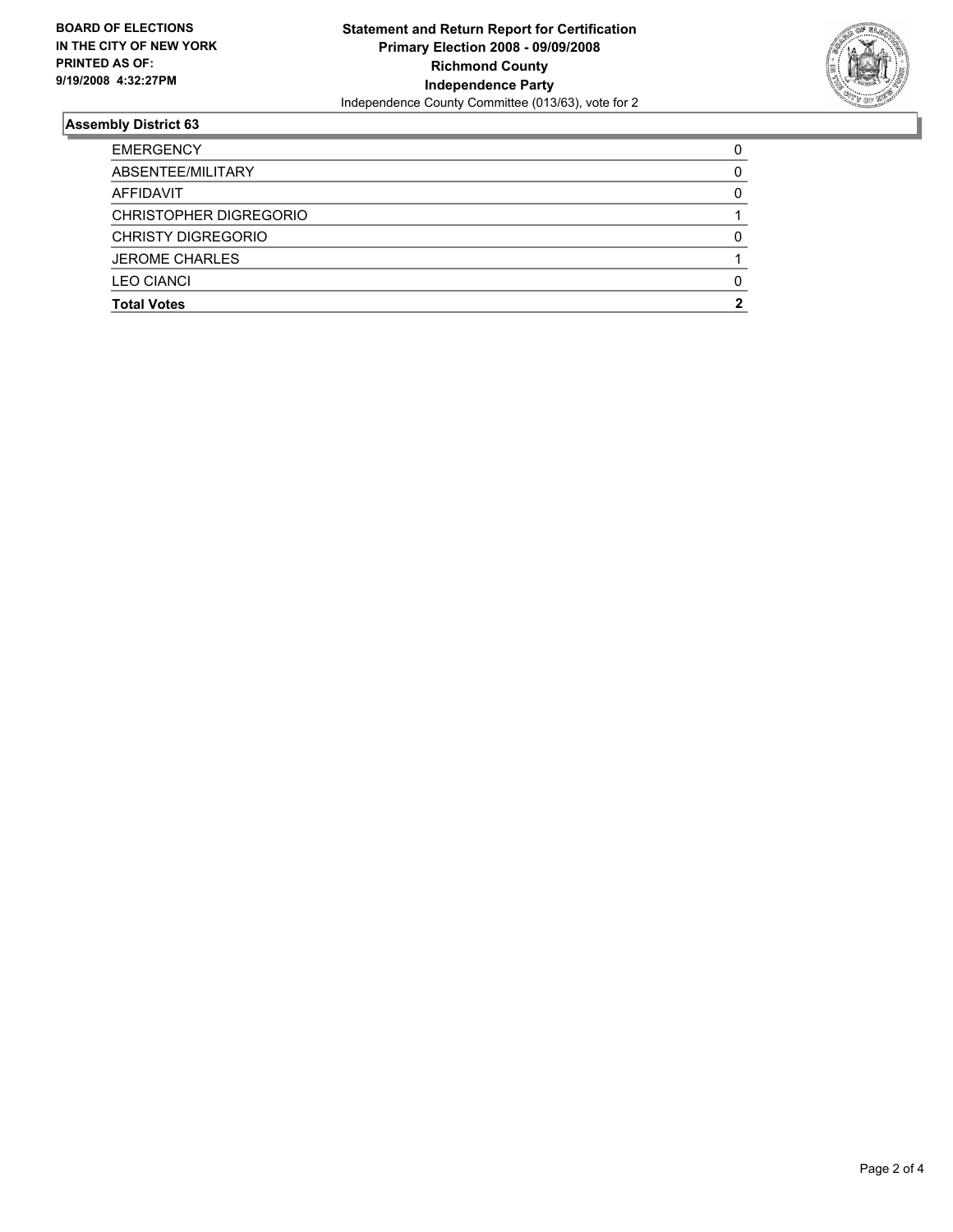#### **Statement and Return Report for Certification Primary Election 2008 - 09/09/2008 Richmond County Independence Party** Independence County Committee (013/63), vote for 2

### **Total for Independence County Committee (013/63) - Richmond County**

| <b>Total Votes</b>        |  |
|---------------------------|--|
| <b>LEO CIANCI</b>         |  |
| <b>JEROME CHARLES</b>     |  |
| <b>CHRISTY DIGREGORIO</b> |  |
| CHRISTOPHER DIGREGORIO    |  |
| AFFIDAVIT                 |  |
| ABSENTEE/MILITARY         |  |
| <b>EMERGENCY</b>          |  |

We certify this statement to be correct, and have caused the same to be attested by the signatures of the members of the board, or a majority thereof, on

Canvassing Board

Canvassing Board **Canvassing Board** Canvassing Board **Deputy Chief Clerk** 

Chief Clerk

Page 3 of 4



Secretary **Chairman** 

Date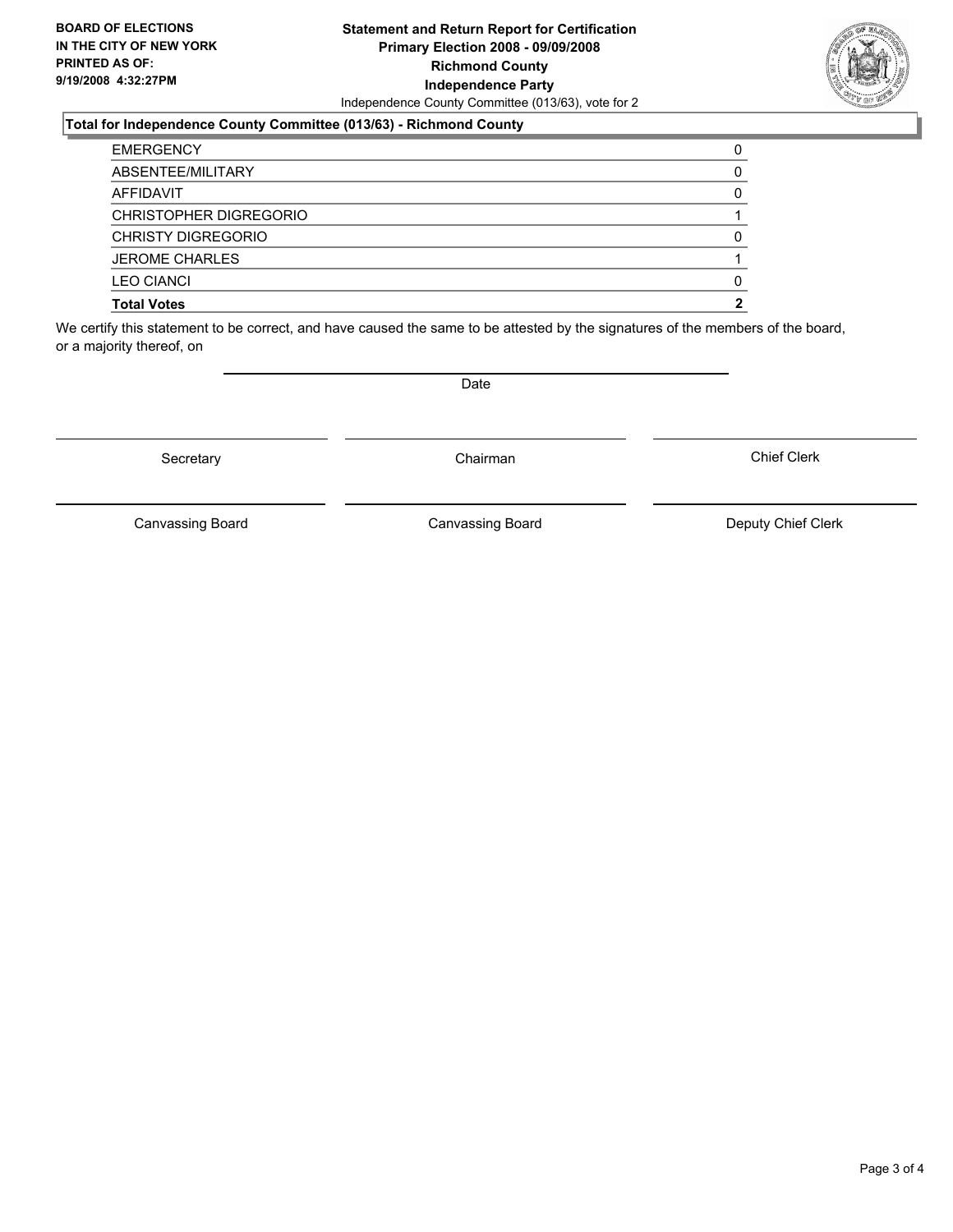**Statement and Return Report for Certification Primary Election 2008 - 09/09/2008 Richmond County Independence Party** Independence County Committee (013/63), vote for 2

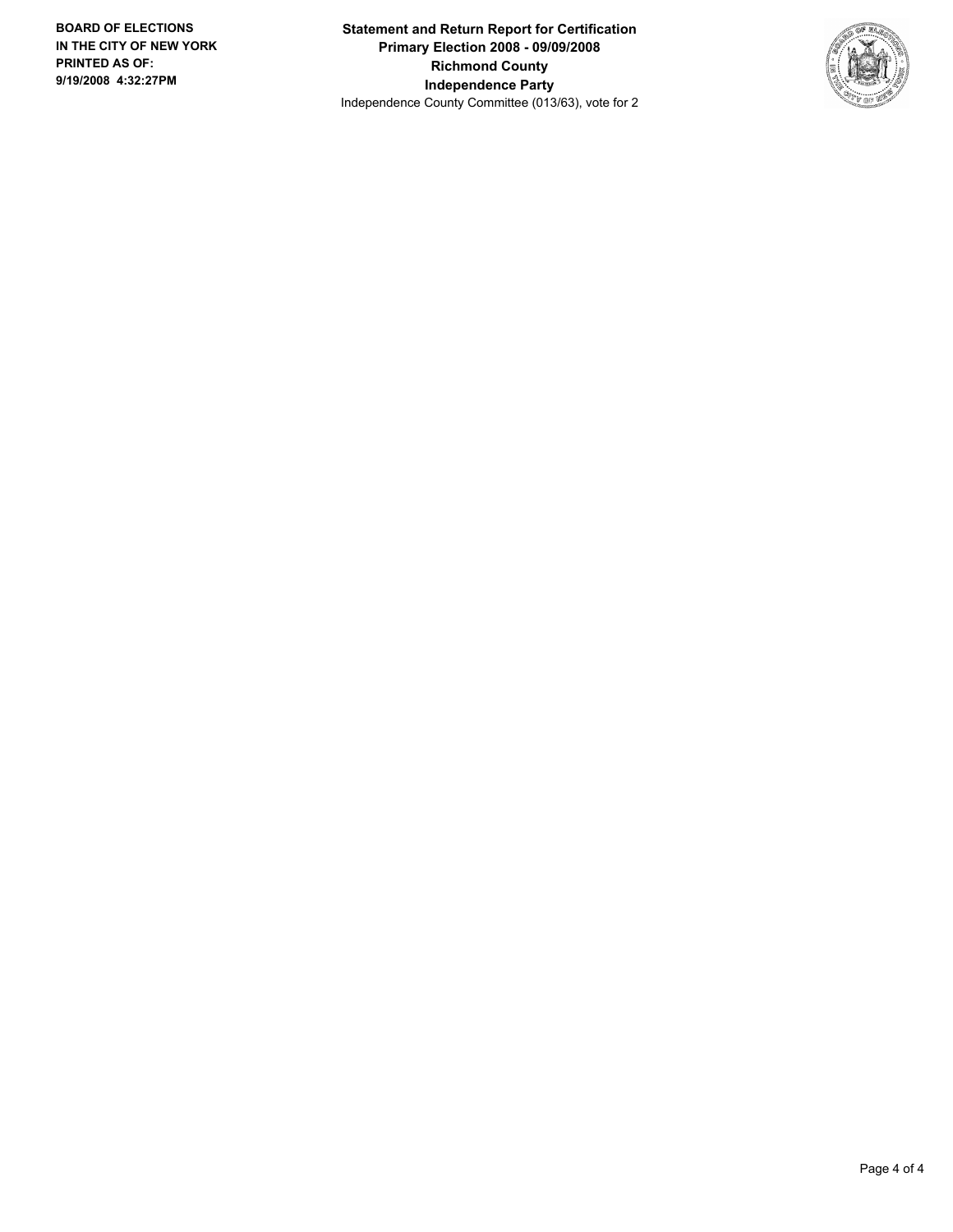

# **Primary Election 2008 - 09/09/2008 Richmond County - Independence Party**

Independence County Committee 014/63 Vote for 2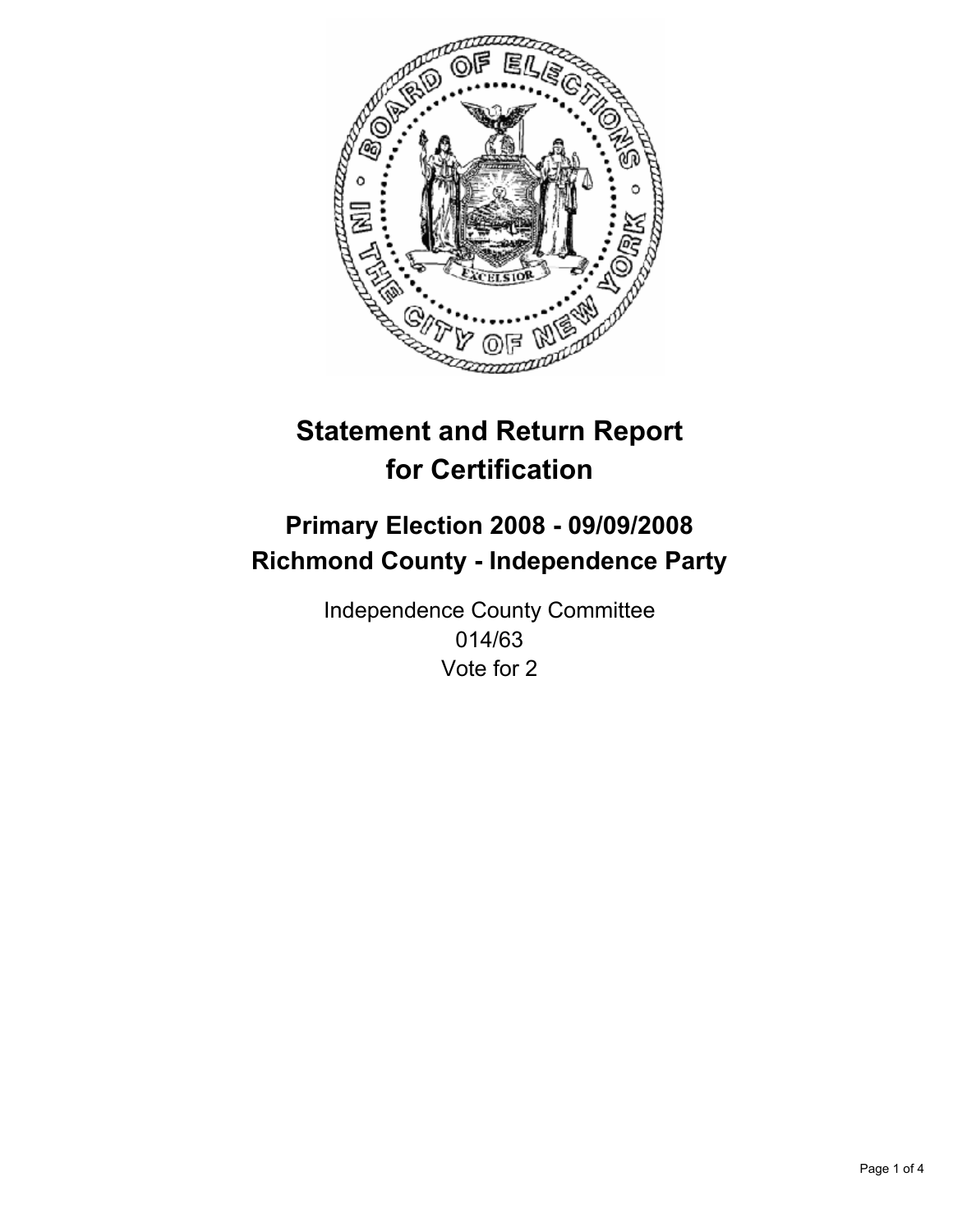

| <b>EMERGENCY</b>     |  |
|----------------------|--|
| ABSENTEE/MILITARY    |  |
| AFFIDAVIT            |  |
| <b>CAMILLE LAZAR</b> |  |
| <b>JUNE HOLMAN</b>   |  |
| YU DAN HUANG         |  |
| <b>Total Votes</b>   |  |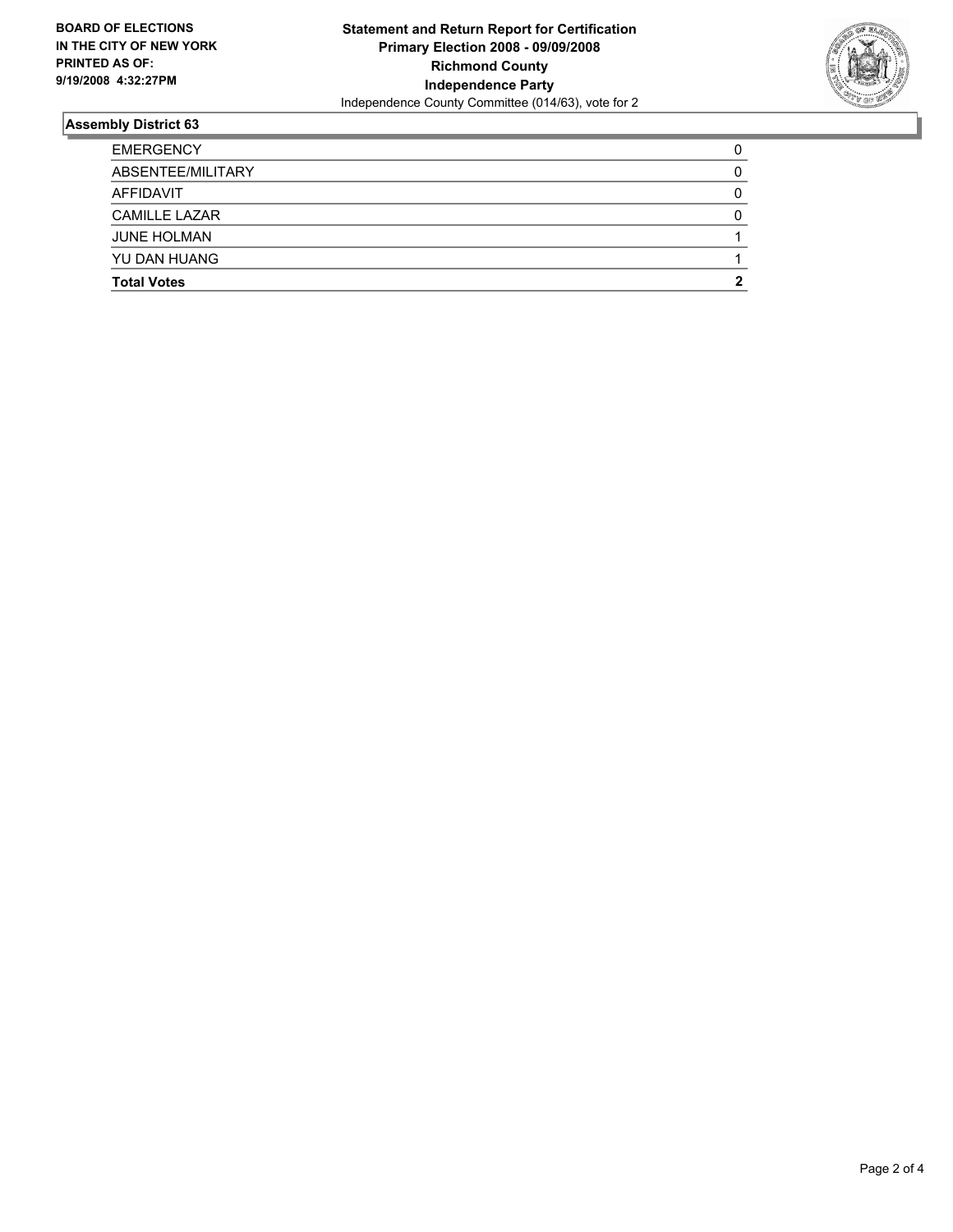#### **Statement and Return Report for Certification Primary Election 2008 - 09/09/2008 Richmond County Independence Party** Independence County Committee (014/63), vote for 2

#### **Total for Independence County Committee (014/63) - Richmond County**

| <b>Total Votes</b>   |  |
|----------------------|--|
| YU DAN HUANG         |  |
| <b>JUNE HOLMAN</b>   |  |
| <b>CAMILLE LAZAR</b> |  |
| AFFIDAVIT            |  |
| ABSENTEE/MILITARY    |  |
| <b>EMERGENCY</b>     |  |

We certify this statement to be correct, and have caused the same to be attested by the signatures of the members of the board, or a majority thereof, on

Secretary **Chairman** 

Date

Chief Clerk

Canvassing Board **Canvassing Board** Canvassing Board **Deputy Chief Clerk** 

Canvassing Board

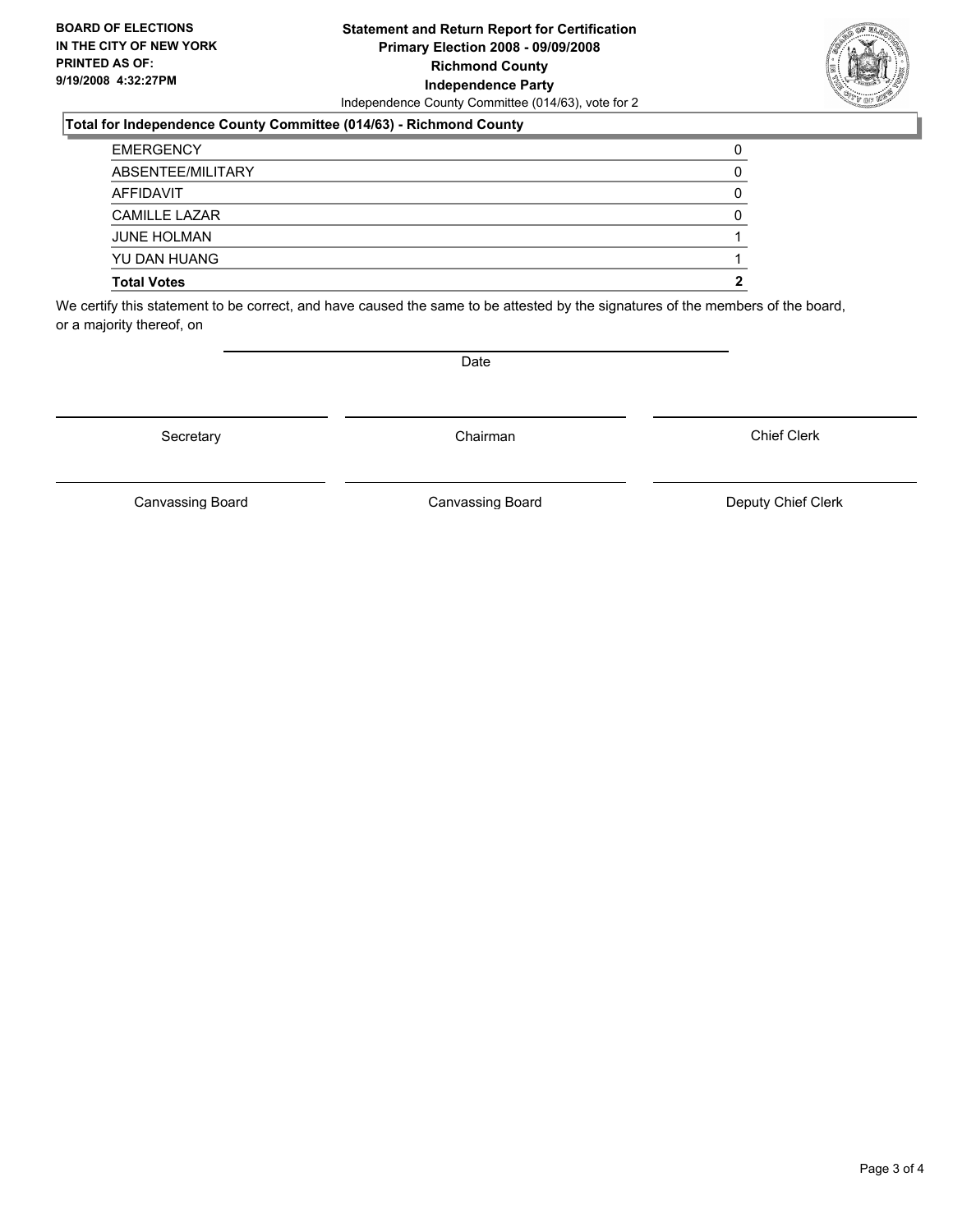**Statement and Return Report for Certification Primary Election 2008 - 09/09/2008 Richmond County Independence Party** Independence County Committee (014/63), vote for 2

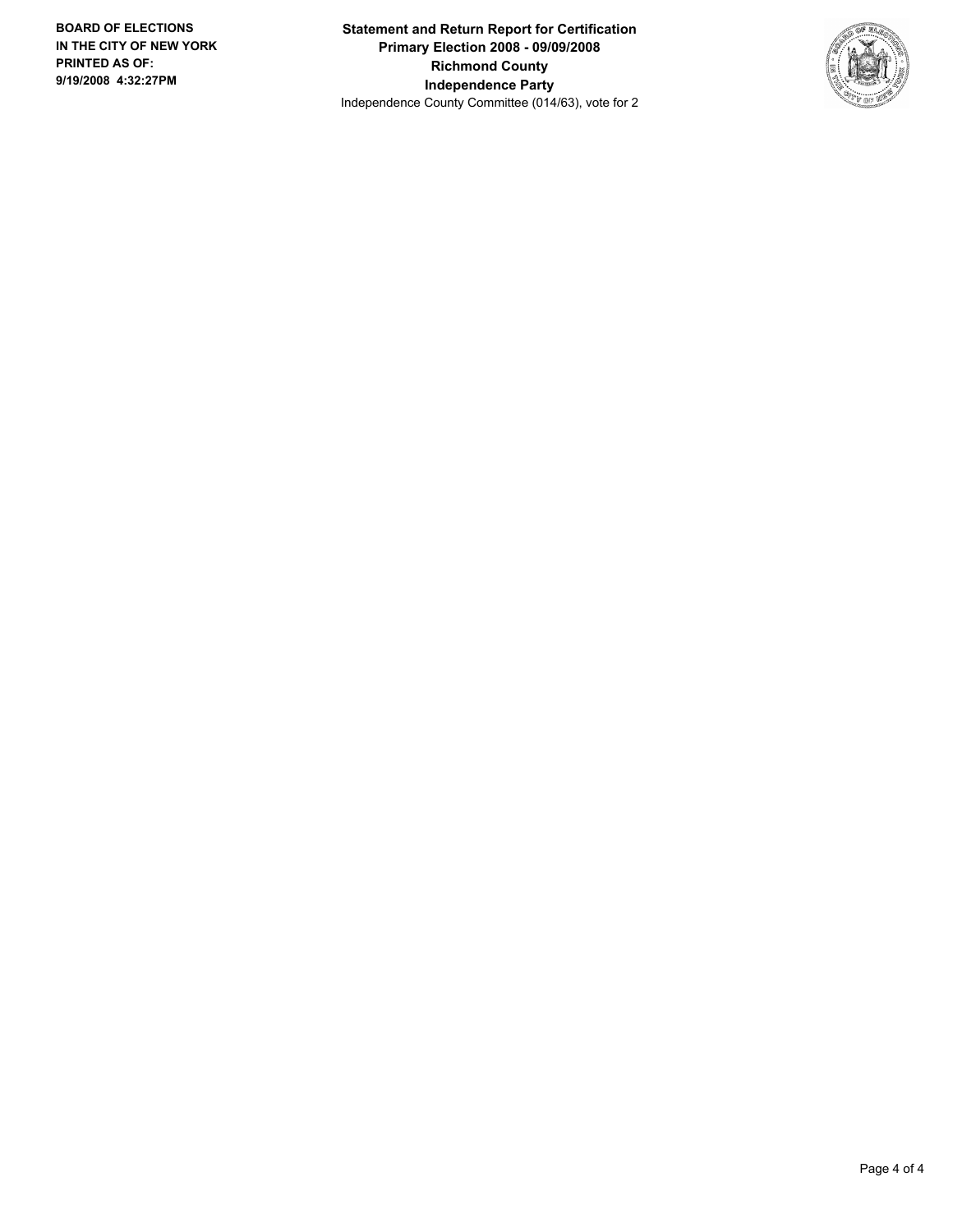

# **Primary Election 2008 - 09/09/2008 Richmond County - Independence Party**

Independence County Committee 019/63 Vote for 2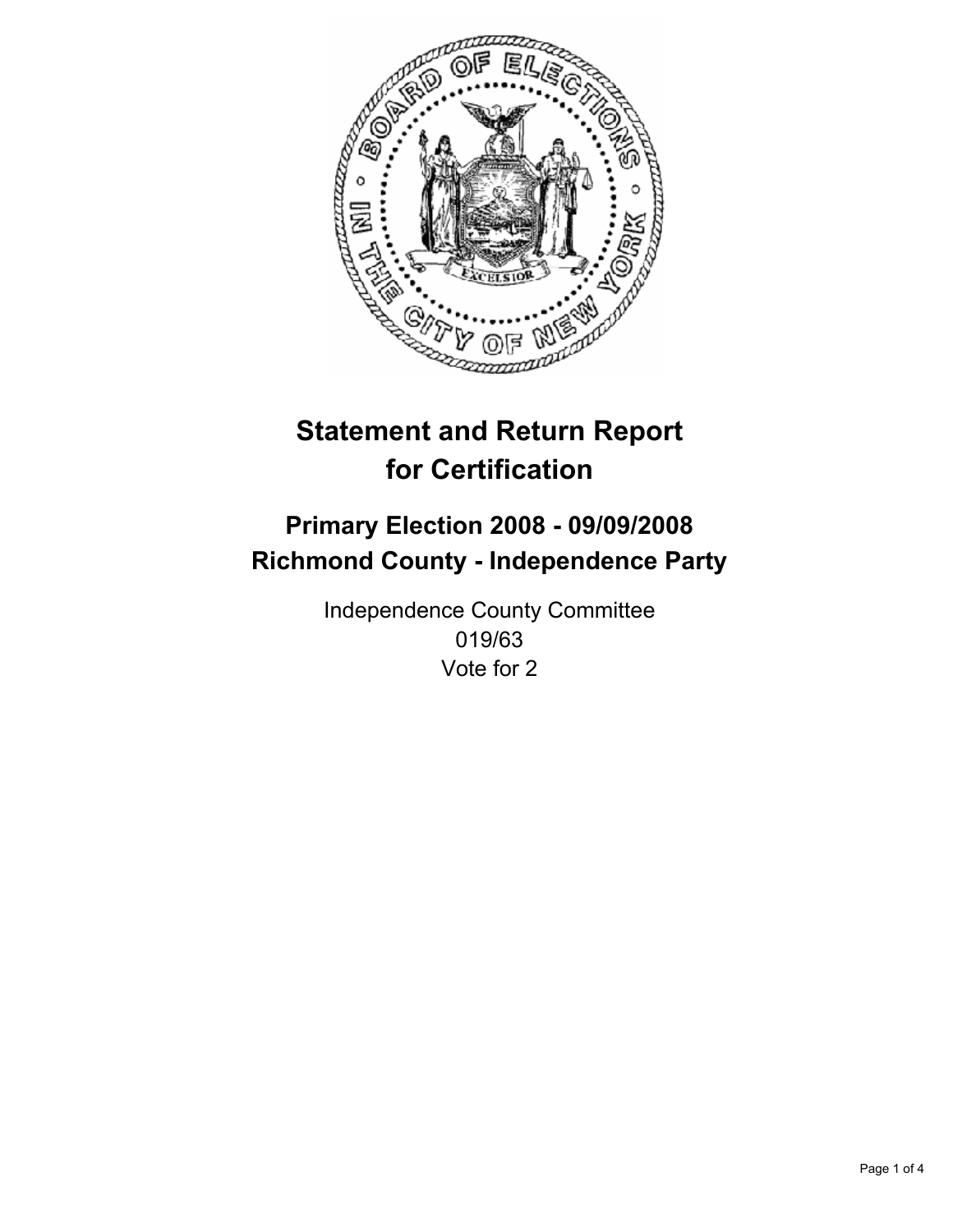

| <b>EMERGENCY</b>        |  |
|-------------------------|--|
| ABSENTEE/MILITARY       |  |
| AFFIDAVIT               |  |
| <b>JILLIAN VITALE</b>   |  |
| <b>ASHA REDDY</b>       |  |
| <b>JOEL MOTTOLA</b>     |  |
| <b>DENNIS NORDSTROM</b> |  |
| <b>Total Votes</b>      |  |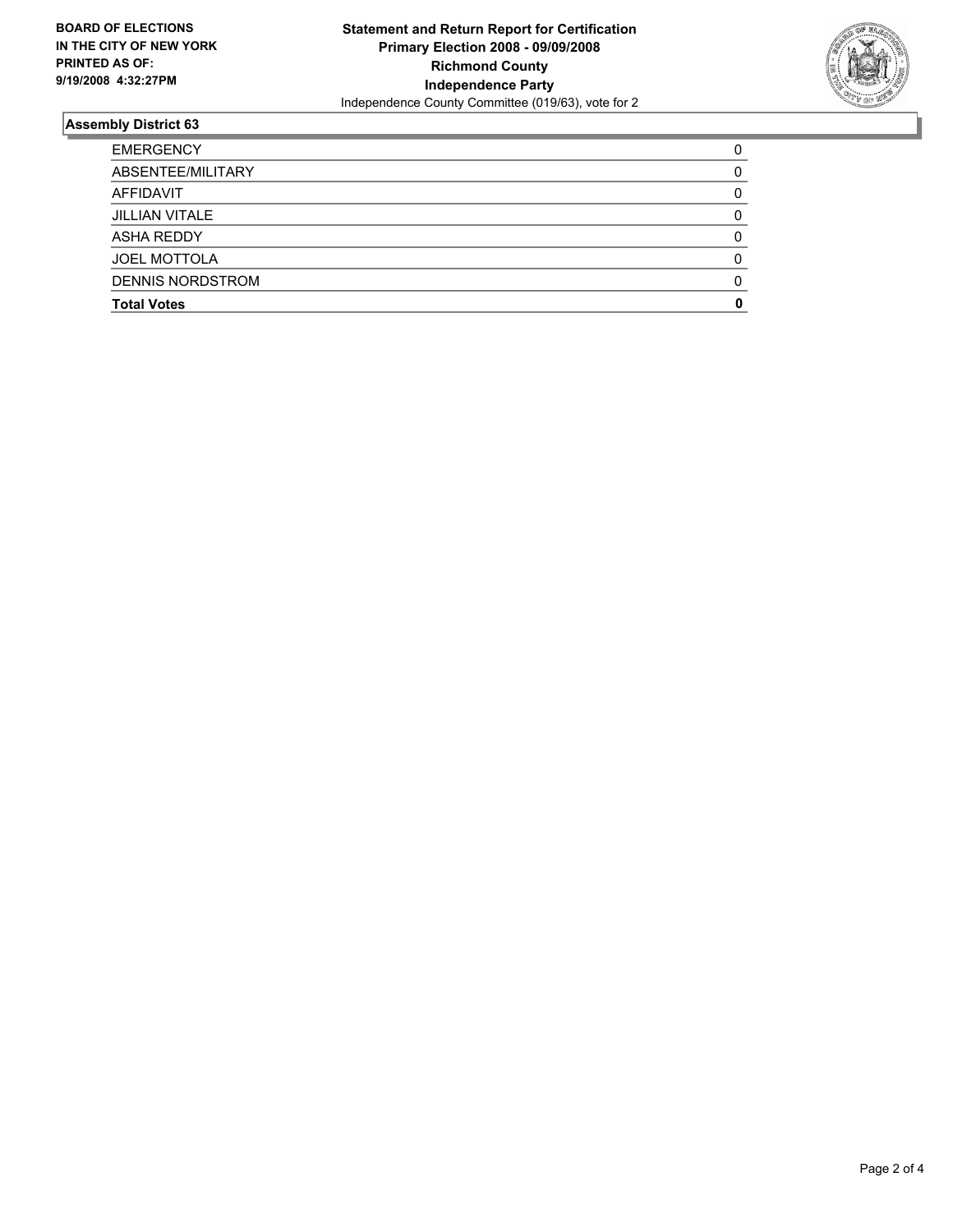#### **Statement and Return Report for Certification Primary Election 2008 - 09/09/2008 Richmond County Independence Party** Independence County Committee (019/63), vote for 2

#### **Total for Independence County Committee (019/63) - Richmond County**

| <b>EMERGENCY</b>        |  |
|-------------------------|--|
| ABSENTEE/MILITARY       |  |
| AFFIDAVIT               |  |
| JILLIAN VITALE          |  |
| ASHA REDDY              |  |
| <b>JOEL MOTTOLA</b>     |  |
| <b>DENNIS NORDSTROM</b> |  |
| <b>Total Votes</b>      |  |

We certify this statement to be correct, and have caused the same to be attested by the signatures of the members of the board, or a majority thereof, on

Secretary **Chairman** 

Canvassing Board **Canvassing Board** Canvassing Board **Deputy Chief Clerk** 

Chief Clerk

Canvassing Board



Date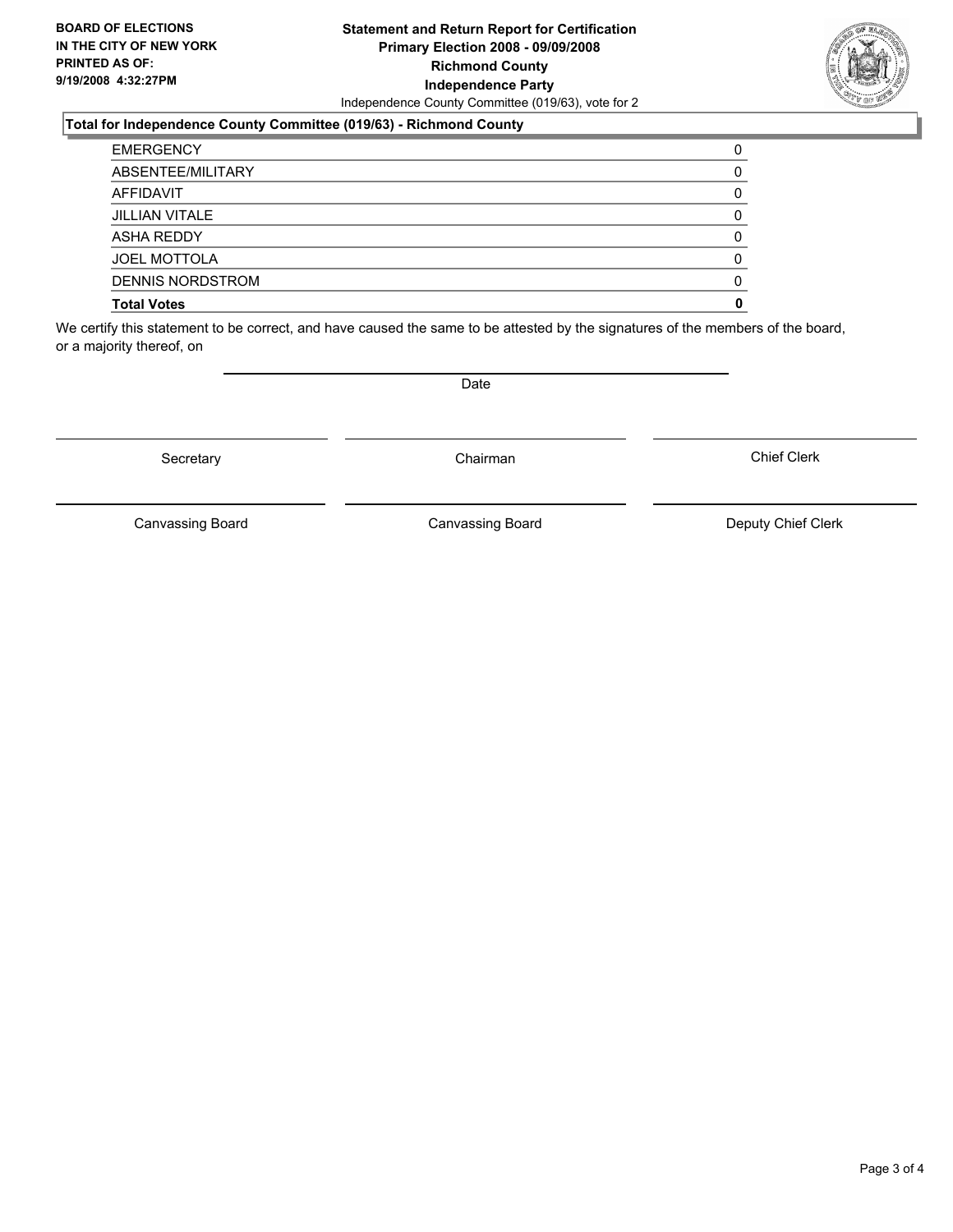**Statement and Return Report for Certification Primary Election 2008 - 09/09/2008 Richmond County Independence Party** Independence County Committee (019/63), vote for 2

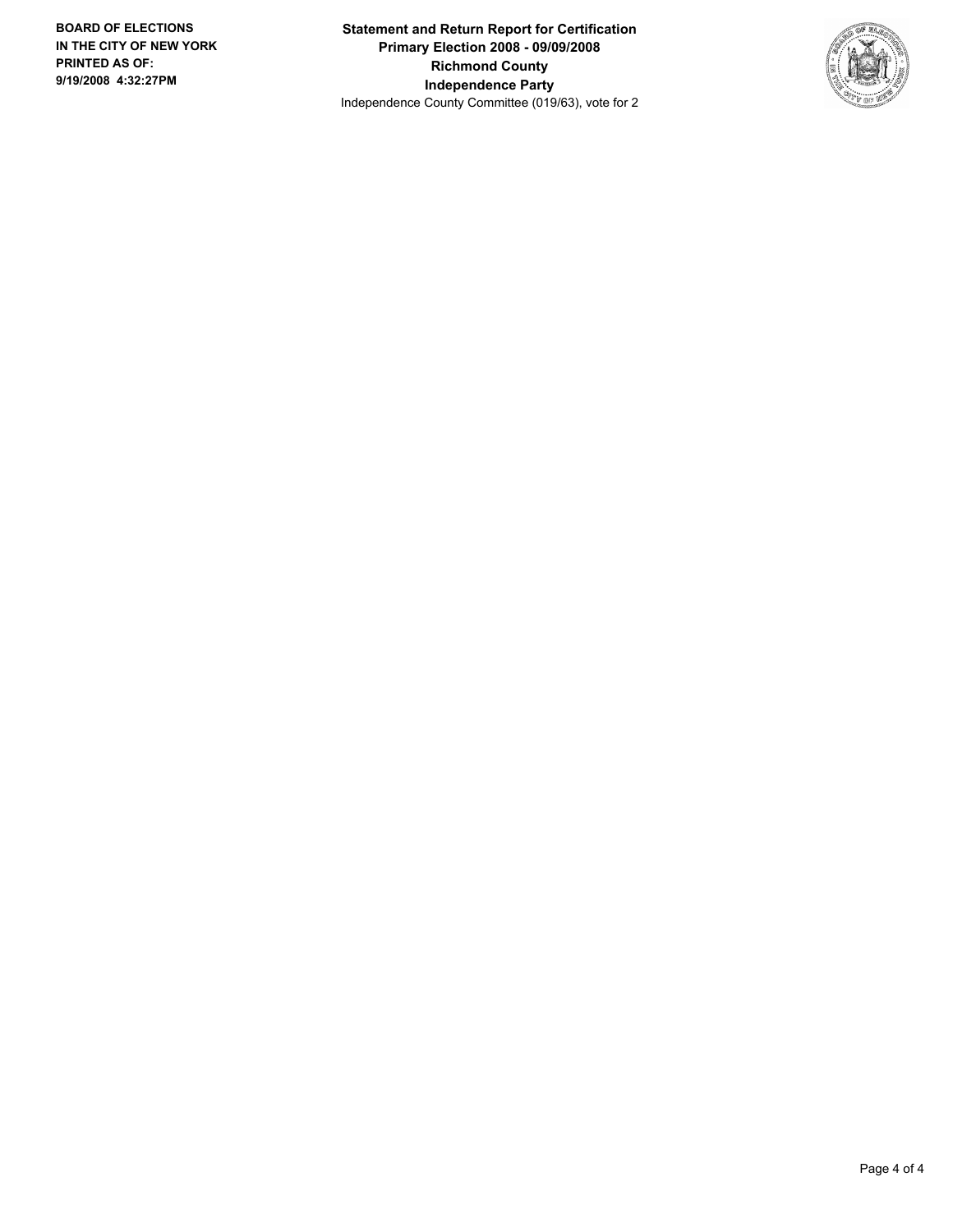

# **Primary Election 2008 - 09/09/2008 Richmond County - Independence Party**

Independence County Committee 039/63 Vote for 2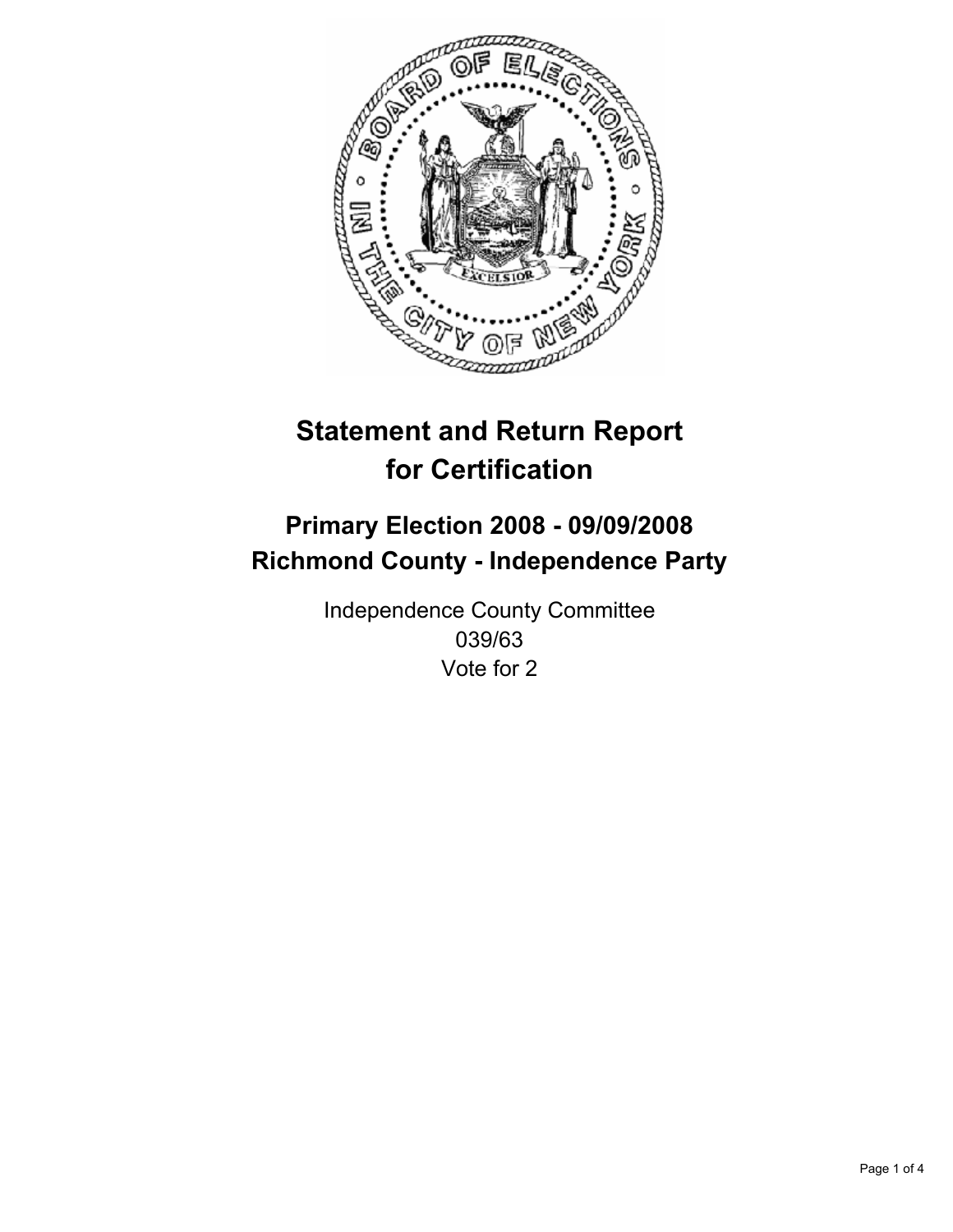

| <b>EMERGENCY</b>     |  |
|----------------------|--|
| ABSENTEE/MILITARY    |  |
| AFFIDAVIT            |  |
| <b>MICHAEL REAPE</b> |  |
| <b>TYREE BARNES</b>  |  |
| <b>THOMAS BAS</b>    |  |
| <b>Total Votes</b>   |  |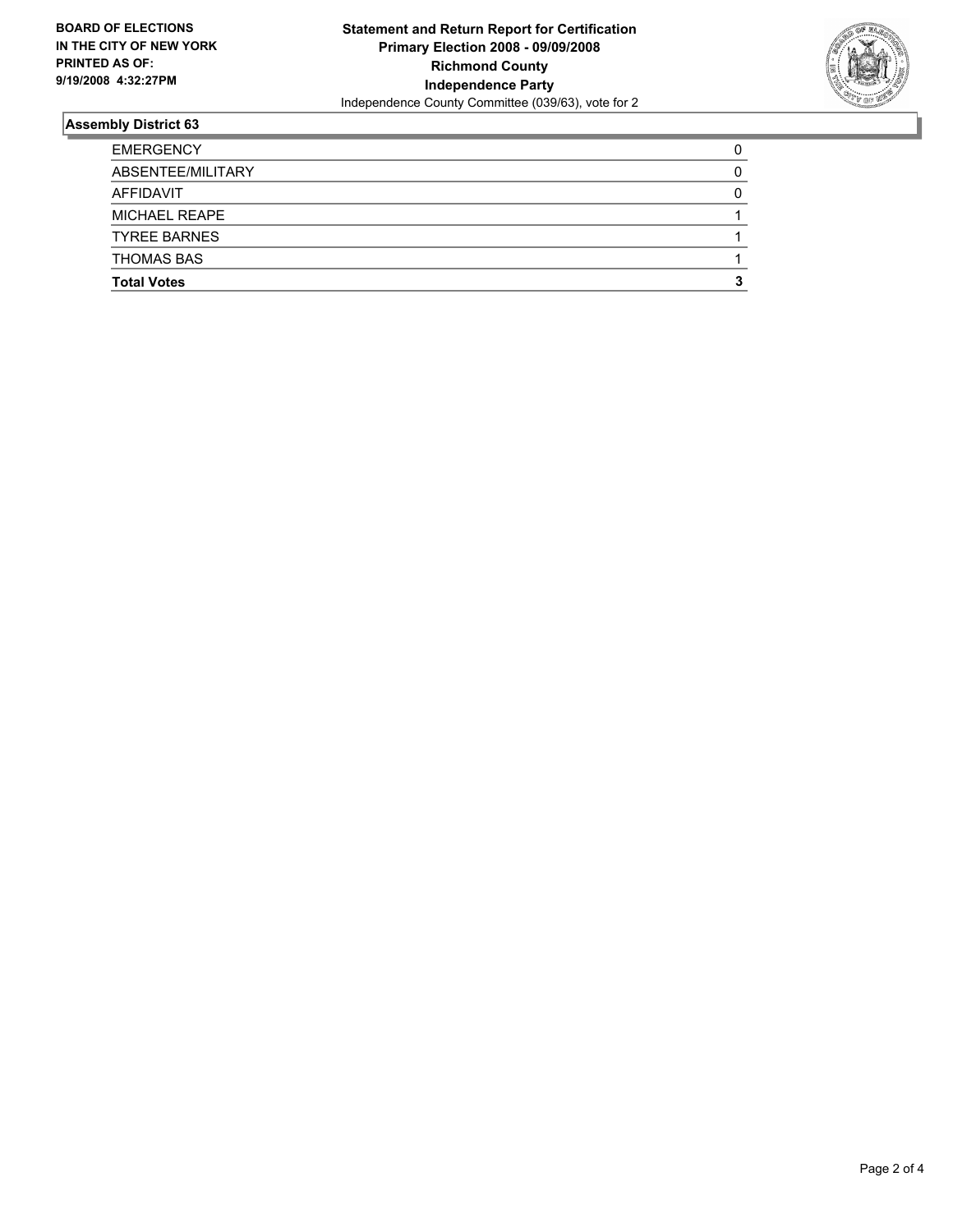#### **Statement and Return Report for Certification Primary Election 2008 - 09/09/2008 Richmond County Independence Party** Independence County Committee (039/63), vote for 2

#### **Total for Independence County Committee (039/63) - Richmond County**

| <b>EMERGENCY</b>    |  |
|---------------------|--|
| ABSENTEE/MILITARY   |  |
| AFFIDAVIT           |  |
| MICHAEL REAPE       |  |
| <b>TYREE BARNES</b> |  |
| <b>THOMAS BAS</b>   |  |
| <b>Total Votes</b>  |  |

We certify this statement to be correct, and have caused the same to be attested by the signatures of the members of the board, or a majority thereof, on

Secretary **Chairman** 

Chief Clerk

Canvassing Board **Canvassing Board** Canvassing Board **Deputy Chief Clerk** 

Canvassing Board



Date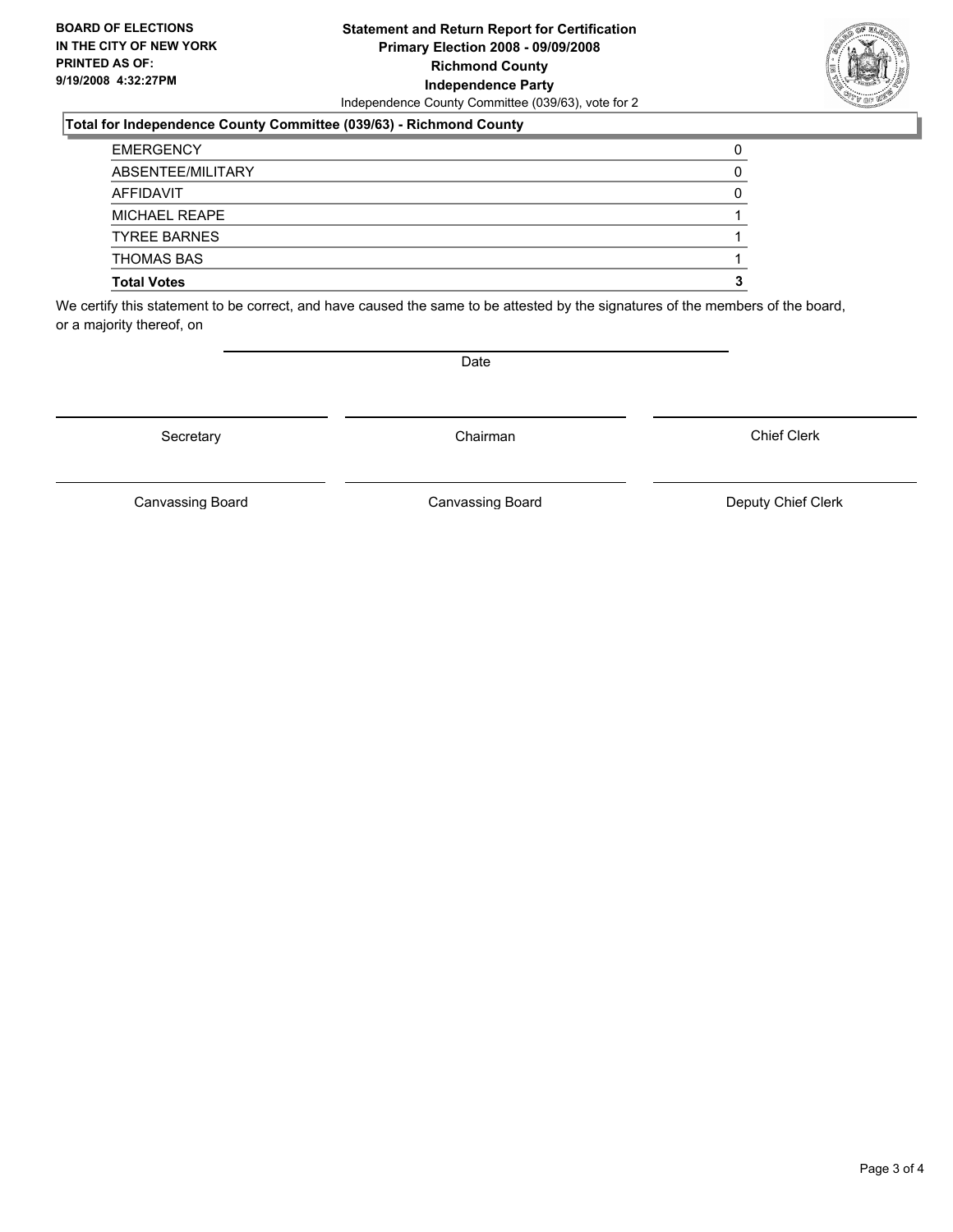**Statement and Return Report for Certification Primary Election 2008 - 09/09/2008 Richmond County Independence Party** Independence County Committee (039/63), vote for 2

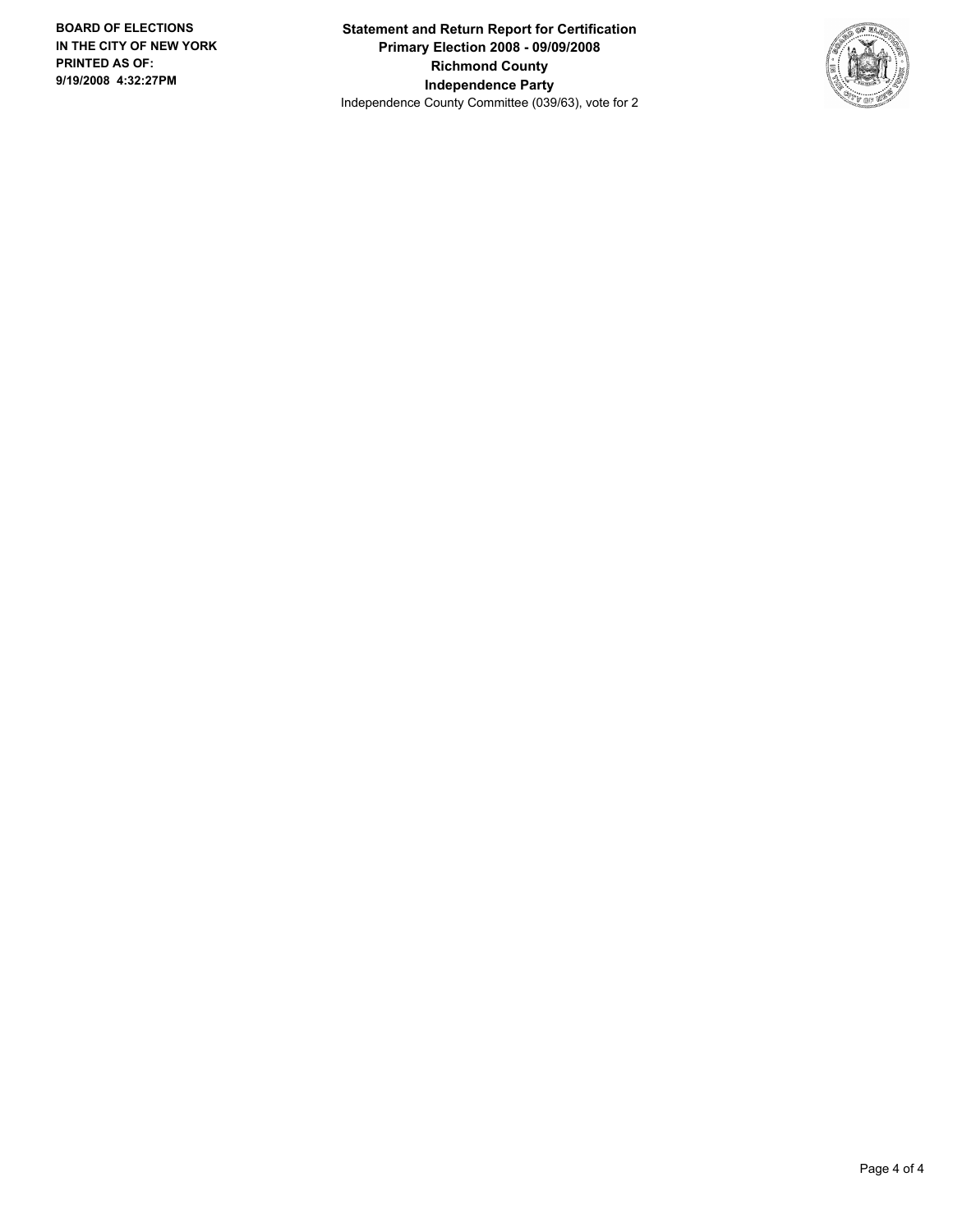

# **Primary Election 2008 - 09/09/2008 Richmond County - Independence Party**

Independence County Committee 043/63 Vote for 2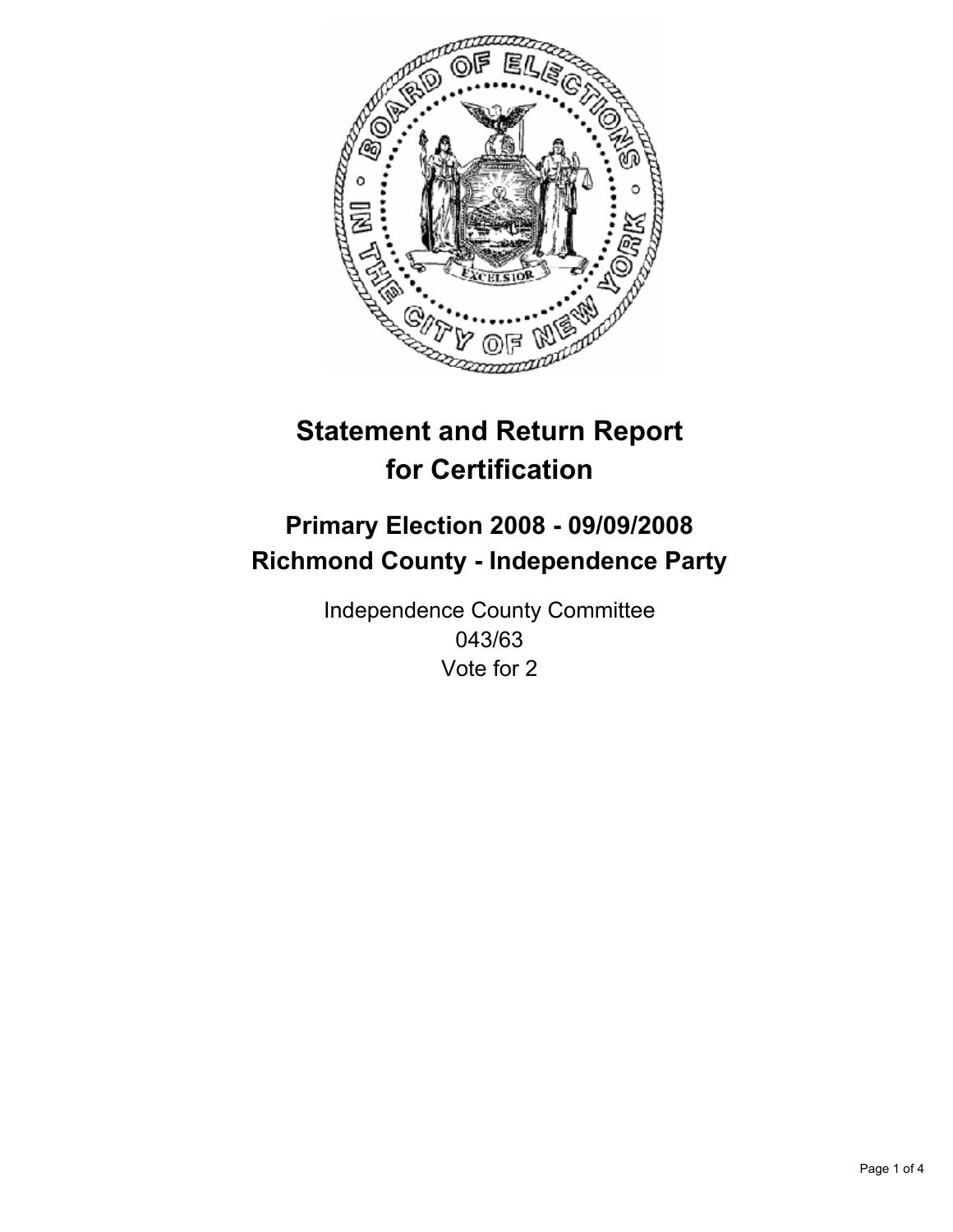

| <b>EMERGENCY</b>        |  |
|-------------------------|--|
| ABSENTEE/MILITARY       |  |
| AFFIDAVIT               |  |
| <b>ELAINE TARATUNIO</b> |  |
| <b>ALLISON TOMASINO</b> |  |
| <b>VINCENT DITIZIO</b>  |  |
| <b>Total Votes</b>      |  |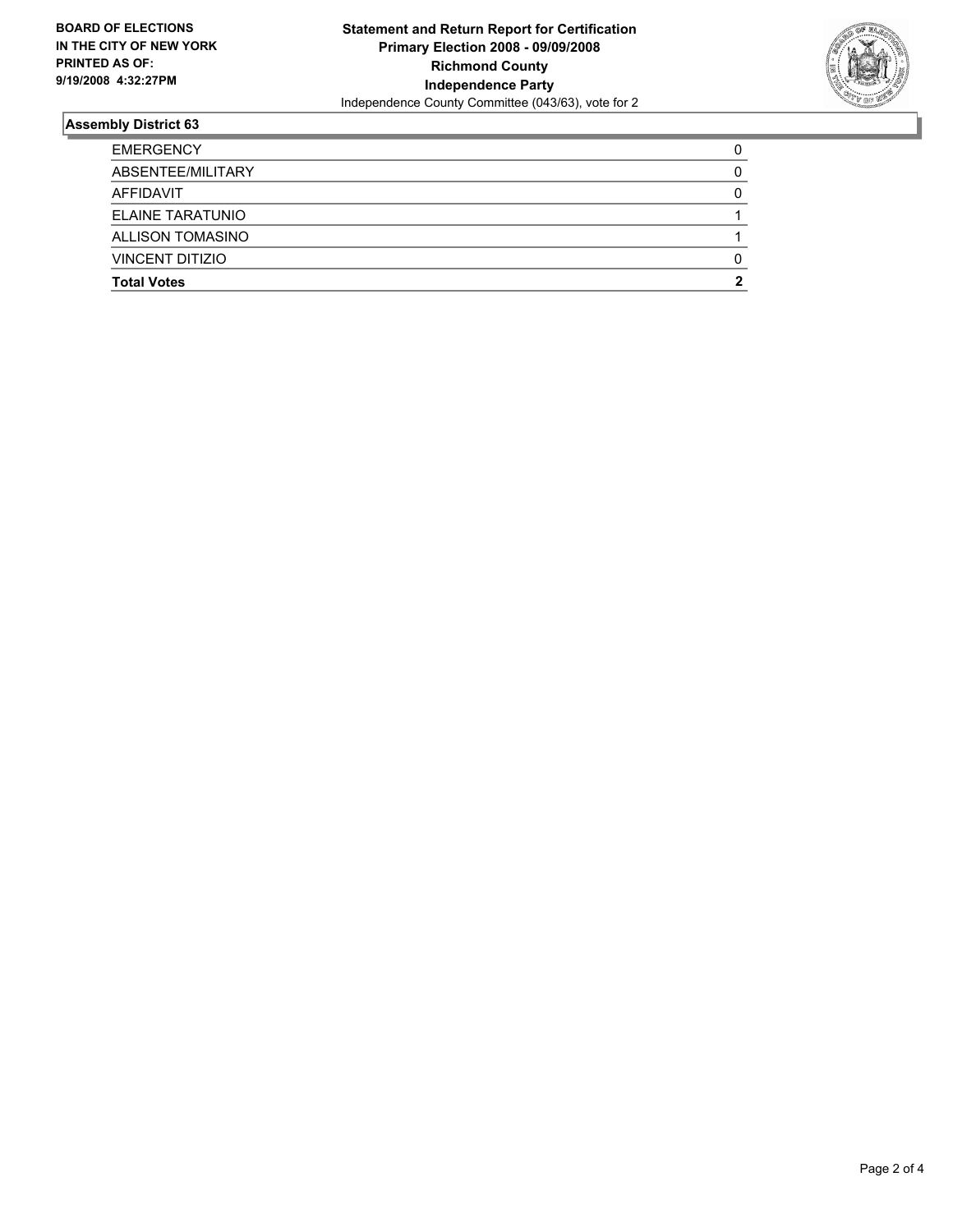#### **Statement and Return Report for Certification Primary Election 2008 - 09/09/2008 Richmond County Independence Party** Independence County Committee (043/63), vote for 2

#### **Total for Independence County Committee (043/63) - Richmond County**

We certify this statement to be correct, and have caused the same to be attested by the signatures of the members of the board, or a majority thereof, on

Secretary **Chairman** 

Chief Clerk

Canvassing Board **Canvassing Board** Canvassing Board **Deputy Chief Clerk** 

Canvassing Board



Date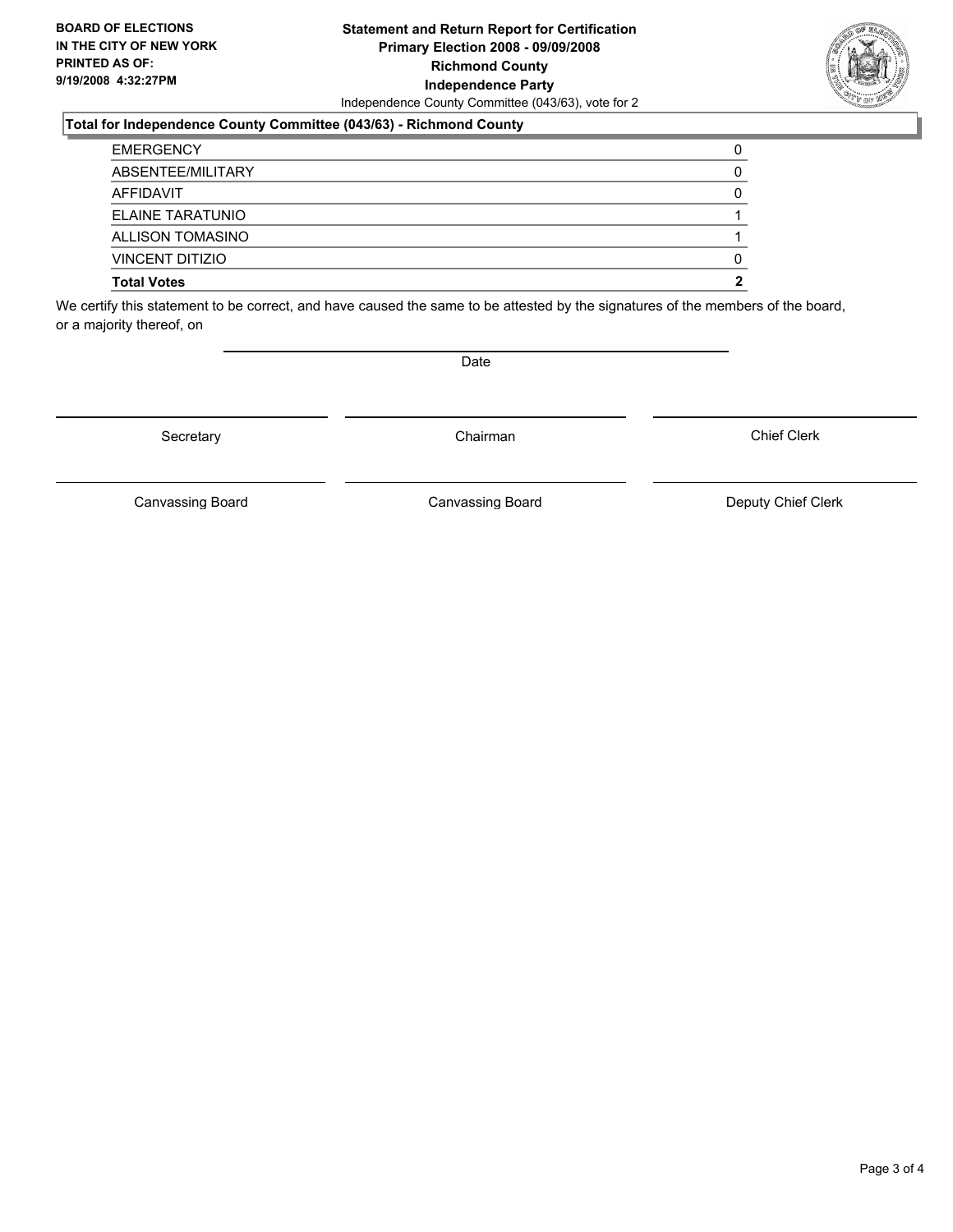**Statement and Return Report for Certification Primary Election 2008 - 09/09/2008 Richmond County Independence Party** Independence County Committee (043/63), vote for 2

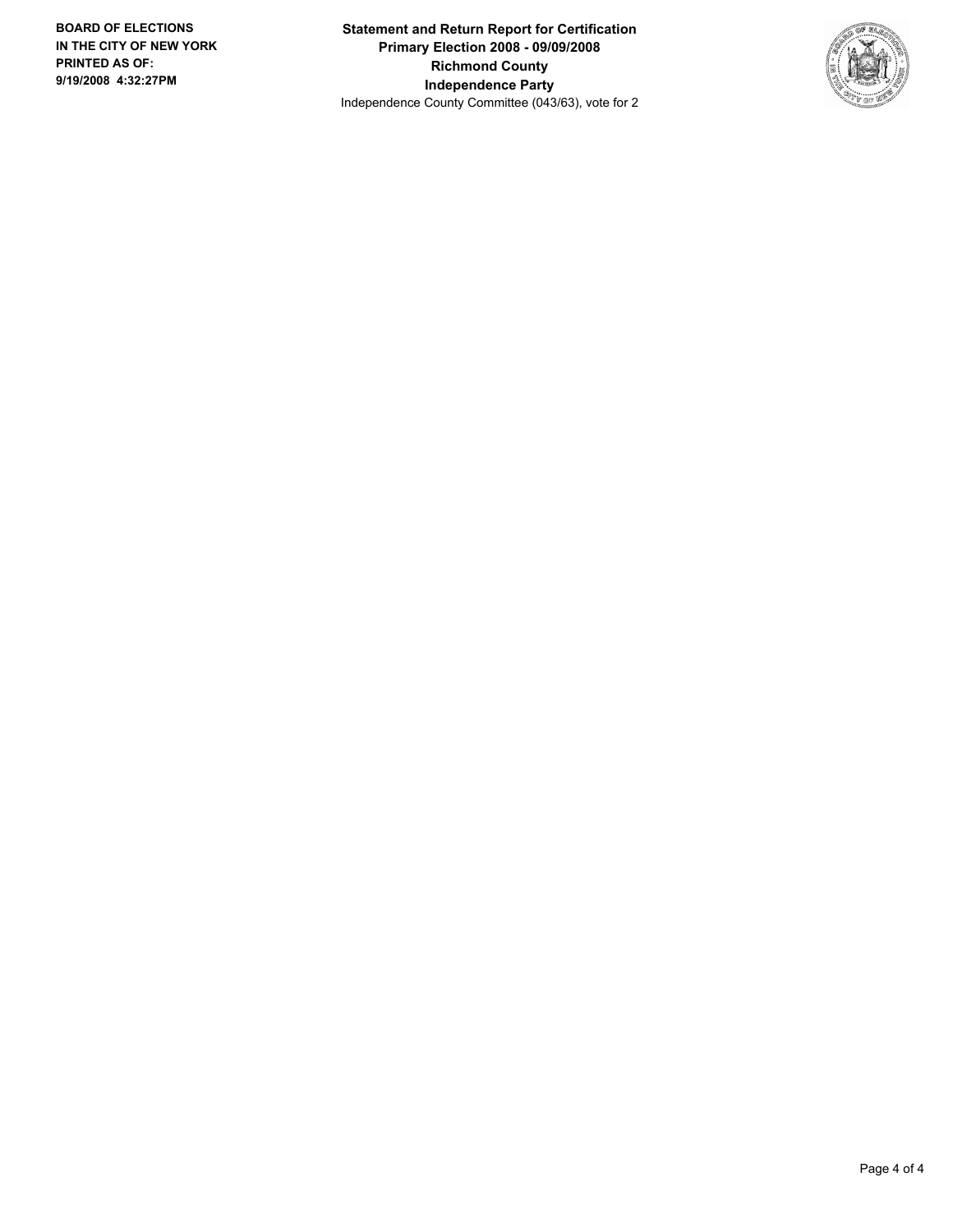

# **Primary Election 2008 - 09/09/2008 Richmond County - Independence Party**

Independence County Committee 054/63 Vote for 2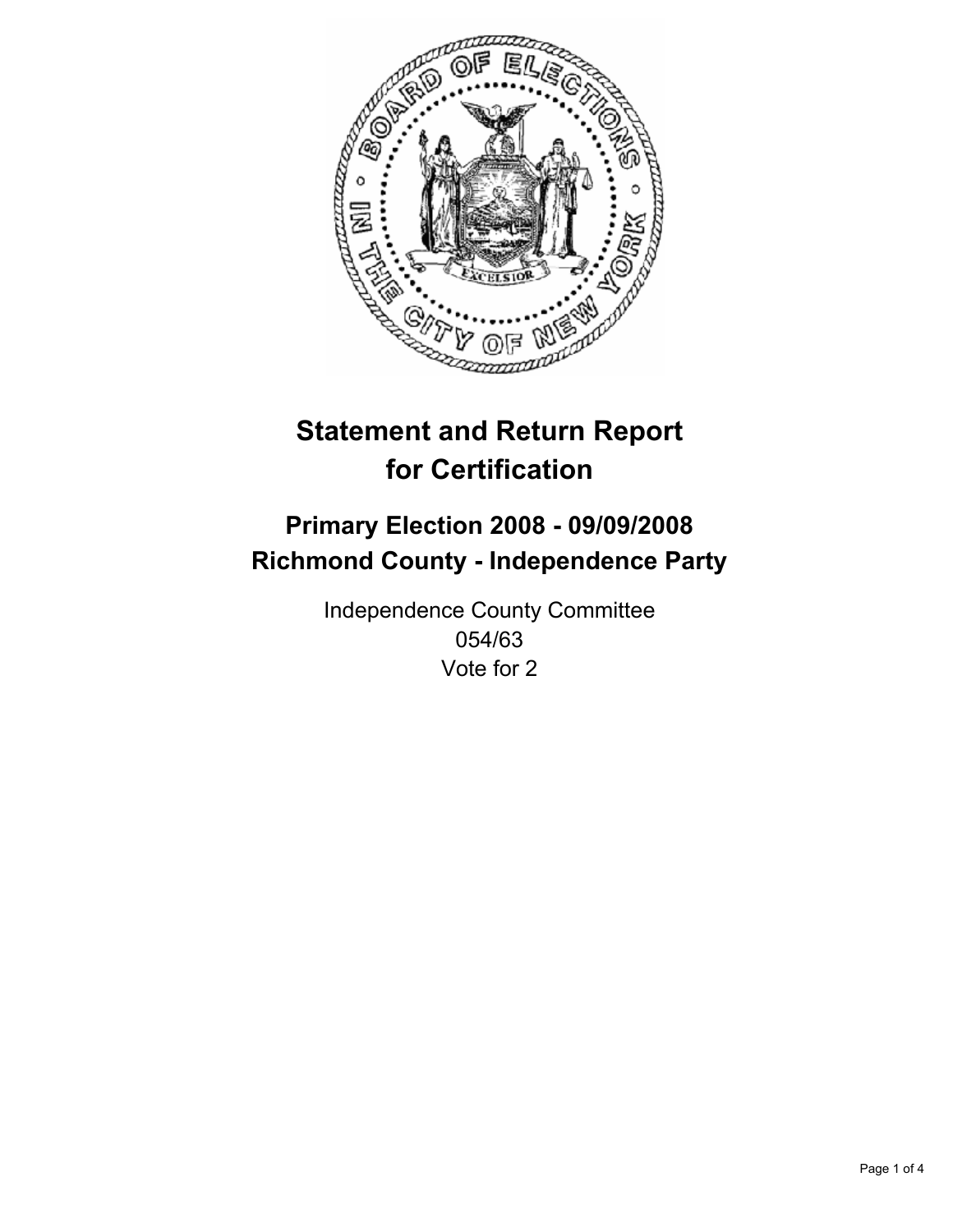

| <b>EMERGENCY</b>   |  |
|--------------------|--|
| ABSENTEE/MILITARY  |  |
| AFFIDAVIT          |  |
| ROBERT AFRICANO    |  |
| LYNN CUNNINGHAM    |  |
| AMOS DAI           |  |
| <b>Total Votes</b> |  |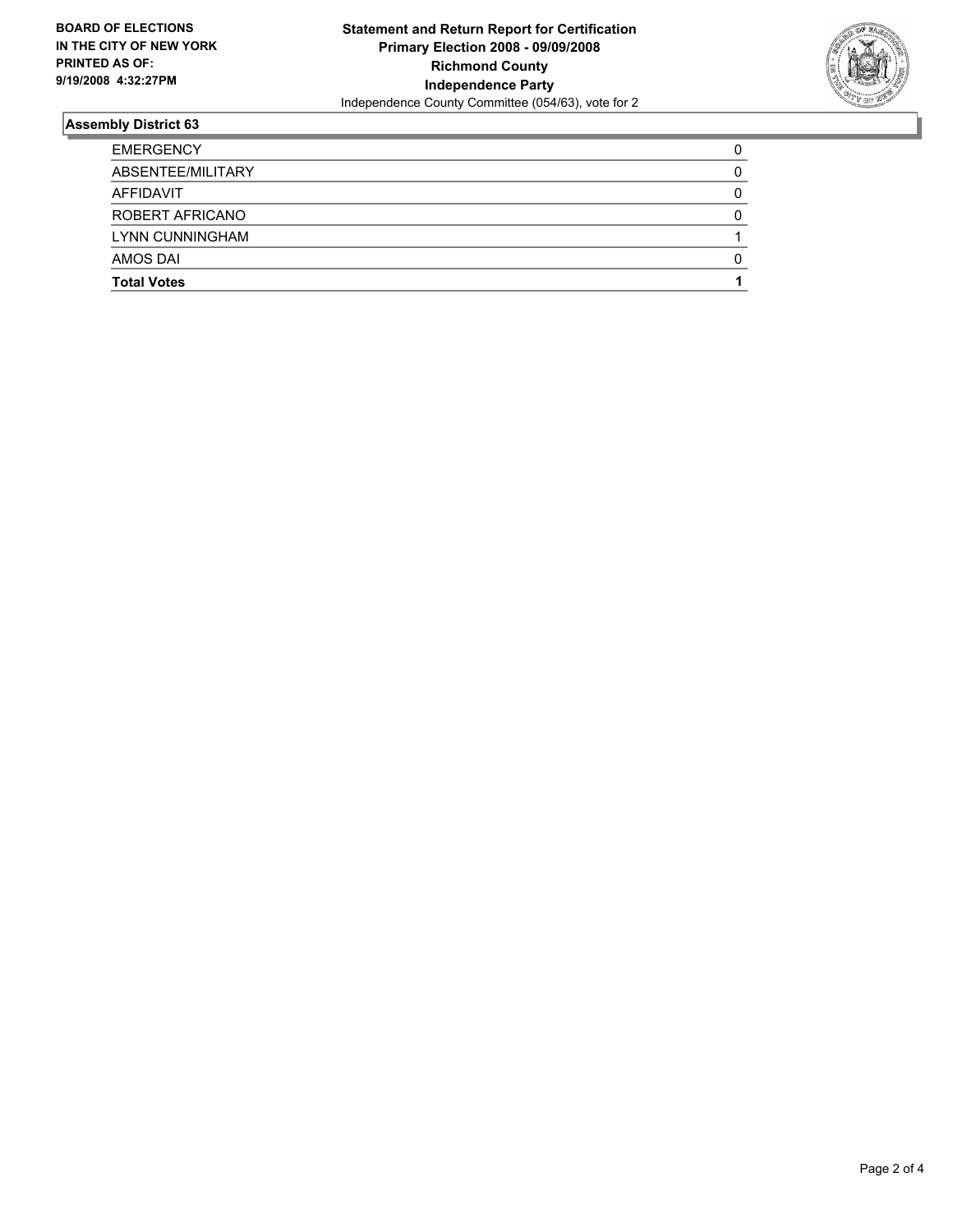#### **Statement and Return Report for Certification Primary Election 2008 - 09/09/2008 Richmond County Independence Party** Independence County Committee (054/63), vote for 2

#### **Total for Independence County Committee (054/63) - Richmond County**

We certify this statement to be correct, and have caused the same to be attested by the signatures of the members of the board, or a majority thereof, on

Secretary **Chairman** 

Chief Clerk

Canvassing Board **Canvassing Board** Canvassing Board **Deputy Chief Clerk** 

Canvassing Board



Date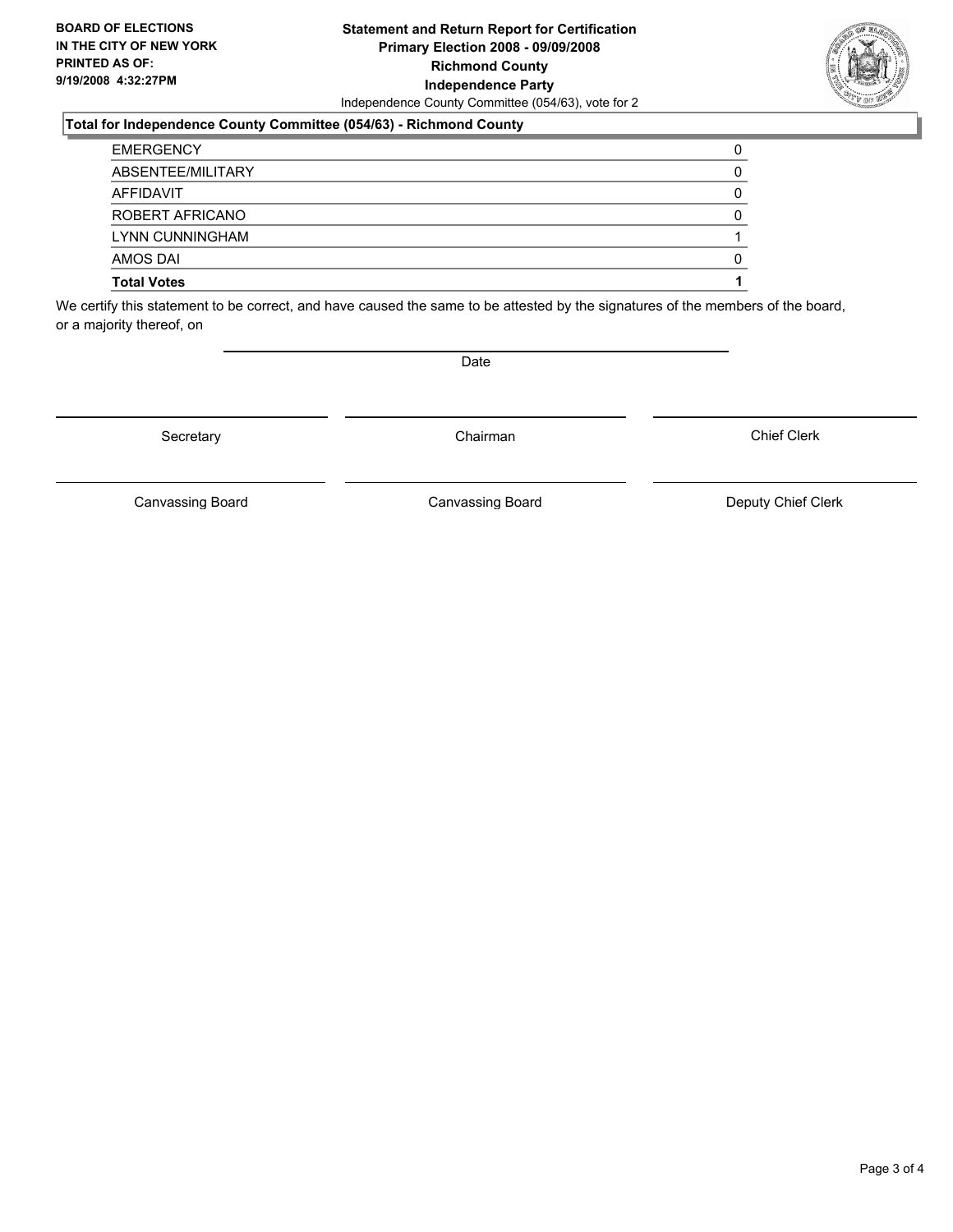**Statement and Return Report for Certification Primary Election 2008 - 09/09/2008 Richmond County Independence Party** Independence County Committee (054/63), vote for 2

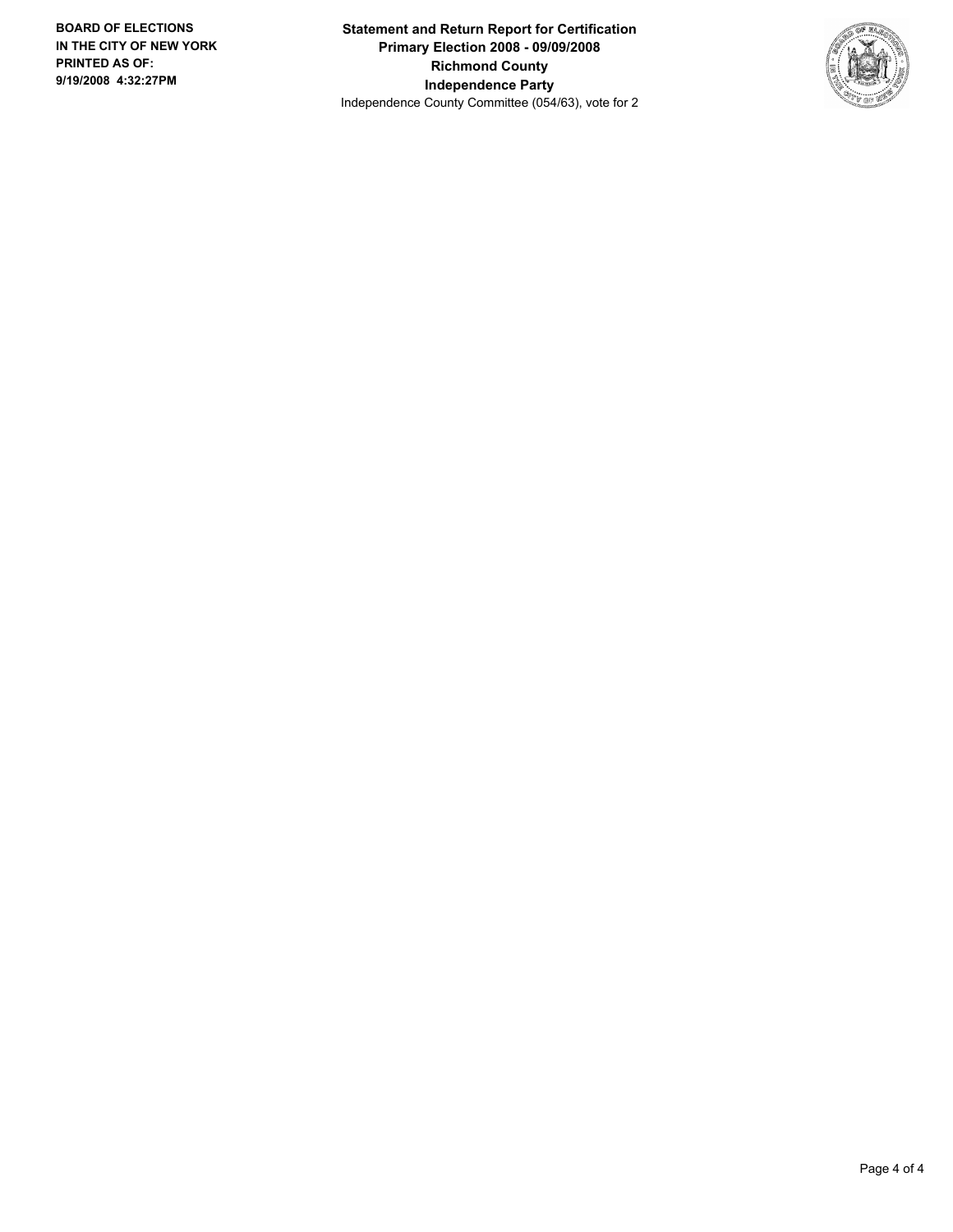

## **Primary Election 2008 - 09/09/2008 Richmond County - Independence Party**

Independence County Committee 057/63 Vote for 2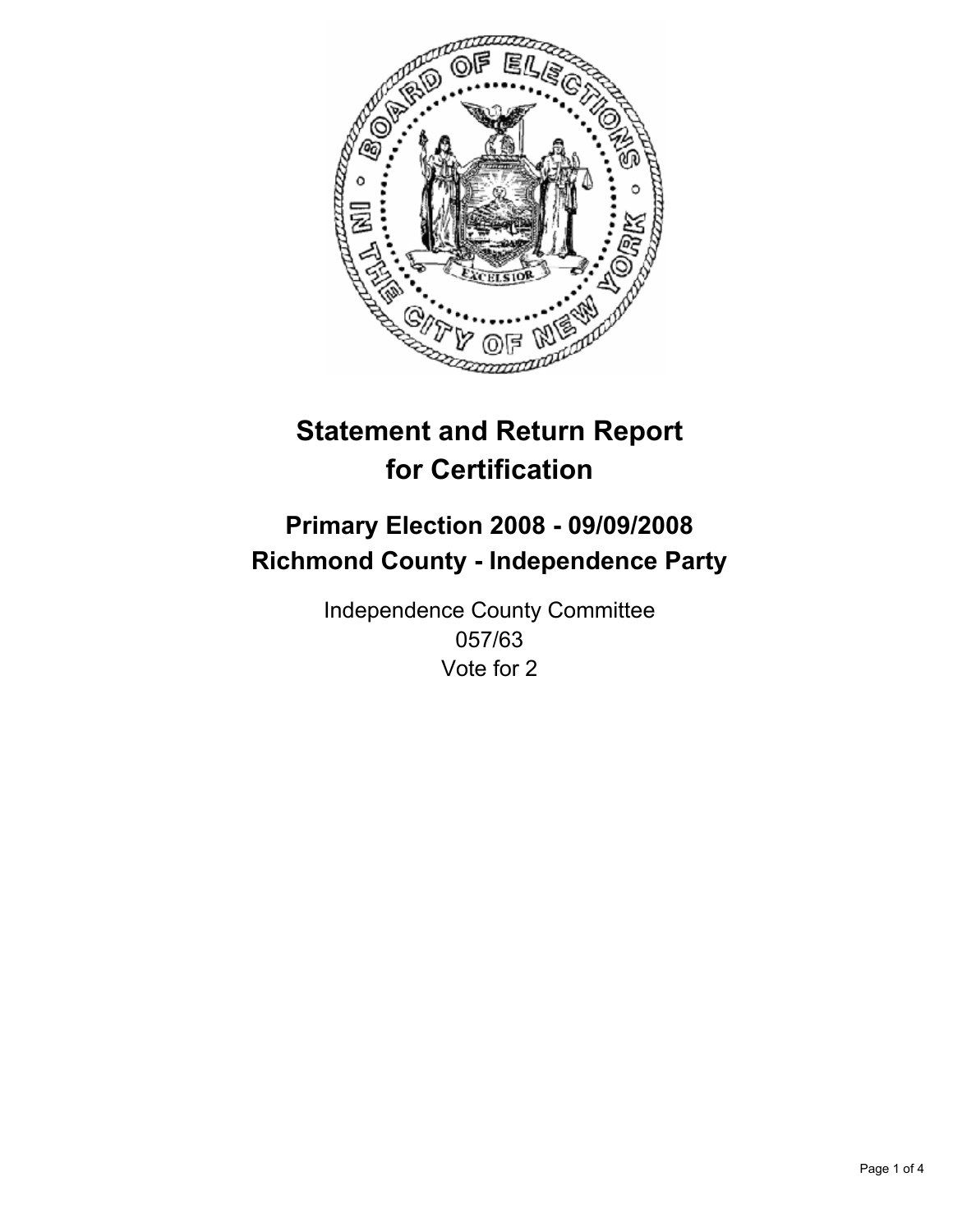

| <b>EMERGENCY</b>  |  |
|-------------------|--|
| ABSENTEE/MILITARY |  |
| <b>AFFIDAVIT</b>  |  |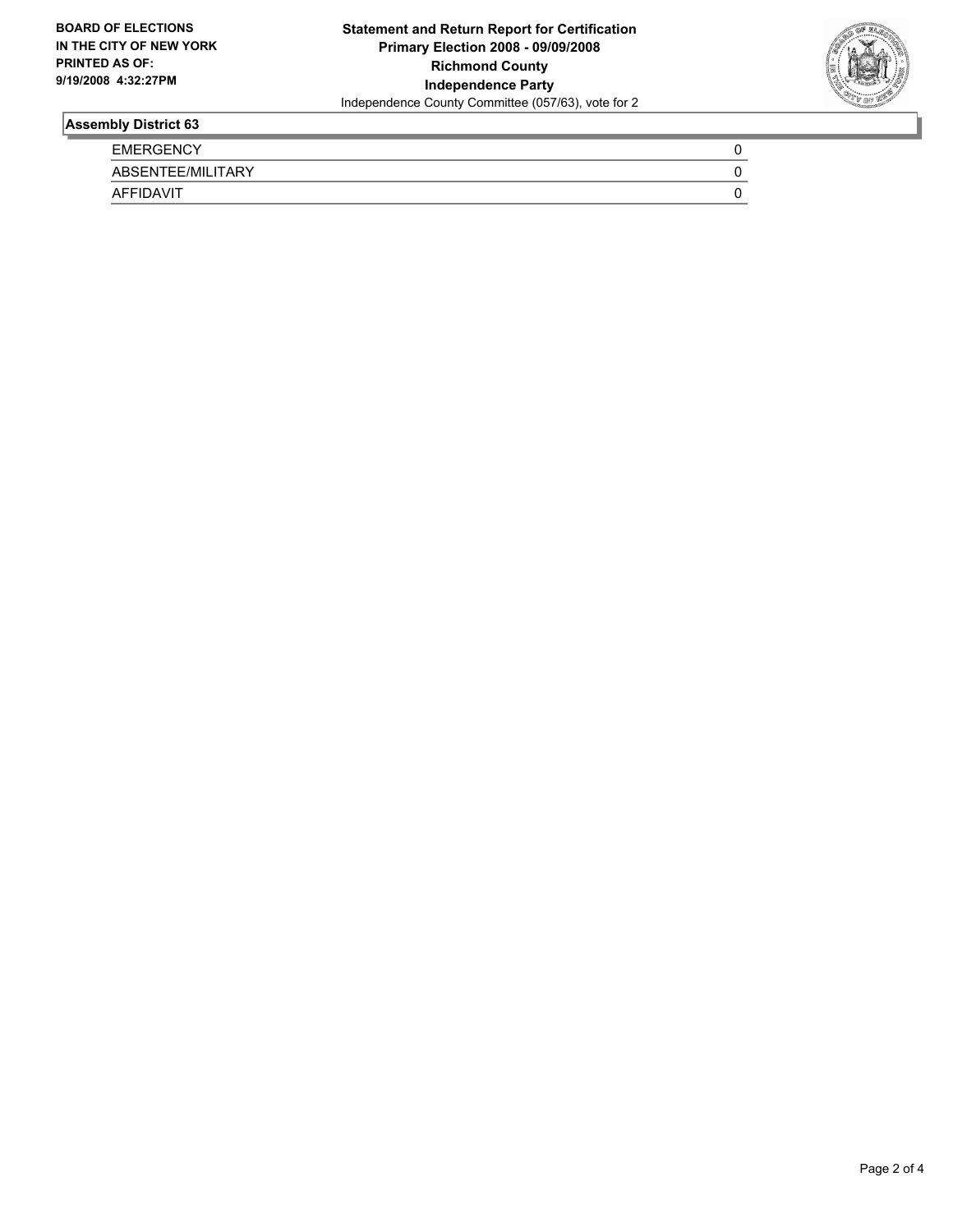#### **Statement and Return Report for Certification Primary Election 2008 - 09/09/2008 Richmond County Independence Party** Independence County Committee (057/63), vote for 2

### **Total for Independence County Committee (057/63) - Richmond County**

| <b>EMERGENCY</b> |  |
|------------------|--|
|------------------|--|

ABSENTEE/MILITARY 0

#### AFFIDAVIT 0

We certify this statement to be correct, and have caused the same to be attested by the signatures of the members of the board, or a majority thereof, on

Date

Canvassing Board

Canvassing Board **Canvassing Board** Canvassing Board **Deputy Chief Clerk** 

Chief Clerk



Secretary **Chairman**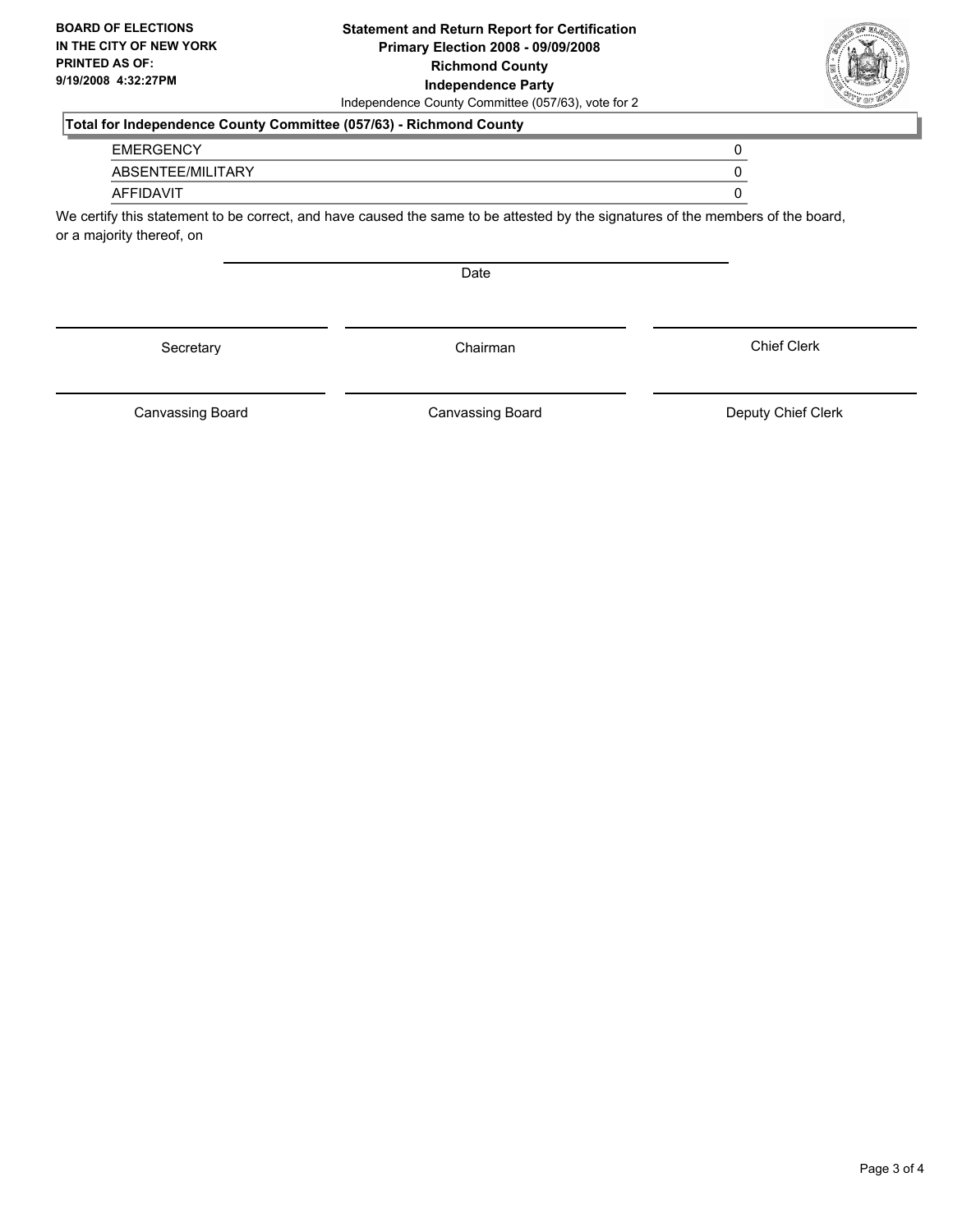**Statement and Return Report for Certification Primary Election 2008 - 09/09/2008 Richmond County Independence Party** Independence County Committee (057/63), vote for 2

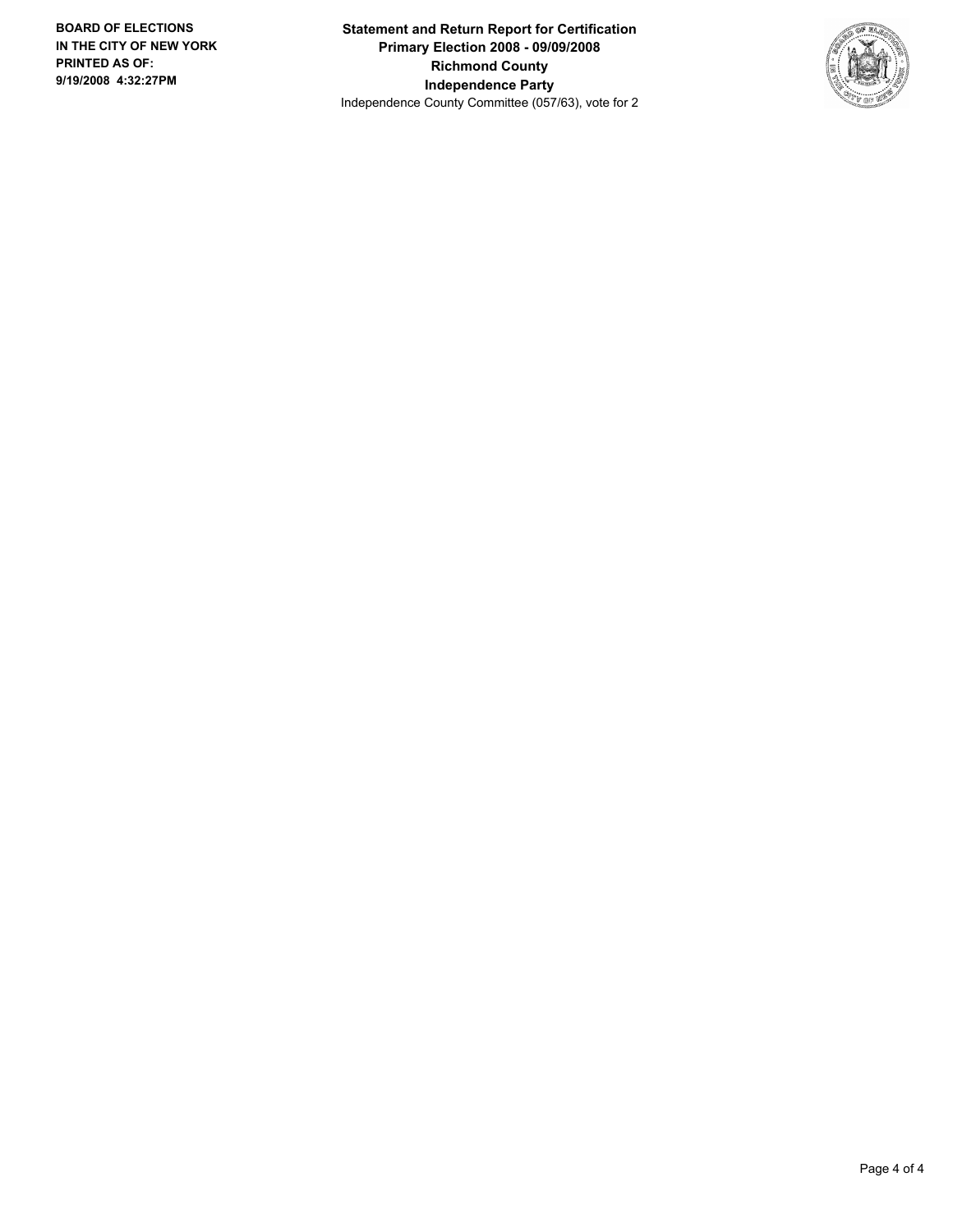

## **Primary Election 2008 - 09/09/2008 Richmond County - Independence Party**

Independence County Committee 066/63 Vote for 2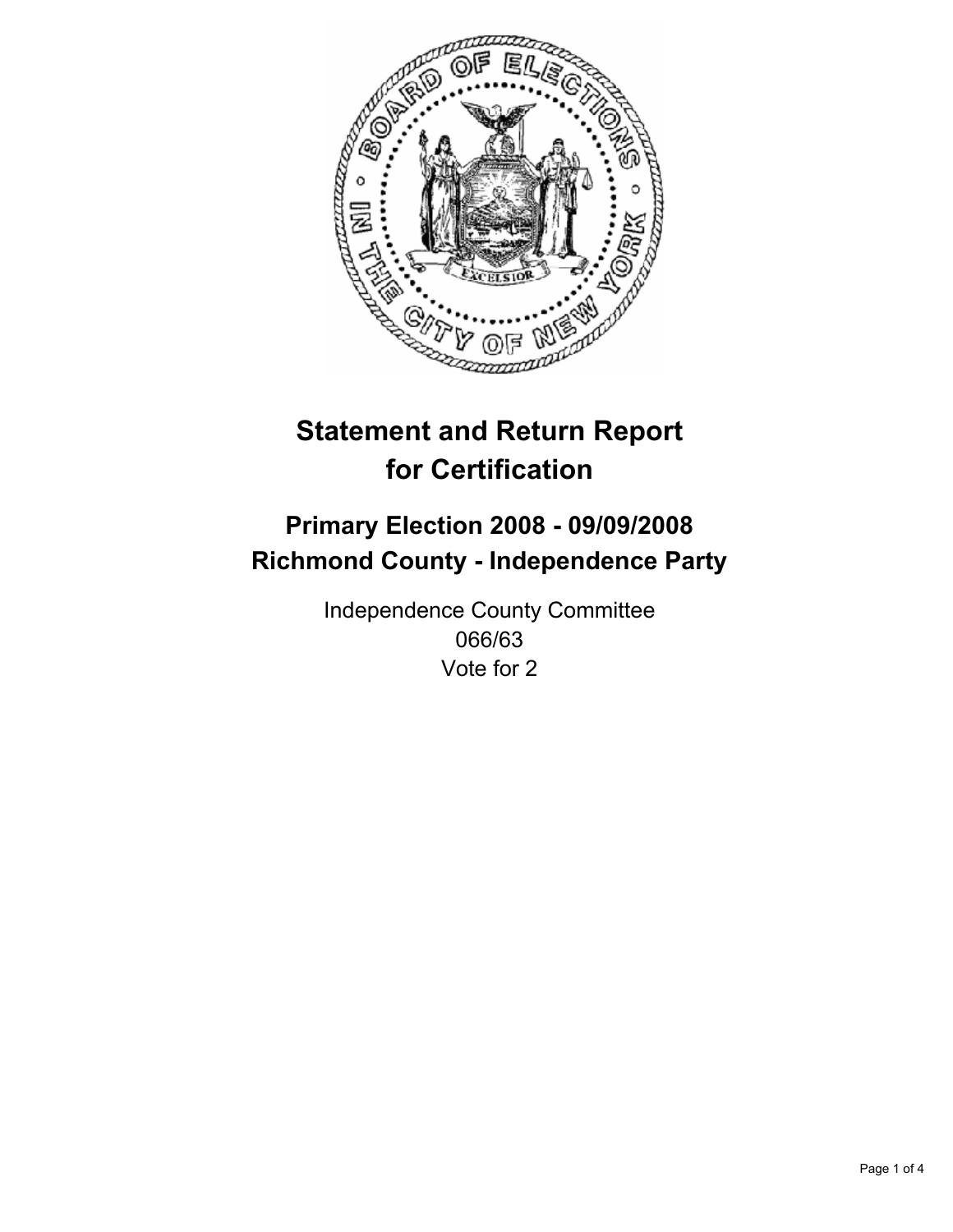

| <b>EMERGENCY</b>         |  |
|--------------------------|--|
| ABSENTEE/MILITARY        |  |
| AFFIDAVIT                |  |
| TIFFANY V STREETER       |  |
| <b>HAMZA KHAN</b>        |  |
| <b>ALBERTO MARCHENA</b>  |  |
| <b>CATHERINE MORELLI</b> |  |
| <b>Total Votes</b>       |  |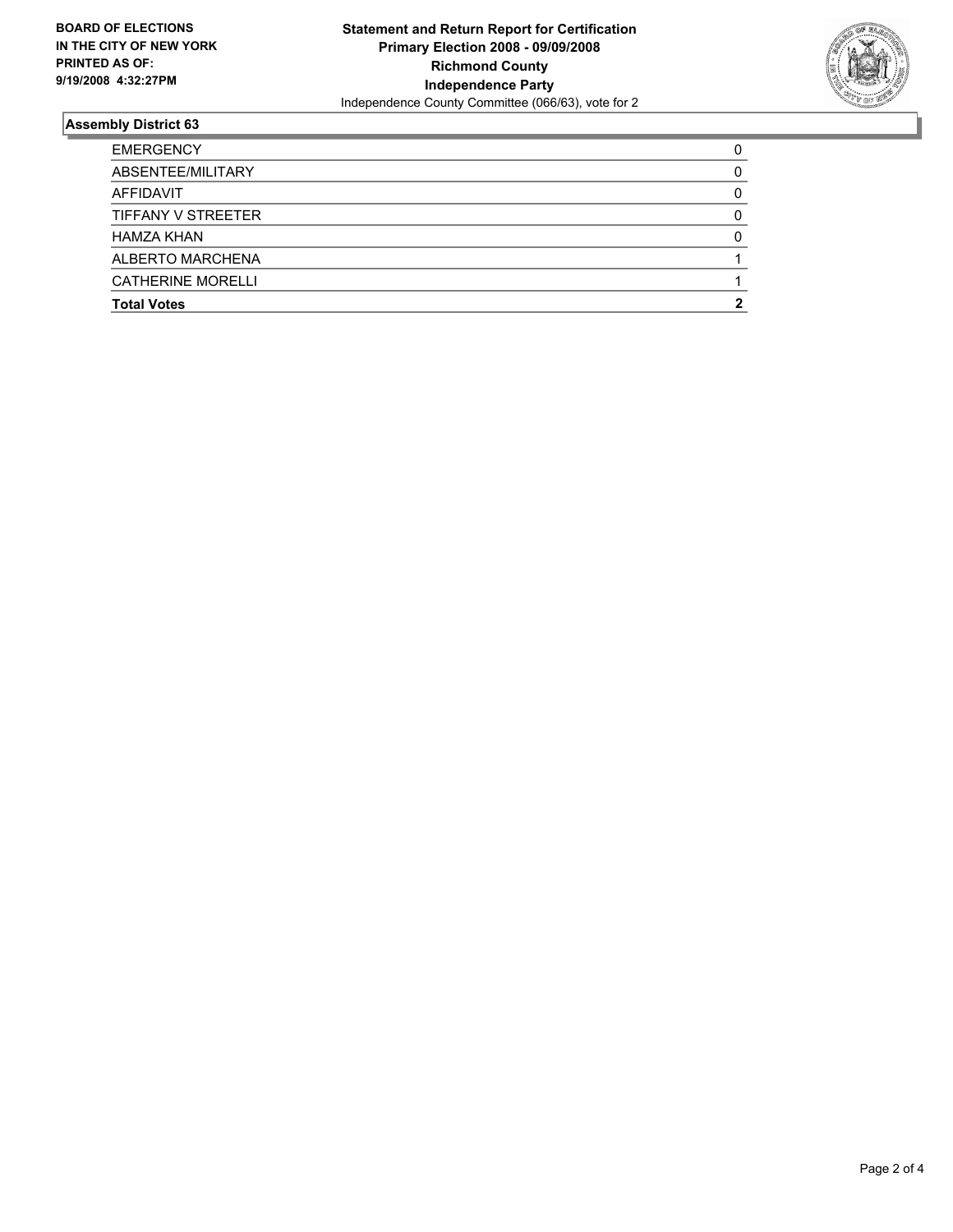#### **Statement and Return Report for Certification Primary Election 2008 - 09/09/2008 Richmond County Independence Party** Independence County Committee (066/63), vote for 2

#### **Total for Independence County Committee (066/63) - Richmond County**

| <b>Total Votes</b> |  |
|--------------------|--|
| CATHERINE MORELLI  |  |
| ALBERTO MARCHENA   |  |
| HAMZA KHAN         |  |
| TIFFANY V STREETER |  |
| AFFIDAVIT          |  |
| ABSENTEE/MILITARY  |  |
| <b>EMERGENCY</b>   |  |

We certify this statement to be correct, and have caused the same to be attested by the signatures of the members of the board, or a majority thereof, on

Secretary **Chairman** 

Canvassing Board

Canvassing Board **Canvassing Board** Canvassing Board **Deputy Chief Clerk** 

Chief Clerk



Date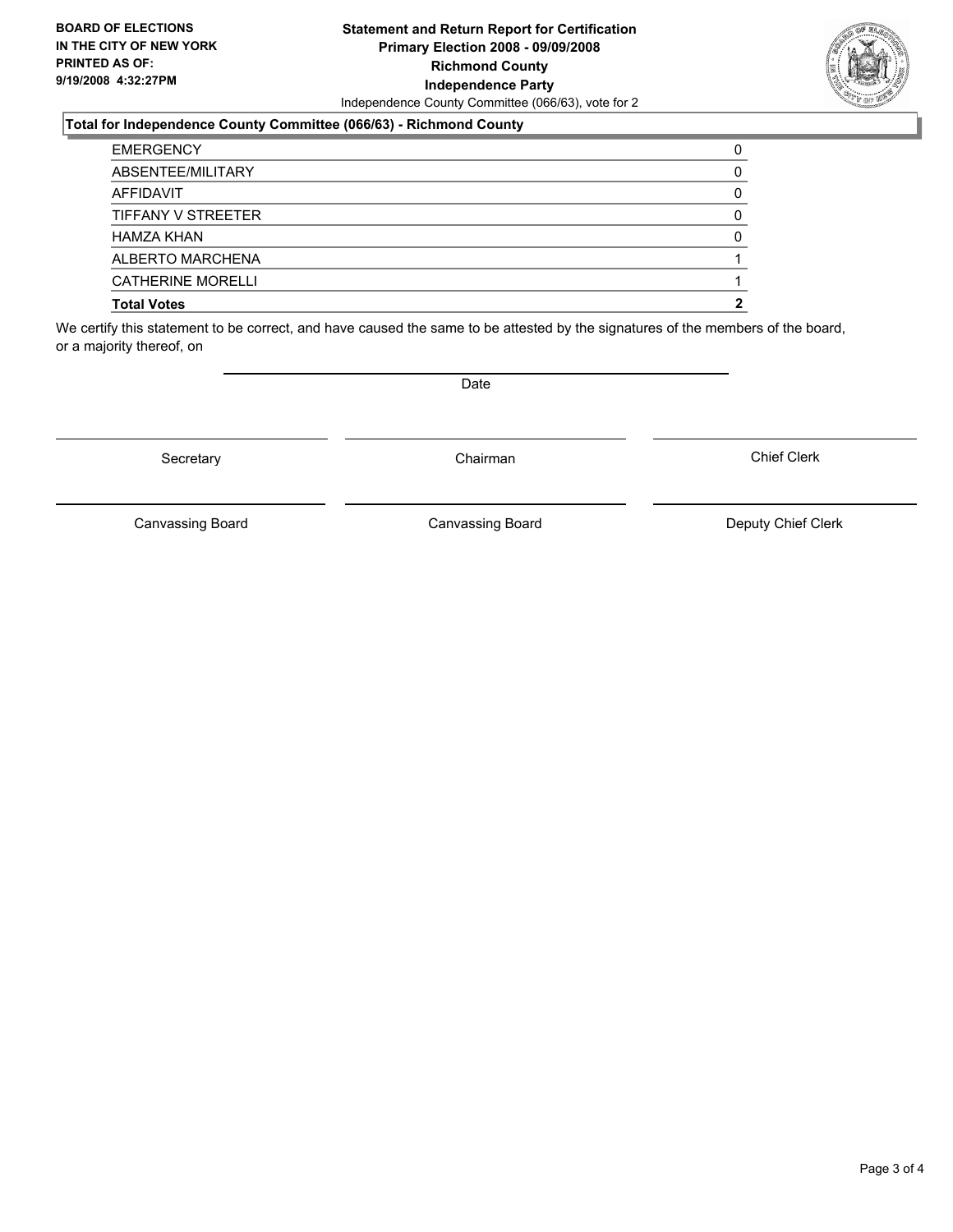**Statement and Return Report for Certification Primary Election 2008 - 09/09/2008 Richmond County Independence Party** Independence County Committee (066/63), vote for 2

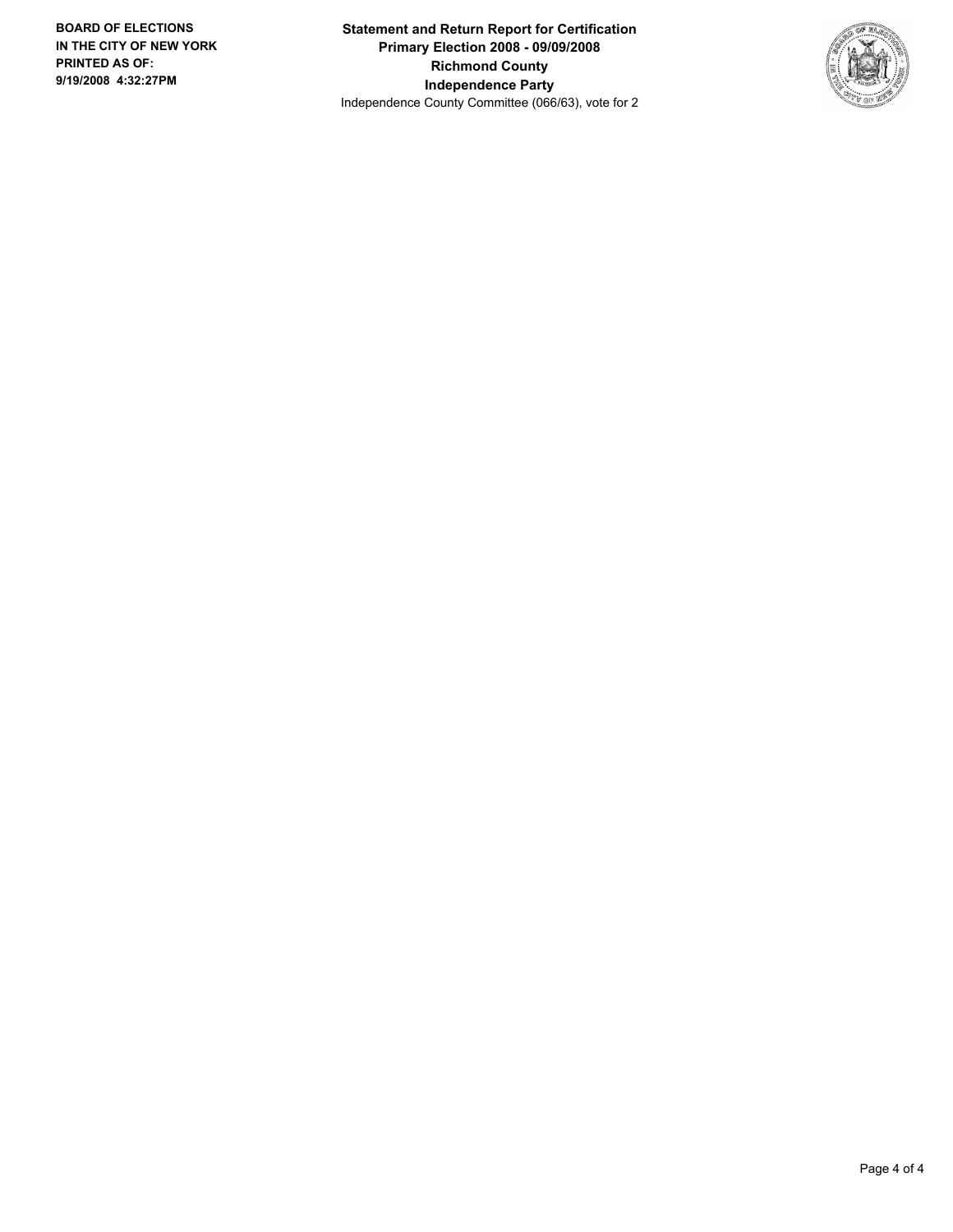

## **Primary Election 2008 - 09/09/2008 Richmond County - Independence Party**

Independence County Committee 073/63 Vote for 2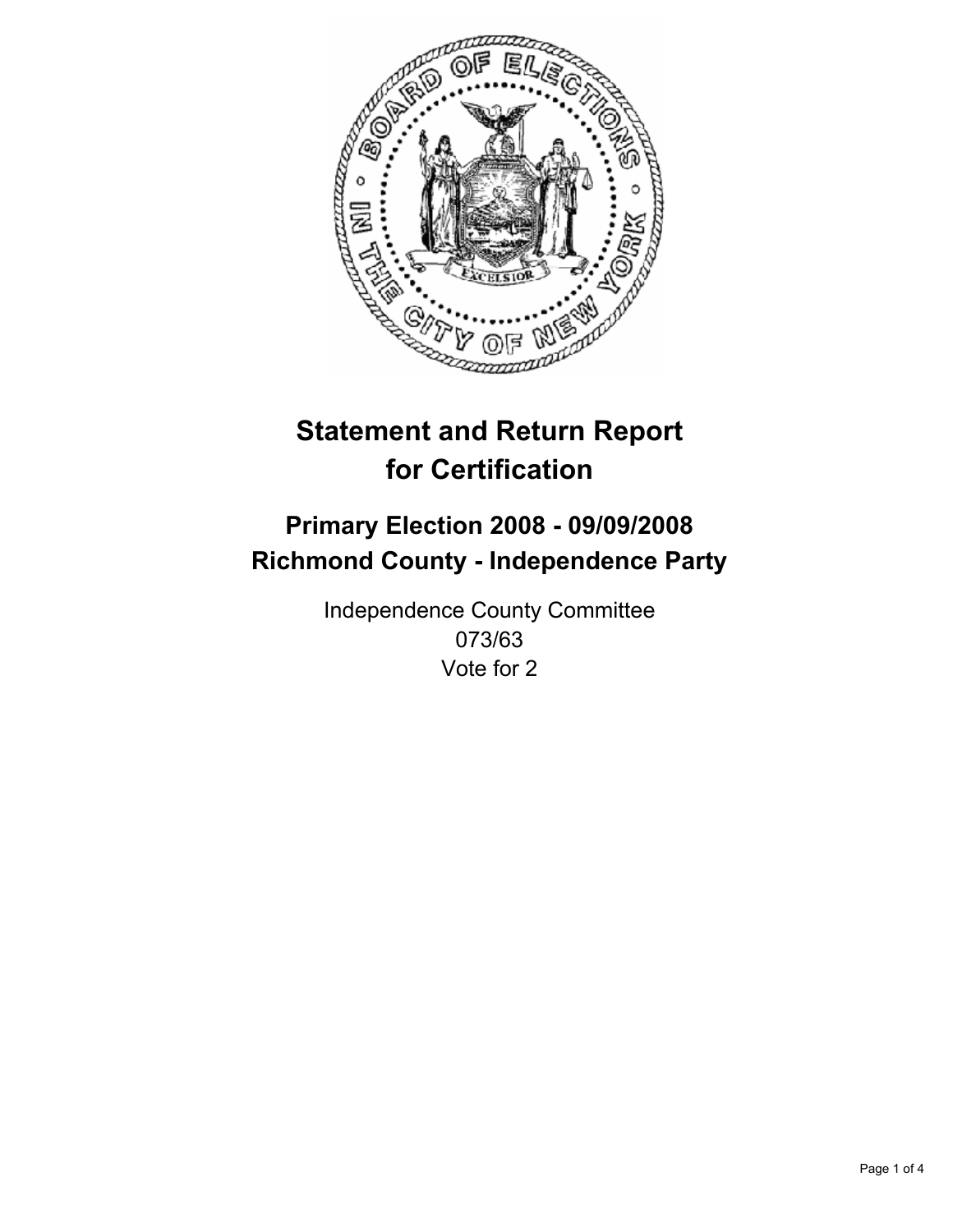

| <b>EMERGENCY</b>  |  |
|-------------------|--|
| ABSENTEE/MILITARY |  |
| <b>AFFIDAVIT</b>  |  |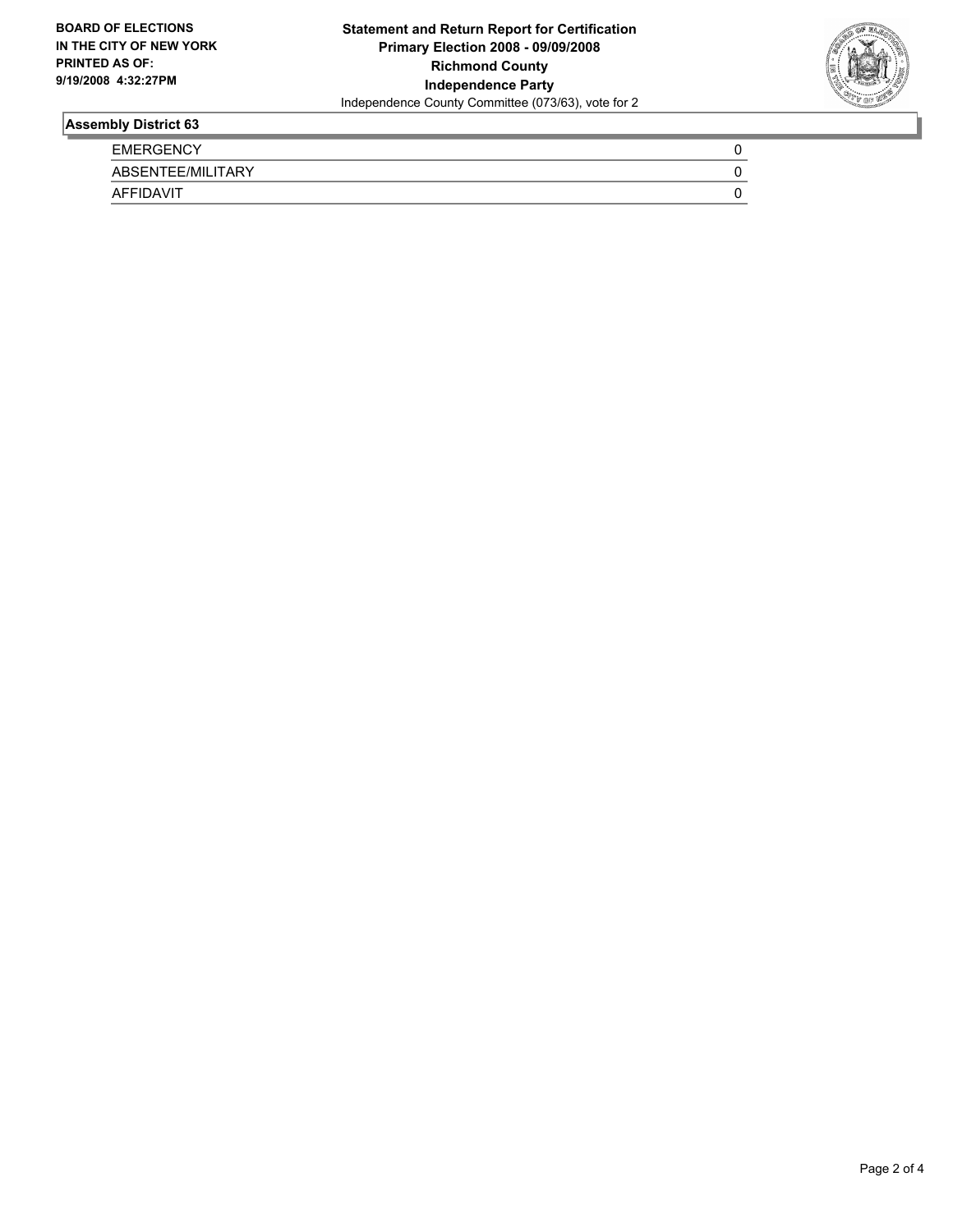#### **Statement and Return Report for Certification Primary Election 2008 - 09/09/2008 Richmond County Independence Party** Independence County Committee (073/63), vote for 2

### **Total for Independence County Committee (073/63) - Richmond County**

| <b>EMERGENCY</b> |  |
|------------------|--|
|------------------|--|

ABSENTEE/MILITARY 0

#### AFFIDAVIT 0

We certify this statement to be correct, and have caused the same to be attested by the signatures of the members of the board, or a majority thereof, on

Date

Secretary **Chairman** 

Canvassing Board

Canvassing Board **Canvassing Board** Canvassing Board **Deputy Chief Clerk** 

Chief Clerk

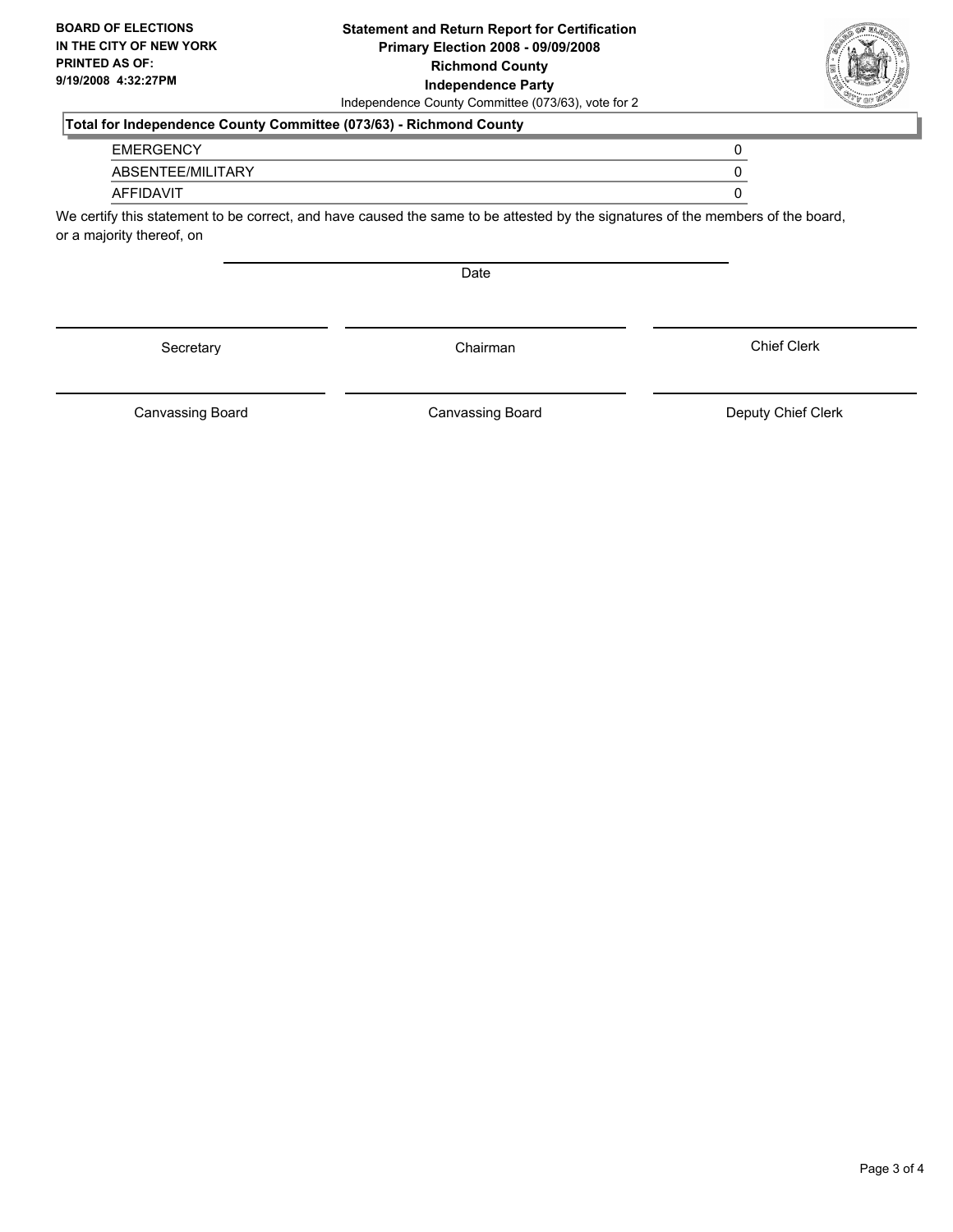**Statement and Return Report for Certification Primary Election 2008 - 09/09/2008 Richmond County Independence Party** Independence County Committee (073/63), vote for 2

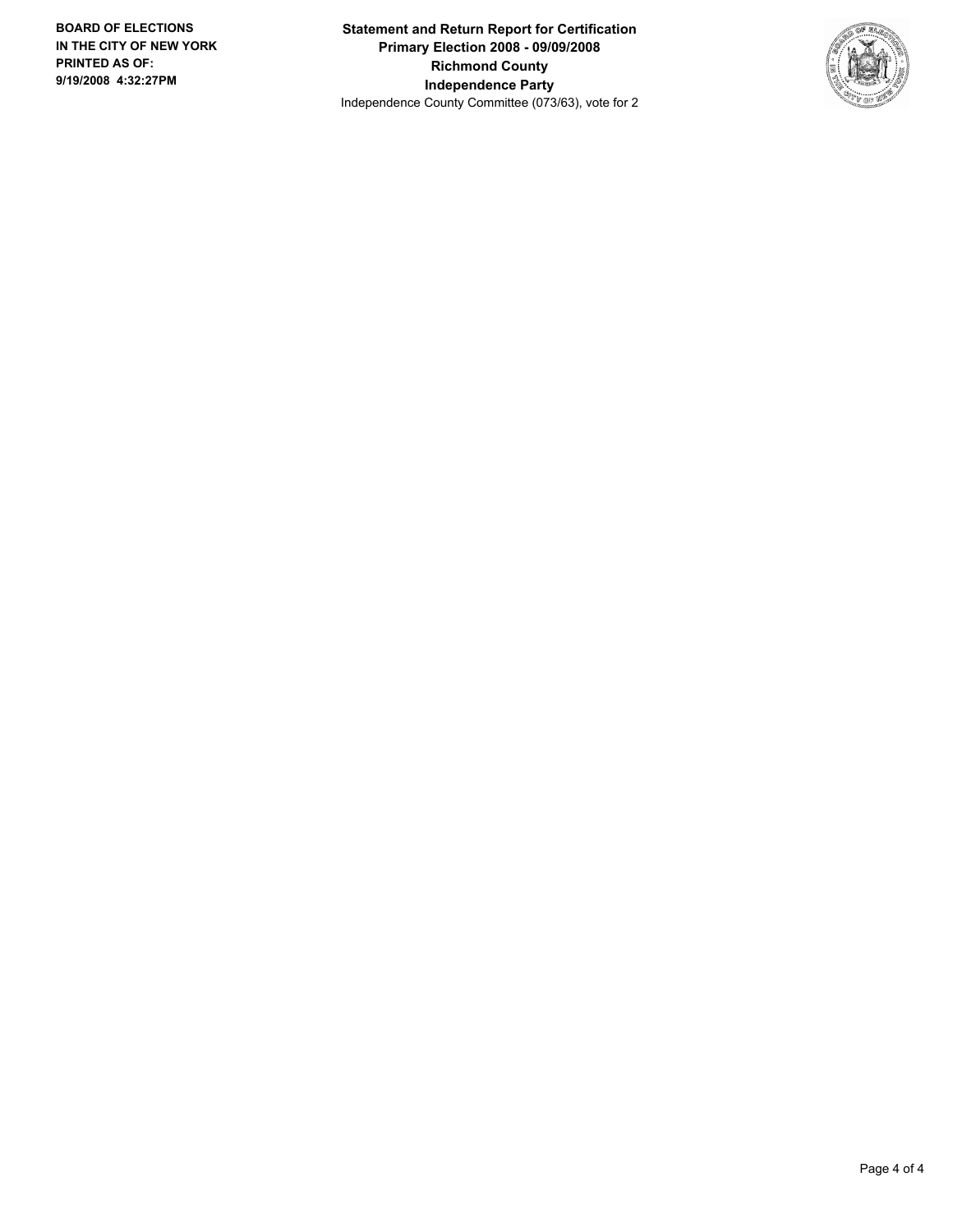

## **Primary Election 2008 - 09/09/2008 Richmond County - Independence Party**

Independence County Committee 075/63 Vote for 2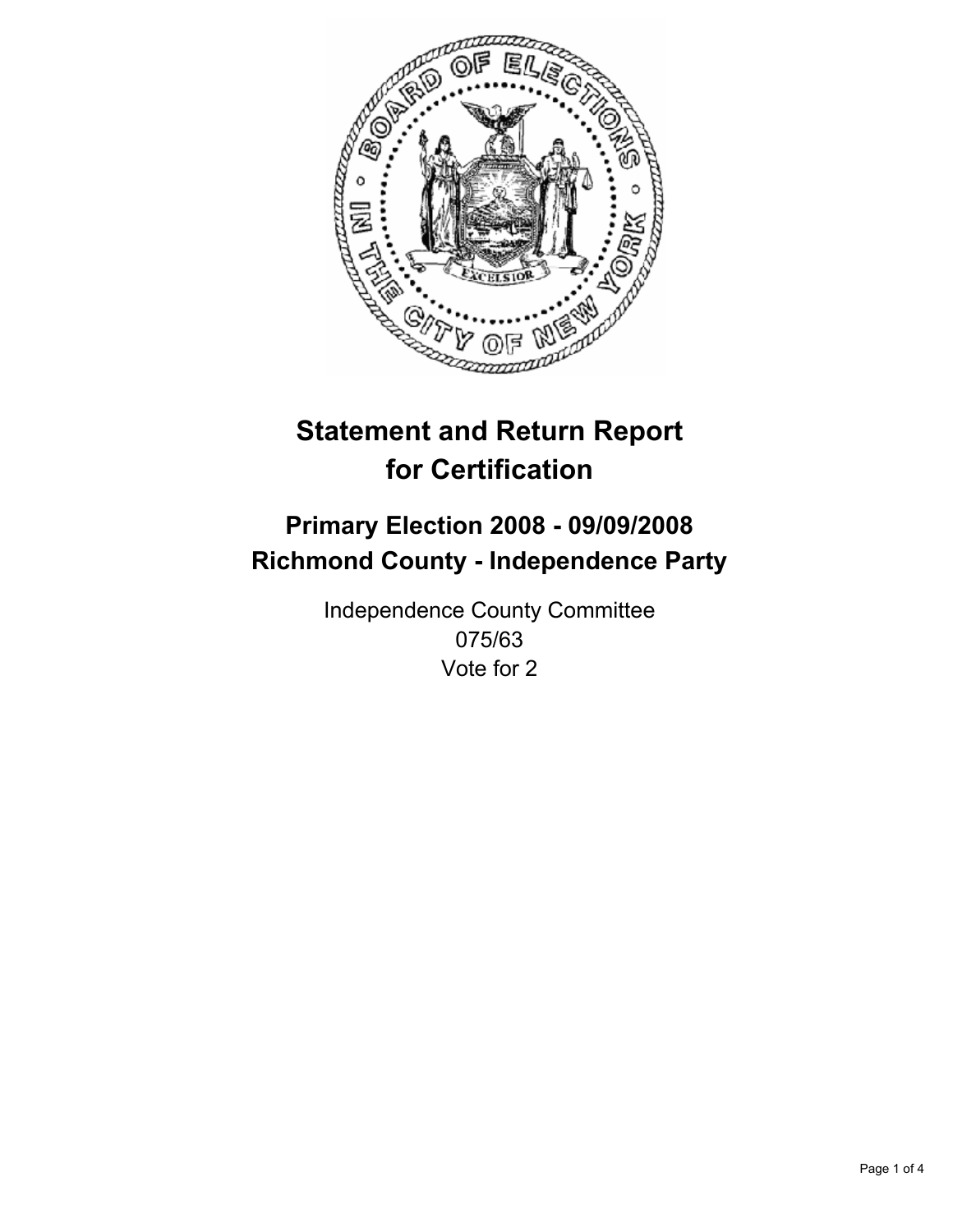

| <b>EMERGENCY</b>  |  |
|-------------------|--|
| ABSENTEE/MILITARY |  |
| <b>AFFIDAVIT</b>  |  |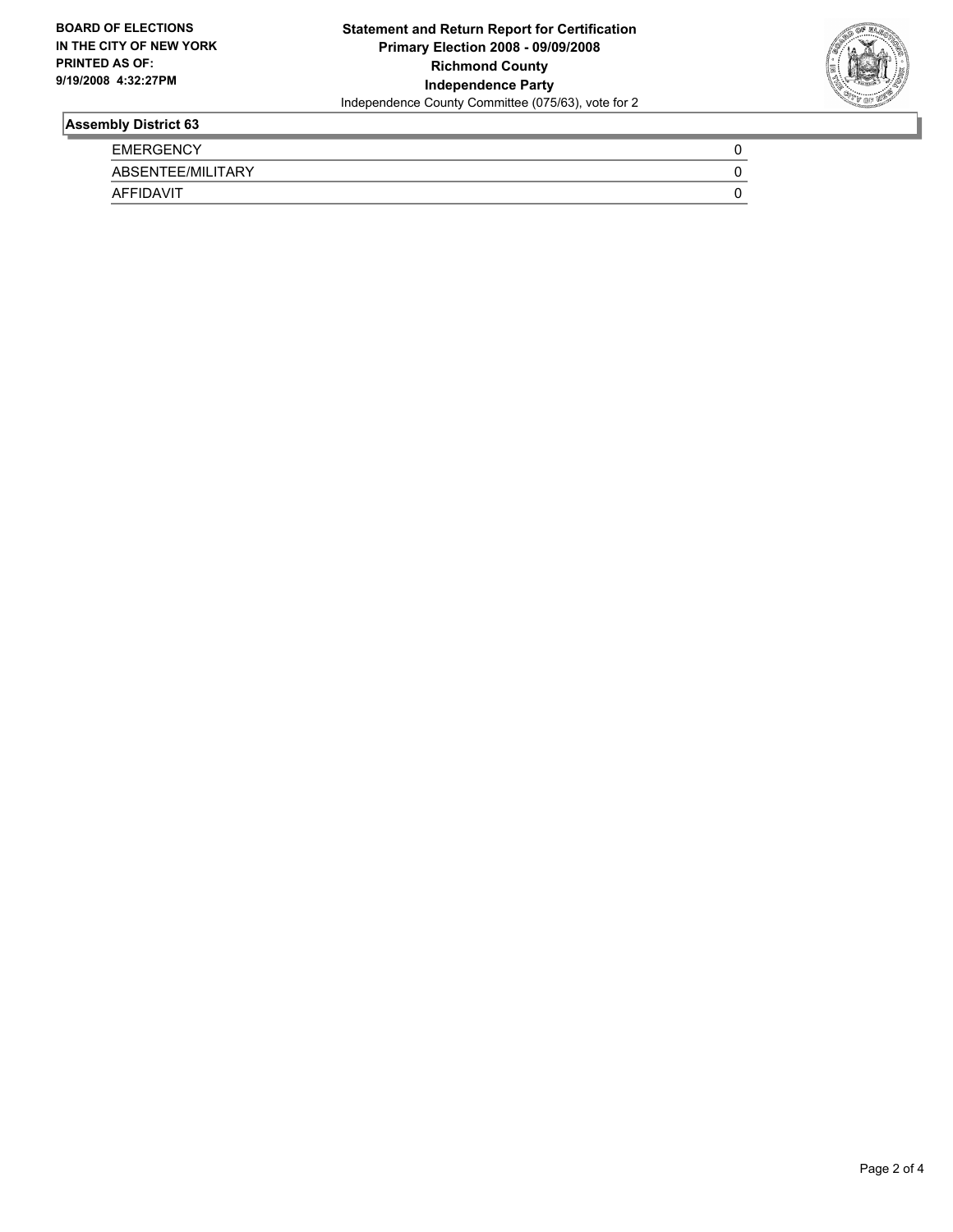#### **Statement and Return Report for Certification Primary Election 2008 - 09/09/2008 Richmond County Independence Party** Independence County Committee (075/63), vote for 2

### **Total for Independence County Committee (075/63) - Richmond County**

| <b>EMERGENCY</b> |  |
|------------------|--|
|------------------|--|

ABSENTEE/MILITARY 0

#### AFFIDAVIT 0

We certify this statement to be correct, and have caused the same to be attested by the signatures of the members of the board, or a majority thereof, on

Date

Canvassing Board

Canvassing Board **Canvassing Board** Canvassing Board **Deputy Chief Clerk** 

Chief Clerk



Secretary **Chairman**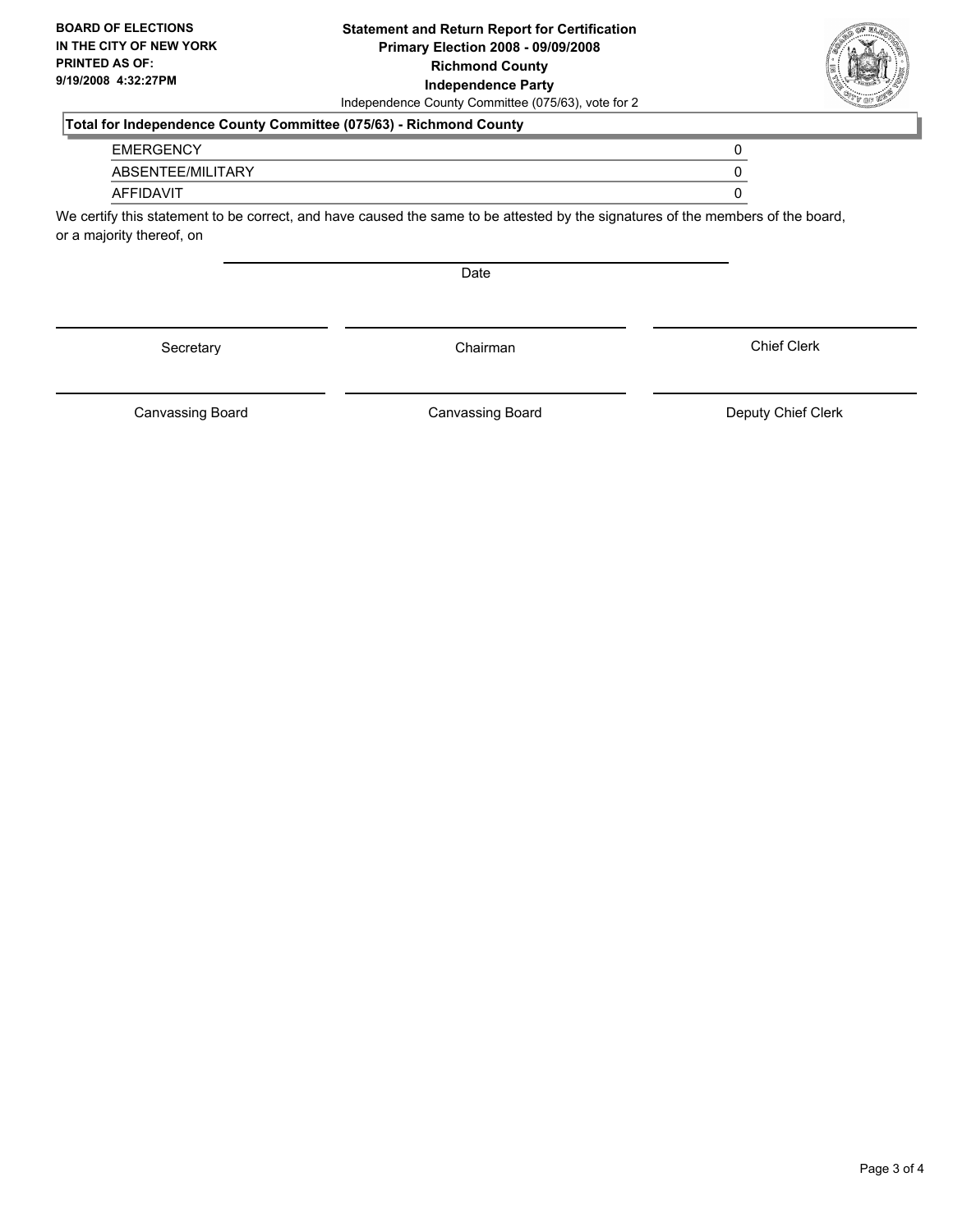**Statement and Return Report for Certification Primary Election 2008 - 09/09/2008 Richmond County Independence Party** Independence County Committee (075/63), vote for 2

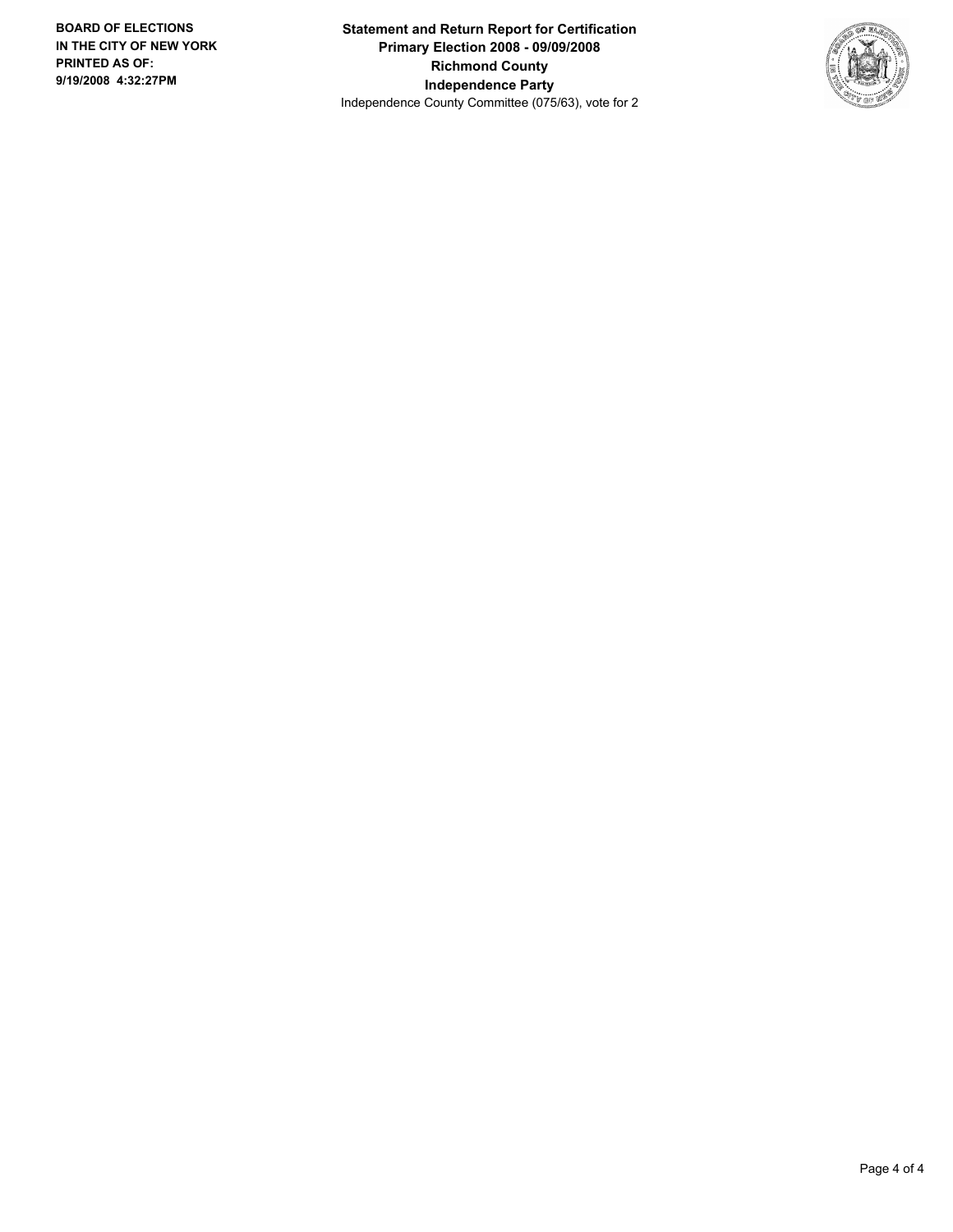

## **Primary Election 2008 - 09/09/2008 Richmond County - Independence Party**

Independence County Committee 088/63 Vote for 2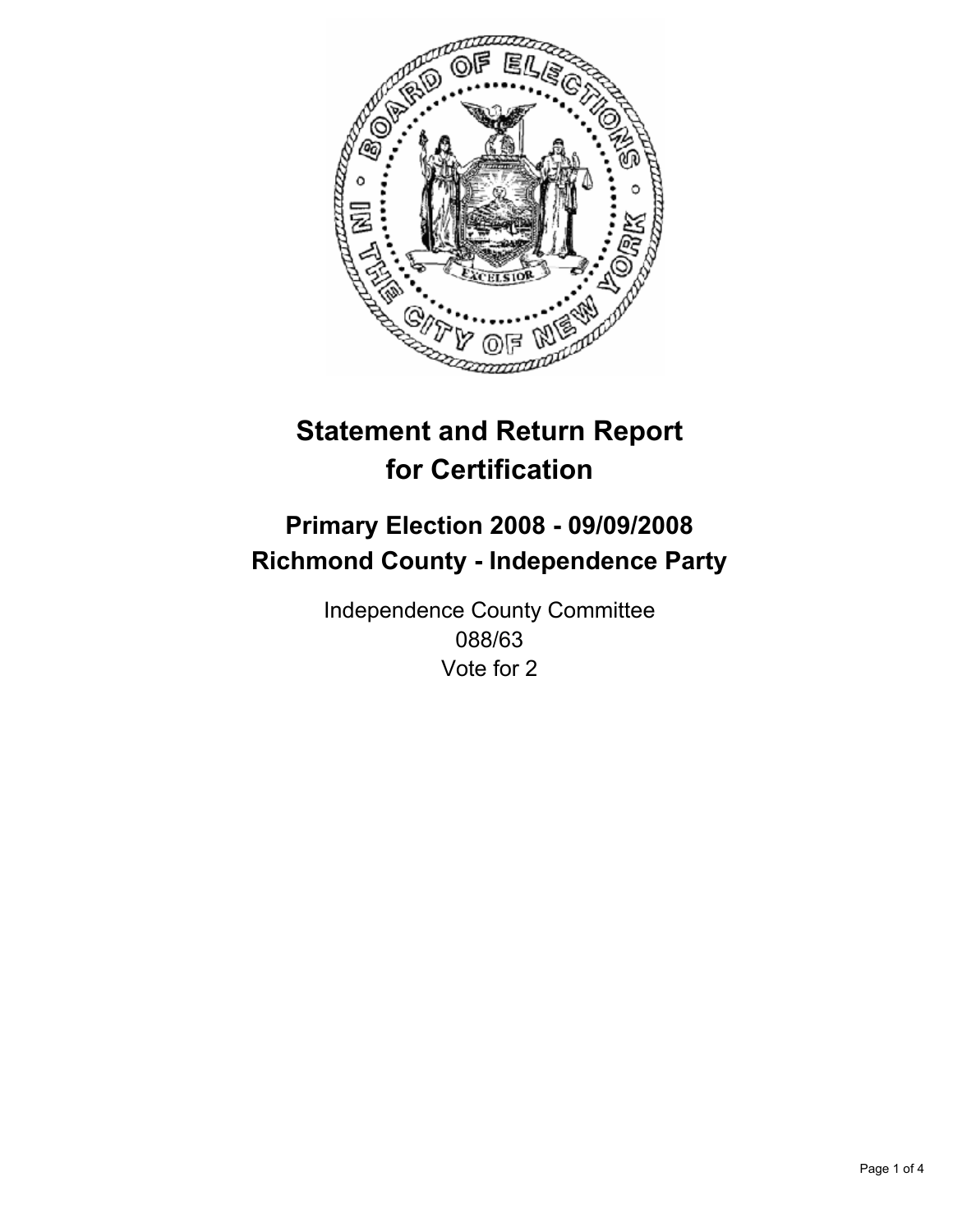

| <b>EMERGENCY</b>  |  |
|-------------------|--|
| ABSENTEE/MILITARY |  |
| <b>AFFIDAVIT</b>  |  |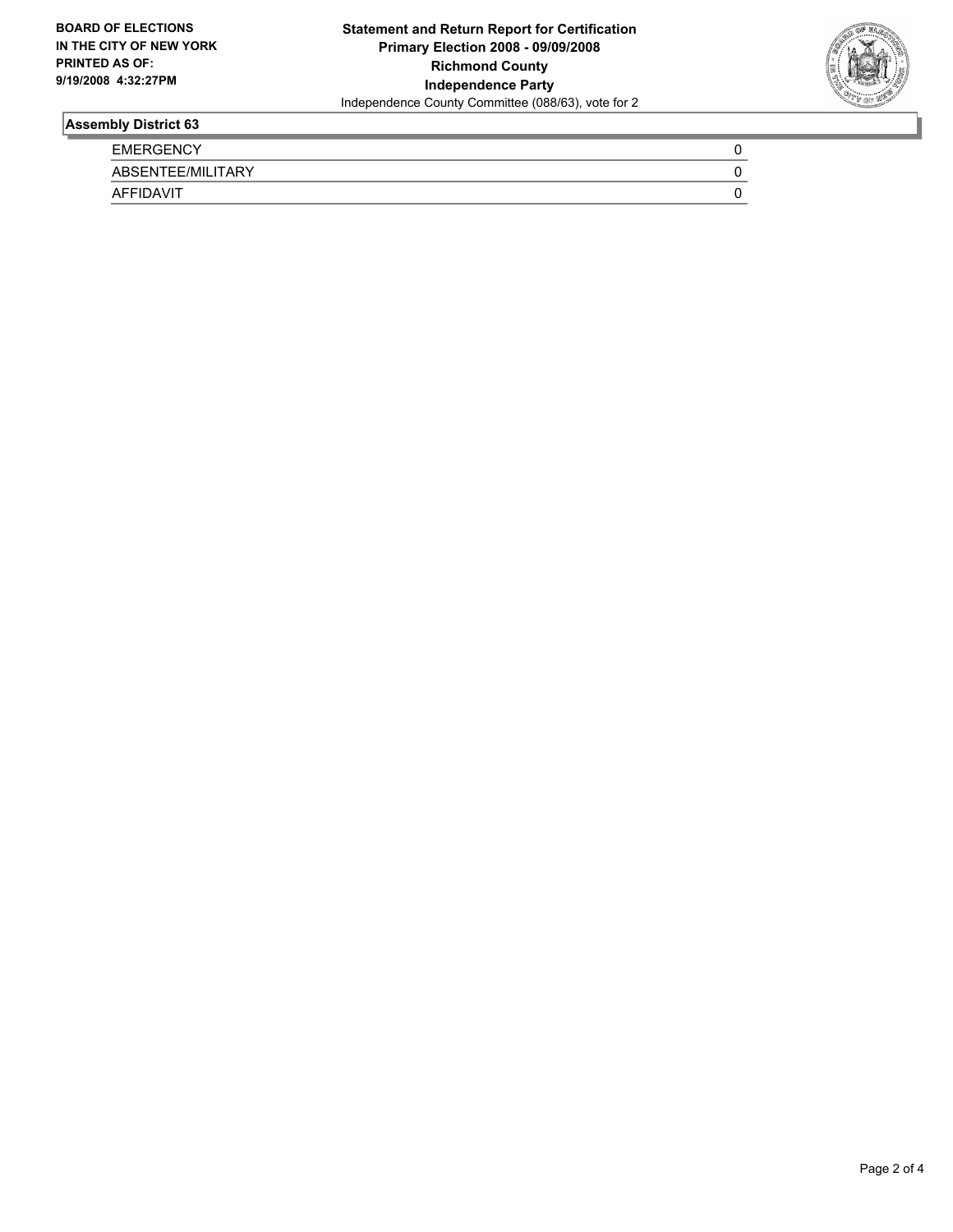#### **Statement and Return Report for Certification Primary Election 2008 - 09/09/2008 Richmond County Independence Party** Independence County Committee (088/63), vote for 2

### **Total for Independence County Committee (088/63) - Richmond County**

#### EMERGENCY 0

ABSENTEE/MILITARY 0

#### AFFIDAVIT 0

We certify this statement to be correct, and have caused the same to be attested by the signatures of the members of the board, or a majority thereof, on

Date

Canvassing Board

Canvassing Board **Canvassing Board** Canvassing Board **Deputy Chief Clerk** 

Chief Clerk



Secretary **Chairman**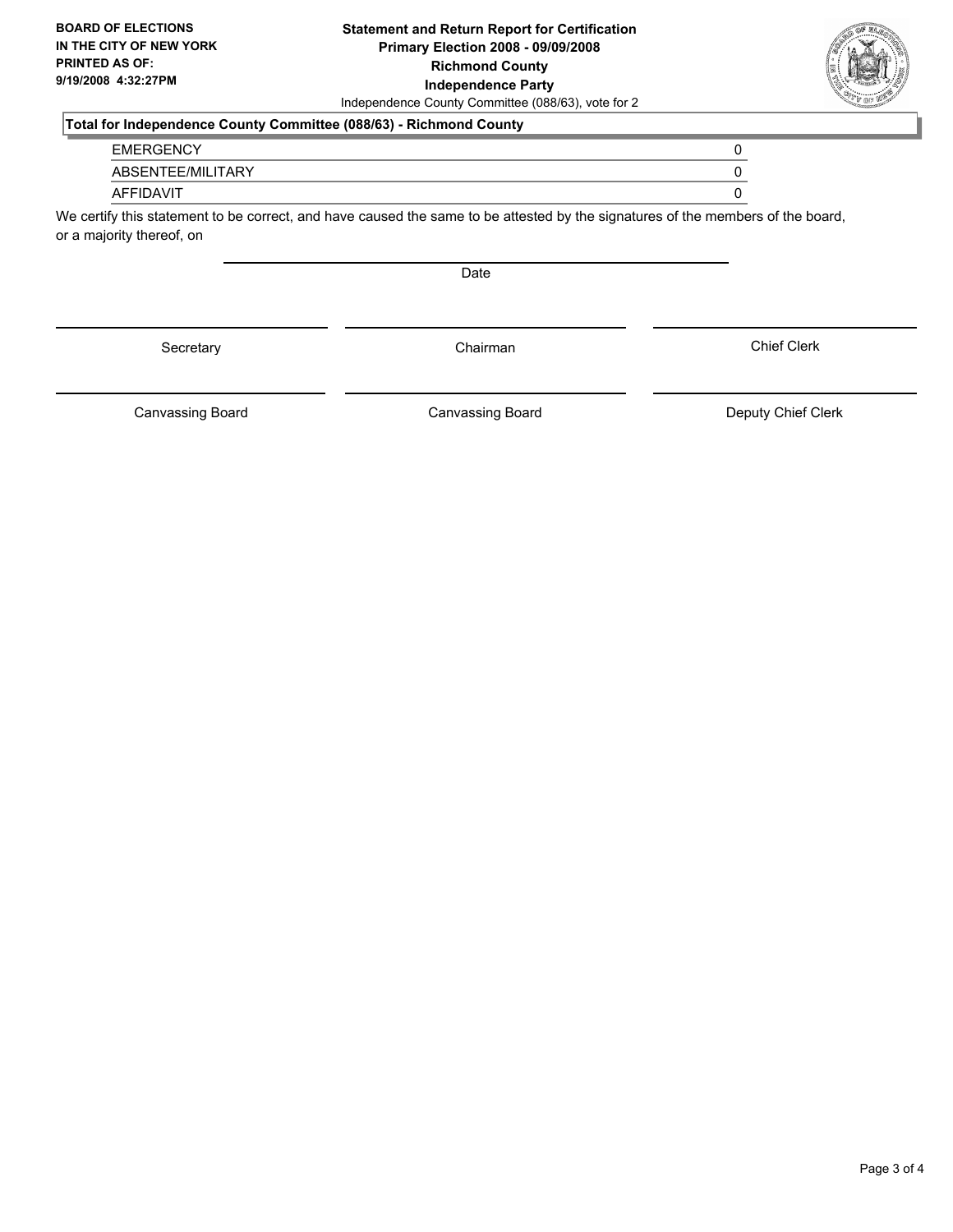**Statement and Return Report for Certification Primary Election 2008 - 09/09/2008 Richmond County Independence Party** Independence County Committee (088/63), vote for 2

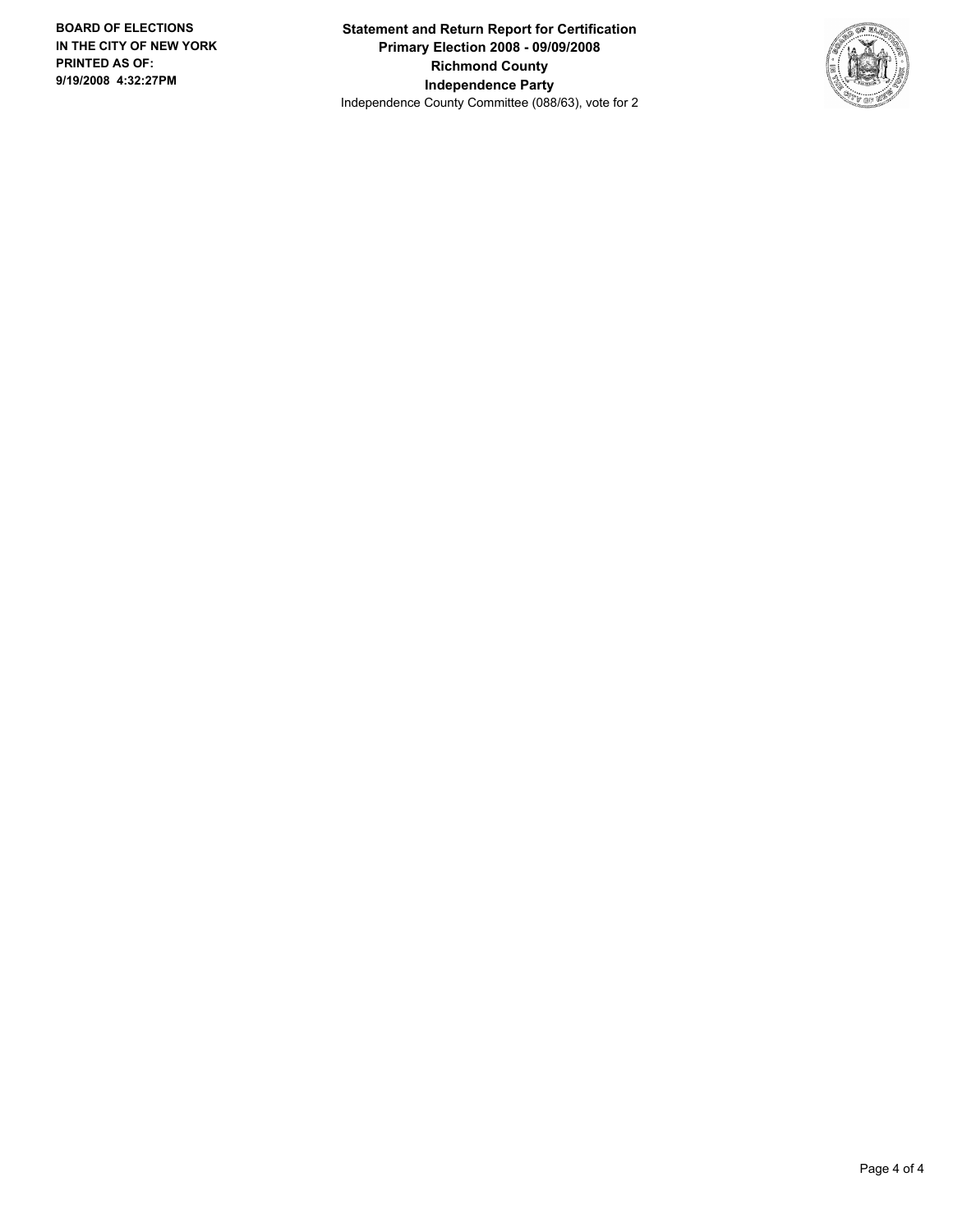

## **Primary Election 2008 - 09/09/2008 Richmond County - Independence Party**

Independence County Committee 091/63 Vote for 2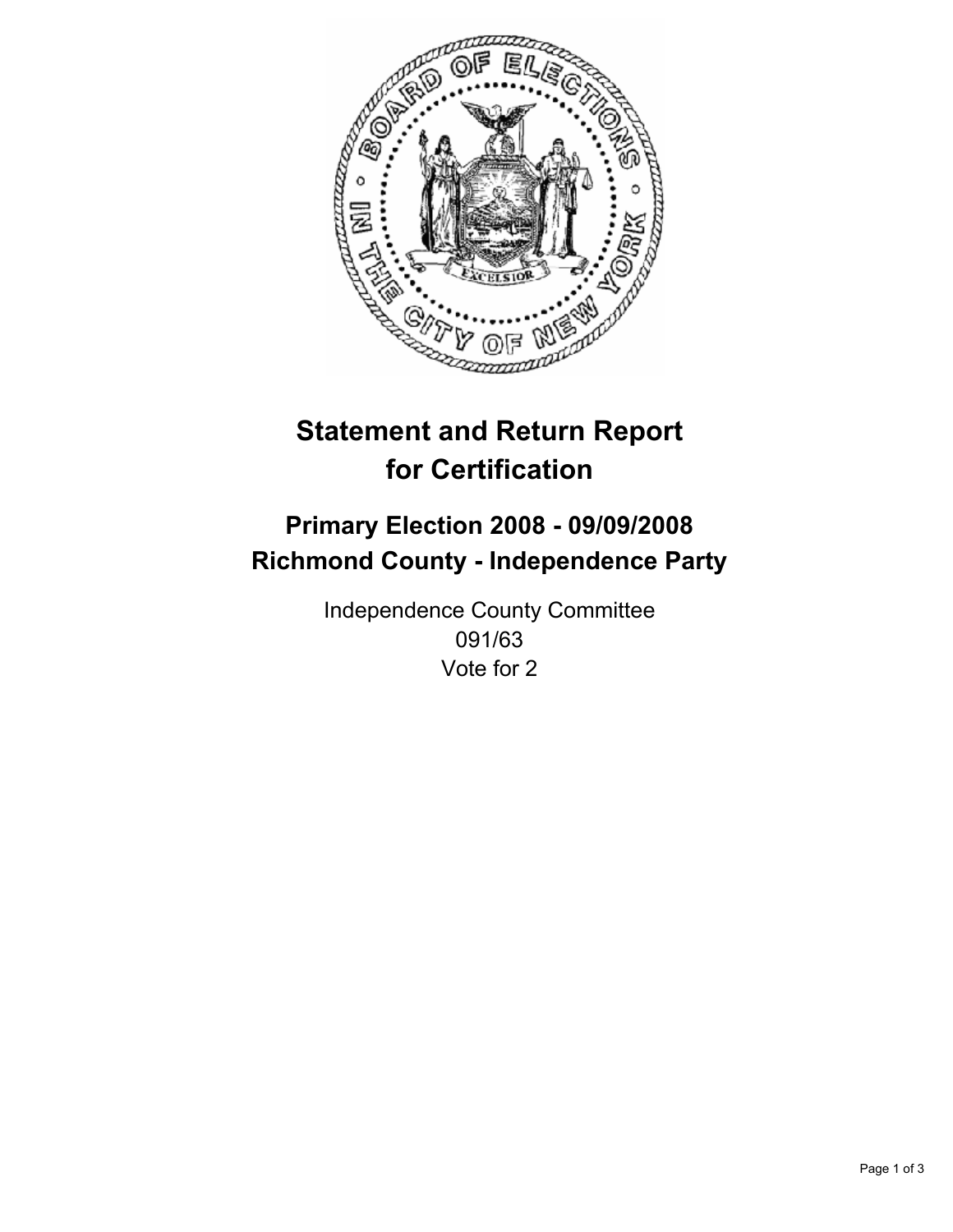

| <b>EMERGENCY</b>        |  |
|-------------------------|--|
| ABSENTEE/MILITARY       |  |
| AFFIDAVIT               |  |
| <b>KAREN CASAVILLA</b>  |  |
| KATHRYN TRIANO          |  |
| <b>RENA PATERNOSTRO</b> |  |
| <b>VIRGINIA RE</b>      |  |
| <b>Total Votes</b>      |  |